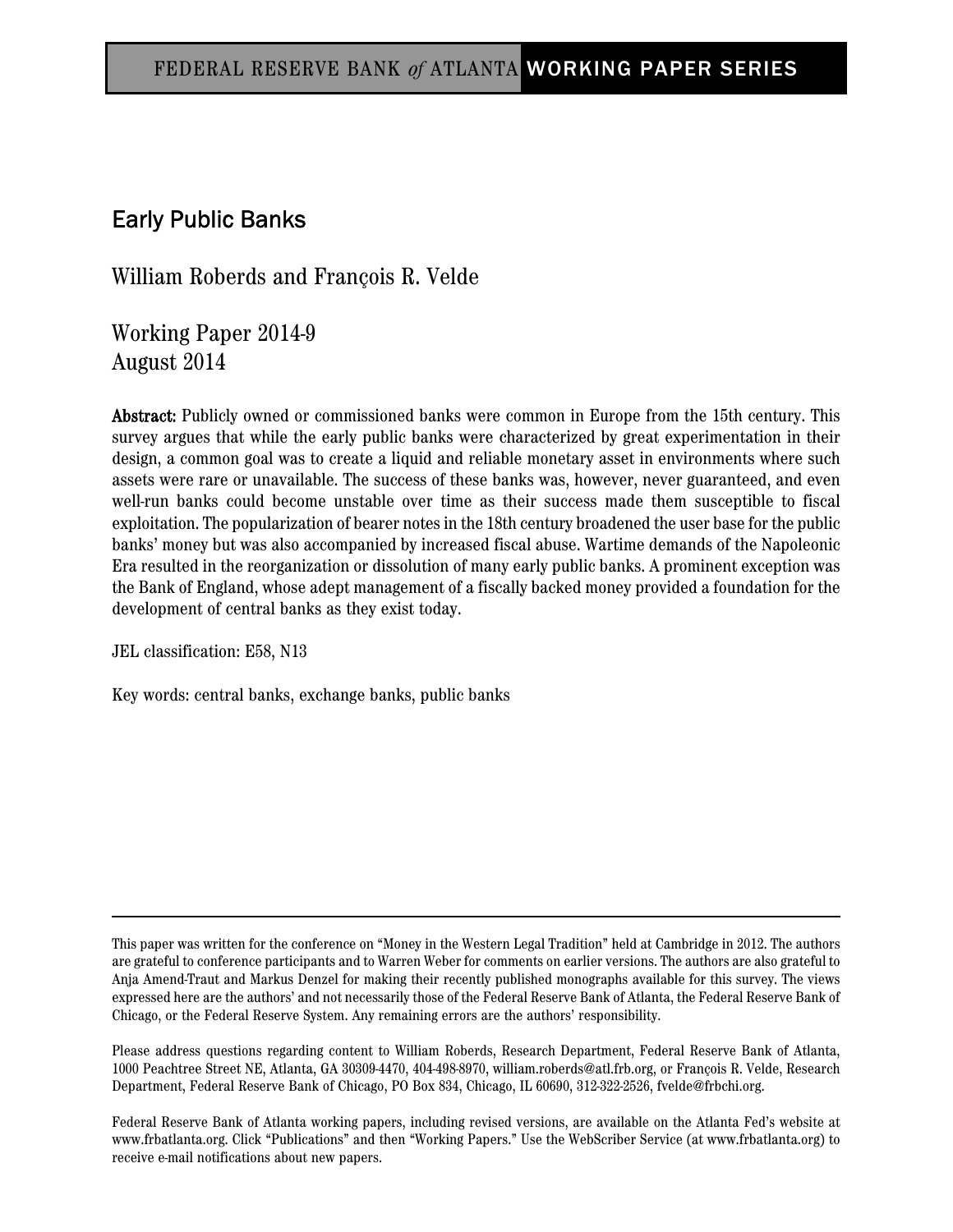# Introduction

The structure of modern central banks follows a well-established model. The asset side of a central bank is dominated by debt of its sponsoring government, augmented in some cases by the debt of other sovereign states. The liability side consists of debt in more liquid form, either bearer notes or balances in low-yielding accounts used by commercial banks. Central bank debt, a.k. a. "money," enjoys a privileged status as a transactions medium (e.g., in terms of legal tender and payment finality), that renders it the most liquid asset in most contemporary economies. This extreme liquidity allows central banks to operate profitably with high levels of leverage. If all goes according to plan, high leverage does not generate solvency concerns, because the central bank's assets are backed by the taxing power of the state. The state benefits from this arrangement as well, both from the central bank's profits, and from the policy activities of the central bank, which help ensure a steady market price for government debt. In short, money is trusted because it is basically repackaged government debt, and government debt is liquid because it can be reliably transformed into money.

Our purpose in these two chapters is not to question this curiously circular arrangement, but to explore its origins. In the Anglophone world, central banking is sometimes represented as a spontaneous, late seventeenth-century invention of the Bank of England. It should come as a no surprise that the true origin of central banking is more complicated and less Anglocentric. By one author's count, there were already twenty-five publicly owned or sponsored banks operating in Europe at the time of the Bank of England's founding.<sup>[1](#page-1-0)</sup> Our survey will consider the history of many of these pre-Napoleonic era public banks.[2](#page-1-1) With few exceptions, we rely on the descriptions of these institutions in the secondary literature. This literature is extensive but is spread across a spectrum of languages, and as a result has been relatively inaccessible.<sup>[3](#page-1-2)</sup>

<span id="page-1-2"></span><sup>3</sup>See [Van Dillen](#page-92-0) [\(1934b\)](#page-92-0) for an early survey and [Ugolini](#page-91-0) [\(2011\)](#page-91-0) for a recent one.

<span id="page-1-0"></span><sup>&</sup>lt;sup>1</sup>Theodore Janssen in his 1697 *Discourse concerning banks*, cited in [Clapham](#page-86-0) [\(1945,](#page-86-0) 3).

<span id="page-1-1"></span><sup>2</sup>Some of the banks we do not cover are the the Bank of San Ambrogio founded in 1593 in Milan [\(Cova 1991\)](#page-86-1), the Danish Kurantbanken founded in 1736 [\(Märcher 2010\)](#page-88-0), the Spanish Banco de San Carlos founded in 1782, an ancestor of the Bank of Spain [\(Tedde de Lorca](#page-88-1) [1988\)](#page-88-1), and the First Bank of the United States founded in 1791 [\(Cowen 2000\)](#page-86-2). Nor do we survey the municipal exchange offices present in the Southern Low Countries in the late Middle Ages [\(Aerts 2011\)](#page-85-0). We have not tracked down other banks rumored to have been founded in the sixteenth century in Palermo, Turin, Messina, and Rome.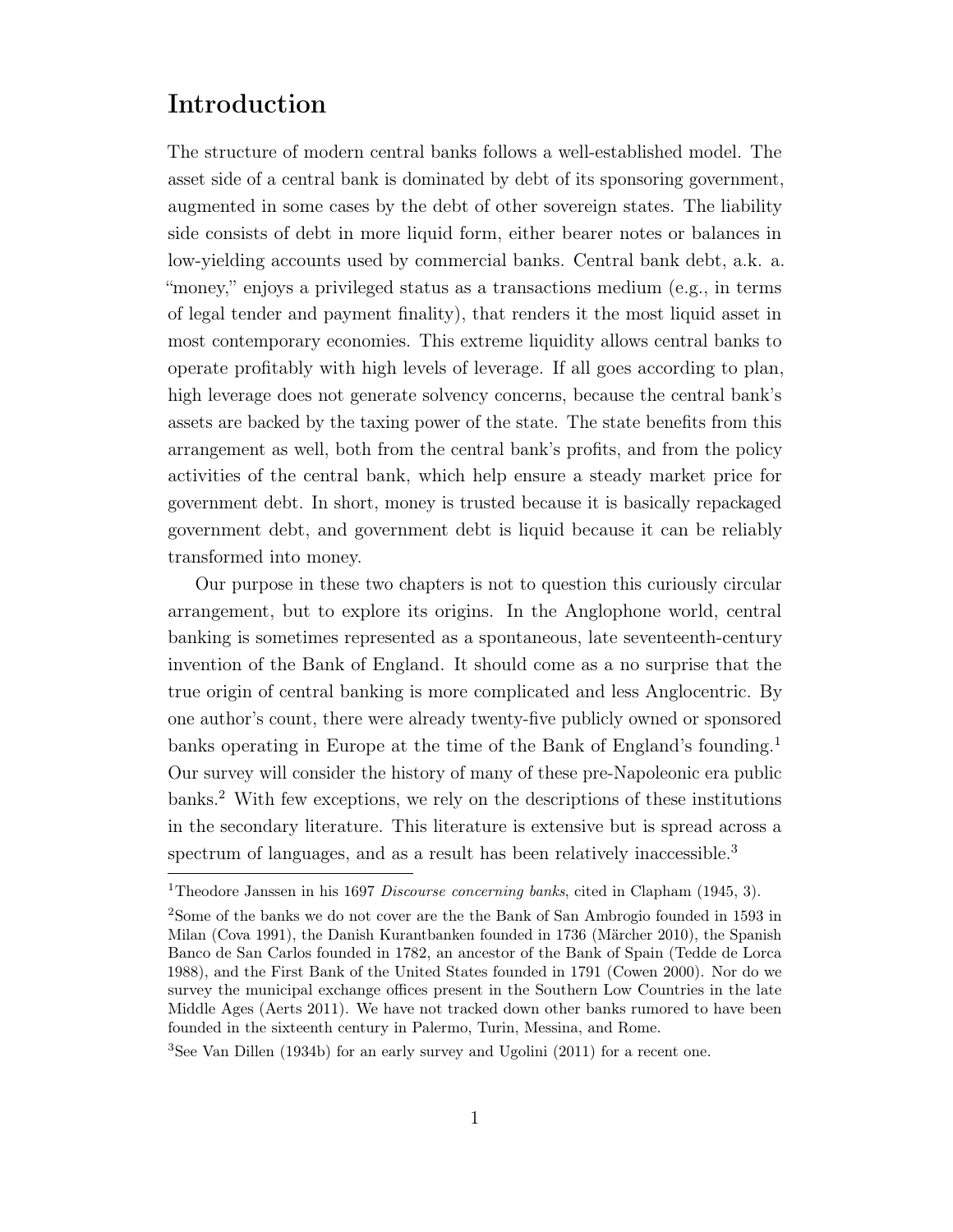#### Common themes

#### **Origins**

Early public banks were the predecessors of modern central banks, but were often set up in a quite different fashion from their modern counterparts. Some were not owned by governments–the Bank of England, for example, originated as a private entity. Many of them did not function as "central banks" in the sense of having a monopoly of control over a nation's monetary base. Many of them held little government debt. These banks did, however, share a common characteristic: the ability to create a privileged set of claims (ledger money or circulating notes) of a form that could not easily be replicated by purely private institutions. Against these liabilities the public banks held a range of assets, including coin, bullion, debts of individuals, dedicated tax revenues, and to varying extents, obligations of the sponsoring government. The banks' alchemical quest was to aggregate these inherently risky assets—even coin was often of uncertain quality—into a set of stable and liquid claims. As with other branches of alchemy, many recipes were tried, with varying degrees of success.

In keeping with the theme of the conference, our focus is on a key ingredient of the banks' recipes for transmuting shaky assets into money-like liabilities, that is, the legal features of the claims they issued. In all the cases studied, these offer a variety of inducements for the public to hold the banks' liabilities, in the form of both "carrots" (freedom from attachment by creditors, for example) and "sticks" (requirements for use of the bank's claims to settle certain obligations).

#### Viability

A noteworthy lesson that emerges from the history is that statutory mandates, by themselves, cannot guarantee the success of a public bank. Legal inducements aside, many early public banks failed or languished because they lacked the support of the local merchant community. Merchants (generally operating as proprietorships) were reluctant to risk their accumulated wealth in interactions with a newly founded public bank, unless the bank offered some obvious advantage over existing monetary arrangements. This was not without some justification, as early public banks were subject to runs, lengthy suspensions, and occasional outright liquidation. Examples of such events discussed below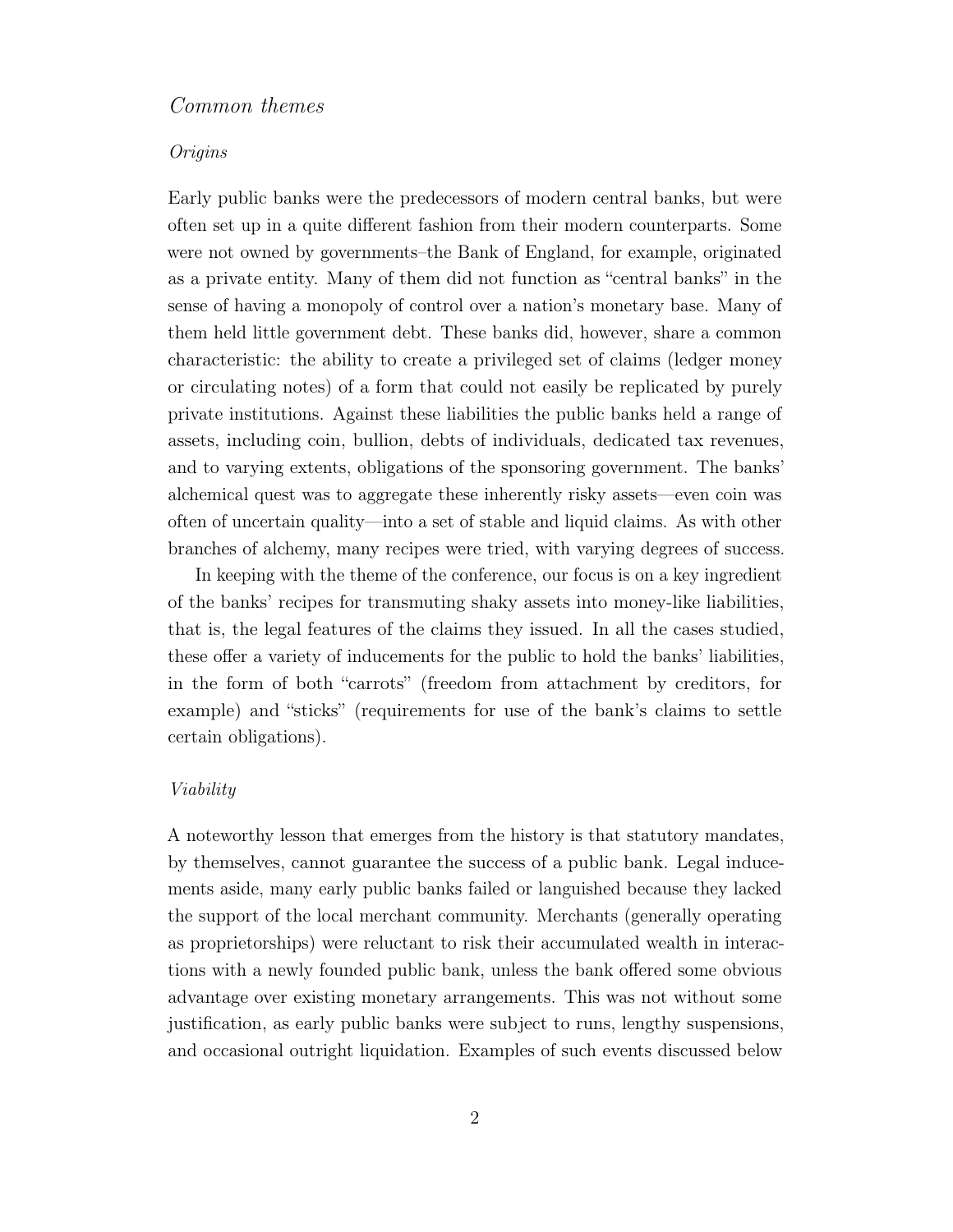include disruptions in Genoa (1444), Barcelona (1468), Nuremberg (1635), Venice (1638), Stockholm (1664), Hamburg (1672), and of course the 1720 collapse of John Law's Bank in France.

The merchants' practically based skepticism is in keeping with the teachings of modern economic theory. A useful perspective on the public banks' experience is provided by the well-known [Modigliani and Miller](#page-88-2) [\(1958\)](#page-88-2) theorem. This celebrated result states that a firm's value does not depend on its capital structure, for example on its debt-to-equity ratio. Modern corporate finance, in essence, consists of a study of exceptions to this general rule.

The alchemical nature of the early public banks becomes apparent if we now apply the Modigliani-Miller theorem at the economy-wide level. The early public banks were all engaged in the business of reshuffling the set of claims on their host economies, attempting to take relatively risky assets out of the hands of the public and to replace them with putatively more reliable obligations. Consistent with historical experience, Modigliani-Miller predicts that this kind of "leveraging" operation should accomplish nothing in of itself. Indeed, modern corporate finance suggests that in order to increase the wealth of an economy, a public bank would for example have to improve the quality of information on its backing assets, or improve the incentives of underlying obligors (the banks' sponsoring governments especially) to repay. Our review will show that public banks thrived precisely in circumstances where they could offer such improvements (for example by committing to hold a restricted range of assets), and fell into disuse when they could not.[4](#page-3-0)

#### Tensions

In today's economies, much of the intermediation performed by the early public banks is carried out by commercial banks. Why should not the same have been true in the economies of Medieval and Early Modern Europe? A complete answer to this question goes beyond the scope of this survey, but a superficial answer is that commercial banks were underdeveloped during the time period we consider. Deposit banking in the modern sense was well under way in England, but on the Continent, distrust of depository institutions ran deep.

<span id="page-3-0"></span><sup>&</sup>lt;sup>4</sup>The founders of the early public banks did not contemplate the creation of a fiat or "outside" money as exists with modern central banks. Nonetheless the liabilities of some of the early banks (Amsterdam, Law??) eventually came to resemble fiat money in some respects.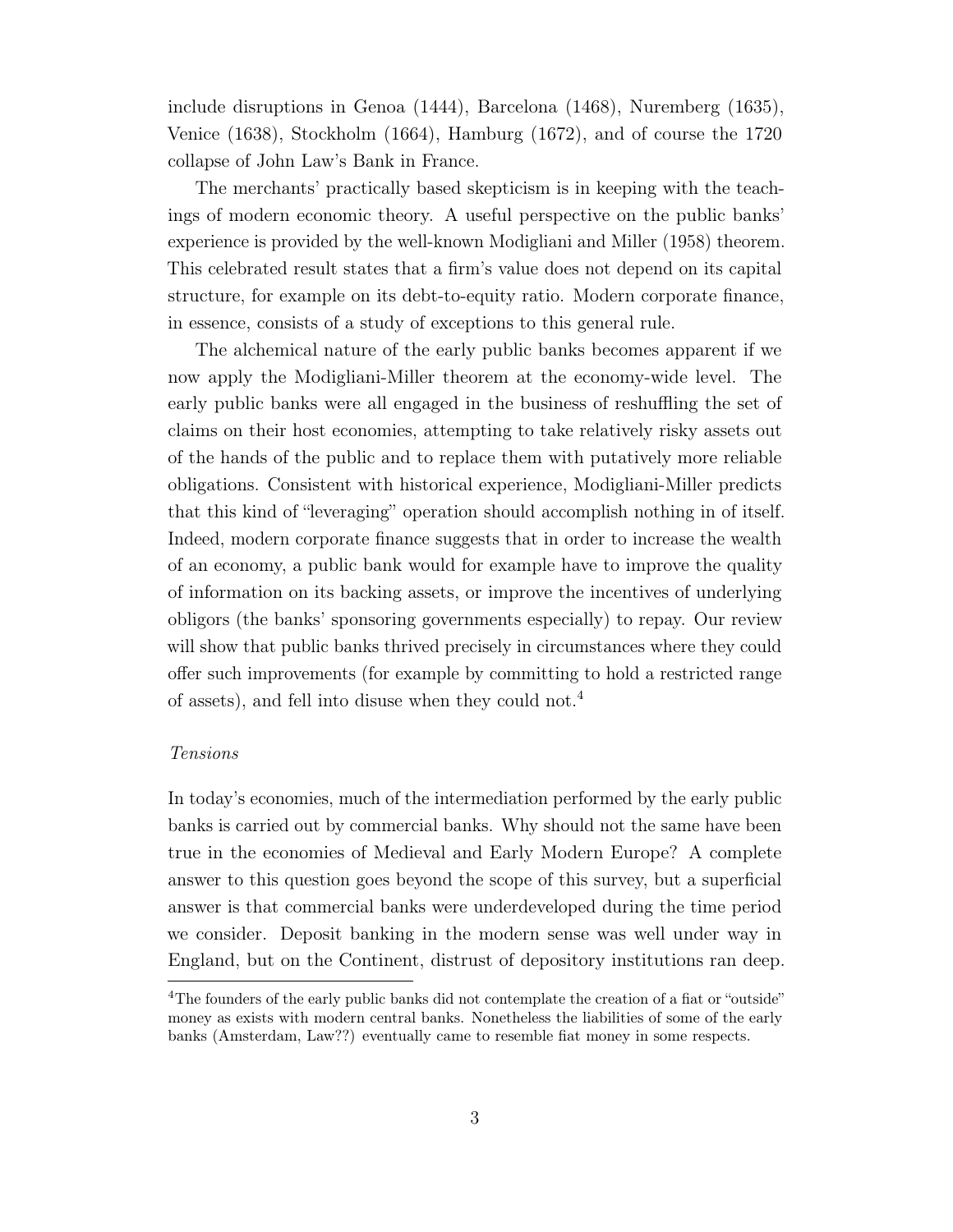Merchants and other wealthy individuals often preferred to keep deposits in public banks.

The successful introduction of a public bank opened up new opportunities and created new tradeoffs. As the banks' claims became more and more accepted as money, the management of the banks' balance sheets became a vehicle for the practice of what is now understood as beneficial policy: deliberate smoothing of money market fluctuations through open market operations and through changes in the banks' lending terms. A downside was that the increased trust in the public banks made them more tempting targets for fiscal exploitation.

#### Taxonomy

Although the early public banks shared a common underlying theme—creation of a new, liquid type of asset—they differed in many details of their organization. To impose some order on the diverse array of banks, our survey is split into two chapters. The first chapter focuses on banks that issued claims in the form of ledger money. The "money" in question might be a demandable bank deposit (as in Venice's Banco di Rialto), a bond or time deposit (as in Vienna's Stadtbank), or an equity-like claim (as in Genoa's Casa di San Giorgio). These various instruments were money-like in theory at least, as they could generally be used for giro (book-entry) payment (the actual prevalence of giro payment differed from bank to bank). The second chapter considers banks that issued circulating notes in some form, the predecessors of today's banknotes. This classification is not always clear cut. Vienna's Stadtbank, for example, began life as a ledger-money bank but later evolved into a prolific note issuer.

Issuance of bearer notes did not become widespread until the eighteenth century. The seventeenth century saw some sporadic issuance in Sweden (Section [10\)](#page-51-0) and more successful issue in Naples (Section [3\)](#page-27-0). At this time the idea of public banks was virtually synonymous with the idea of a giro bank operating in a republic (Genoa, Venice, Amsterdam, and Hamburg). The model of note issue against (principally) government debt was popularized by the example of the Bank of England, an institution (Section [11\)](#page-56-0) that was initially greeted with derision by Continental observers [\(Niebuhr 1854,](#page-89-0) 14–15). With the Bank of England's continued success, however, derision turned to envy, and eventually to conscious imitation by public banks in Austria (Section [13\)](#page-69-0),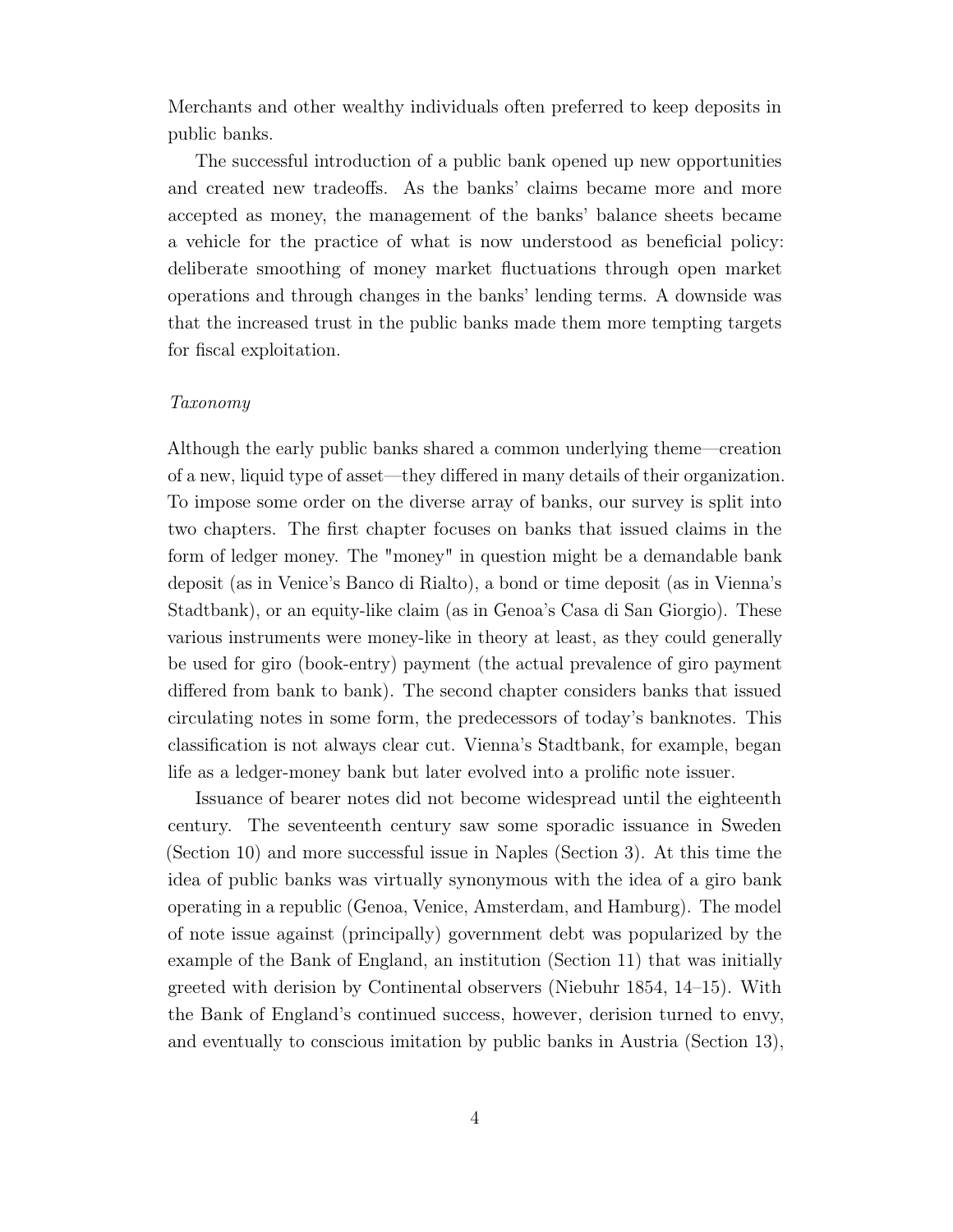France (Section [12\)](#page-61-0), and Prussia (Section [14\)](#page-74-0). Sweden (Section [10\)](#page-51-0) also resumed note issue, perhaps inspired by England's example.

The introduction of bearer notes was an important innovation. The convenience and anonymity of banknotes expanded public banks' customer base beyond the wealthy merchants who might keep bank accounts, this despite the notes' lack of legal tender status in many countries. The value of the notes was guaranteed, in principle, at least by promises of convertibility to coin on demand. Unfortunately this popularization of the banks' money increased the scope for their fiscal exploitation. For both ledger-money and especially note-issuing public banks, pressures to inflate became acute with the wartime fiscal demands of the Napoleonic Era, and promises of convertibility were abandoned. These same pressures led to the dissolution or extensive reorganization of many of the institutions considered in this survey.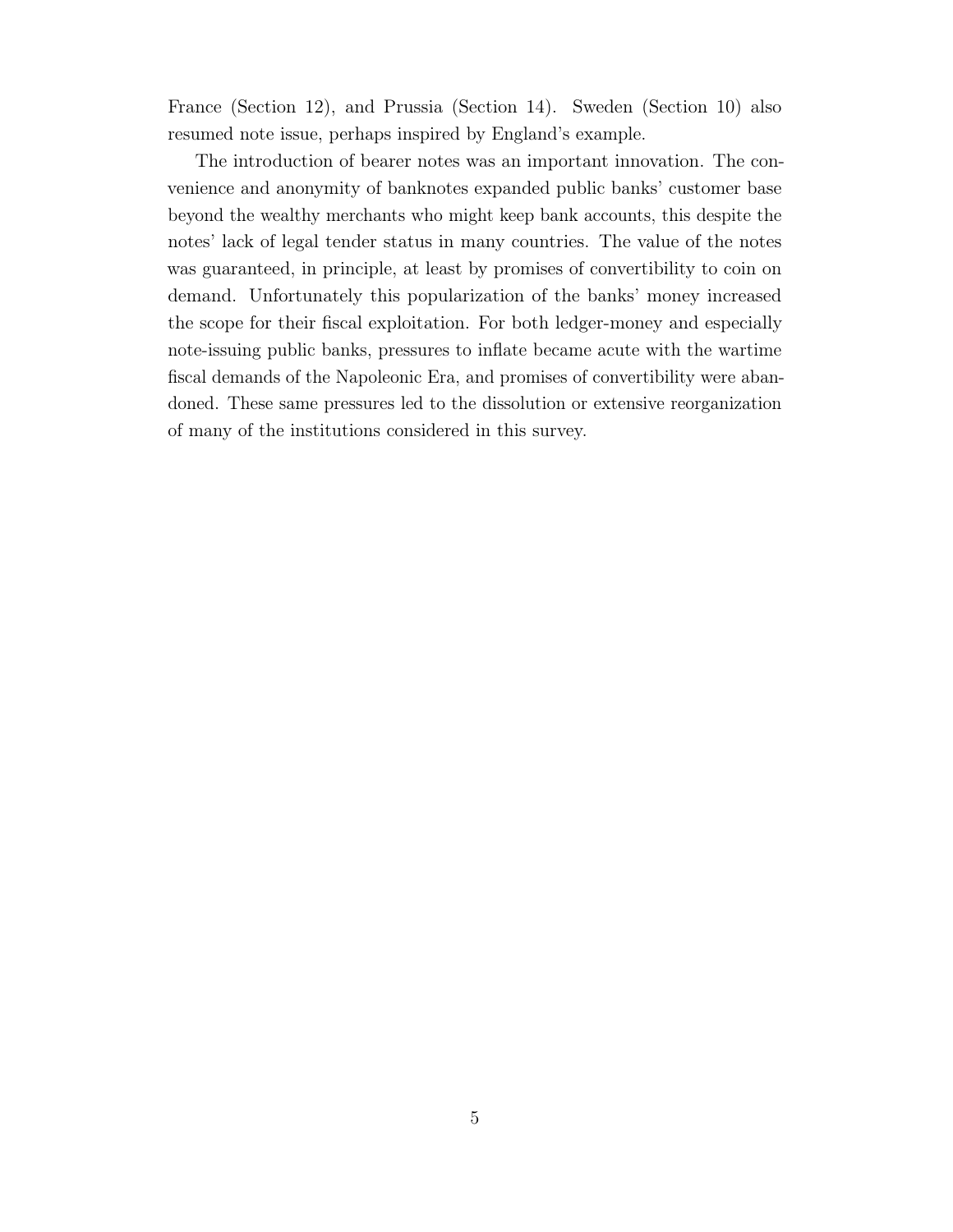Early Public Banks I: Ledger-Money Banks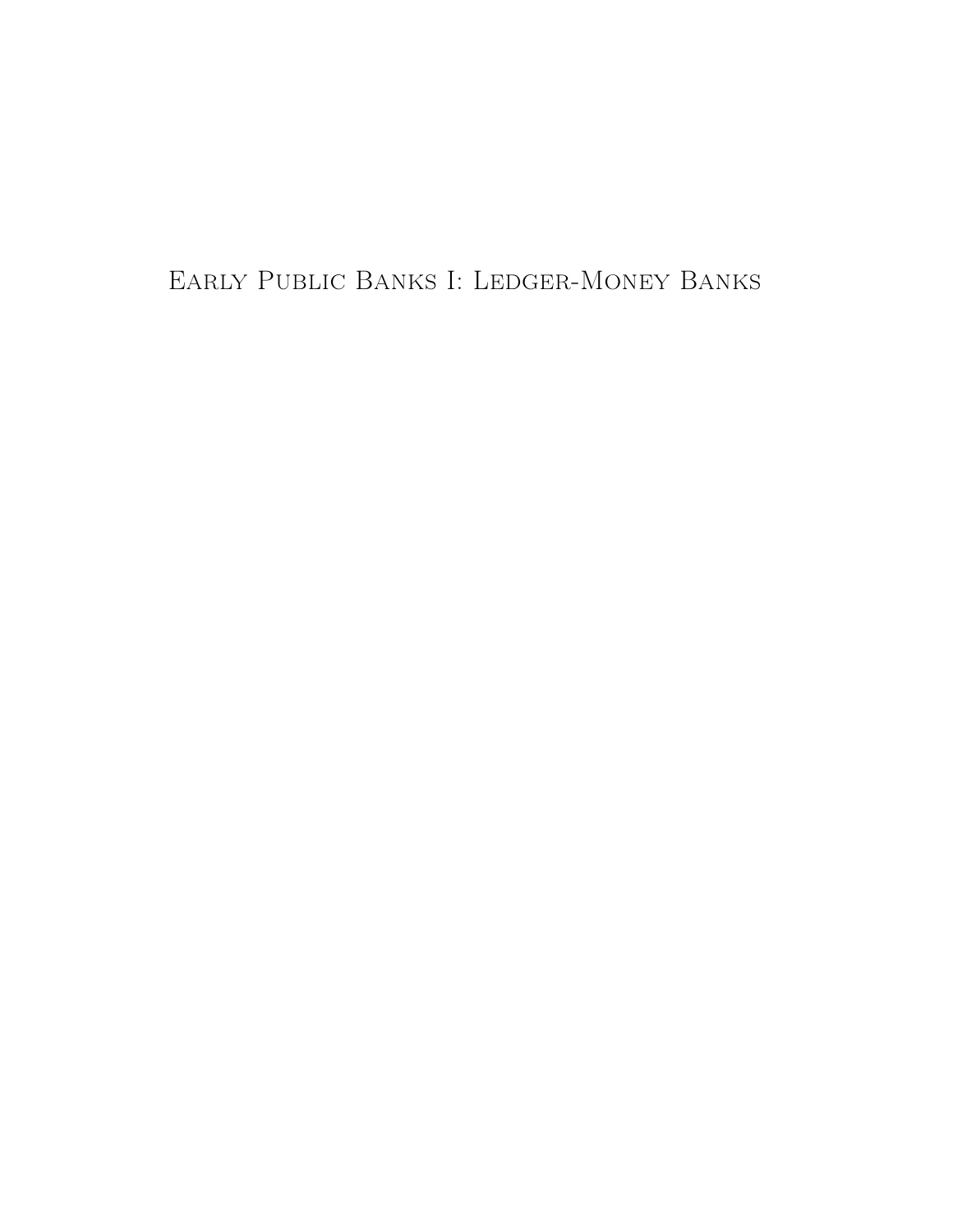## 1 Genoa

### The Casa di San Giorgio (1404–1815)

The institution that figures as a public bank in the history of Genoa is the Banco di San Giorgio [\(Sieveking 1906\)](#page-90-0), which was a subsidiary activity of the Casa di San Giorgio; the latter was constituted in 1404 to consolidate the administration of Genoa's public debt [\(Fratianni 2006\)](#page-87-0).

Since the 12th century, Genoa had been issuing debt backed by specific tax revenues. Over time, the lenders were allowed to form syndicates to manage the debt collection from the tax farmers who had contracted to collect the debt. In 1404, most public debt was consolidated, on a voluntary basis, into a single consolidated claim or title, and the Casa di San Giorgio was created to represent the creditors and administer the debt on their behalf. The Casa became a formidable institution, a State within a State, to protect the interests of the creditors.

### The First Banco di San Giorgio (1408)

In 1408, the City authorized the Casa to open a banking business, motivated in large part by instability in exchange rates between coins; the government, after fruitless attempts at fixing the rates by law, decided that it was all due to greedy bankers, and a non-profit banker under government supervision would better enforce the mint ordinances.

The Genoese monetary system, like other medieval systems, consisted of a gold coin (the genovino or ducato, roughly interchangeable with the florin of Florence and the zecchino of Venice), a coin of fine silver (the grosso introduced in 136[5](#page-7-0)) worth 2s, and the denaro of low fineness, worth  $1d<sup>5</sup>$ . The gold coin had remained at a stable value of 25s since the 1340s, but, as shown in Figure [1,](#page-8-0) in the early years of the 15th century it began to rise, reaching 28s in 1404 [\(Pesce and Felloni 1975,](#page-89-1) 331). Genoa responded that year by debasing the denaro, introducing a 6d coin called the petacchina. Reports of an influx of bad foreign coins appear. The government also tries to fix the price of the florin at 25s, which only resulted in the emergence of a fictitious unit of account,

<span id="page-7-0"></span><sup>&</sup>lt;sup>5</sup>Nominal values were expressed in denari (d), soldi (s) of 12d, and lire (L) of 20s. The same conventions prevailed in Venice.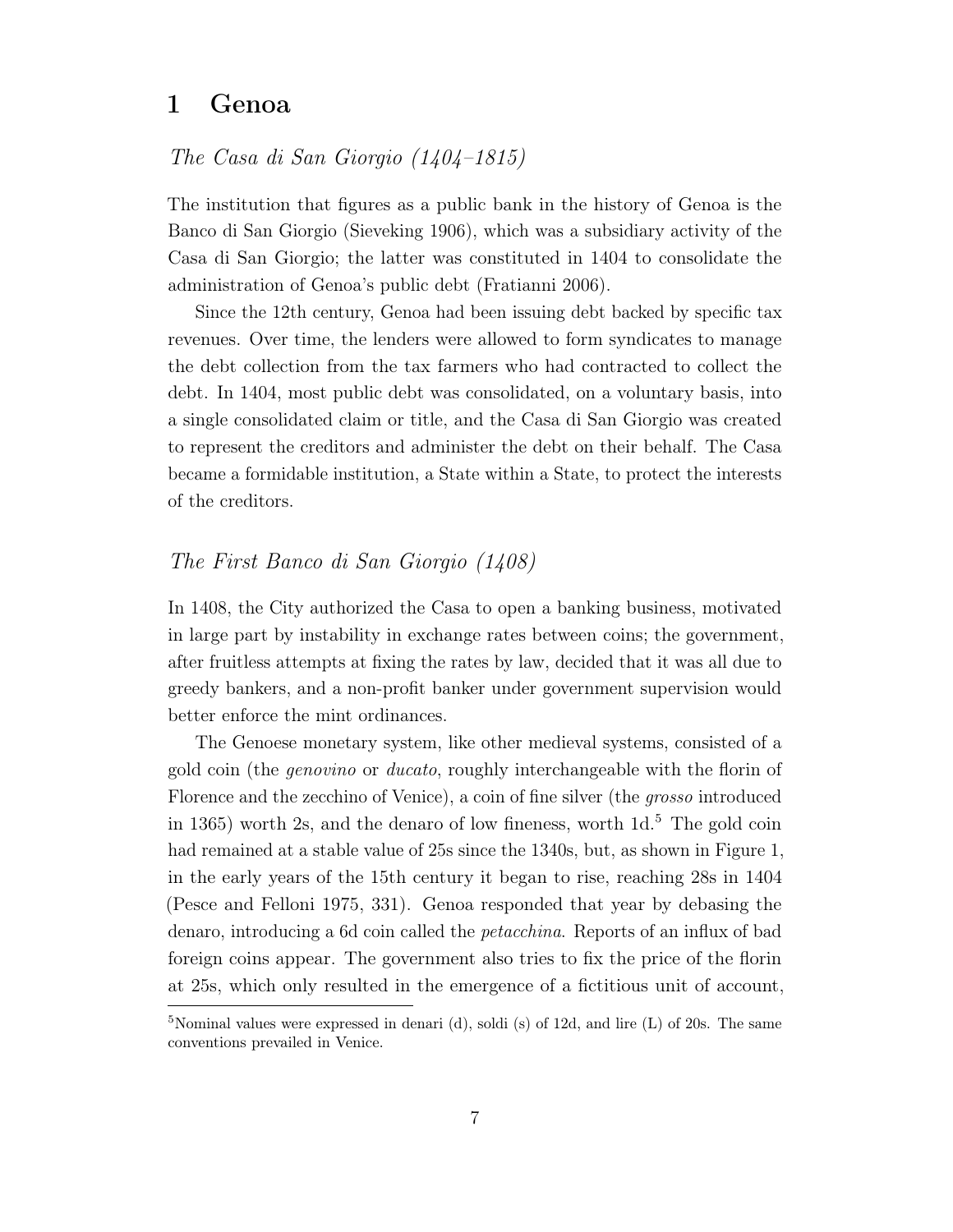

<span id="page-8-0"></span>Figure 1: Price of the gold genovino or ducato in lire of Genoa, 1276–1535. Source: [Pesce and Felloni](#page-89-1) [\(1975,](#page-89-1) 331–4).

the fiorino d'oro at 25s, while the real coin (fiorino in oro) continued to rise in price. Suspecting that the this rise was due to unscrupulous bankers, the city instituted regulators to monitor the rates paid by bankers on florins. By 1413, the concern was now over an excess of small coins, and legal tender was limited for small coins in 1413 (payments up to 50L: up to  $\frac{1}{4}$  in small coins, above:  $1/5$ ).

The intent guiding the creation of the bank is clear in the initial statement on the very first ledger, declaring (after expressing confidence in the help of God and Saint George) that the bank opened on 2 Mar 1408 "in order to extinguish the public debt and to eradicate certain bad practices of bankers, who are so devoted to their own interest that they barely blush as they ruin the public good, and have become accustomed to spend out and hold money not at the required price, but at an unusual and irrational price" [\(Marengo](#page-88-3) [et al. 1911,](#page-88-3) 251).

The goal of extinguishing the public debt is a reminder that the banking operation was not owned by the City, but by the Casa di San Giorgio, and for the benefit of its shareholders (creditors of the State); indeed, the managers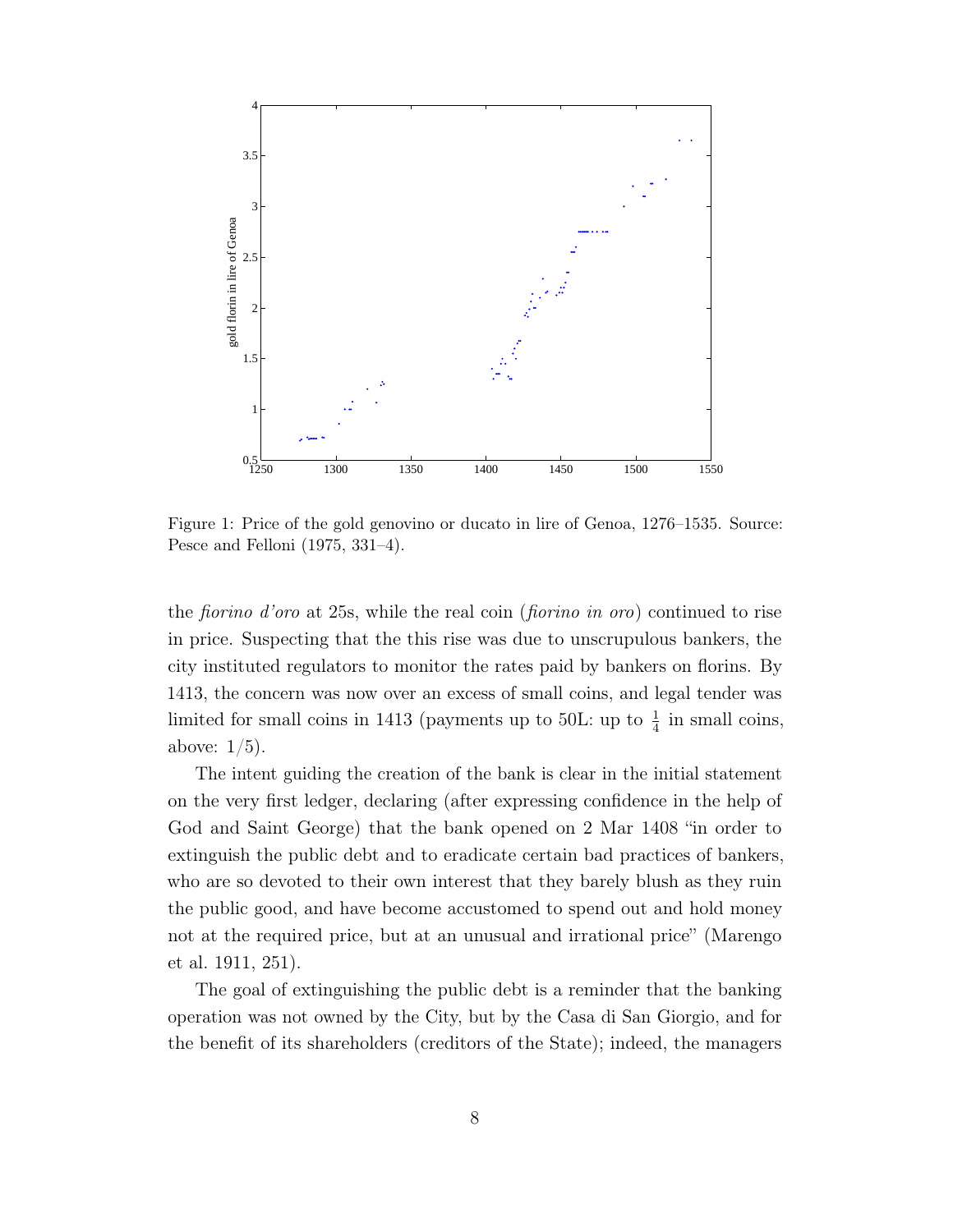(gubernatores banci) were chosen among the highest officials of San Giorgio. With respect to the public it was only a bank of deposit and transfer, but it could make loans to the tax farmers (who provided San Giorgio's income) and the State, a fact that may have contributed to its early demise. The State already used private bankers for its transactions, in particular to pay interest on the debt. All these operations were now concentrated in the Bank, although private bankers continued to operate and even held accounts at San Giorgio [\(Aerts 2006,](#page-85-1) 57). There was a rapid increase in business, as a second bank (or ledger) was opened in 1439 and a third one soon after. The Bank dealt with bills of exchange to the extent that it needed to collect revenue from overseas Genoese establishments in Chio, Constantinople, and Crimea.

Of course San Giorgio could not maintain the price of the florin and in 1427, when the florin had reached 39s, San Giorgio was authorized to take the florin at the market rate (the price at which they "were paid and received by other bankers") for a specific transaction with the government. In 1437 a major reform of coinage took place, debasing the silver currencies by about 8%; at the same time, supervision of the mint was taken from the city officials and given to San Giorgio. At the same time, the Casa was enjoined to keep the florin at the new legal rate 40s, and its balances were made legal tender ("scripta banci San Georgii refutari sive renui non possint"). Nevertheless the florin rose to 47s by 1444.

## Interlude (1444–1530)

The bank was running into difficulties; it had to pay interest on its creditors punctually, but the tax farmers delayed payment and it was forced to buy cash at high prices. It was also weakened by the loans to the government, which the latter was not in a hurry to repay. The coin tariff it had to apply increased difficulties. When the government raised the florin to 42s, it gave San Giorgio the choice to maintain the new rate or relinquish its banking business: the Casa decided on the latter (4 Sep 1444).

[Heers](#page-87-1) [\(1961,](#page-87-1) 165–9) makes an important point: the closure of the bank in 1444 has been overplayed, because one of its functions, that of payments system, was taken up by another part of San Giorgio. The shares in the public debt managed by San Giorgio (the luoghi) were transferable and actively traded (although annual turnover amounted to only 5% of the stock). Interest on the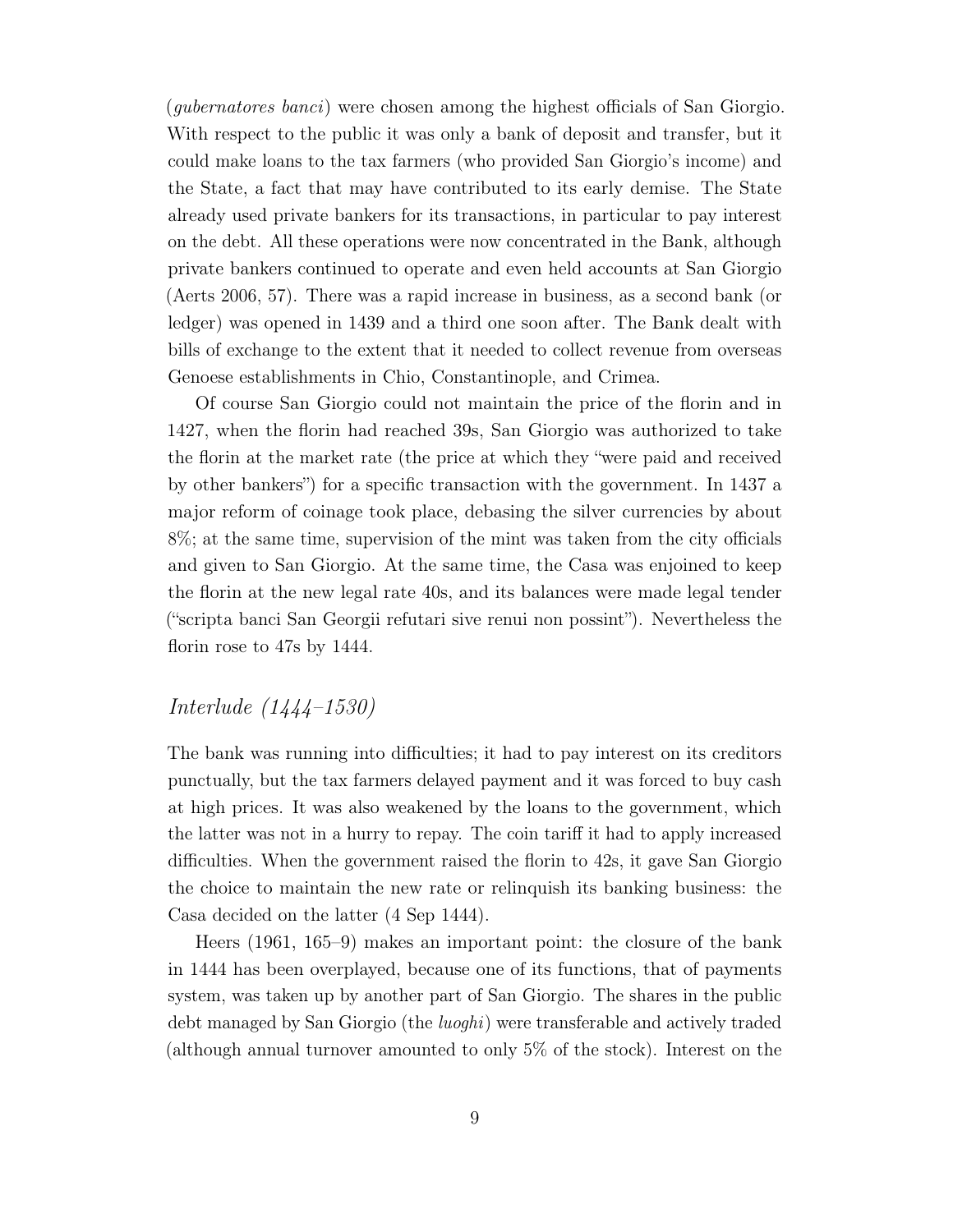debt was originally payable every three months in cash, but with accumulated delays in payments a different method had evolved. When the interest payment (paga) was due, the owner of luoghi was credited on a register with the interest corresponding to his holdings. The credit would eventually be settled in cash, but in the meantime the owner could transfer his credit to others. By the 1460s, the actual cash settlement took place at face value but four to seven years late, and only involved very small amounts. The reason is that in the interval the credits, called *lire de paghe*, had been bought and sold extensively, and ultimately purchased by the debtors of San Giorgio (mostly the tax farmers) to settle their debts. The secondary market for lire de paghe distinguished between vintages, and prices behaved like discounted values, with an upward trend over time and implicit discount rates of 4 to 7%. These cash prices presumably represent the discounted expected value of the cash payments to be made by tax farmers purchasing *lire de paghe* to settle their obligations. As Heers showed, the market price of luoghi in turn reflected the variations in the lire de paghe markets.

The lire de paghe, being small in size, were used extensively for small transactions, to purchase small quantities of food, spices, wax, and fabrics. In the silk industry almost all payments, including wages, were made with them.

#### The second Banco di San Giorgio (1530)

After an interval of nearly a century, San Giorgio accepted again deposits, but gingerly. A first register was apparently opened to deposits in 1530, although we do not know on what authority or under what conditions. Later, from 1586 to 1625 San Giorgio opened a sequence of coin-specific banks, before opening in 1675 a general bank.

San Giorgio reopened a bank in 1530, the *cartulario di numerato*.<sup>[6](#page-10-0)</sup>

<span id="page-10-0"></span> $6$ [Sieveking](#page-90-0) [\(1906\)](#page-90-0) dates the new bank to 1586; No founding document is known, but the evidence is in ledgers preserved in the archive of San Giorgio, which shows that the bank not only handled operations in cash or payable in cash that were related to the shares and their interest, but also from the start accepted sight deposits from individuals and made transfers between clients at their request. This suggests that the payment system based on the lire de paghe described by [Heers](#page-87-1) [\(1961\)](#page-87-1) may have been opened to deposits, if only informally and selectively. We do know that overdrafts were not allowed, except with the authorization of the Protectors of San Giorgio, and even then only under specific circumstances: only for the Republic, its magistrates or charitable institutions; for short-duration loans with pledged collateral and when the cash reserve was sufficiently large.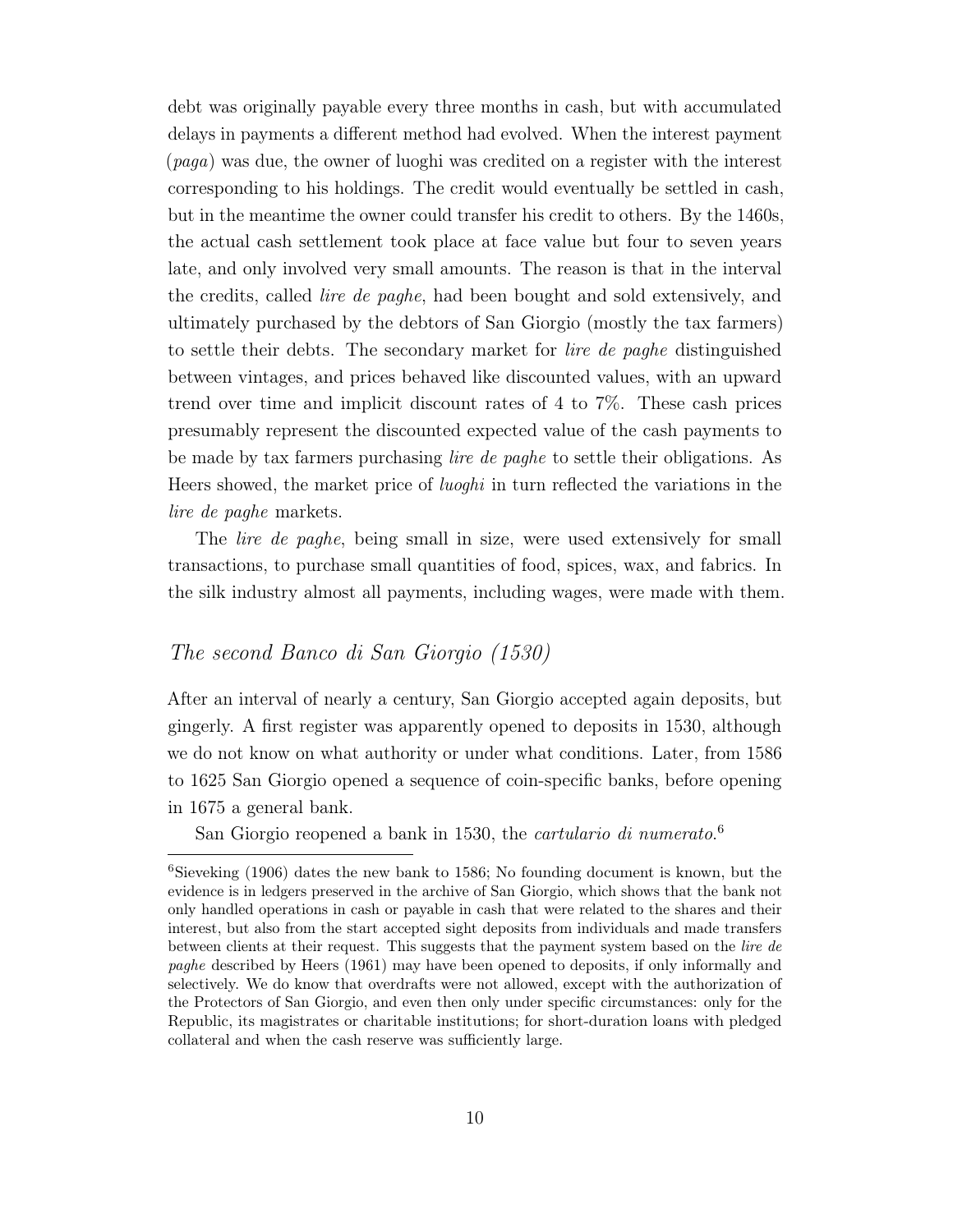

<span id="page-11-0"></span>Figure 2: Price of gold and large silver coins in lire of Genoa, 1504–1755. Source: Source: [Pesce and Felloni](#page-89-1) [\(1975,](#page-89-1) 331–4).

Accounts were kept in lire, but we have no documentation on the rules governing the exchange of cash for bank balances. Privileges attached to the balances included protection from seizure except on court order and only in limited cases [\(Sieveking 1906,](#page-90-0) 203). From the registers it appears that small coins (soldini and below) were rarely accepted, but in the 16th century many other coins of billon, silver, and gold, preferably but not exclusively of Genoese coinage. In 1600, however, the bank was restricted to Genoese gold and silver coins and gold scudi "of the five stamps" (Genoa, Spain, Venice, Florence, Naples) at prices set by the Protectors. The discretion was exercised on foreign coins, accepting them at times at prices below their legal value; but until 1630 Genoese coins were taken at their legal value.

This bank was progressively replaced by other offices created successively, and publicly. The first three were designed to accept and pay out specific coins, and operate alongside each other:

• in 1586 the *cartulario de oro* was opened, initially for one year only, renewed several times and then indefinitely in 1591, to accept deposits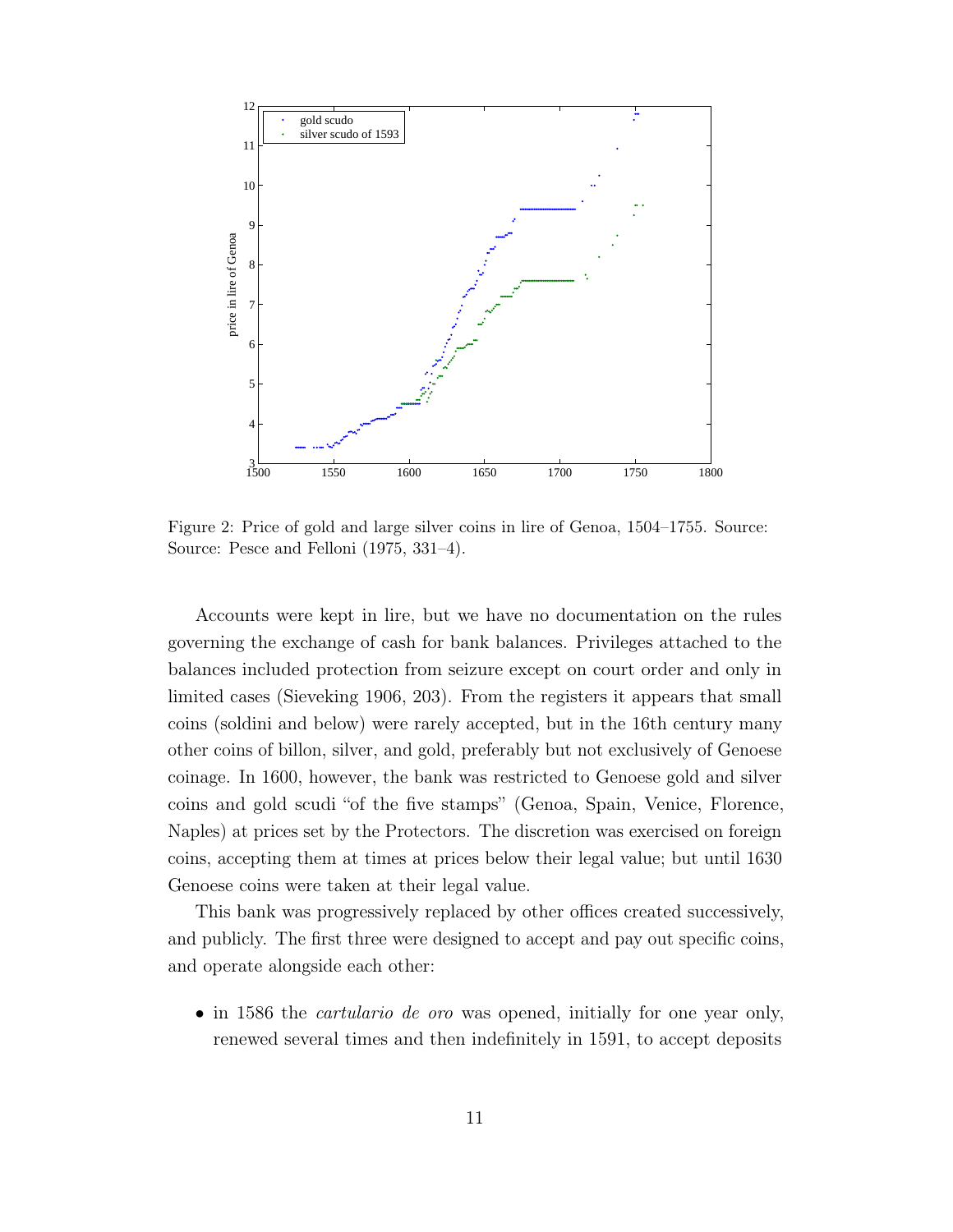

<span id="page-12-1"></span>Figure 3: Agio on bank money in Genoa, 1705–97. Source: [Pesce and Felloni](#page-89-1) [\(1975,](#page-89-1) 331–4).

of gold *scudi delle cinque stampe*.<sup>[7](#page-12-0)</sup> Depositors acquired a credit which they could use at any time, either by withdrawing it or transferring it to another party. Accounts were kept until 1643 in lire, with the gold scudo rated at 3L 8s, and afterwards in scudi.

- In 1606 the *cartulario di argento* or *di scudi di cambio* was opened for the Genoese silver scudi minted since 1593, initially for three years and later permanent. Its unit of account was the scudo.
- in 1625 the *cartulario de numerato* or *di moneta de reali* for Spanish pieces of eight reals, again initially for one year but eventually made permanent. Accounts were kept in reali.

The new offices proved popular, in in 1606 the Genoese state required its its cashiers to make all payments above 100L through giros in San Giorgio's offices, in part because the resulting paper trail made auditing easier. Eventually,

<span id="page-12-0"></span> $7$ These gold *scudi* were minted in Spain, Naples, Florence, Genoa, and Venice at the same standard and were the sole legal tender of the Genoese fairs [\(Felloni 1984\)](#page-87-2).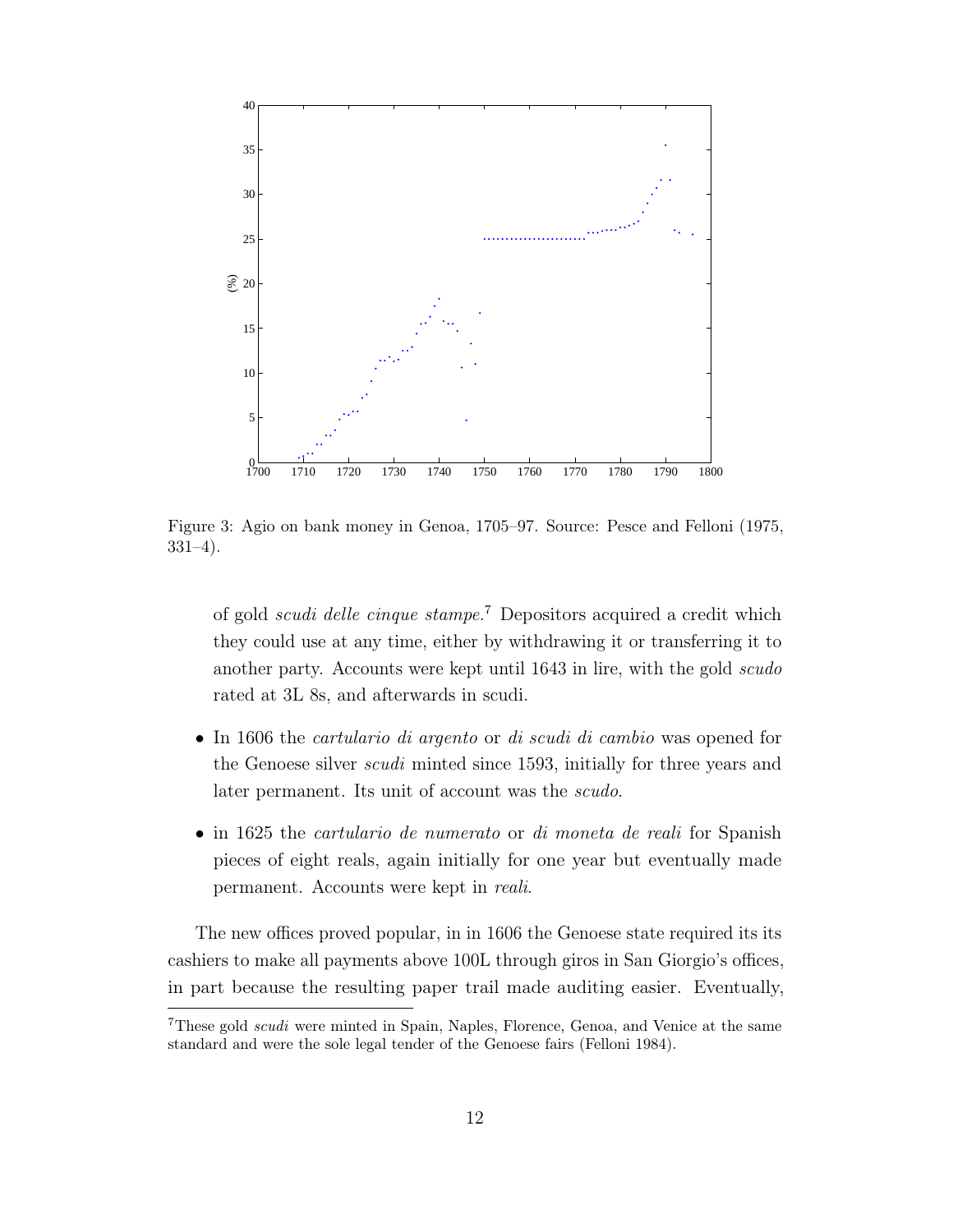continuing exchange variability between coins (Figure [2\)](#page-11-0) resulted in greater demands for a general bank accepting various sorts of coins. The State tried to regulate the value of coins to no avail. Several proposals for a bank were made: in one, depositors could withdraw the specific coins they had deposited or into some other coin but the latter chosen by the bank; in another, depositors could choose the coin to withdraw but would then pay an agio [\(Sieveking](#page-90-0) [1906,](#page-90-0) 248–50). By mid-century there was widespread belief that some public bank was needed, and the only question was whether the State or San Giorgio should run it. Finally, in 1675 the decision was made in favor of the latter.

The context was once again a monetary crisis associated with shortages of small change [\(Gianelli 2006\)](#page-87-3). The silver and gold currencies had been appreciating sharply in the 1660s in terms of moneta corrente, that is, small denominations. The latter's poor quality, that is, overvaluation, was alleged as a cause, and the Genoese government had actually withdrawn large quantities of small coins between 1644 and 1656. By 1670, however, the was a shortage of small coins. In 1671 the government issued a series of copper coins valued at intrinsic value (gross of production costs) but soon reversed itself and proceeded instead to issue a new large silver coin or scudo, of slightly lower fineness than the existing scudo, along with slightly overvalued fractions from 1  $\frac{1}{2}$  to  $\frac{1}{32}$  to serve as small change. The legal value of the old scudo was set at its then-current market rate of 7L 8s, while the new scudo was set at 4L, or 54% of the old scudo, while its fine silver content was 53%. Four years later, the old scudo had risen by another 4s, and its legal value was adjusted accordingly while the new scudo was debased in proportion to keep the same nominal value of 4L.

The new bank was to keep its accounts in moneta corrente, and accept all legally rated coins at the official rate (except small coins). Underweight coins, which had until then been allowed to circulate by weight, were demonetized but the new bank accepted them (as well as counterfeits!). Bills of exchange but also all other payments above 100L had to be made through the bank, the first time such an obligation was imposed in Genoa. The management of the bank had the choice of the coin in which to repay, at the official rate; only those who had used their credit for payments in the exchange fairs and could prove it, had the right, like the creditors of the coin-specific cartularii, to request payment in a specific coin. The bank also had the option to pay the govt in piccola moneta or small coin, a particularly interesting feature in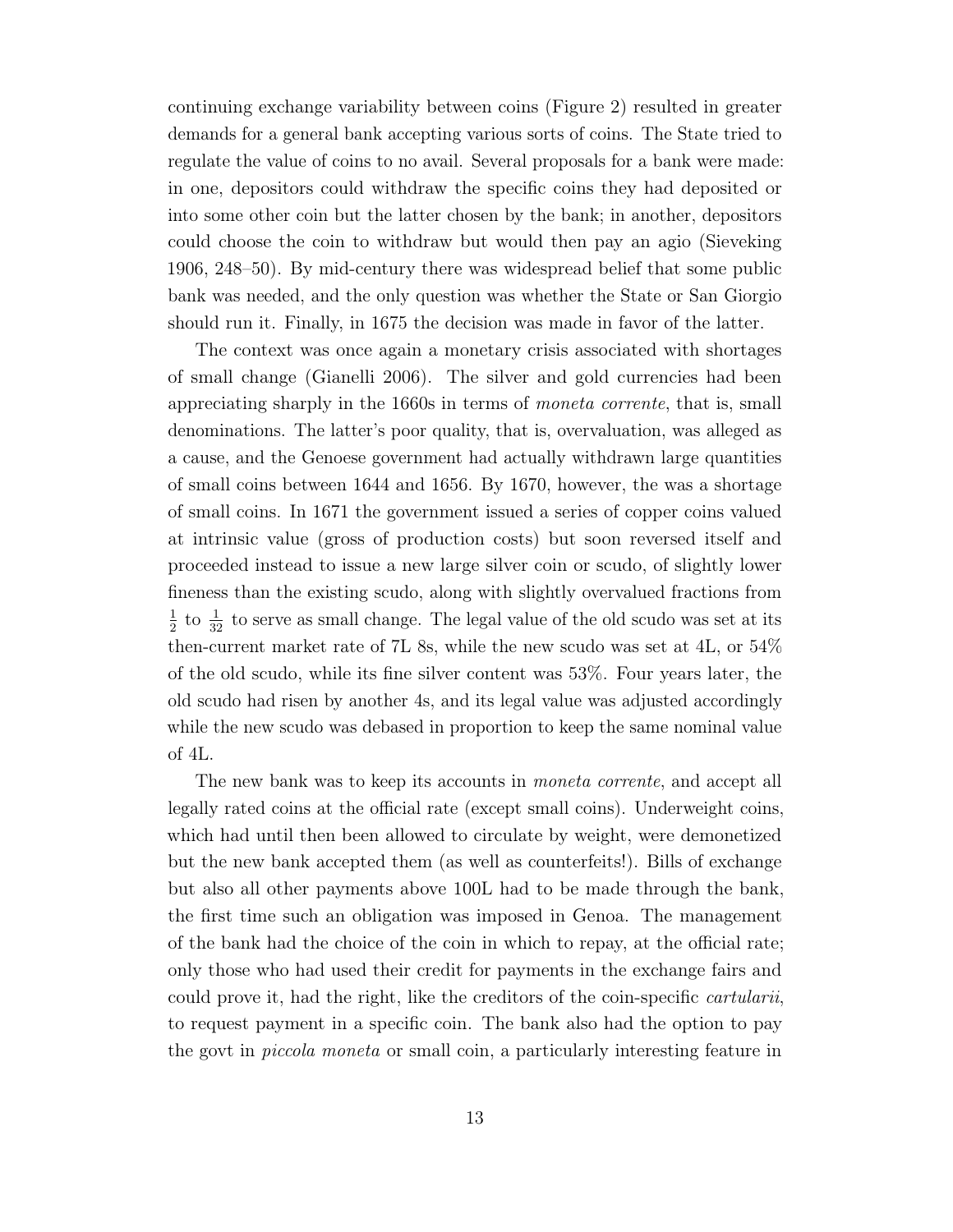the context of 17th-century copper inflations. As always, the initial concession was limited to renewable three year terms, later extended to ten years.

One innovation, imitated from the Neapolitan fede di credito, was the biglietto di cartulario, a certificate issued by the bank to a depositor attesting his balance. The depositor could use the certificate to withdraw cash or he could transfer it by endorsement: the assignee could then withdraw the cash from the bank without further intervention of the original depositor.

Two other features, requested by San Giorgio, were denied by the State. One was the possibility of opening a Lombard facility, offering short-term loans against collateral in coin and bullion; the other was a monopoly on foreign exchange. The only loans it made were short-term, to the City, and only with the approval of the San Giorgio's Grand Council.

The bank's foundation, combined with the monetary reform of 1671–75, was successful in checking the rise of gold and silver coins for one generation; in 1709 the rise resumed. Since the bank's unit of account remained tied to the 1675 valuation of the silver scudo, an agio developed on bank money over current money, which rose from 0.5% in 1710 to 18.5% in 1741, exactly in line with the scudo's price increase [\(Pesce and Felloni 1975,](#page-89-1) see Figure [3\)](#page-12-1). In the mid-1740s the government attempted to fix the agio at 15%, but soon the catastrophe of 1746 hit. Genoa, a reluctant participant in the War of Austrian Succession on the French side, was occupied by the Austrians in September 1746 and subjected to a large war indemnity. The State begged the Casa di San Giorgio to make a loan, resulting in a suspension of payments, at first for large sums and then on Sep 15 for all sums for 15 days, then on Oct 10 indefinitely. The agio collapsed, turning negative in 1748 and reaching -16.7% in 1750. The existing accounts (in the amount of 13.3m L) were converted into redeemable bonds in 1751, while in 1748 San Giorgio opened a new bank, the banco corrente (a gold-only bank was also briefly in existence in 1751). The State progressively repaid its debt to San Giorgio, and San Giorgio redeemed the bonds by 1777.

The revolutionary government imposed by France in 1797 took away the foundation of San Giorgio, namely, the assignment of taxes. The creditors of San Giorgio became creditors of the State. The Bank continued to operate briefly, and for a short while repaid depositors partly in bearer notes, but its growing debt to the State soon sank their value, and liquidation of the bank began, financed in part by selling the assets of San Giorgio (such as the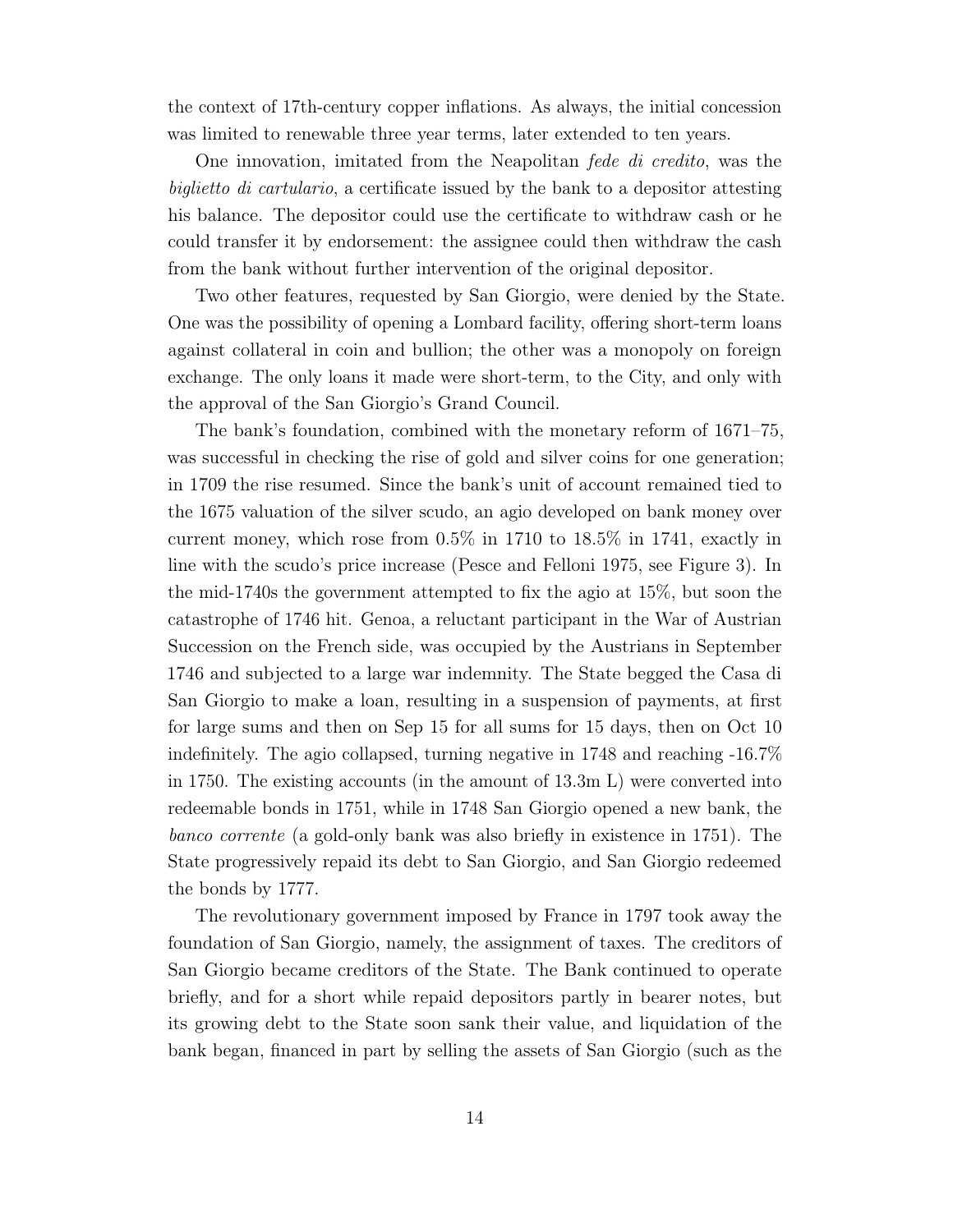port it had built in the 18th century). After the fall of Napoleon the new but ephemeral Republic of Genoa recreated a Bank, but Genoa's annexion to Sardinia put an end to it. The Casa was abolished in 1815 and the creditors were absorbed into the Sardinian debt.

# 2 Venice

The creation of Banco della Piazza di Rialto or Banco di Rialto in Venice in 1587 was essentially a government intervention to correct a market failure: the institution created was intended to supply a payment service hitherto provided by the private sector, but in a manner found to be wanting.

### Private banking

Medieval banking arose out of money-changing [\(De Roover 1946\)](#page-86-3): moneychangers over time came to accept deposits and let their depositors settle debts by transferring deposits between each other. The transfer was made by oral order, in presence of both parties, and the written record of the transfer on the banker's books was sufficient evidence for the discharge of the debt. Over the course of the 14th century Venetian bankers ceased to be called campsores (changers) and became known as banchieri (bankers), and by 1374 their businesses were called *banca de scripta*, or *banchi di scritta*, clearly indicating their primary purpose [\(Lattes 1869,](#page-88-4) 34). Although Venetian banks were not numerous (eight to ten in the 14th century, three or four around 1500, all located in the Rialto), their economic role was widely considered as crucial [\(Mueller 1997,](#page-89-2) 5–7,82). Their total balances were around 1 million ducats, and they may have as many as 4,000 depositors, or one in thirty of the population of Venice [\(Lane 1937,](#page-88-5) 190). By 1400 bank money was used in payment for a variety of transactions, from purchases of bullion to payment of rents and settlement of foreign exchange, and in the 15th century some duties [\(Mueller](#page-89-3) [1979\)](#page-89-3).

The basic problem with the Venetian payment system based on private banks was the possibility of failure, since the banks were not "narrow" and, by the 14th century at the latest, allowed their depositors to overdraw [\(Mueller](#page-89-3) [1979\)](#page-89-3). Deposit banking and commercial banking were not separate, and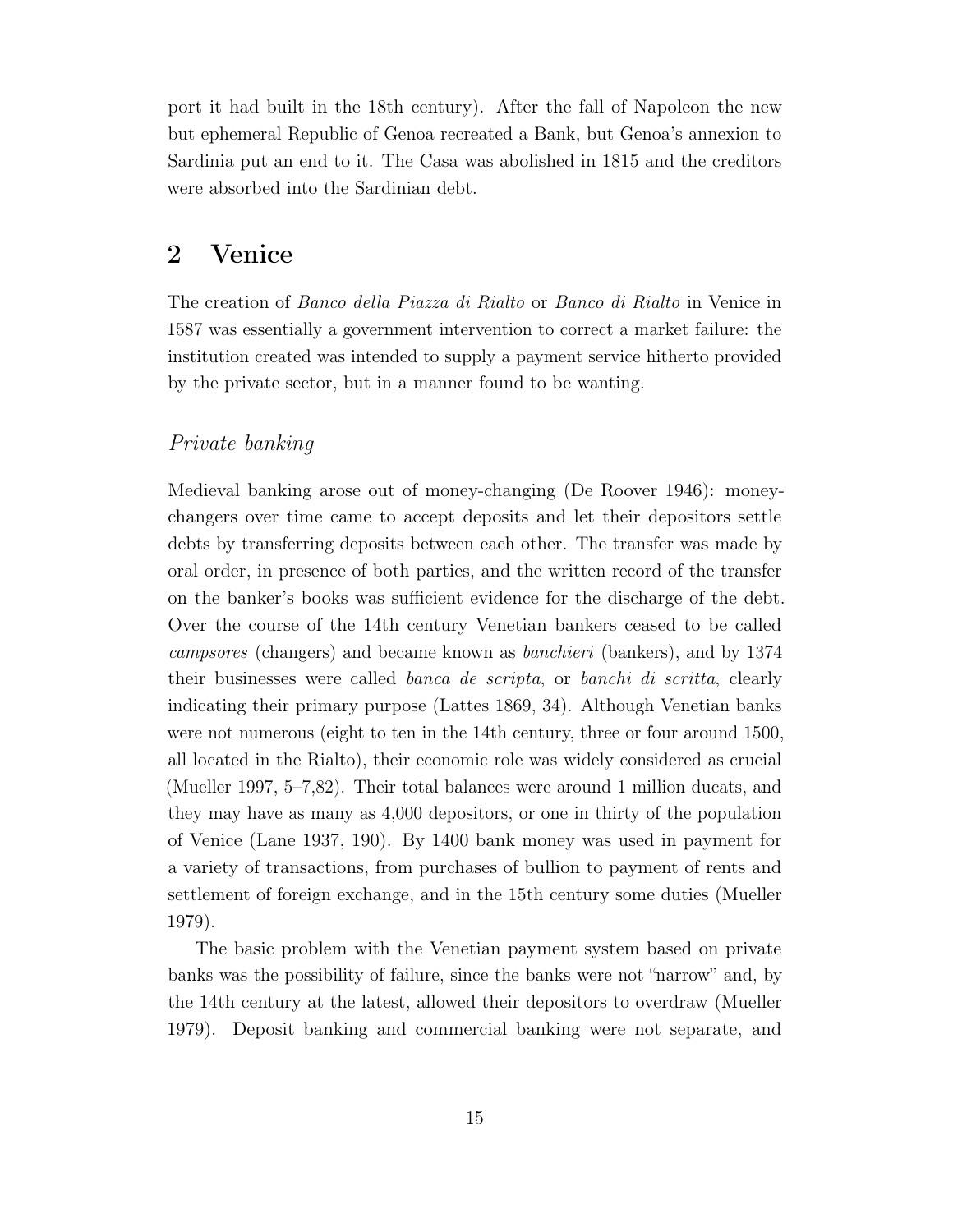bankers extended loans or invested directly. [Mueller](#page-89-2) [\(1997\)](#page-89-2) documents at length the bank failures of the 14th and 15th centuries, concurring with [Lane](#page-88-5) [\(1937\)](#page-88-5) that they were due not so much to excessive lending to the State, but rather to business cycles. When advocating the creation of a public bank in 1584, Tommaso Contarini (see below) emphasized the inherent fragility of the banking business [\(Lattes 1869,](#page-88-4) 124):

A suspicion born, a voice heard, that there is no cash or that the banker has suffered some loss, a person seen at that time withdrawing money, is enough to incite everyone to take his money and the bank, unable to meet the demand, is condemned to fail. The failure of a debtor, a disaster in some venture, the fear of war is enough to destroy this enterprise, because all creditors, fearing the loss of their money, will want to insure themselves by withdrawing it and will bring about its complete destruction. It is too difficult, indeed impossible that in the space of a few years one of these events fails to occur that bring about the ruin of the bank.

That banks did not maintain 100% reserves is apparent from a law of 1322; indeed, it appears that by then the main elements of the payments system were in place: payment in bank money (that is, by transfer on the books of a bank) was considered final payment, that bankers kept fractional reserves, and that they kept accounts with each other. The law also indicates that legislators felt the need to intervene, since it required bankers to redeem deposits on demand within three days, and in cash rather than with claims on other bankers [\(Mueller 1997,](#page-89-2) 16). This was but one of many legislative attempts to remedy the fragility of banks, which more often relied either on some primitive form of capital requirements or else restricted allowable activities. Early on, in 1270, bankers were required to post bonds; the requirement seems to have fallen into abeyance, and was legislated again, this time conclusively, in 1455 [\(Mueller](#page-89-2) [1997,](#page-89-2) 52–62). Venice did not have limited liability as Siena and Florence did, so a banker's patrimony provided security in addition to the bond, but this was not always deemed sufficient: in 1404, bankers' investments were limited to 150% of their assessed patrimony, a law that seems to have had little effect. At other times bankers were forbidden from dealing in commodities, or to lend for purchases of silver [\(Dunbar 1892,](#page-86-4) 315–316), but these prohibitions were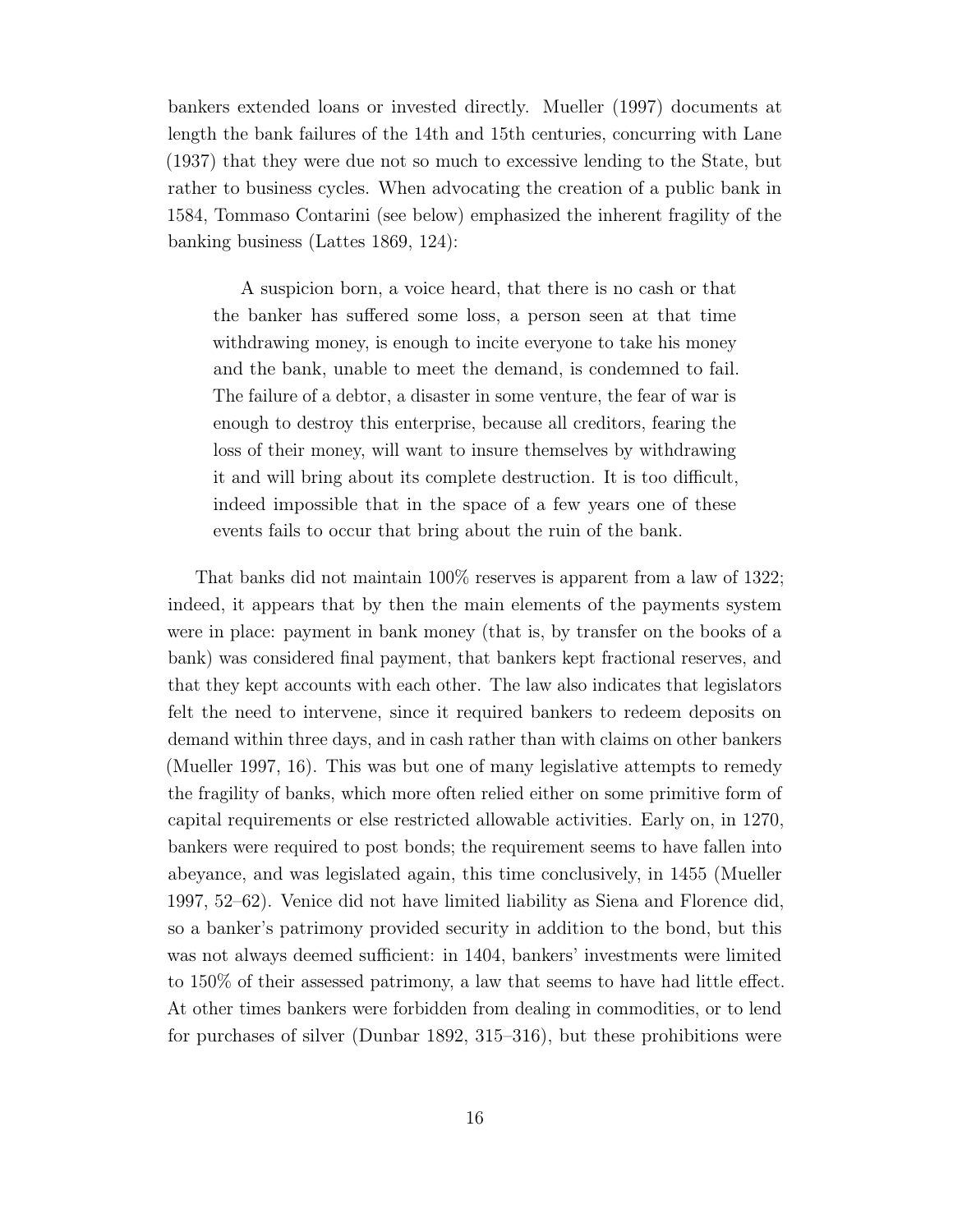difficult to enforce: a complete prohibition on bankers' involvement in silver in 1378 was soon repealed as unenforceable under current circumstances, and prohibition on bank lending for silver purchases were continually renewed and ignored from 1378 to 1429 [\(Mueller 1979,](#page-89-3) 63–65).

Comprehensive banking regulation did not emerge until 1524, when bank supervisors were established in the wake of a dangerous expansion of banks and renewed depreciation of bank money relative to cash [\(Lane 1937\)](#page-88-5). A law of 1526 increased the number of supervisors to one per bank, requiring them to inspect the banks every day, and to enforce parity between bank money and current money. Bankers were required to pay depositors on demand and in cash without delay; and bank money was made legal tender except when specific clauses for payment "out of bank" would be made [\(Lattes 1869,](#page-88-4) 88–94). The preamble of the law stated that bank money then stood at a 20% discount, and at least for a while it was brought to par.

### Early proposals

Besides this legislative activity, there were repeated proposals to have the payment function of the banking sector performed by a public entity.

The first proposal for a public bank was made in 1356, following the failure of a major bank and a resulting liquidity crunch marked by high interest rates [\(Mueller 1997,](#page-89-2) 112,142). The Senator Giovanni Delfin proposed that a bank be set up alongside existing private banks, headed by three noblemen appointed by the city. It would be prohibited from lending or investing money and paying interest: its sole function was to receive deposits for the purpose of making payments by transfer. Salaries of officials would be covered by the flat fee charged for each transfer.

The proposal reappeared, almost word for word, nearly twenty years later. The context was again a troubled one: fluctuating commodity prices and variations in gold and silver had resulted in two bank failures [\(Mueller 1997,](#page-89-2) 113,151–53). The Senate, stating that the situation of the banks of the Rialto "could not be worse than they are at present" [\(Cessi 1937,](#page-85-2) 146) appointed a commission to submit proposals. That of Michele Morosini was simply to outlaw banking but, perhaps as a practical concession, it allowed foreigners to deposit coin and bullion in a government office, and also reprised Delfin's proposal for a public bank, with fees depending on the size of the transfer. The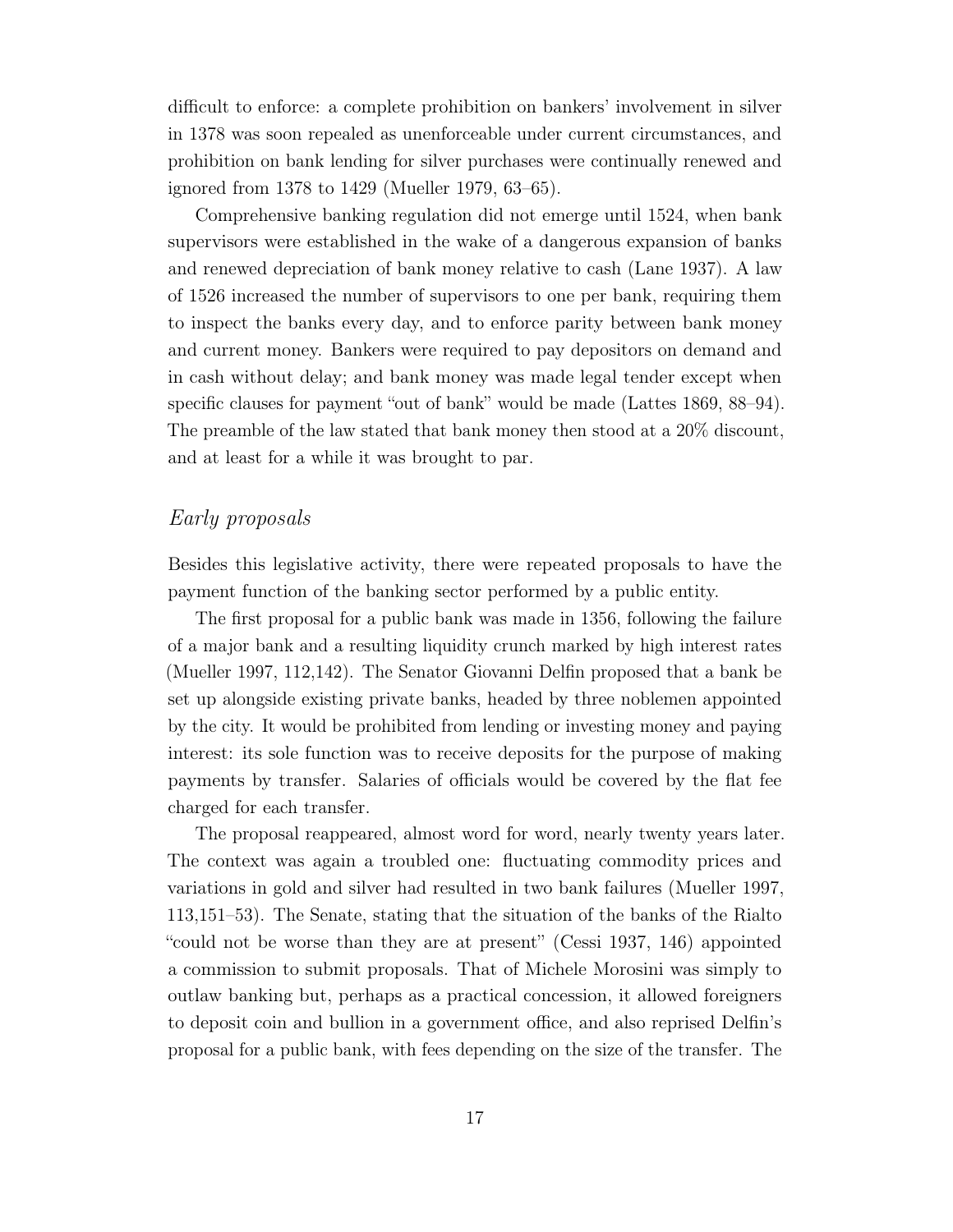proposal was turned down, as was another to avoid large banks by limiting transaction and loan sizes, while other proposals to prevent bankers from financing speculation in commodities were adopted [\(Cessi 1937,](#page-85-2) 146–155).

A final early proposal was actually enacted, in 1421. The context this time was a blockade against Venice that deprived it of its silver imports, with a resulting agio between current money and bank money. The period also saw the development of a practice, whereby bankers offered unredeemable balances, euphemistically called bona scritta, at a better rate to cash than redeemable ones [\(Mueller 1979,](#page-89-3) 87–91). The approach, curiously, was to restrict the use of bank money, requiring for example that bills of exchange be settled in cash only. At the same time, the city's Silver Office was ordered to accept deposits and make transfers [\(Mueller 1997,](#page-89-2) 117), although it seems the law was never implemented.<sup>[8](#page-18-0)</sup>

## The Banco di Rialto (1587–1638)

Two aspects to the proposals: narrow banking and institutional continuity. "The banker, not the bank, was thus the object of careful scrutiny; unless it was known that a succession was planned and organized, the impending death of the principal could awaken fears of a difficult execution of the testament. Not providing specifically for the continuity of management and responsibility was a serious weakness of Venetian practice and commercial law in this sector" [\(Mueller 1997,](#page-89-2) 127).

The law of 1526 was clearly not effective in the long run, and in 1569 private banking was abolished [\(Tucci 1981\)](#page-91-1). The situation became dire after the failure of the last private bank of Pisani and Tiepolo in 1584. Coincidentally or not, the market value of the gold scudo, which had been set at 8.6L in 1573, began to rise that year and reached 9L. At the same time the value of the silver ducato, issued at 6.2L in 1561 rose as well, by about 15% [\(Padovan 1882,](#page-89-4) 277).

The Senator Tommaso Contarini made a long speech arguing for the establishment of a public bank [\(Lattes 1869,](#page-88-4) 118–140). He explained that trade needed a system of payments; he described the fairs of Lyon and the settlement mechanism of Antwerp, but argued that those systems, relying on private trust (fede privata) was unsuitable in Venice with its multitude of merchants of

<span id="page-18-0"></span><sup>&</sup>lt;sup>8</sup>The text of the law [\(Lattes 1869,](#page-88-4) 49) is rather obscure; see also [Luzzatto](#page-88-6) [\(1934,](#page-88-6) 44n2).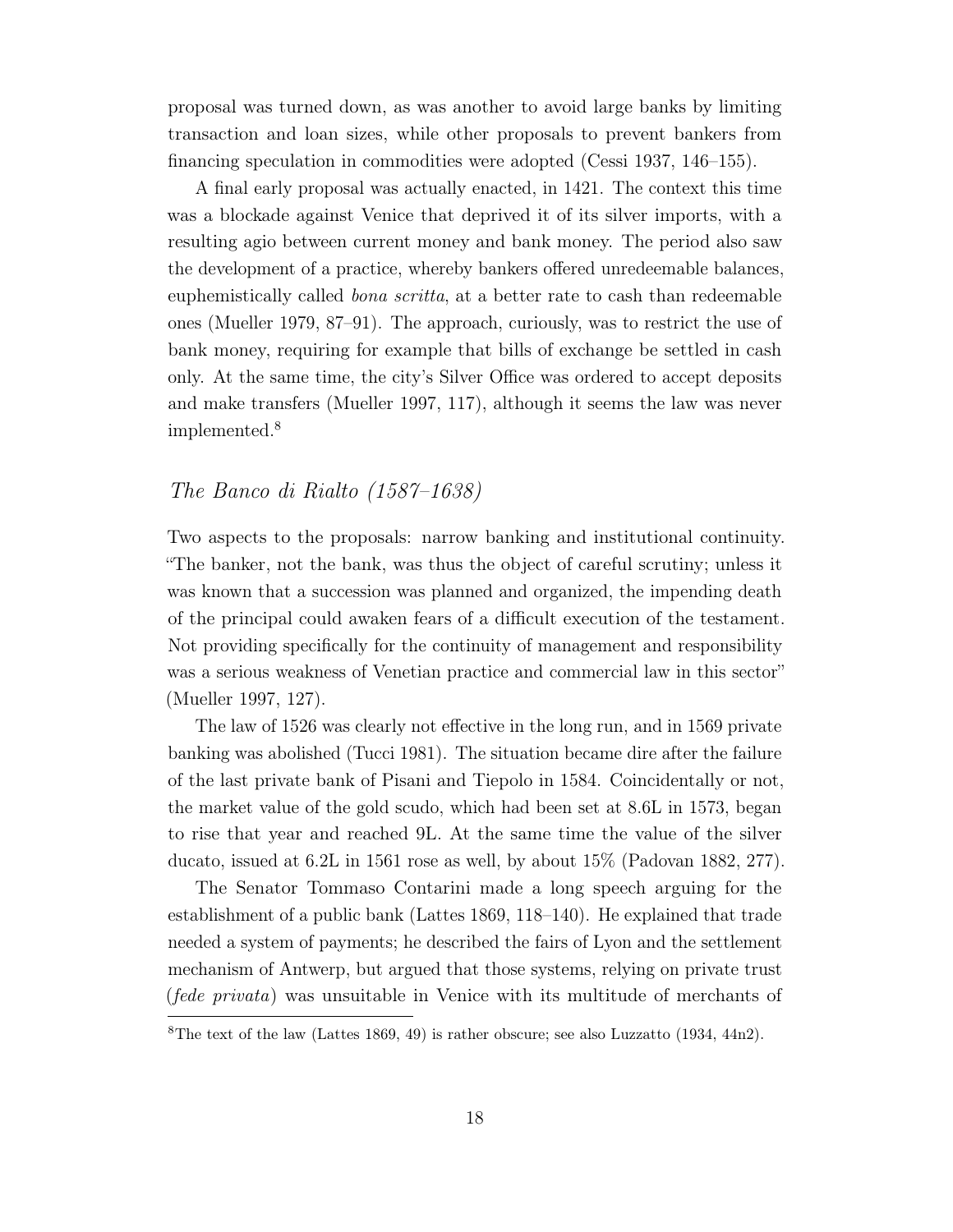different nationalities and creed. Yet Venice needed the revenues and stocks of metal that came with trade, and if it failed to maintain an attractive trading center it could lose out to nearby competitors such as Ferrara. Bank transfers had proven indispensable, but experience showed that private banks could not be relied upon in the long run, and he cited the figure of 96 failed banks in the history of Venice. The incentives for over-issue of credit were too strong, and Contarini also blamed bankers for the variability in exchange rates between coins. Only a state-sponsored entity could provide the service, and Venice had the advantage of an infinitely-lived and trustworthy government. To his colleagues, he said: "you, are a prince who by God's grace has always kept his word and above all his immaculate and inviolable faith; a prince not subject to the variations and failures that arise from death, but a constant and immortal senate; a prince who rules himself by laws and caution rather than violence and desires; all conditions desired in a government that lacks them, loved and revered in one that doesn't."

Opponents argued that this innovation was dangerous, that fraud was inevitable (so ingrained in Venetian mentality was the willingness to provide favors to family and friends), and that banking was not a proper activity for the "prince," i.e., the State, whose functions were to govern the people and wage war while business belonged to private individuals.<sup>[9](#page-19-0)</sup>

The Senate voted to abolish private banks and establish a public bank (28 Dec 1584), but the law was rescinded a few months later because of "opposition, disadvantages, and misdeeds." Meanwhile the monetary situation worsened, with the gold coin rising from 9L to 9.6L. Debasements followed, to match the appreciation of the large coins [\(Sargent and Velde 2002\)](#page-90-1): first were issued coins of 5s in 1585, then pure copper coins of 1d (bagatini) in 1586, and coins of 2s (gazzette) in 1587: the first and the last overvalued by 15% relative to the official price of the silver scudo (that is, 7 lire's worth of gazzette contained less silver than a scudo). Finally the silver scudo itself was debased in 1588, replaced by a lighter coin that came to be known as the *ducatone*. Eventually a modified plan for a public bank was adopted (11 Apr 1587 and subsequent amendments), and private banking was again allowed.

The preamble of the law of 1587, as that of 1584, bluntly stated that "the city needs a bank" and restated the lesson of the past that private banks could

<span id="page-19-0"></span><sup>&</sup>lt;sup>9</sup>The speech against the Bank reported in [Lattes](#page-88-4) [\(1869,](#page-88-4) 140–160) is attributed by some to Contarini despite the difficulty in reconciling such opposite positions.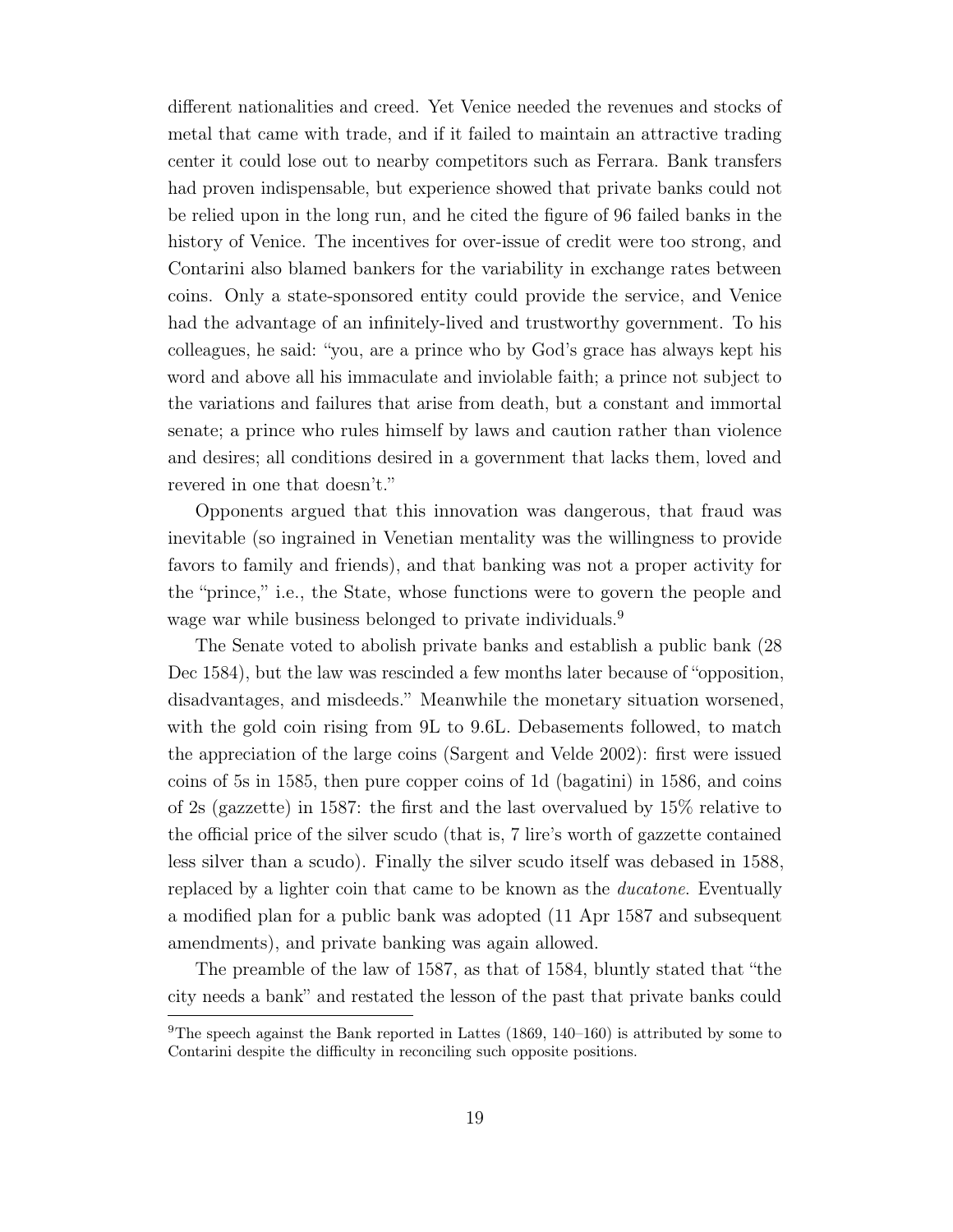not provide the service. The public bank was to be run by a governor, chosen by the Senate on the basis of submitted proposals (including the governor's requested salary), and required to post a bond like private bankers. The law specified the salaries, duties, salaries, and penalties for the employees of the bank. The governor was not to carry out any business  $(trafico)$  with the bank's funds. The bank's cash was kept at the Mint, except for 30,000 ducats to meet payments. The bank was obligated to accept any deposit of 50 ducats or more offered in good and current money, and the cash was always to remain available at the request of depositors. Transfers could not be made without the creditor or his due proxy; credits and debits had to be made simultaneously. The governor was to present the bank's balance sheet to the Senate once a year. After three years, the bank was to be liquidated, and the governor held responsible for the full satisfaction of creditors, under pains of confiscation of his estate and banishment. After the liquidation a new bank would open and a different governor would be chosen; creditors could opt to carry forward their balances in the new bank (unclaimed balances were deposited at the Mint after three years). The expenses of the bank were met from tax revenues, in particular a tax on bankers' fees [\(Lattes 1869,](#page-88-4) 109–116, 160–62).

There are important and interesting differences between the statutes of 1584 and 1587. The first bank of 1584 was a fully public bank: all officers were appointed by the Senate for renewable 2-year terms (except the cashier, who had to wait out as long as he had served before serving again), and operated under the daily supervision of three regulators. The senior officers (cashier, head clerks) were required to post bonds and subject to penalties for specific misdeeds, but no one had overall liability for any losses to the Bank. Conversely, rules on the management were more detailed, and in some ways stricter: only coin could be accepted in deposit, bank entries were given full legal value as if they had been produced by a notary, and bank credit could not be seized even for debts to the city. The statute even specified that sums should be written in Roman numerals. Finally, the Senate pledged never to take any money from the bank.

The 1587 bank was called "public," but the Senate had shifted the liability, since the governor who was personally liable for all losses. As a stopgap, the bank was liquidated every three years, so that losses might be uncovered before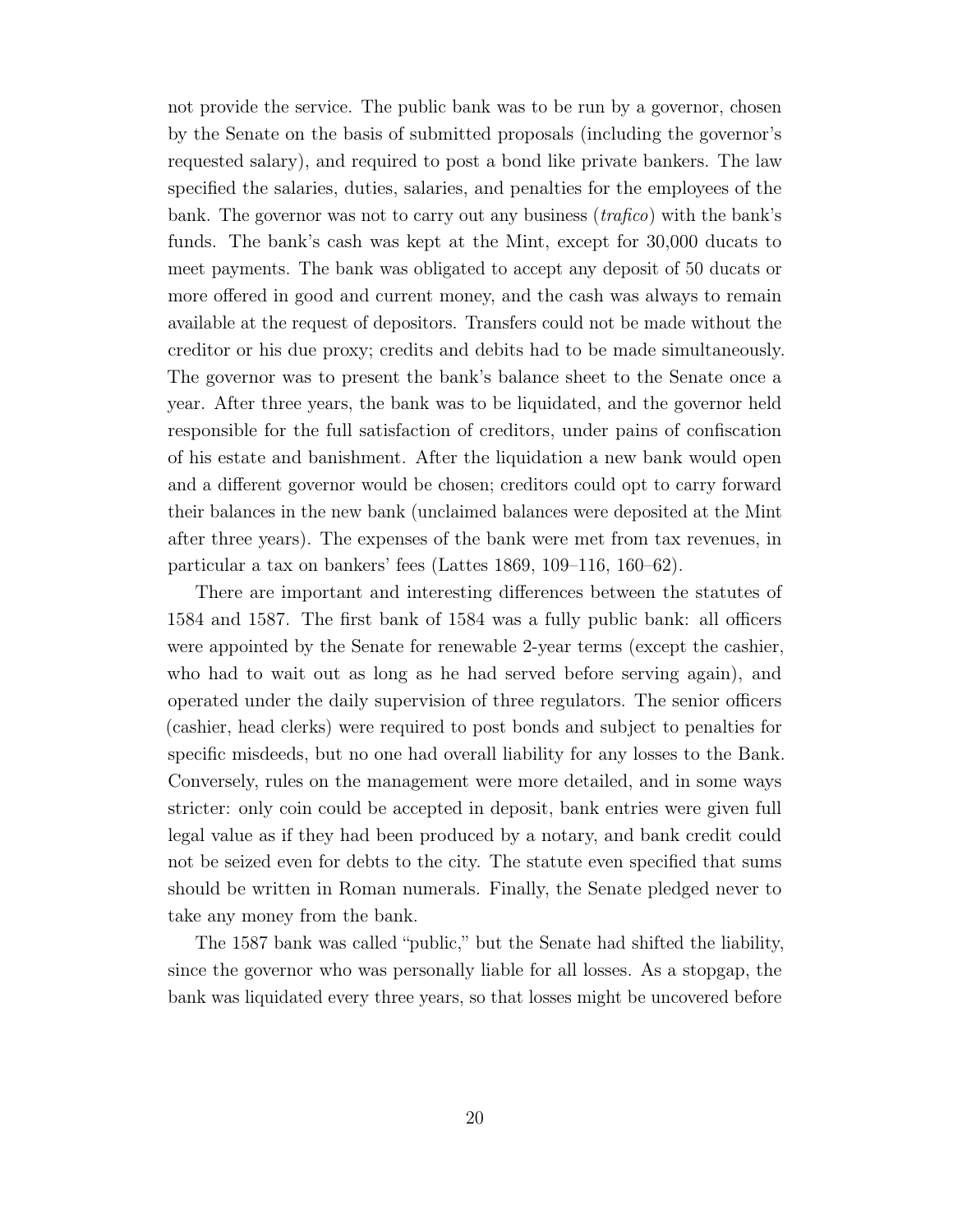they had become larger than the governor's bond or personal assets.<sup>[10](#page-21-0)</sup> The prohibition on accepting uncoined metal was absent as was the legal privilege against seizure. In some ways, the Banco di Rialto was a privileged, and highly regulated, private bank: as the preamble stated, it took up an offer to found a private bank, but shaped it so that it could "fulfill the certain need but without the risk of ruin" because its management would not be driven by private gain.

The first governor was chosen in June 1587; the bank proved successful since he soon requested permission to open a second ledger, and his first report to the Senate a year later showed a balance of 546,082 ducats, the equivalent of 1.5m Dutch guilders.<sup>[11](#page-21-1)</sup> In 1593 the cash balance required to be kept at the bank was reduced by a third, suggesting that withdrawals were less than expected. The bank's balance reached 705,889 ducats by 1594 and 950,440 ducats by 1597. Supervision tightened in 1593 when the bank was required to balance its books every month, but the resulting closures proved too onerous and the term was soon changed to three months. The only serious evidence of mischief arose when the fourth governor was forced to resign six months after his appointment, in January 1597, and a special commission appointed to audit his accounts; after which the term of the governor was shortened to one year.

No legal tender status was initially given to bank balances. This development occurred several years later, in 1593, ostensibly in response to the common problem that bills of exchange were not paid in cash but by assignment of another debt, so that creditors had to "pass through fifteen or twenty hands" before being paid, and on the terms of the debtor. Assignment of debts was strongly forbidden, and a few weeks later settlement of bills of exchange through the bank became mandatory (14 Dec 1593). The requirement was successfully implemented, judging by one surviving figure: from 24 May to 9 Aug 1603 exchange settlement reached the sum of 2,978,098 ducats, representing according to an official 4/5 of the volume in Venice [\(Tucci 1981,](#page-91-1) 244).

As we have seen, the creation of the Banco di Rialto coincided with a serious monetary crisis, reluctantly solved by debasing the main silver coin. From the start, the bank's unit of account was the silver ducato of 1561, which bore on its obverse the value of 6.2L and had therefore a lira associated with

<span id="page-21-0"></span><sup>&</sup>lt;sup>10</sup>Private banks, authorized again in 1587, were required to liquidate every six years.

<span id="page-21-1"></span><sup>&</sup>lt;sup>11</sup>The exchange rate with Amsterdam in  $1609$  was 2.65 guilders for one ducat di banco [\(Denzel 2010,](#page-86-5) 83).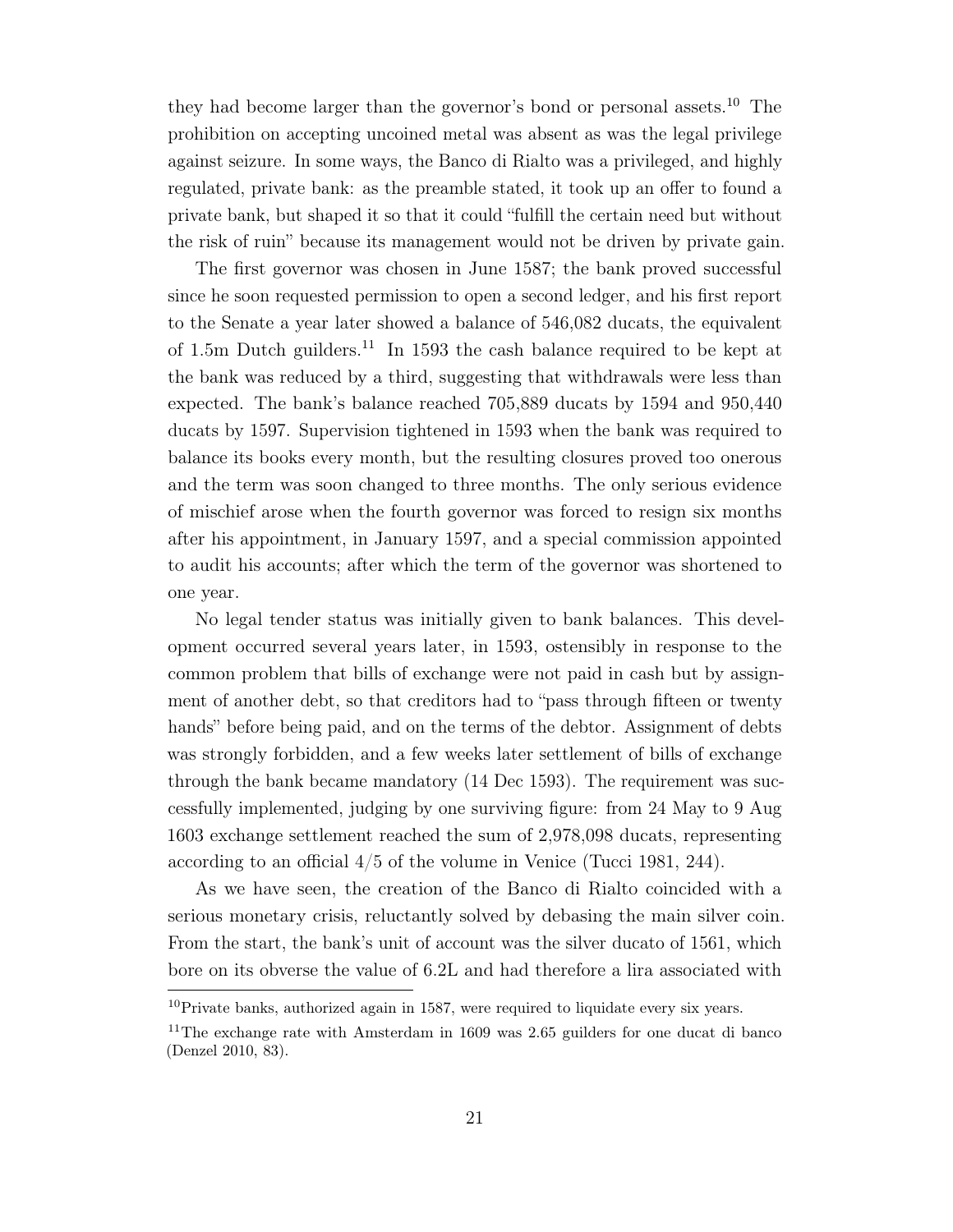it. The new ducato of 1588, or ducatone, was about 20% lighter in content, and also bore a face value of 6.2L: this lira came to be known as the lira corrente, while the lira pegged to the old ducato was the lira di zecca: as a result, the bank's unit of account immediately acquired an agio of 20% over current money.

Monetary problems persisted nevertheless, since in 1593 (on the same day that bill settlement was restricted through the Banco) the legal value of the zecchino was raised to 10L. [Tucci](#page-91-1) [\(1981,](#page-91-1) 241) sees a connection, and believes that the bank was also intended to improve the quality of the circulating coinage and ensure a uniform medium of exchange, an endeavor in which it briefly succeeded, because in 1590 the Senate required it to operate only in "valuta buona e di giusto peso." The requirement was later dropped and bad money was received as well as paid out, at intrinsic value, although it was reinstated in 1608. [Tucci](#page-91-1) [\(1981,](#page-91-1) 242) sees a desire to remove bad coinage from circulation as the main reason behind the repeated attempts in the first decade of the 17th century to require settlement of all operations above 100 ducats in bank money, although [Luzzatto](#page-88-6) [\(1934,](#page-88-6) 50) prefers to explain it as moves to shore up the value of bank money by requiring its use. The same author also sees evidence in 1607 of speculation in bank money, which the Senate tried to outlaw, but also of violation of the Bank's rules, since the Senate was moved to prohibit the Bank from accepting deposits (presumably at interest) and creating bank balances without any corresponding cash receipts.

# The Banco del Giro (1619–1800)

The Banco del Giro,  $^{12}$  $^{12}$  $^{12}$  founded in 1619 alongside the Banco di Rialto, was of a quite different nature: it was not intended as a deposit bank, but rather a way to make a government debt easily transferable and thus turn it into a means of payment. There were precedents for this mechanism: the Salt Office had provided transfer services for its creditors in the 15th century [\(Mueller 1997,](#page-89-2) 111), and from 1608 to 1614 the Grain Office, having bought a large quantity of grain from six merchants whom it couldn't pay, kept a register where the merchants could assign part of the 745,900 ducats they were owed to their own creditors. After a few years most of the debt had been repaid. The giro

<span id="page-22-0"></span> $12$ This section relied principally on [Luzzatto](#page-88-6) [\(1934\)](#page-88-6) and [Tucci](#page-91-2) [\(1973\)](#page-91-2).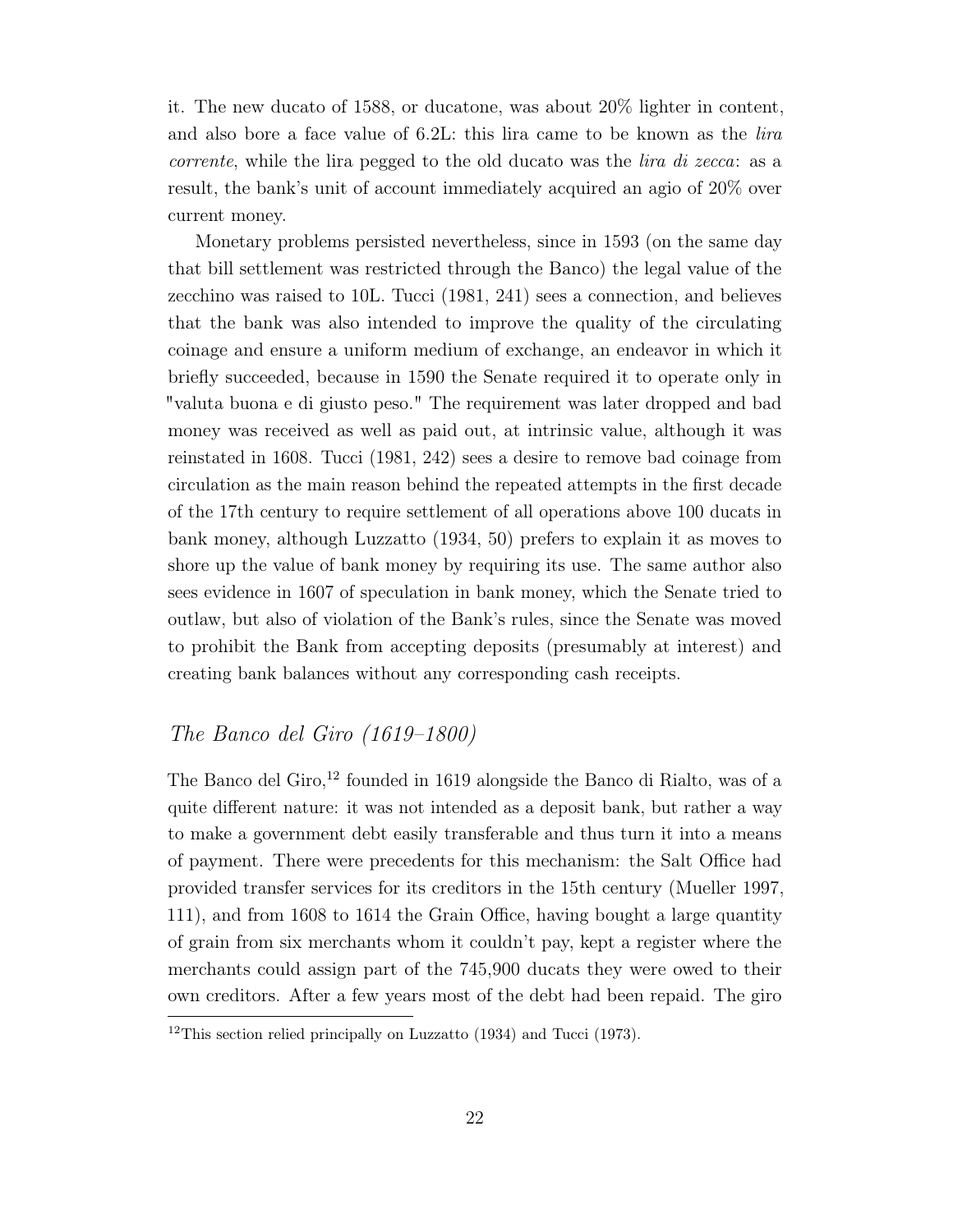

<span id="page-23-0"></span>Figure 4: Venice Foreign exchange rates of Venice on various European cities. The thick line represents a common index. Source: [Denzel](#page-86-5) [\(2010\)](#page-86-5).

service might have continued but concerns about weak accounting controls led the Senate to wind it down, and the remaining liability was transferred to the Banco di Rialto, except credits of 10 ducats or less which were redeemed in cash: the existence of such small portions suggestive of the degree to which successive transfers had fragmented the original credits.

The example of the Grain Office was explicitly cited by the Banco del Giro's promoter, one Giovanni Vendramin who had delivered a large quantity of silver bullion and foreign coins to the mint, and offered to be paid part in gold, part in transferable credit [\(Soresina 1889\)](#page-91-3). The Senate obliged, and the Banco del Giro was created, but as a temporary measure like its predecessor at the Grain Office. The Bank was run out of the State Mint; offices in the Bank were created and sold (Venice had instituted venality of offices in the 16th century). Vendramin's silver, once coined, served as a fund kept at the Mint to back the operations of the Giro, but the backing was not 100%: the Senate explicitly authorized the creation of 500,000 ducats' worth of balances to pay its creditors, and ordered monthly transfers of 10,000 ducats from the Mint to the Giro to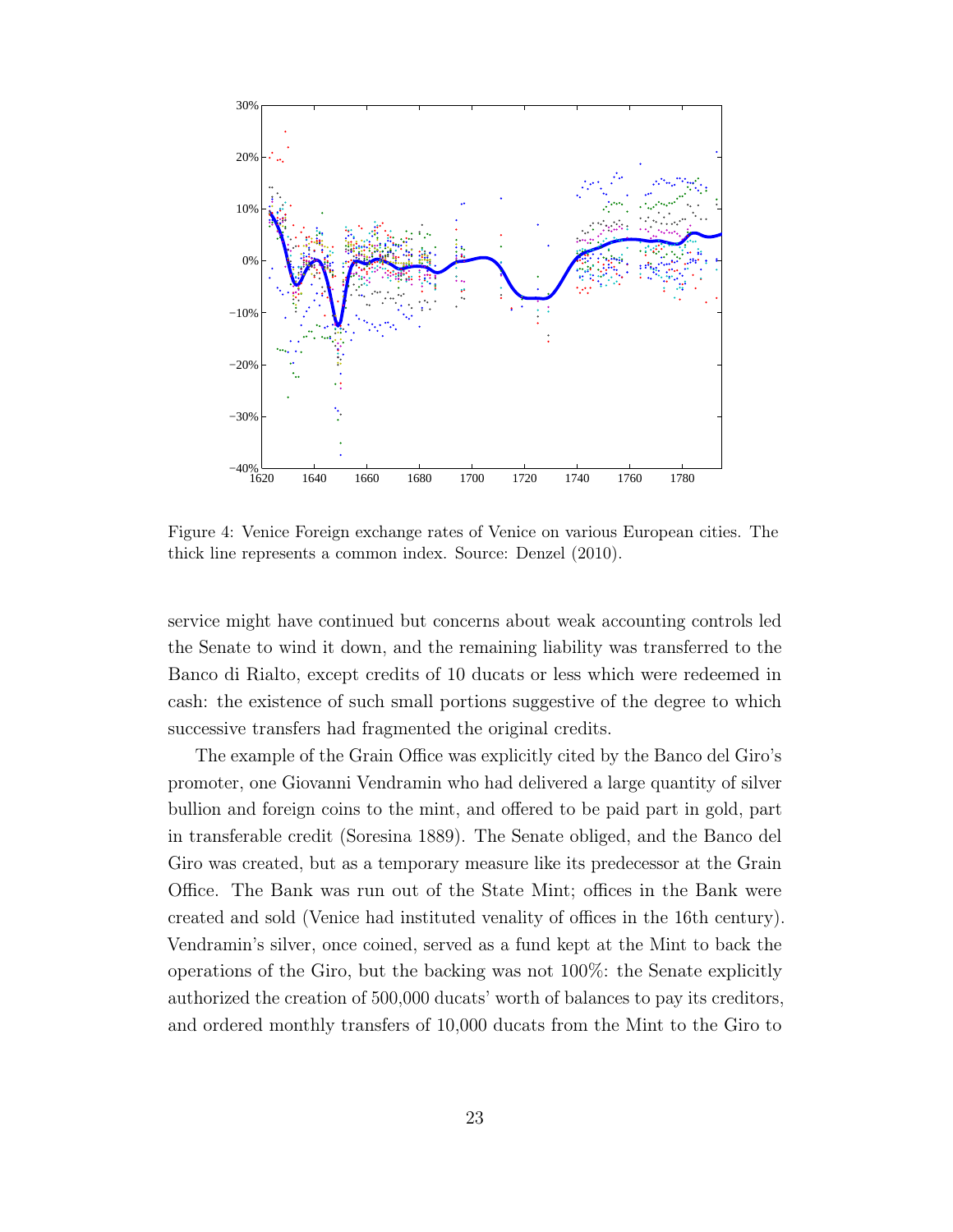repay. Six months later the Senate authorized another 200,000 ducats and, over time, increased the monthly transfers from the Mint to 80,000 ducats. Transfers from the Republic's magistrates to the Bank were recorded as debits and used to service creditors' requests for cash: in effect, as long as the monthly flow was sufficient to accommodate depositors' requests, the bank's liabilities remained convertible. This would remain the modus operandi until 1666: the State, considering the Bank's liabilities to be a form of public debt, increased the bank's liabilities to pay its debts to various creditors and adjusted the monthly flows of cash from the Mint to service the redemption requests. The Bank seemed to have some flexibility in the choice of coins to repay: [Mandich](#page-88-7) [\(1957\)](#page-88-7) infers from the variations in the agio on bank money, or partita, that it followed the silver scudo at first, then a coin of lower fineness, the lirone (and even briefly copper coinage), then from 1636 good silver and from 1645 gold coin. As long as redemption requests did not exceed the monthly inflows of cash the Giro balances could be deemed to be "convertible," but a careful balance needed to be struck. Through trial and error State officials came to the conclusion that the outstanding balance should not exceed 800,000 ducats. That level was first reached at the end of 1624, and balances kept rising to a peak of over 2.6m ducats in June 1630, during a period of warfare (war of Valtellina in 1625–26, Mantova in 1629–30) and plague (1630–31).

From 1625 the agio on bank balances began to fall, slowly at first and then precipitously in 1630 [\(Mandich 1957,](#page-88-7)  $660-68$ ).<sup>[13](#page-24-0)</sup> A serious reform took place in 1630, with the appointment of three inspectors [\(Soresina 1889\)](#page-91-3). Among other things they were to investigate those who devoted themselves to the trade of valute e partite in banco or bank balances. To curb this trade it was decided that no one could withdraw from the bank if he didn't have credit for at least three days prior, ruling out "day trading" in the partita market. The credits of officers and magistrates of the city were consolidated and netted against the public debt; for a limited time anyone was allowed to pay taxes and dues with bank credit; 100,000 ducats' worth of small change in copper was minted and distributed to members of the silk and wool trade who needed it, to repay the debt. Small retailers were prohibited from making payments in giro. In addition, various measures soaked up the Giro debt: deposits were opened at

<span id="page-24-0"></span><sup>&</sup>lt;sup>13</sup>No series for the agio exists, but Figure [4](#page-23-0) approximates it by taking the common component of all available foreign exchange quotations for Venice [\(Denzel 2010\)](#page-86-5).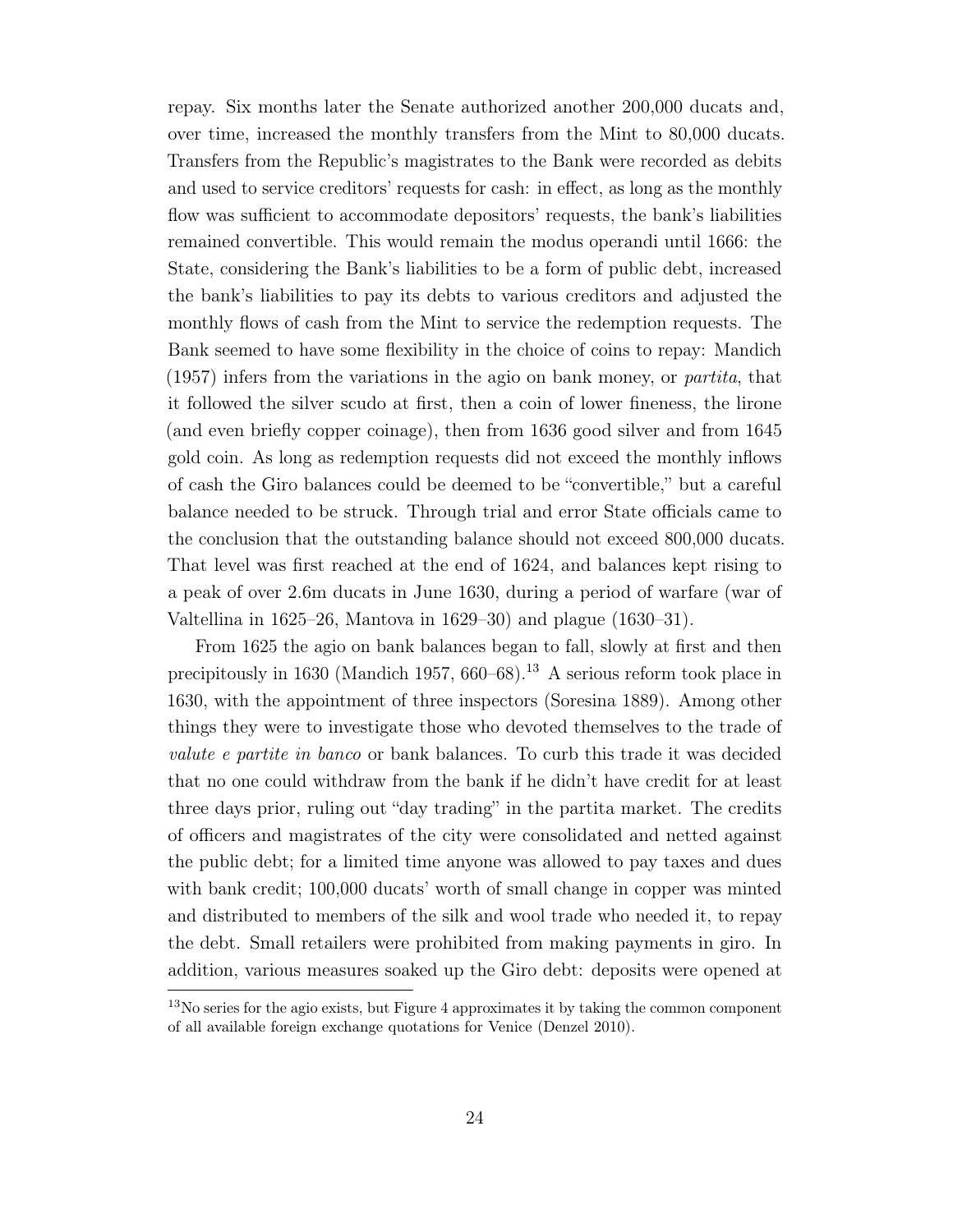the Mint to receive bank credits and pay 7% interest, and proceeds from sales of life annuities at 14% were applied to the Giro.

This quickly brought down Giro balances to 1.4m ducats at the end of 1630, although they did not stabilize below 900,000 ducats until 1638. In the meantime, the agio climbed back to 14% in January 1631 and reached 22% in 1635. That same year saw the abandonment of the moneta di zecca as a separate unit of account: henceforth the government tried to maintain the bank money's agio at a stable 20% relative to current money [\(Mandich 1957,](#page-88-7) 673–75). At the same time, the Banco di Rialto was withering: after reaching a likely peak of 1.7m ducats in 1618, its balances declined to 0.2m ducats in 1630. The two banks had remained completely distinct, but the payment function of the Rialto had been overtaken by the Giro, and the former was shut down in 1638.

From the start balances at the Giro were legal tender for private debts, in payments of 100 ducats or more [\(Soresina 1889\)](#page-91-3); and in 1629 they were made legal tender for public dues, initially with the Senate's consent but as a normal practice later on for up to half of the tax amount. From 1638 there were pressures from the public use coins for the purchase of bank balances and the Board of Trade (cinque savi alla Mercanzia) was favorably inclined, as was the manager of the Giro, who thought that the agio had risen too high [\(Luzzatto 1934,](#page-88-6) 61). But the Senate proved reluctant, and only made limited offers to purchase silver through the Mint. Only in 1643, when the agio reached 25%, was it resolved to allow anyone to bring gold and silver coin to the Mint and receive credit in the Bank [\(Mandich 1957,](#page-88-7) 645).

A second crisis soon erupted in 1648, and convertibility was de facto suspended, with the agio falling to -3%. This was the period of the war of Candia (1645–69) against the Ottoman Empire, and Giro balances grew again to a peak of 1.7m ducats in June 1650, but new tax revenues were assigned to the Giro and by the end of 1651 balances were down again to 925,000 ducats, where they would remain for more than a decade.

The expansion of the Giro led the State to enlarge its legal usage; in 1651 it was made the sole tender for all commercial payments (including bills of exchange) above 50 ducats on pain of nullity, and any debtor could repay debts of 50 ducats and above. This law was never enforced and was immediately considered tacitly repealed; in 1725 and 1749 it was again contemplated but rejected for fear of disturbing trade [\(Tucci 1973,](#page-91-2) 367). An idea of velocity at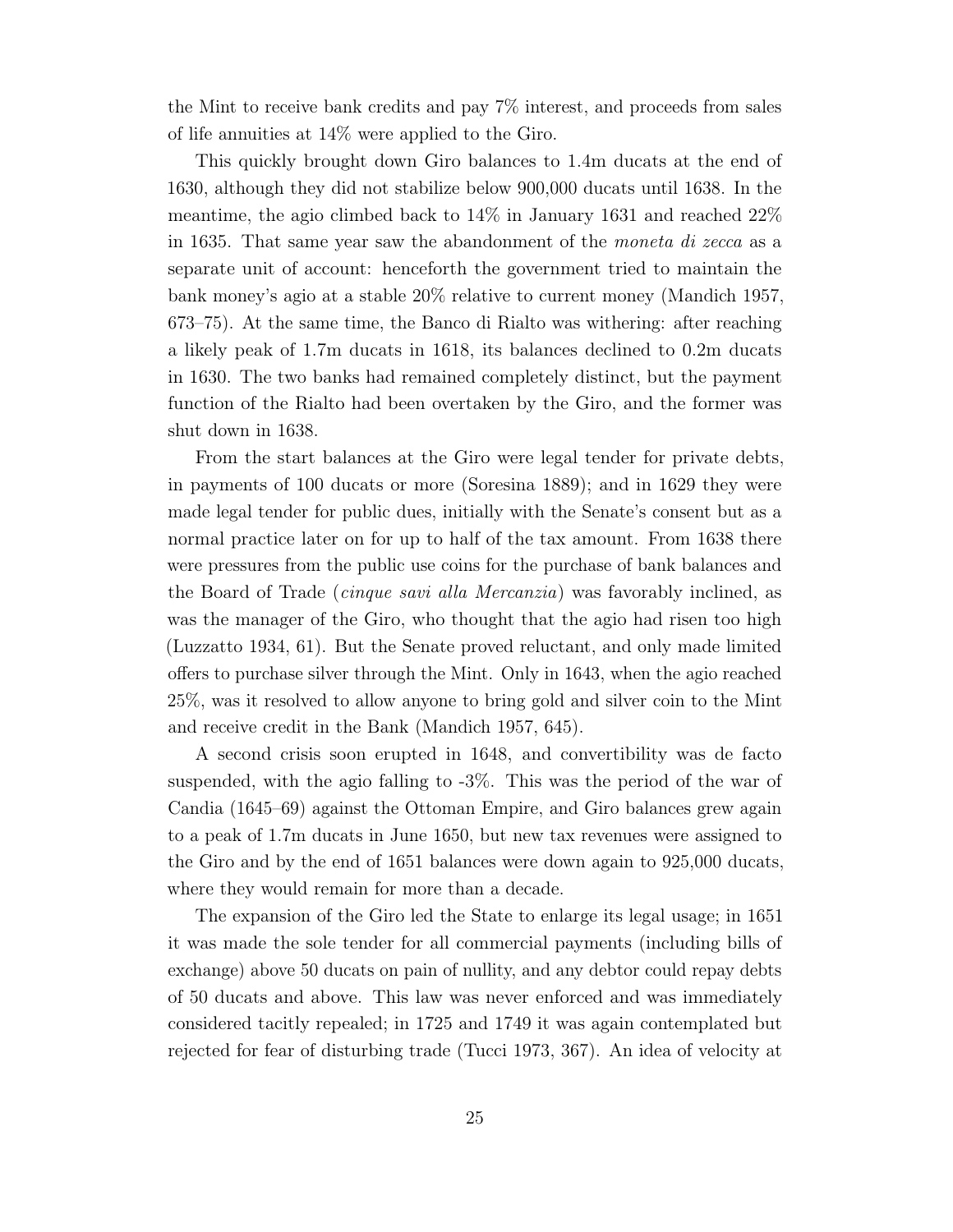the time is given by the fact that, in 1650 when balances were around 1.7m ducats, 5 or 6m ducats were transferred every week [\(Mandich 1957,](#page-88-7) 646).

In 1666 the State was ready to resume convertibility, and did so by establishing a Cassa where cash could be exchanged for deposits and conversely at no cost, although the Bank retained discretion on which coins it accepted and paid out, in order to maintain an appropriate mix of coins in its reserves (see [Tucci 1973,](#page-91-2) 427–36 for details on the Giro's specie management in the later years). The State also renewed the requirement to settle bills of exchange through the Giro, but exempted domestic bills of exchange; it also required tax payments to be made through the bank. The deposits could not be mortgaged and were exempt from seizure.

This resumption of convertibility, however, was accompanied by a debasement [\(Balestrieri 1969,](#page-85-3) 71): a new silver ducato (soon called ducatello) was coined and assigned a legal value of 6.2L, as the ducato of 1561 and the ducatone of 1588. The bank money continued to have an agio of 20%, but relative to the new ducatello instead of the ducatone. Since the ducatello contained 30% less silver than the ducatone, the bank balances were in effect devalued by the same amount.

The war of Morea (1684–99) occasioned brief difficulties as the Giro's cash balances were nearly depleted in 1702, although no suspension ensued. The next major crisis was occasioned by another war with the Ottoman Empire (1714–18): payments were suspended in 1714 and the agio fell to -7% by 1718. After the war ended, temporary measures were used to reduce the agio, among which the *stagnazione*, contracts by which private individuals agreed to keep their balances inactive ("stagnant") for a number of years during which they earned interest. Several such operations succeeded in bringing down the agio, mostly through announcement effects; but the gains, which helped the State in its purchases of goods and services with bank money, proved short-lived, and only fiscal revenues brought in over time stabilized the agio [\(Tucci 1973,](#page-91-2) 383–87).

The Cassa was reopened in 1739 with more or less the same constitution as before. The bank's unit of account was not devalued, however, relative to the ducatello, and so maintained its silver content through the crisis. The Giro continued to function uneventfully for the rest of the century, with a reserve ratio above 50% most of the time, and as high as 95% in 1796. Depositors' statements of balances, called fede, were not transferable, and proposals to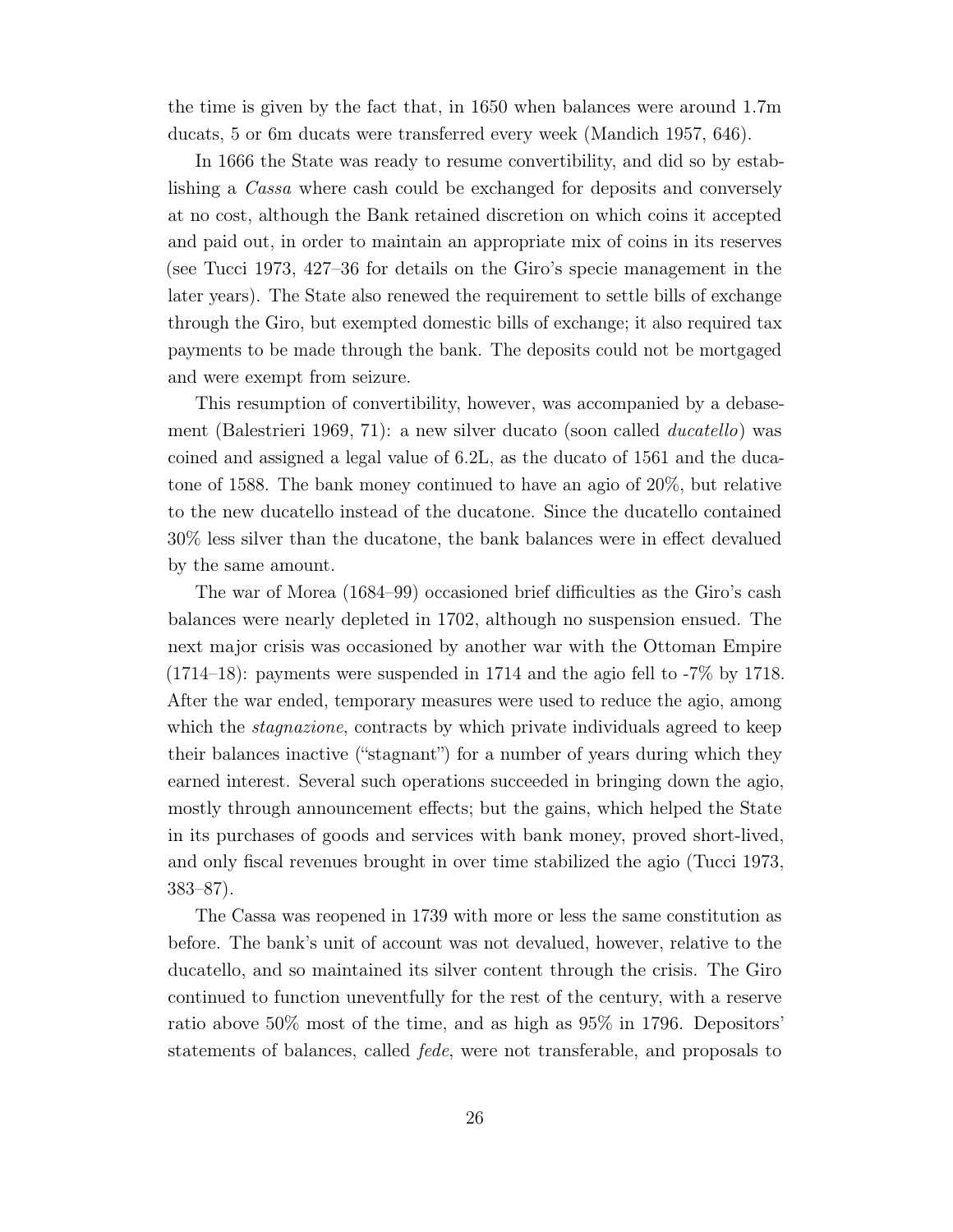make them circulate or issue paper liabilities were rejected in 1721 and again in 1784. Surviving documents from its last years provide some information on account-holders: numbering around 500, they were mostly merchants, and total balances fluctuated between 1.5 and 3m ducats [\(Tucci 1973,](#page-91-2) 409–426).

The French invasion of 1797 brought the end of the Republic. The Bank did not reopen after its quarterly closure in January 1798, and resumed partial payments only in August 1799. The Bank was found to be a large creditor of the city, but the new Austrian authorities refused to assume the city's debts. The Bank stopped payment in October 1800. When Venice became part of the kingdom of Italy in 1805 the new government assumed the debt and the Bank's creditors were repaid in government bonds [\(Soresina 1889\)](#page-91-3).

# <span id="page-27-0"></span>3 Naples

The case of Naples is interesting because it provides a counterpoint to the experiences described above [\(Demarco 2000a,](#page-86-6)[b,](#page-86-7) [Balletta 2009\)](#page-85-4). Naples never had a single, publicly sponsored banking institution. Confronted with the same failures of private banks as Venice, it used the same methods at first (bond monies, obligation to pay depositors within six days, prohibition on endorsements in 1580), but the solution that emerged was different. From 1584 to 1597, the Spanish viceroy in Naples authorized seven charitable institutions to open public banks, that is, receive deposits from anyone. The institutions were hospitals, confraternities, or charitable Lombard facilities (*monte di pietà*). What they had in common, in contrast with private bankers, were permanent existence, strict and open governance (sometimes under the tutelage of the State), and a certain conservative bias in management. What distinguished them from each other was mostly their geographical location: together they covered the city of Naples. The purpose of undertaking banking operations was to find new sources of revenues to finance their charitable activities. An eighth bank, founded in 1661, was distinct in that it was created by the administrators of the wheat tax; it became the bank of the court and administration.

For two centuries the eight banks together provided the banking services that one found in Genoa or Venice, namely holding deposits and paying through transfers on their books. However, they also innovated by introducing the fede di credito. This was originally a receipt or certificate of deposit notarized by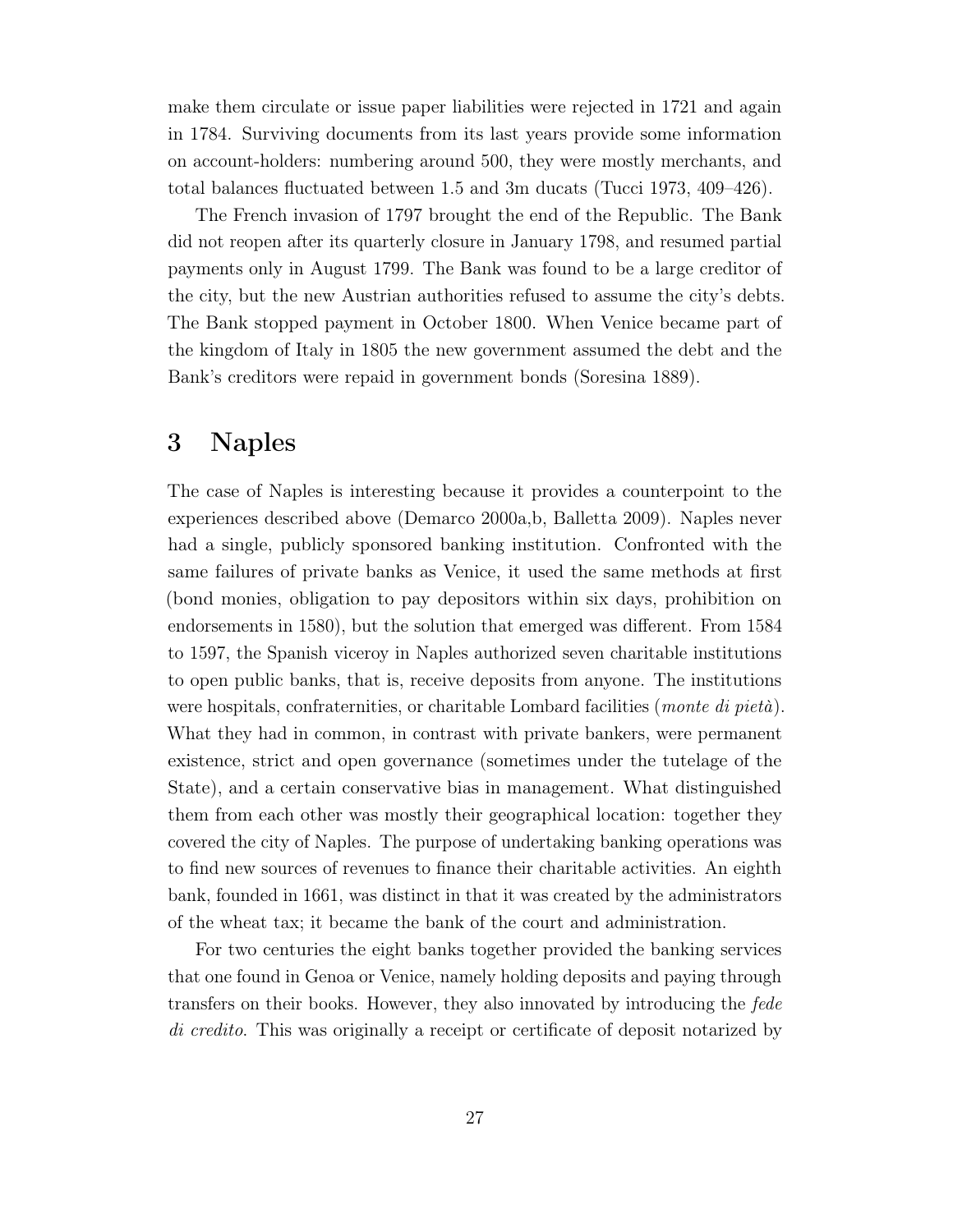the bank and given to the depositor as evidence of his deposit (say, for judicial purposes); later it turned into a negotiable instrument which the depositor could endorse to another person: the latter could obtain payment from the bank without further involvement of the original depositor. These notes apparently enjoyed widespread circulation.

They were not narrow banks, but were nevertheless very conservative, remaining well above 50% reserves in the aggregate nearly at all times. They made some loans against collateral and also invested in government debt and government tax farms. Inevitably they encountered difficulties, notably in 1622 when a monetary reform reduced by a factor of three the value of their reserves, and another reform in 1689–91. Yet only one of the eight banks failed, in 1702, and the deposits were taken over by the other banks under heavy pressure from the government. During the Napoleonic era the banks were merged and ultimately became the Banco di Napoli.

# 4 Catalonia

The public banks of Catalonia appeared in the 15th century, in a country that possessed a long tradition of private banking.<sup>[14](#page-28-0)</sup> As elsewhere, banking arose from money changing but soon combined two key features of banking: deposit-taking and merchant-banking, in other words demandable liabilities and risky (and illiquid) assets. The role of bankers in providing means of payment is recognized by a law of 1284 which makes book entries sufficient proof of payment.

Regulation of private banking, on the model of other crafts, arose toward the end of the 13th century and involved ex-ante measures, such as the requirement to post a substantial bond in order to become a banker, as well as ex-post measures making the banker personally liable for all his book entries and providing various punishments in case of bankruptcy.

### The Taula de Canvi (1401)

The municipalities of the crown of Aragon had acquired substantial financial autonomy as well as responsibilities during the 14th century. By 1400, Barcelona

<span id="page-28-0"></span><sup>&</sup>lt;sup>14</sup>This section is based on [Usher](#page-91-4) [\(1934\)](#page-90-2), [Sánchez Sarto](#page-90-2) (1934), and [Riu](#page-90-3) [\(1979,](#page-90-3) 149–64).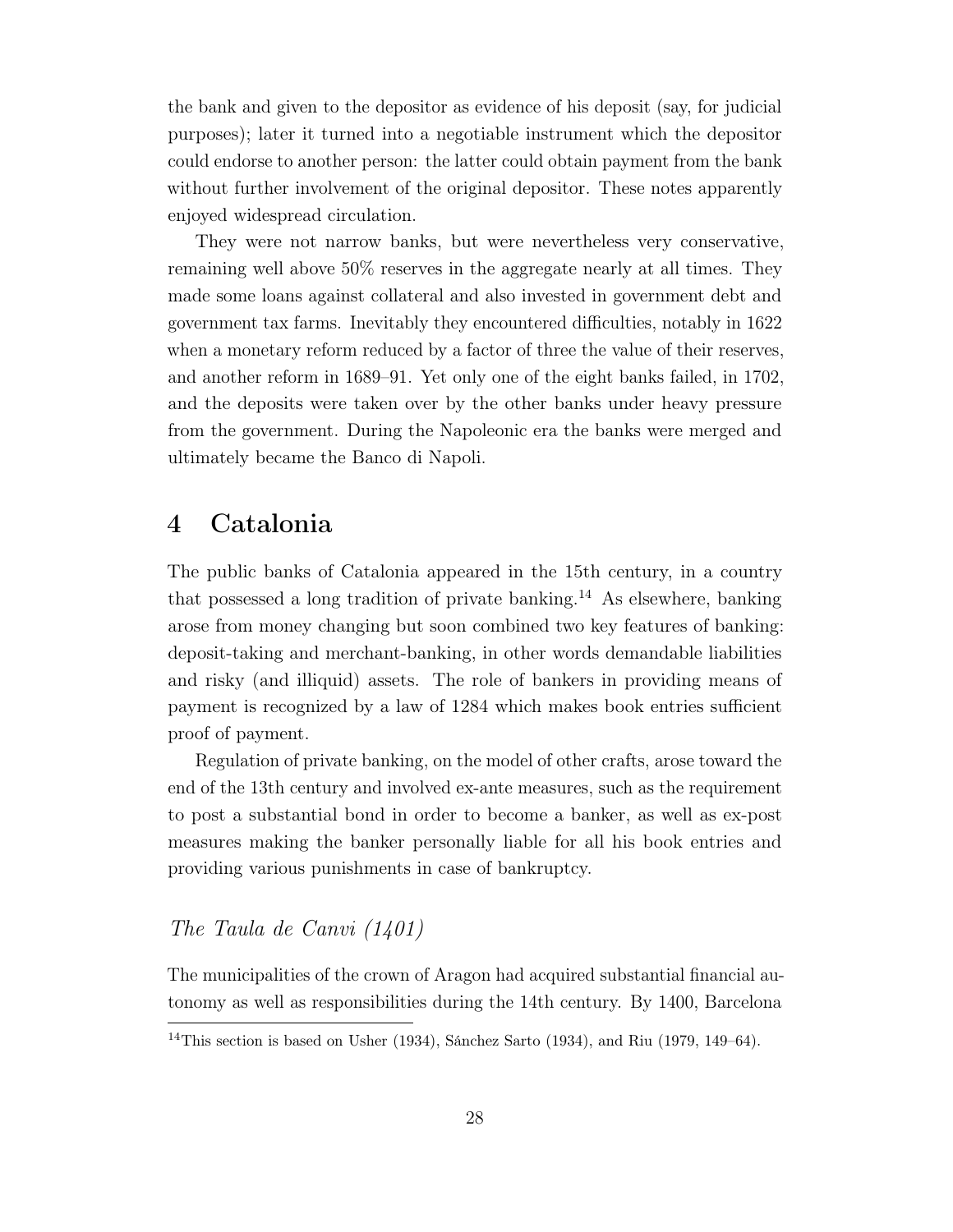was confronted with a heavy debt burden and widespread failures of private banks. The foundation of the Taula de Canvi (exchange bank) of Barcelona in January 1401 was intended to address these two problems, by giving the city a reliable provider of banking services and by drawing deposits away from the private sector in order to finance it short-term debt more cheaply than with annuities [Ortí Gost](#page-89-5) [\(2007\)](#page-89-5).

The management was appointed by the city for fixed terms and paid fixed salaries. The main business of the bank was to serve as the fiscal agent of the city (and, from 1413, the Generalitat of Catalonia), and provide loans to the city. In principle it was not supposed to lend to anyone else, but overdrafts were apparently pervasive. It received deposits of money and jewelry, and may also have issued long-term debt (annuities). To attract depositors the City provided a blanket guarantee, but this quickly proved insufficient and within a few months the Bank received a monopoly on certain types of deposits required by law, such as those of executors and guardians, dowries and property of minors, sums in dispute, etc: essentially, all conditioned deposits (that is, deposits which could be withdrawn only in specified circumstances). Among its activities were manual exchange (exchange of coins) and payments by transfer [\(Sayous 1936\)](#page-90-4).

The city continued to confer advantages to the Taula, notably a monopoly on clearance of bills of exchange from 1446 to 1499, motivated by a desire to regulate the prices of foreign exchange and encourage minting. Also, from 1468 deposits were protected from attachment or seizure, even "those of a traitor"; the City, however, retained the right to seize the funds of its debtors. Nevertheless, the competition for deposits with the private sector led to difficult relations with bankers, and the city used its regulatory powers to its own advantage, restricting the number of banking licenses in 1437 or prohibiting bankers from having accounts at the Taula, after it had become a convenient place for interbank settlements. This prohibition was repeatedly repealed and renewed down to the 17th century. Private bankers were subject to increasingly stringent regulation in the mid-15th century. In 1444 deposits were declared to be payable within 24 hours in cash, and bankers were forbidden from extending credit on bills of exchange [\(Usher 1943,](#page-91-5) 243).

The deposits were irregular in that the bank was not obliged to return the same coins but "tantundem eiusdem generis" (as many of the same kind), so that deposits were legally closer to the loan contract than the strict deposit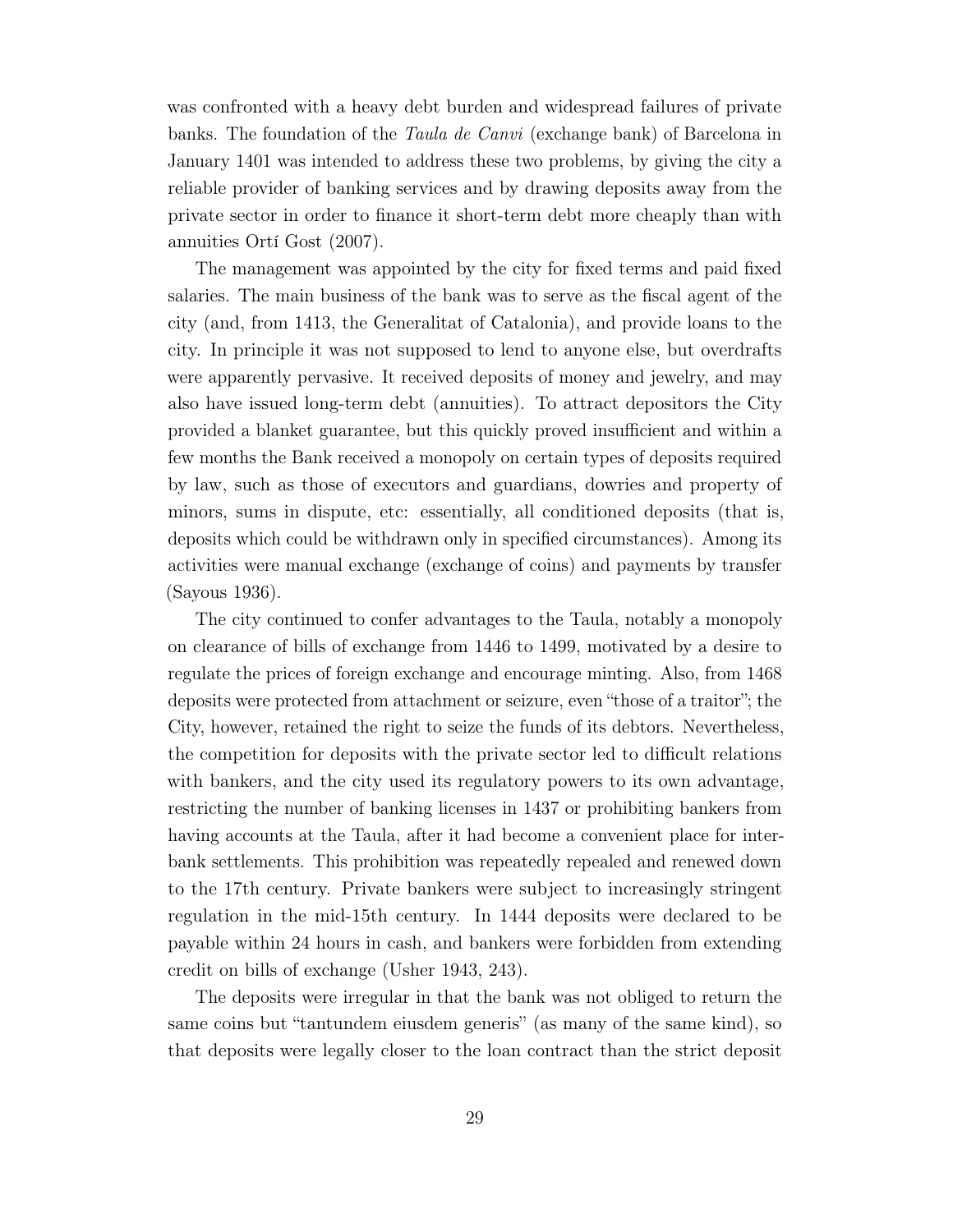contract. As such the deposits could not pay interest (as opposed to deposits in private banks). At the same time, credits became new means of payments or bank money, reimbursable or transferable orally (per dita) or in writing (per pòlissa). The bank was thus a bank of deposit, transfer, and credit [\(Passola](#page-89-6) [1999\)](#page-89-6).

The earliest preserved balance sheet from 1433 shows cash on hand of L105,781 for a total balance sheet of about L358,000. Only 15% of the other assets were loans to the city, leading [Usher](#page-91-5) [\(1943,](#page-91-5) 333) to conclude: "overdrafts [were] on such a scale that one must presume that the ordinances were deliberately and systematically ignored." On the liabilities, only a third of deposits were demandable, the rest being conditioned deposits. There were 1,460 depositors from all over Catalonia, but mostly from Barcelona (population of about 35,000 at the time). Of the 1,494 accounts 134 were overdrawn. The size of deposits ranged mostly between L2 and L150, although a single account, that of Pere Ribalta, represented 28% of the total. Accounts rarely remained open for long and withdrawals were common. Funds could be transferred to non-depositors who then withdrew the cash.

The vicissitudes of the Taula are closely connected to city finances. Soon after its start, in 1404, the Taula helped refund the debt and provided a shortterm loan of L50,000 (about 12% of the total debt). When the city imposed on itself strict budgetary controls in 1412 by assigning specific revenues to specific expenditures, it delegated monitoring and enforcement to the Taula. It was also decided to limit the size of loans that it could make to the city: the executive could only borrow up to L8000 at a time, larger loans requiring a formal vote of the city council and a new tax to service the loan. By 1435 the debt had been halved and the city's budget balanced.

The Taula was also given a role in enforcing monetary laws. It was obligated to abide official tariffs for coins and accept coins of the realm at the legal rates. It could also accept foreign coins if they were tariffed, and other coins by weight only. Difficulties arose in 1453, when the crown of Aragon devalued the common silver coin, the croat, from 15d to 18d. After long debates the city decided to revalue the deposits by 13.3%, somewhat less than the 20% increase in face value of the croat; however, the rate on the gold florin was increased in line with the croat.

A severe crisis occurred during Barcelona's rebellion against the crown of Aragon from 1462 to 1473. To help the war effort the Taula issued annuities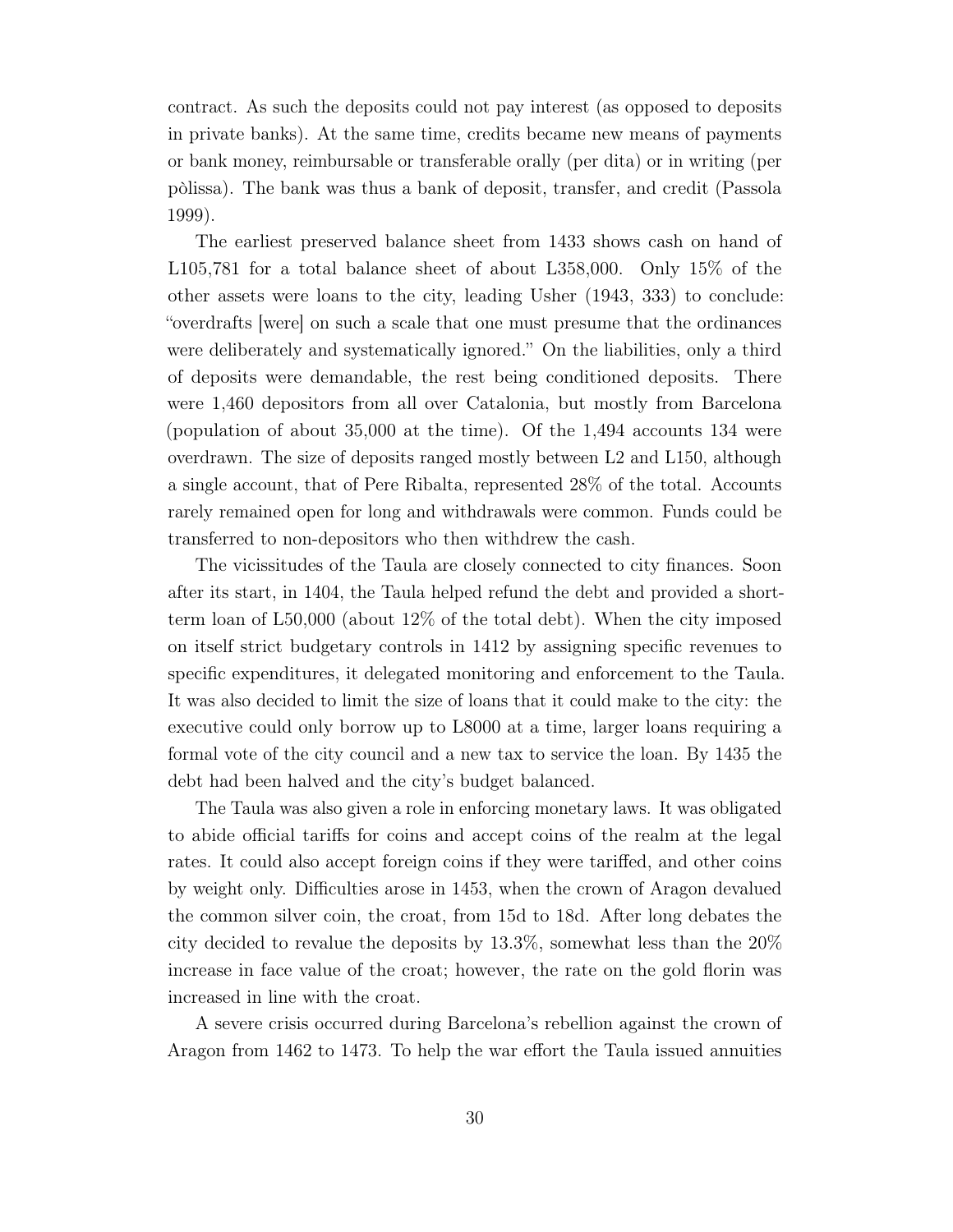and lent extensively to the city. It also started to offer interest on deposits, up to 15%, but this proved insufficient. In 1463 severe legal restrictions were enacted to support the Taula: private banking was prohibited and all payments larger than 15s were required to be made in the Taula. Nevertheless by 1466 a premium on specie relative to bank balances had emerged (reaching at least 15% in 1467) and payments were suspended. In 1468 the Taula was reorganized. Existing deposits were given an option to convert into annuities or remain as a means of payment by transfer but inconvertible until such time as profits allowed for redemption, a process that took decades. New accounts were opened but backed fully by cash deposits, and private banking was allowed again. The Taula was prohibited from lending to the city, a restriction that was observed until the 17th century.

The Taula continued to operate, even after the creation of a Banco de Barcelona in 1609 to handle clipped coinage (their respective roles were defined in 1620) and a suspension of payments in 1641 (during the war with Castile). It was only absorbed by the Bank of Spain in 1853.

### The Banch de la Ciutat (1609)

In the late years of the 16th century the medium of exchange in Catalonia deteriorated: there were complaints of light-weight, clipped, and counterfeit coins circulating. The problems were probably caused or exacerbated by the developing copper inflation in nearby Castile. Bankers were accused of charging a premium when withdrawals were demanded in good coin, thereby raising prices. To remedy the situation the City decided to found a new bank, the Banc de la Ciutat or bank of the City, in 1609. In contrast with the Bank of Deposit, the new institution, clearly designed to be an temporary extension of the former, could accept any sort of coin at the discretion of the cashier. Its purpose was apparently to allow the limited use of inferior coinage by the general public (although private bankers were prohibited from having accounts in 1614). The new bank was well received, and after 1615 there were no private bankers left in Barcelona.

In a repeat of earlier events, Catalonia revolted against the king of Spain in 1640. There followed a period of rapid inflation as the coinage was debased (prices rose by a factor of six over ten years), and the City used its two banks to finance its expenditures, in addition to floating loans. both banks suspended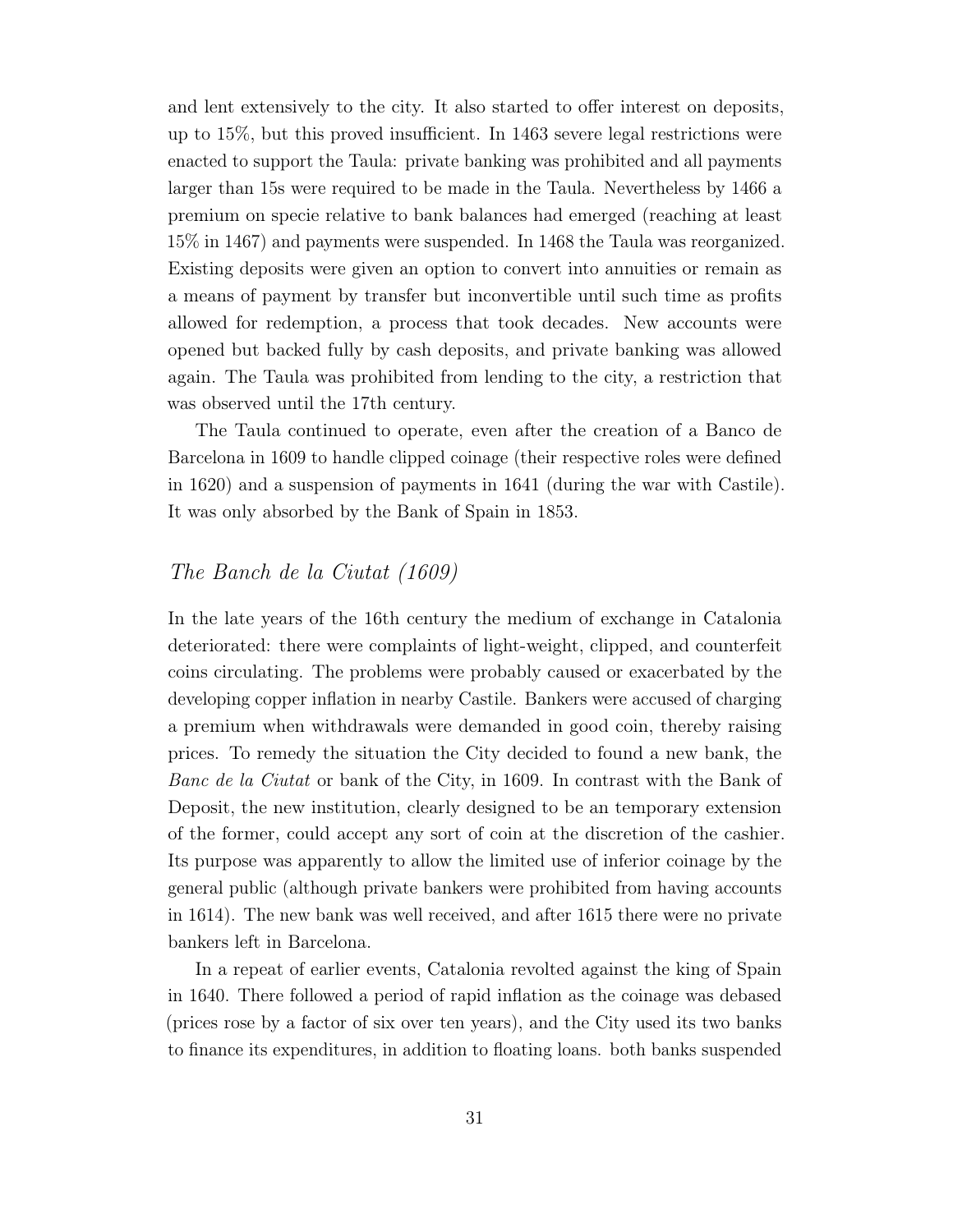payments partially in 1641 and completely in 1650. After Barcelona fell to the king of Spain in 1652, the two banks were reorganized and separated, the city having no account at the Banc. New accounts were created into which existing balances could be converted at 3% of face value. In 1656 further arrangements were made to convert old accounts into annuities at rates roughly indexed to the price level at the time the credits arose. Small depositors were treated more leniently, and for a while so were some privileged depositors such as ecclesiastical institutions and trusts. Finally in 1663 the whole funded debt was reorganized, with further haircuts imposed on annuity-holders.

The War of Spanish Succession marked the final chapter: Catalonia sided with archduke Charles of Austria against the king of Spain. Once again the Taula and the Banc were forced to suspend payments, in 1706. After the capitulation of Barcelona, the Banc was placed under the control of the military authorities and reorganized into a "rigidly administered giro bank" [\(Usher 1943,](#page-91-5) 502) with no ties whatsoever to the city. In 1769 there was a partial repudiation of the debt created in 1640 and 1714 by the conversion of frozen deposits. From 1780 the government used the banks again to finance expenditures, bringing them to suspension by 1812. The banks were slowly wound down during the 19th century and finally closed in 1853.

#### Other municipal banks in Catalonia and Aragon

Other similar institutions appeared in Catalonia. Valencia set up a deposit bank in 1408 which was closed down in 1416 because of mismanagement. A new one was opened in 1519, refounded in 1649 and liquidated in 1719 [\(Carreres Zacarés 1957,](#page-85-5) [Mayordomo García-Chicote 2002\)](#page-88-8). It was a deposit bank and served as fiscal agent of the city, in particular servicing the public debt. Other 15th century examples [\(Passola 1999\)](#page-89-6) include Perpiñán (1404), Vic (1413), Tarragona (1420), and Girona (1438); 16th century examples include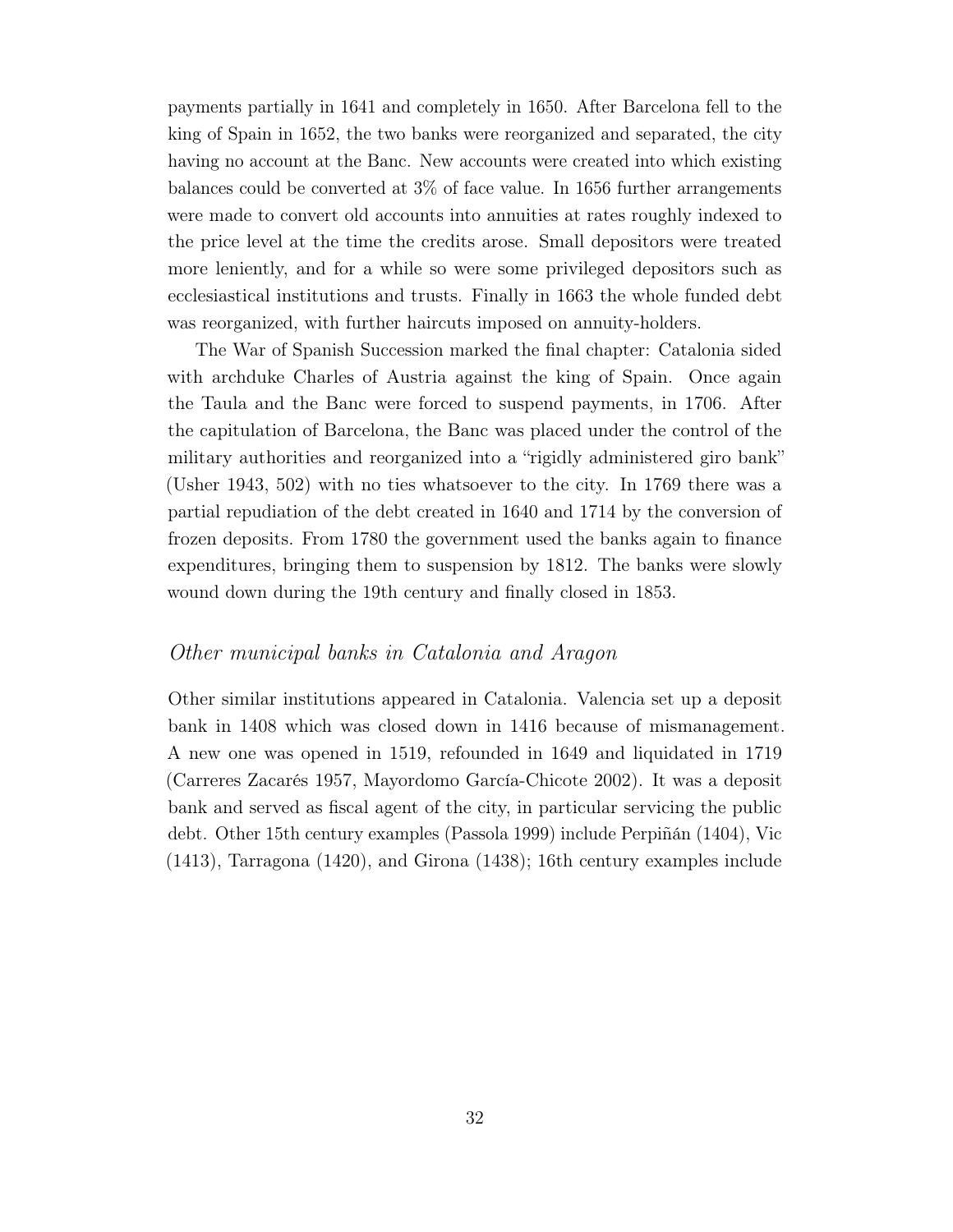Majorca (1507), and Cervera (1599).

# 5 The Dutch Republic

### Amsterdam (1609–1820)

The Bank of Amsterdam (Amsterdamsche Wisselbank ) was founded in 1609. The original conception of the bank was as a conservatively designed "exchange bank" –a ledger-money bank backed principally by coin–following the example of Venice's Banco di Rialto. Through a series of innovations, however, the Bank of Amsterdam was ultimately able to achieve a greater degree of success than its Venetian predecessor. Almost until its demise in 1795, the bank was widely admired and served as an inspiration for public banks in other cities.<sup>[15](#page-33-0)</sup> The Bank of Amsterdam never issued notes, but by limiting its depositors' withdrawal rights, was able to create a highly liquid, quasi-fiat asset in the form of its ledger money.

Differently from the Venetian case, the chief impetus for the founding of the bank was not dissatisfaction with private banks but the poor state of circulating coinage, and consequent uncertainty regarding settlement of bills of exchange [\(Van Dillen 1964c\)](#page-92-1). Bills were denominated in guilders  $(gulden)$ , also called florins. The guilder coin had been produced under Charles V's mint ordinance of 1543 but by the time of the bank's founding was a ghost currency, long vanished from circulation. Prior to the founding of the bank, settlement of bills commonly occurred through private intermediaries known as cashiers,  $^{16}$  $^{16}$  $^{16}$ or less satisfactorily, by assignment (endorsement) of a bill drawn on a third party. Contemporary writings complain that bills were endorsed many times over for this purpose.

Coin circulated in bewildering variety. The loose political structure of the Dutch Republic allowed for 35 quasi-independent domestic mints, and the Republic's mint ordinances assigned official values to almost 1000 different

<span id="page-33-0"></span><sup>15</sup>Adam Smith, for example, gives the Bank of Amsterdam a highly favorable review in the 1776 Wealth of Nations.

<span id="page-33-1"></span> $16$ Cashiers (*kassiers*) accepted and paid out coins for local transactions. They could also effect settlement through giro transfers. Cashiers were a legally distinct profession from moneychangers (*wisselars*), although in practice the activities of the two groups often overlapped. Both moneychangers and cashiers were widely blamed for the poor quality of circulating coin.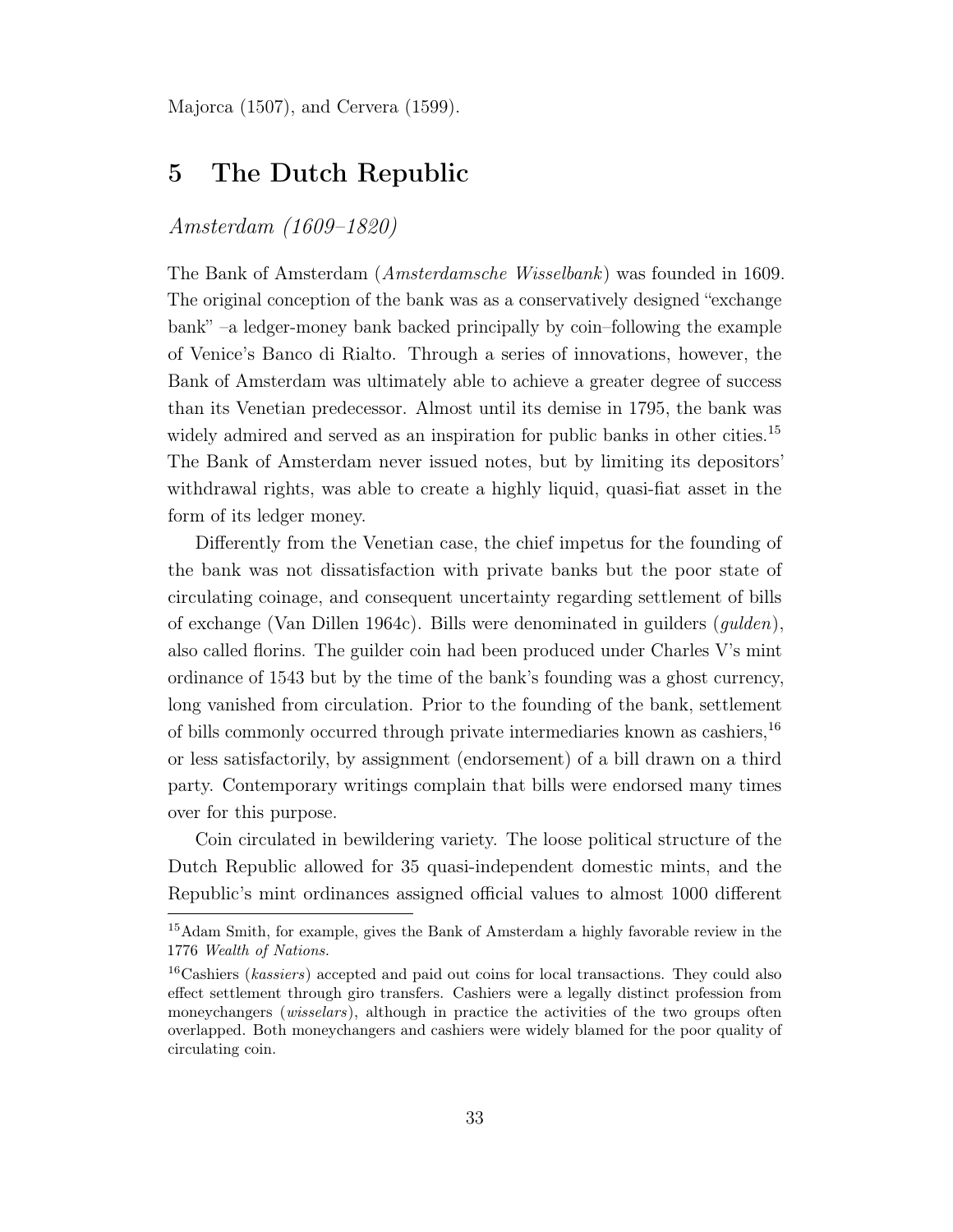types of coin, foreign and domestic [\(Dehing and 't Hart 1997\)](#page-86-8). Ongoing debasement meant that the silver content of a "guilder" was dropping by about one percent annually, with most of the profit accruing to the least scrupulous mint owners [\(Polak 1998a,](#page-89-7)[b\)](#page-89-8). This profit was to no small extent extracted from creditors (bill beneficiaries) in the Amsterdam bill market [\(Quinn and](#page-89-9) [Roberds 2009\)](#page-89-9), who sought a remedy through the creation of the bank.

The initial charter of the bank<sup>[17](#page-34-0)</sup> did the following [\(Van Dillen 1964c\)](#page-92-1):

- 1. require all bills of exchange over 600 guilders to be payable through the  $bank;$ <sup>[18](#page-34-1)</sup>
- 2. outlaw private cashiers;
- 3. make deposits in the bank not attachable by creditors;
- 4. allow recognized coins to be deposited in the bank at value prescribed by the Republic's mint ordinance; others to be credited at metallic value (sent to a mint);
- 5. make deposits redeemable on demand, but allow the bank to recover costs by charging fees for withdrawals. Fees varied by coin and were capped at 2.5 percent; in practice they averaged about 1.5 percent.

Provisions (1)-(3) were clearly aimed at creating a privileged status and hence a market demand for bank deposits. Although most early records of the bank have been lost, indirect evidence suggests that these provisions were successful. Within two years of its founding, 1.4 million guilders' worth of metal flowed into in the bank, this despite the considerable fees charged by the bank for coin withdrawals [\(Quinn and Roberds 2009\)](#page-89-9). The bank's monopoly

<span id="page-34-0"></span><sup>&</sup>lt;sup>17</sup>The bank was a perpetual, public institution, although legally separate from the city. Governance was in the hands of three commissioners, who were typically current or former members of the city council [\('t Hart 2009\)](#page-87-4). Profits from the bank's operations were returned to the city.

<span id="page-34-1"></span><sup>&</sup>lt;sup>18</sup>Literally, "ter Bank gerescontreert ofte betaelt moeten worden." This is usually interpreted as requiring settlement of bills through giro transfers. Because the early ledgers of the bank have been lost, there is no surviving direct evidence that this was the case. [Van Dillen](#page-92-1) [\(1964c\)](#page-92-1) reports that his examination of the ledgers of a similar exchange bank in Middelburg indicate that giro settlement was in fact used from the beginning of that bank's existence; it seems reasonable to assume the same practice prevailed in Amsterdam. The Middelburg ledgers were unfortunately destroyed in the Second World War.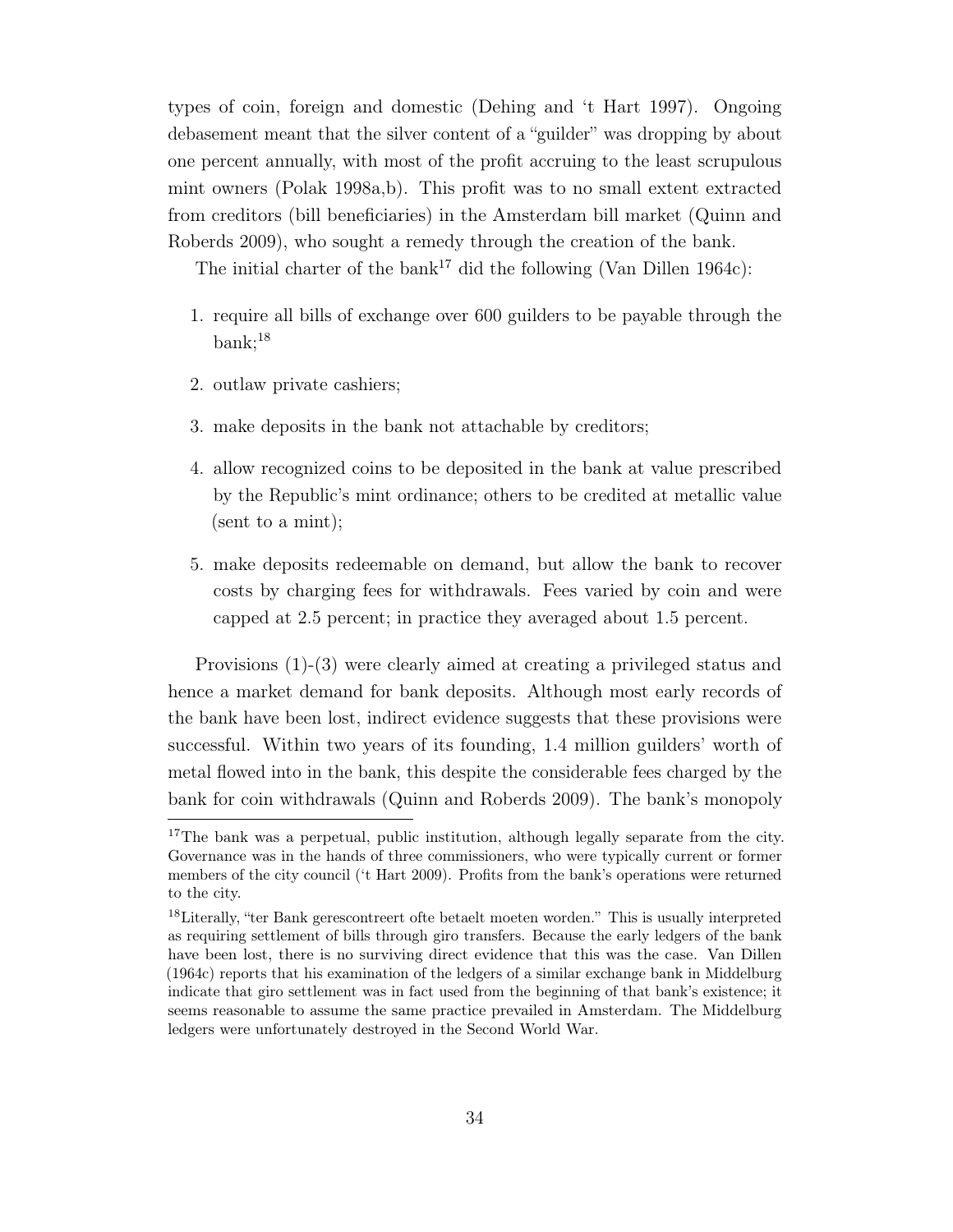on bill settlement was, however, never complete and private cashiers were soon (1621) allowed back in business.

Chartered as a "100 percent reserves" institution, the bank quickly began lending, to the East India Company (starting in 1615) and the city treasury (1624), as well as to a number of other politically privileged parties. Lending by the bank continued despite its official prohibition. The bank's loans/total asset ratio shot up to 60 percent during the 1620s but then quickly fell back to less than 20 percent [\(Quinn and Roberds 2010,](#page-89-10) 26). In contrast with exchange banks in some other cities, the Bank of Amsterdam did not extend credit through a Lombard window <sup>[19](#page-35-0)</sup>.

The advent of the bank slowed, but did not halt the pace of debasement. The situation took a turn for the worse when the Republic's 1641 mint ordinance recognized an "invading" coin from the southern Netherlands, the *patagon*, as having the same value (2.5 guilders) as a popular domestic coin, the *rijksdaalder*, despite the latter having about 4 percent greater silver content than the former. This put the bank on the losing end of coin-to-coin arbitrages. The improvised solution was for the bank to apply a discount or " haircut" to deposited patagons, so that these were credited at only 2.4 guilders on the books of the bank. This move had the unintended consequence of creating a de facto second unit of account, the bank guilder, as opposed to the current guilder, the unit of account for money outside the bank. The haircut applied to patagons caused bank money to be valued at a premium or agio of about 4 percent above current money.

The system of dual units of account was formalized by the mint ordinance of 1659 which assigned separate values to large coins, in current and bank money respectively [\(Van Dillen 1964c\)](#page-92-1). Bills of exchange drawn from outside the Republic continued to be denominated and settled in bank guilders, while local bills were primarily denominated in current guilders and settled through private cashiers. The cashiers also operated a daily market where bank money could be exchanged for current money for a small commission  $(1/4$  percent or less).

<span id="page-35-0"></span><sup>19</sup>Lombard credit was traditionally available through a separate institution, the Lending Bank (Bank van Leening). Surviving evidence suggests that the Bank of Amsterdam provided some limited support to the Lending Bank, peaking at 200,000 guilders in 1616 and diminishing quickly thereafter [\(Van Dillen 1964c\)](#page-92-1). In the eighteenth century, Amsterdam created other institutions for credit provision, which are discussed later in this section.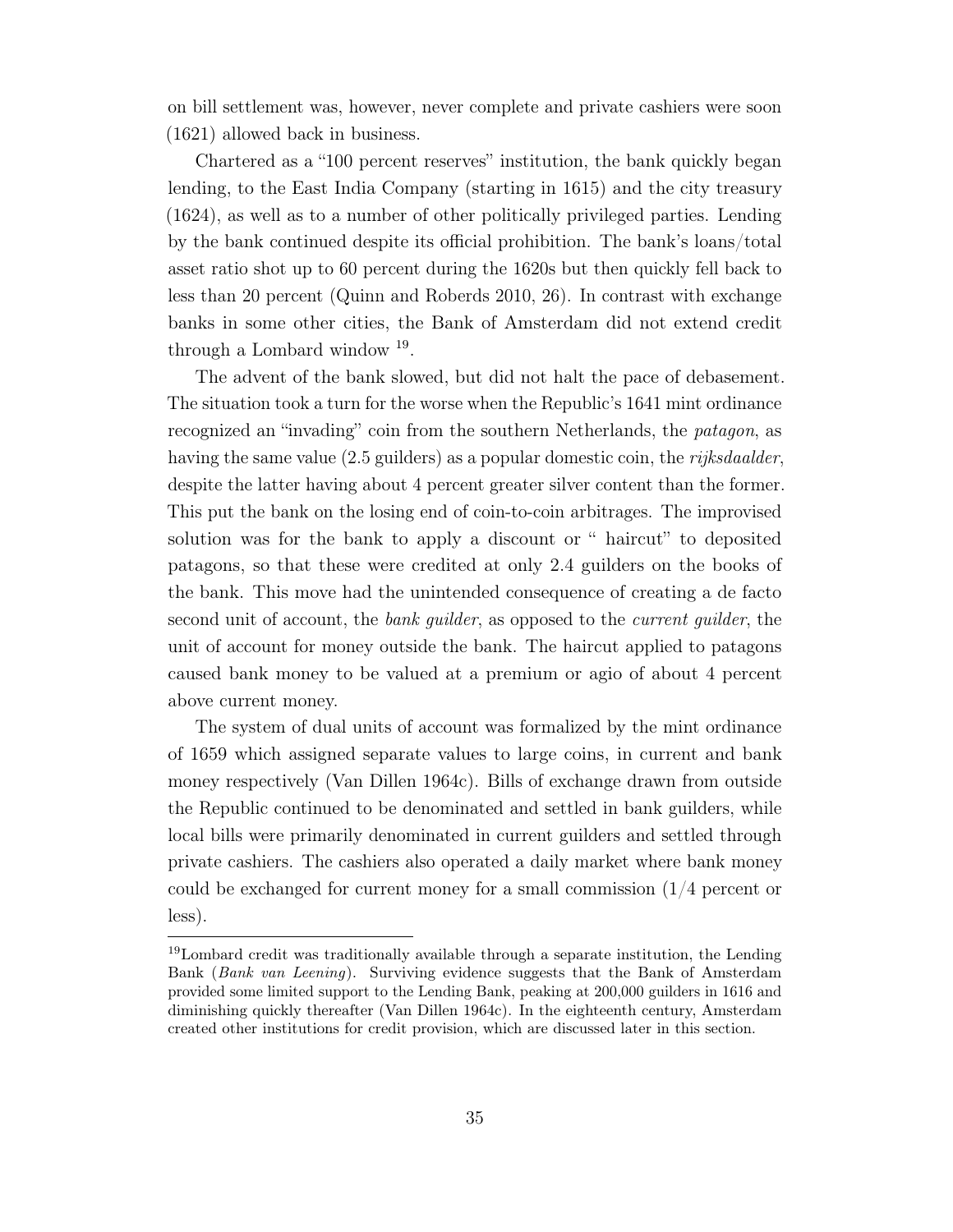A 1683 reform sharply reduced the costs of trading in bank money. Following the suggestion of an Amsterdam merchant, the bank began giving out a new type of receipt against each deposit of coin [\(Van Dillen 1921\)](#page-91-0). The receipt, which was negotiable, entitled its bearer to reclaim the specific deposited coin within six months' time, at a minimal charge—  $1/2$  percent for gold coin and  $1/4$  for silver.<sup>[20](#page-36-0)</sup> No receipts were given for existing deposits. Under this system, it was now cheaper to redeem a receipt than to exercise the right to withdraw a deposit in the traditional fashion. Depositors not holding a receipt could purchase one, so the right to withdrawal became unused and at some unknown point (probably 1685) was quietly abolished [\(Van Dillen 1964a\)](#page-92-0). Bank money thus lost its inherent redeemability and took on a quasi-fiat character.

The lowering of redemption fees greatly increased the flow of money into and out of bank accounts, the turnover of bank money, and the profitability of the bank. During this period the Bank also began a practice of regular, seasonal lending (anticipatiepenningen) to the East India Company. Virtually all of the bank's profit from these operations was quietly transferred to the city, leaving the bank with little or no capital reserve [\(Quinn and Roberds](#page-89-0) [2010\)](#page-89-0). Despite this back-door fiscal exploitation, the metallic reserves were generally ample over this time period, and averaged 82 percent of deposits over the entire period of the bank's existence [\(Dehing and 't Hart 1997,](#page-86-0) 49).

An extensive set of records is available from 1666 and these show that the bank engaged in frequent and profitable open market operations. At first these were probably trades in silver bullion, despite restrictions on such activity in the bank's charter. Later on, vault records indicate that the favored instrument for such transactions was current money. These operations apparently served to stabilize fluctuations in the stock of bank money.

The Republic's 1694 coinage reform ushered in a period of remarkable stability. Outlying mints came to accept Amsterdam's monetary hegemony, and curtailed their production of debased coin. The guilder coin was successfully reintroduced, but curiously remained ineligible for deposit in the bank: the

<span id="page-36-0"></span> $^{20}$ I.e., a receipt was an American call option on the deposited coin. Receipts were almost always redeemed, so in practice they functioned more like repurchase agreements than options. By structuring the receipt as an option rather than evidence of a debt, however, the bank was able to secure its priority as a creditor, and hence offer loans against coin at very low rates with little or no haircut [\(Mees 1838\)](#page-88-0). Through the use of receipts, the Bank seems to have also avoided political disputes over priority as occurred in Basel (discussed in a subsequent section).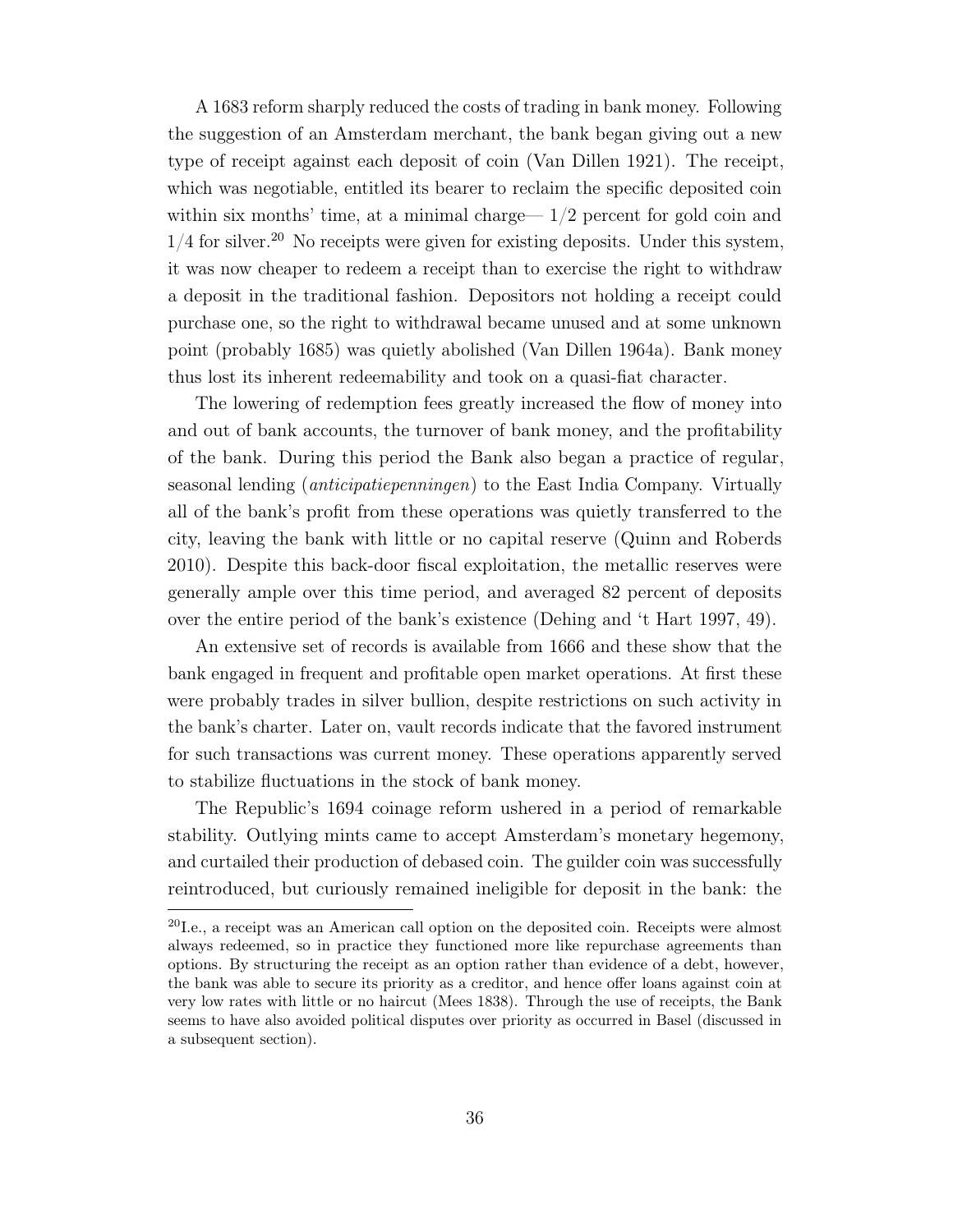dominant unit of account remained the guilder as defined by entries in the bank's ledgers. Confidence in the bank guilder was such that during the first half of the eighteenth century, the market agio rarely ventured outside its statutory range of 4–5 percent (Figure [5\)](#page-38-0) Towards the end of the eighteenth century, however, the bank was impacted by two serious financial crises. The first of these, in late 1763, resulted from a collapse in the market for acceptance loans following the failure of a major merchant bank, Gebroeders de Neufville [\(Schnabel and Shin 2004\)](#page-90-0). The second panic, in late 1772 and early 1773, saw the failure of an even larger merchant bank, George Clifford and Sons, setting off another wave of payment suspensions and failures [\(Koudijs and Voth 2011\)](#page-87-0).

The bank withstood these crises, but was forced to implement emergency measures in both cases. In August 1763, the bank widened the range of assets eligible for deposit to include unminted silver bullion—a commodity in excess supply due to large shipments of recently demonetized Prussian wartime coinage. Resulting deposits of bullion were relatively small in aggregate (1.5 million guilders or about 5 percent of total deposits) but were critical to maintaining the liquidity of several large merchant banks [\(Quinn and Roberds](#page-89-1) [2012\)](#page-89-1). The 1772–73 crisis led to the creation by the City of a new, open-access loan facility, the "Fund for the Maintenance of the Public Credit," legally distinct from but wholly funded by the Bank. The impact on the Bank's balance sheet was again quantitatively small (a half million guilders) and the Fund was wound up by October 1773. However a precedent had been set for the expansion of the Bank's lending operations.

These operations greatly increased during the Fourth Anglo-Dutch War (1780–84). The bank abandoned its traditional conservatism and extended large credits to the East India Company, to provincial governments, and to a newly formed municipal loan facility (*Stadsbeleeningkamer*). Metal deposits were withdrawn from the bank, and soon the customary agio on bank money could no longer be maintained. In 1790 the bank tried to unilaterally impose an 9 percent depreciation of bank money, causing the agio to fall below zero and forcing a recapitalization of the bank the following year. A near-total collapse followed soon thereafter, with the French invasion of 1795. The Bank of Amsterdam was superseded by De Nederlandsche Bank in 1814, and was liquidated in 1820 [\(Van Dillen 1964b\)](#page-92-1).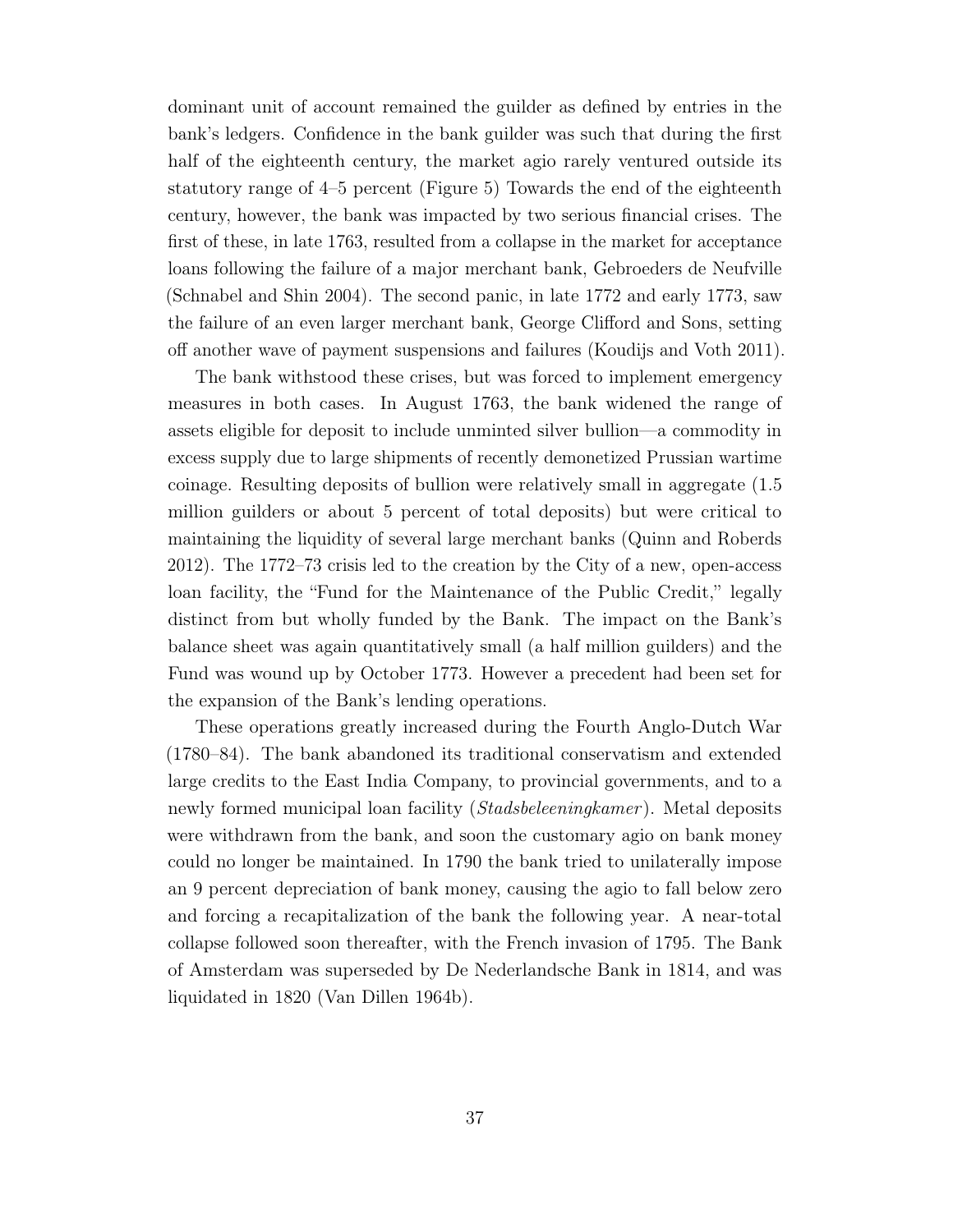

<span id="page-38-0"></span>Figure 5: Agio on Amsterdam Wisselbank balances, 1650–1800. Sources: [Denzel](#page-86-1)  $(2010, 58)$  $(2010, 58)$ .

#### Other Dutch exchange banks (1616–1812)

The popularity of the Bank of Amsterdam inspired the founding of similar exchange banks in other cities of the Dutch Republic: Middelburg (1616), Delft (1621), and Rotterdam (1635). Initially these institutions operated as close copies of the Amsterdam bank [\(Mees 1838,](#page-88-0) [Sneller 1938a\)](#page-91-1). The motive for the founding seems to have been much the same, and the success of the Amsterdam institution moved the outlying cities to closely follow its example. Foreign merchants, the English Merchant Adventurers especially, also encouraged this development [\(Van Dillen 1925\)](#page-91-2). As in Amsterdam, the chartering legislation of the banks required bills payable in the respective cities to be settled through the local exchange bank. This rule appears to have been enforced less vigorously in the provinces than in Amsterdam; in 1720 the city council of Rotterdam found it necessary to pass an ordinance reiterating this restriction [\(Sneller 1938c\)](#page-91-3).

With the arrival of the patagon and the subsequent emergence of dual units of account, the smaller Dutch exchange banks embarked on different path from the Bank of Amsterdam. Specifically, in the outlying banks, depositors were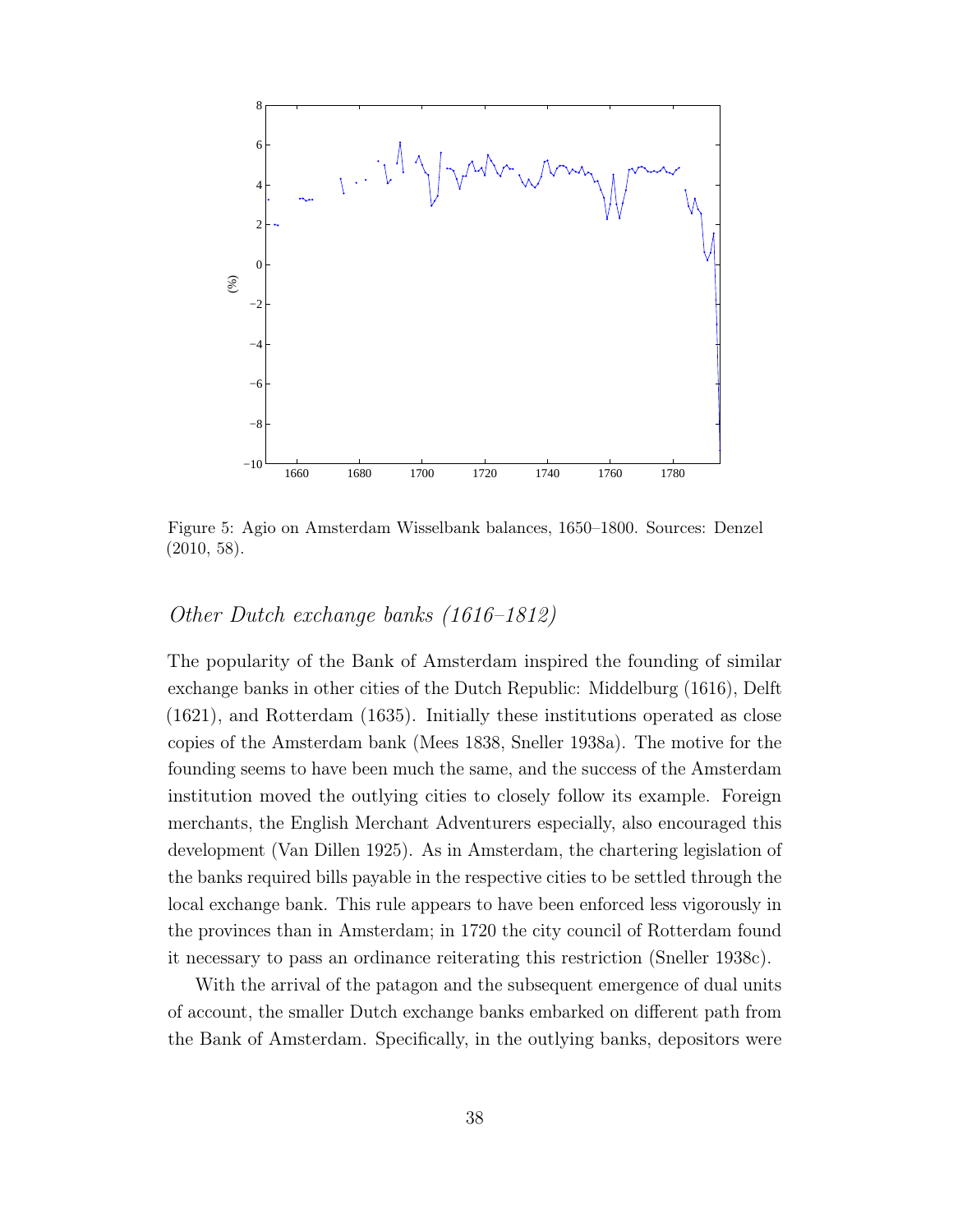allowed to maintain separate accounts in bank money and current money. As noted previously, the former was used principally for settlement of bills drawn abroad and the latter for domestic transactions, particularly bills drawn on Amsterdam. Bank money in the accounts of the outlying banks was usually valued at the going market agio in Amsterdam. There is no evidence that the outlying banks abolished the right to withdrawal of deposits, as occurred in Amsterdam following introduction of the receipt system in 1683. This right could not be honored in all circumstances, however, as cash ratios of the outlying banks were distinctly lower than in Amsterdam.<sup>[21](#page-39-0)</sup> Illiquid loans forced lengthy shutdowns at both Middelburg and Rotterdam following the French invasion of 1672 [\(Mees 1838\)](#page-88-0).

By operating in both current and bank money, the outlying exchange banks came to function essentially as state-sponsored cashiers for their respective merchant communities. Over the course of the eighteenth century, two developments worked to undermine this functionality. The first was the stabilization of Dutch domestic coinage in the wake of the 1694 mint ordinance. This reduced fluctuations in the value of current money, so that domestic bills increasingly were drawn in current rather than bank money. The second was the loss of trust in the Amsterdam bank guilder after 1780, so that foreign bills also came to be written in current money terms. [Sneller](#page-91-3) [\(1938c\)](#page-91-3) examined samples of protested bills in the Rotterdam notarial records, and found that by 1763–70, the great majority of these were payable in current money.

As bank money became increasingly less used as a unit of account, the rationale for the exchange banks evaporated. Merchants could just as well settle through a private cashier or with coin. The Rotterdam bank moved to a current money basis after 1795 and was dissolved in 1812 [\(Sneller 1938b\)](#page-91-4). The Middelburg bank collapsed in 1794 with the French invasion. In 1805 it was resurrected in diminished form, operating only a current money basis and

<span id="page-39-0"></span> ${}^{21}E.g.,$  the cash ratio of the Middelburg bank averaged over its lifetime was 54 percent as compared to 82 percent for the Bank of Amsterdam [\(Dehing and 't Hart 1997,](#page-86-0) 49).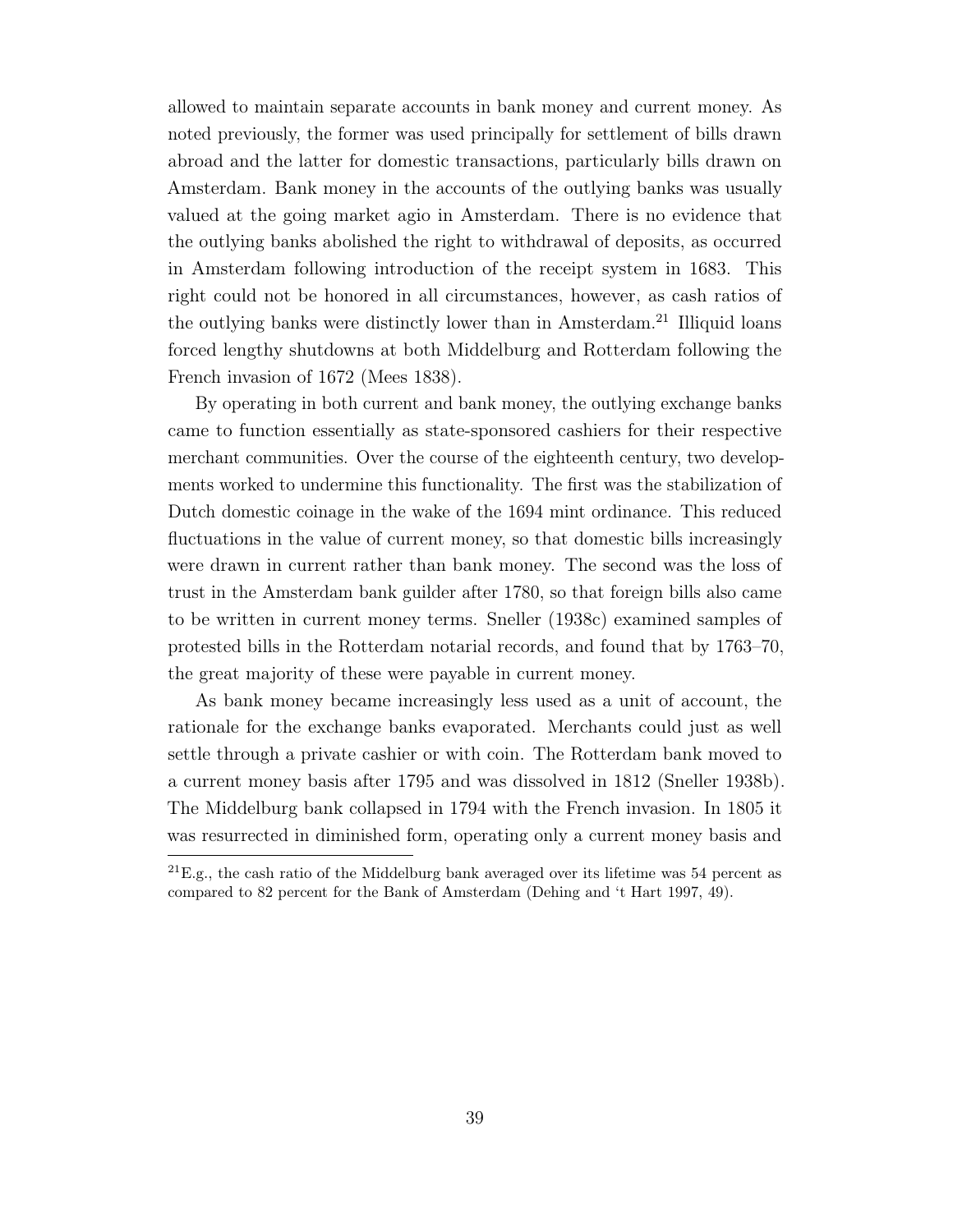having no monopoly of settlement [\(Mees 1838\)](#page-88-0).

# 6 Early German Municipal Banks (15th - 17th centuries)

Municipal exchange banks (*Stadtwechsel*) arose in a number of German cities during the fifteenth and sixteenth centuries: examples cited by [Günther](#page-87-1) [\(1932\)](#page-87-1) include Erfurt, Wismar, Bremen, Lübeck, Frankfurt, Basel, Konstanz, Augsburg, Strasbourg, Cologne, and Merseburg. Throughout Germany, right to exchange money was bound to coinage rights. By tradition such rights were reserved for religious and secular authorities, but in practice coinage and exchange activities were often carried out by *Hausgenossenschaften*, hereditary societies often associated with guilds. With the rise of commerce, cities sought to exercise increased control over the local money supply. The 1402 mint ordinance of King Ruprecht III encouraged cities to better regulate exchange, but this law may have only served to recognize the inroads the cities had already made onto the turf of the *Hausgenossen* [\(Günther 1932,](#page-87-1) 15).

The initial forays of cities into banking were often quite modest. In 1402 Frankfurt created a municipal bank with fourteen employees and an initial capital of 900 florins. The bank existed only for the duration of the autumn fair. Its principal function and the main source of its revenue was the weighing of coin to be used during the fair. The success of this first enterprise led to the founding of a second municipal bank, a three-year joint venture between the city of Frankfurt and a married couple, the Palmstorffers [\(Günther 1932,](#page-87-1) 29).

Such joint ventures were hardly unusual: Basel initiated its Stadtwechsel in 1491 by taking an equity position with a local Hausgenosse [\(Hallauer 1904,](#page-87-2) 40–41). Rights to operate a municipal bank could also be contracted out to private parties (verpachtet) without equity participation by the city, or an exchange bank could be operated as a "pure" municipal entity staffed with employees. In most cities the *Stadtwechsel* operated alongside private money changers, as monopolies of either the public or private variety were not desired by the merchant community.

The stated reason for the founding of a municipal banks was always to maintain the quality of coinage within the city. The city council of Konstanz voiced a fear that allowing poor quality coins into the city markets would lead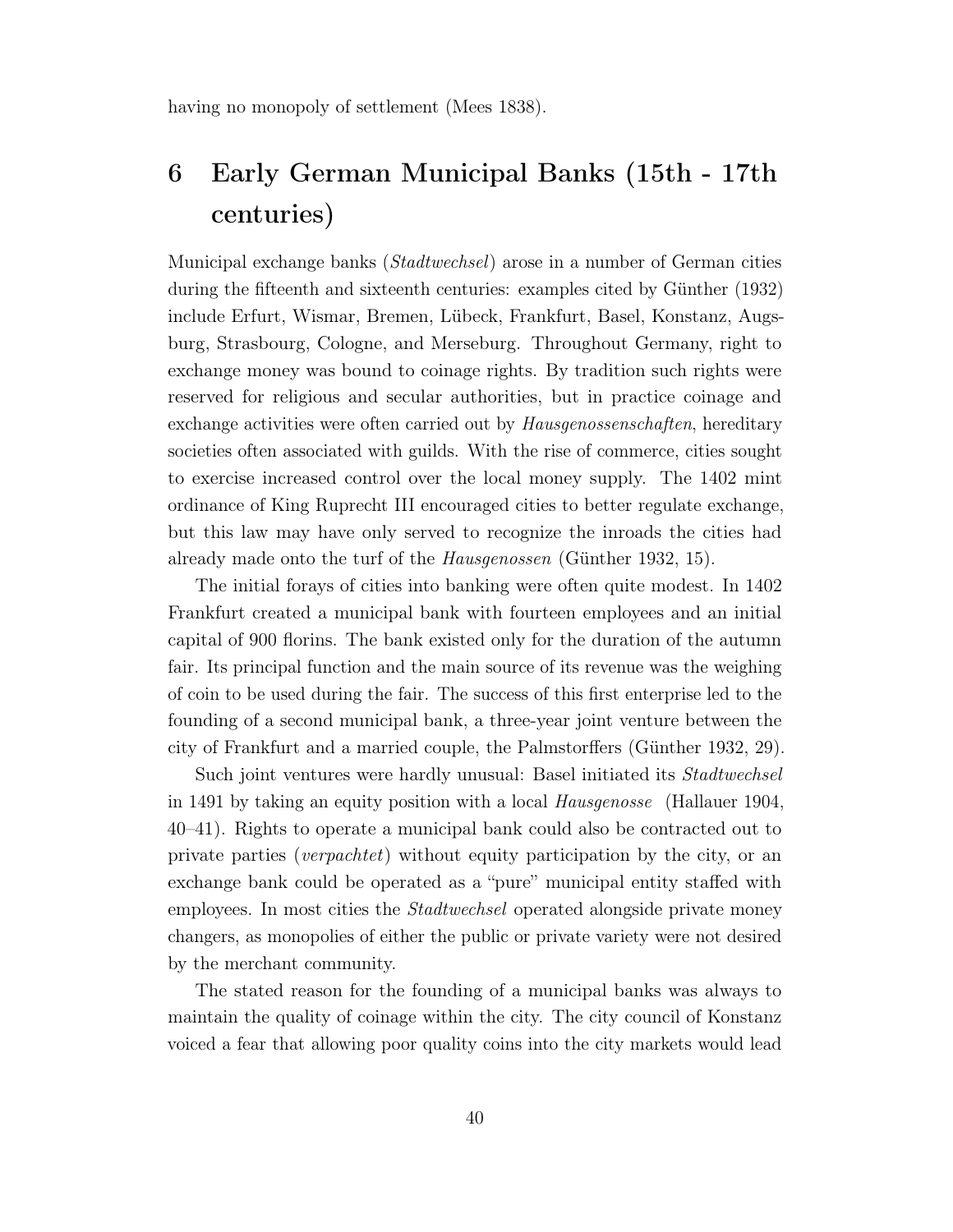to disruptions in the grain supply. The charter of the Basel city council stated that "our municipal bank is being founded to benefit the public good." In granting coinage (and hence exchange) rights to the city of Breslau in 1470, a royal decree proclaimed "that such profit and benefit [of the bank] will accrue to the entire city and not any single person" [\(Günther 1932,](#page-87-1) 17).

Importation of some higher value "foreign" coins, especially gold coins, was allowed but it was generally forbidden to circulate such coins within the city. Otherwise, anyone bringing foreign coins into the city was supposed to exchange these, at metallic value, at a municipal bank or licensed private money changer. Foreign coins then had to be sent to the city mint. Even minor deviations from these rules were subject to severe punishments. Both public and private banks were bound to follow these rules, but the presence of a public bank was thought to improve the honesty of the private enterprises.

Another important motive for the founding of municipal banks was the view of the Church on interest. Payment of interest was less frowned upon when it sprang from the exercise of civic authority. A factor behind this view was the Church's desire to earn income on accumulated wealth.

Moneychanging was the mainstay of the municipal banks' business, but over time their business model came to more closely resemble modern banks. Although relatively few ledgers have been preserved, the practice of giro payment seems to have gradually taken hold. [Günther](#page-87-1) [\(1932,](#page-87-1) 75) cites an early (1421) Lübeck court case where a wine shipment had been paid for by a transfer of 70 marks on the books of a local money changer who subsequently absconded. The wine merchant sued the purchaser but lost his court case, as his written receipt of the transfer was taken as evidence that he considered it to be valid payment. The 1551–53 ledgers of an Augsburg municipal banker, Stadwechseler Mair, contain numerous examples of giro payments [\(Günther](#page-87-1) [1932,](#page-87-1) 76–77). Municipal banks also dealt in bills of exchange, but these were lightly used as compared with places such as Flanders and Italy. Bills were usually drawn on other German cities and they functioned more as a means of transferring value rather than as credit instruments.

In addition to transaction deposits (depositum regulare) municipal banks also offered interest-bearing deposits (*depositum irregulare*). These were popular among all classes of society, although interest rates were generally low, five percent or less. In some cases laws compelled the deposit of orphans' funds into a municipal bank. Foundations and religious orders were encouraged to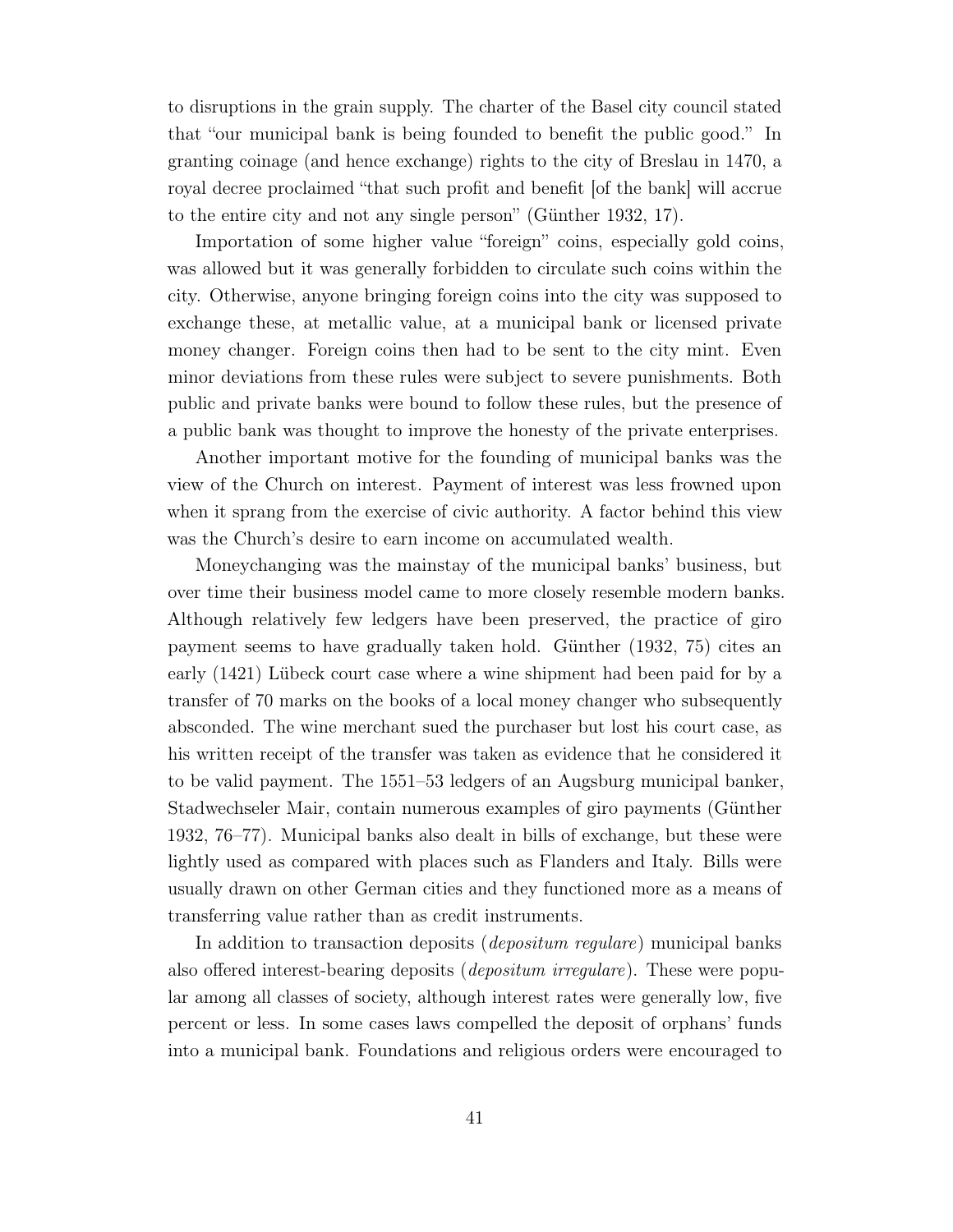do the same. A side benefit of depositing monies at a municipal bank was that they were often guaranteed to be free from attachment by creditors. Laws to this effect were passed as early as 1397 in Frankfurt and Strasbourg [\(Günther](#page-87-1) [1932,](#page-87-1) 64). There were also deposits from the cities themselves, which served to provide working capital to the banks. Such deposits bore a higher interest rate than what was available to private depositors.

Over time the banks expanded their lending activities, as well. The most common type of loan was a Lombard loan against the metallic value of gold or silver collateral. The popularity of such loans is attested to by various attempts to regulate their interest rates, e.g., to a maximum of five percent (a 1559 Imperial Edict) or a more realistic ten percent (1376 city ordinance in Ulm) [\(Günther 1932,](#page-87-1) 70). These loans bore almost no credit risk, as haircuts were liberally applied, and municipal banks often enjoyed a right to prompt liquidation of collateral and priority over other creditors. In 1691, resentful private lenders in Basel succeeded in overturning laws guaranteeing the priority of the Stadtwechsel [\(Hallauer 1904,](#page-87-2) 63) banks. This change was quickly seen as endangering interest payments to depositors, and was rescinded a year later.

Banks also made other types of loans. In Basel, unsecured loans could be obtained, though only with the express permission of the borrower's wife [\(Hallauer 1904,](#page-87-2) 55). The Augsburg ledgers of Stadtwechseler Mair indicate that overdrafts were commonly allowed for in the accounts of prominent local merchants, e.g., the Welsers and Fuggers [\(Günther 1932,](#page-87-1) 70). The Basel municipal banks also extended loans against bills of exchange, where their guarantee of priority brought them into even sharper conflict with the local merchant community [\(Hallauer 1904,](#page-87-2) 65).

Inevitably, loans were extended to the municipal banks' sponsoring cities. The Mair ledgers show numerous, uncollateralized loans to the Augsburg Tax Office and to the City Building Superintendent [\(Günther 1932,](#page-87-1) 68). The financing activities of the Basel banks were even more wide-ranging, with loans to the City Salt Office, the Finance Office, and Municipal Stables, among others [\(Hallauer 1904,](#page-87-2) 54). There were limits, however. [Günther](#page-87-1) [\(1932,](#page-87-1) 73) finds occasional examples of loans to foreign sovereigns, but that in general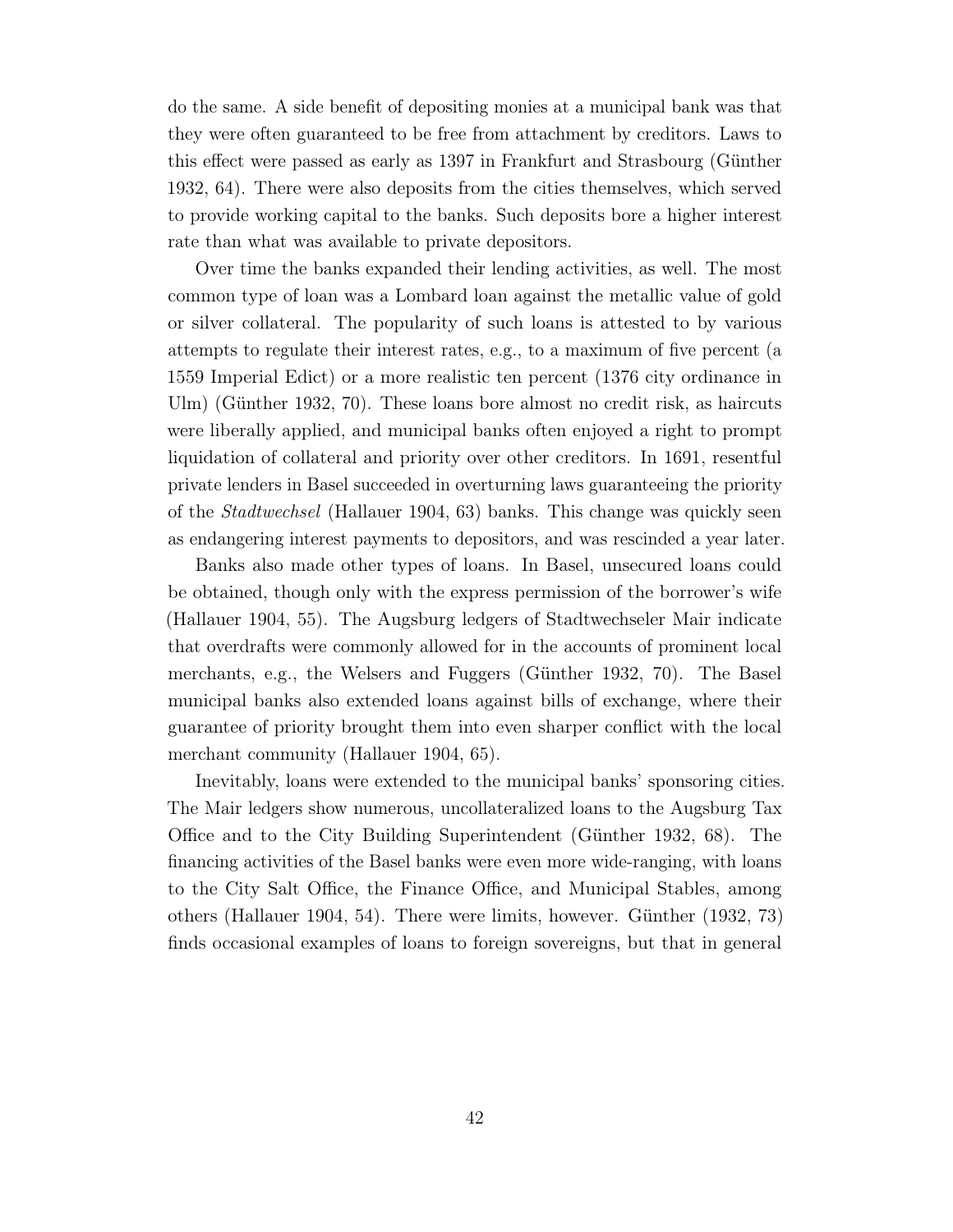municipal banks shied away from international lending.



## 7 Hamburg (1619–1875)

<span id="page-43-0"></span>Figure 6: Agio on Hamburg bank money, 1710–1873 (annual averages). Source: [Denzel](#page-86-1) [\(2010,](#page-86-1) 192).

Problems with circulating coinage in early seventeenth-century Hamburg were, if anything, worse than in Amsterdam, this being the era of rampant debasement throughout Germany. The destructive practice of competitive debasement culminated in the infamous Kipper- und Wipperzeit of 1619–23, during which prices increased as much as tenfold in some areas [\(Schnabel and](#page-90-1) [Shin 2006\)](#page-90-1). The foreign merchant community in Hamburg was impressed by the monetary stabilization achieved by the Bank of Amsterdam, and advocated the chartering of a similar institution. Distrust of banks was widespread among the native population, however, and the Bank of Hamburg (*Hamburger Bank*) was founded in 1619 only after long and contentious debate [\(Sieveking 1934b\)](#page-90-2).

For the first century and a half of its existence, the Hamburg institution operated much as a smaller and somewhat less stable version of its "older sister"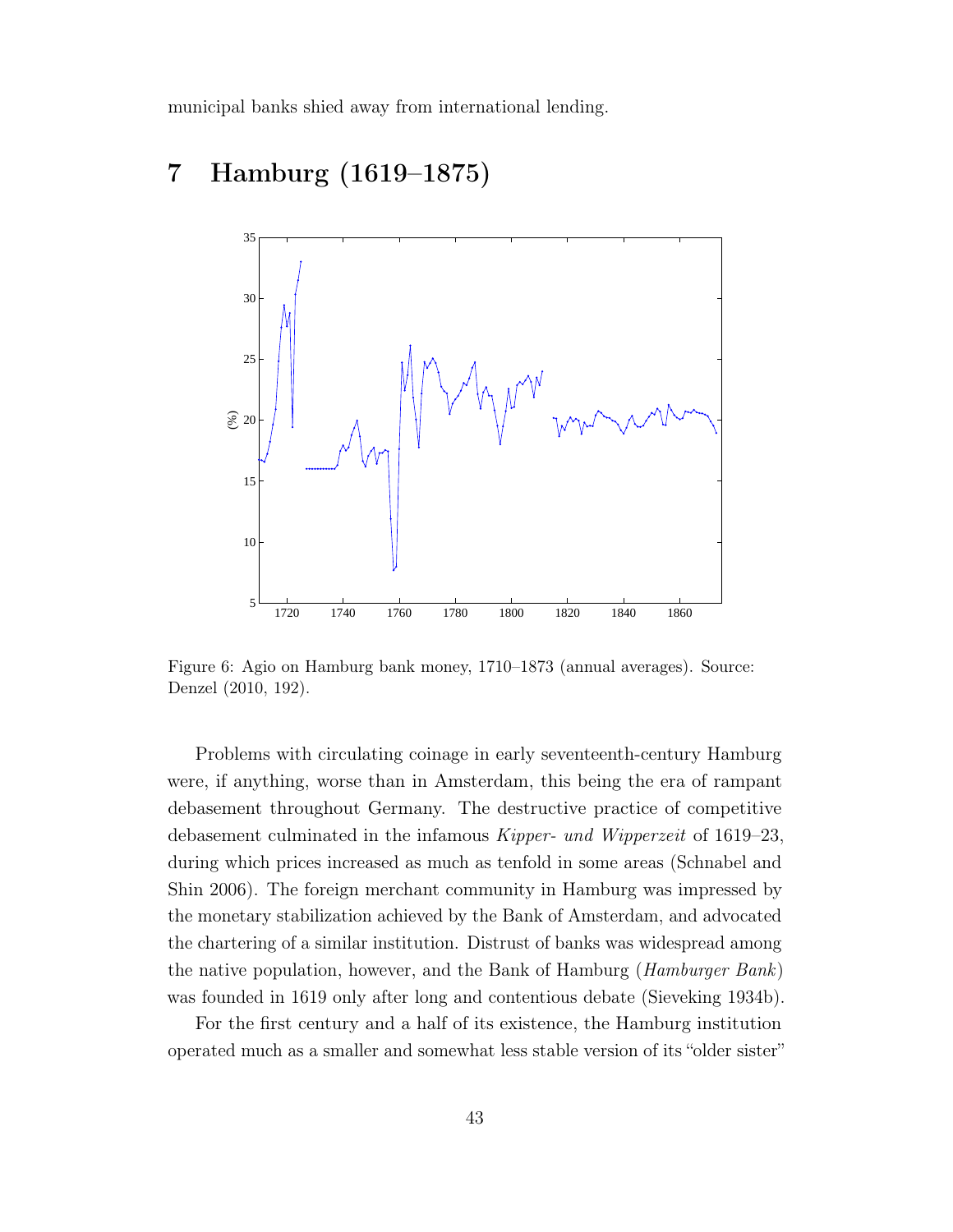in Amsterdam. The fortunes of the Bank of Hamburg began to improve with a 1770 reform, and, unlike its Amsterdam sibling, it was able to successfully weather the stresses of the Napoleonic period. With minimal modifications to its original design, it continued to thrive up until the German Unification in 1871.

The chartering legislation of the Bank of Hamburg closely followed that of its Amsterdam model. Bills were required to be payable through the bank, and funds in the bank were made not attachable by creditors, with exceptions in cases of bankruptcy. The bank had an obligation to "pay out passable money without excuse," i.e., to redeem bank deposits on demand, but in practice the bank retained flexibility in terms of which coins it chose to pay out. Bank funds could also be used to settle obligations other than those arising from the acceptance of a bill, subject to prior agreement by creditor and debtor [\(Levy von Halle 1891\)](#page-87-3).

Unlike in Amsterdam, the founders of the Bank of Hamburg envisioned an explicit credit role for the bank. The bank was formally split into two entities, an exchange bank ( $Kaufmannskassa$ ) and a lending bank ( $Lehnbank$ ). Private parties could borrow against a wide range of collateral: gold and silver coin and jewelry, gems, durable goods, municipal securities, and in one case an estate near Leipzig [\(Sieveking 1934b,](#page-90-2) 129). Loans were limited to 75 percent of the estimated value of the collateral [\(Levy von Halle 1891,](#page-87-3) 4). The bulk of the bank's lending went to the municipal treasury (Kämmerei), however, which used loans from the bank as a way of smoothing tax revenues. Finally, the bank was given the job of maintaining a store of grain for the city.

Despite this somewhat confusing initial structure, the bank proved popular with merchants. By 1621, over 500,000 marks had flowed into the Kaufmannskassa [\(Sieveking 1934b,](#page-90-2) 128) and by 1655, deposits were almost 1.9 million marks [\(Sieveking 1934b,](#page-90-2) 130). Prices for bills drawn in or on Hamburg came to be quoted in "marks banko," i.e., bank money [\(Schneider et al. 1991\)](#page-90-3). The dominance of bank money for Hamburg transactions is confirmed by [Amend-Traut'](#page-85-0)s [\(2009,](#page-85-0) 302) examination of a sample of actual seventeenth- and eighteenth-century bills from disputes at the Imperial Court in Frankfurt.

The Hamburg bank experienced its first serious crisis in 1672, following the French invasion of the Netherlands. Expansive lending and heavy cash demands forced the bank to close its doors in May 1672, and it did not reopen until June of the following year. Revisions of the bank charter followed in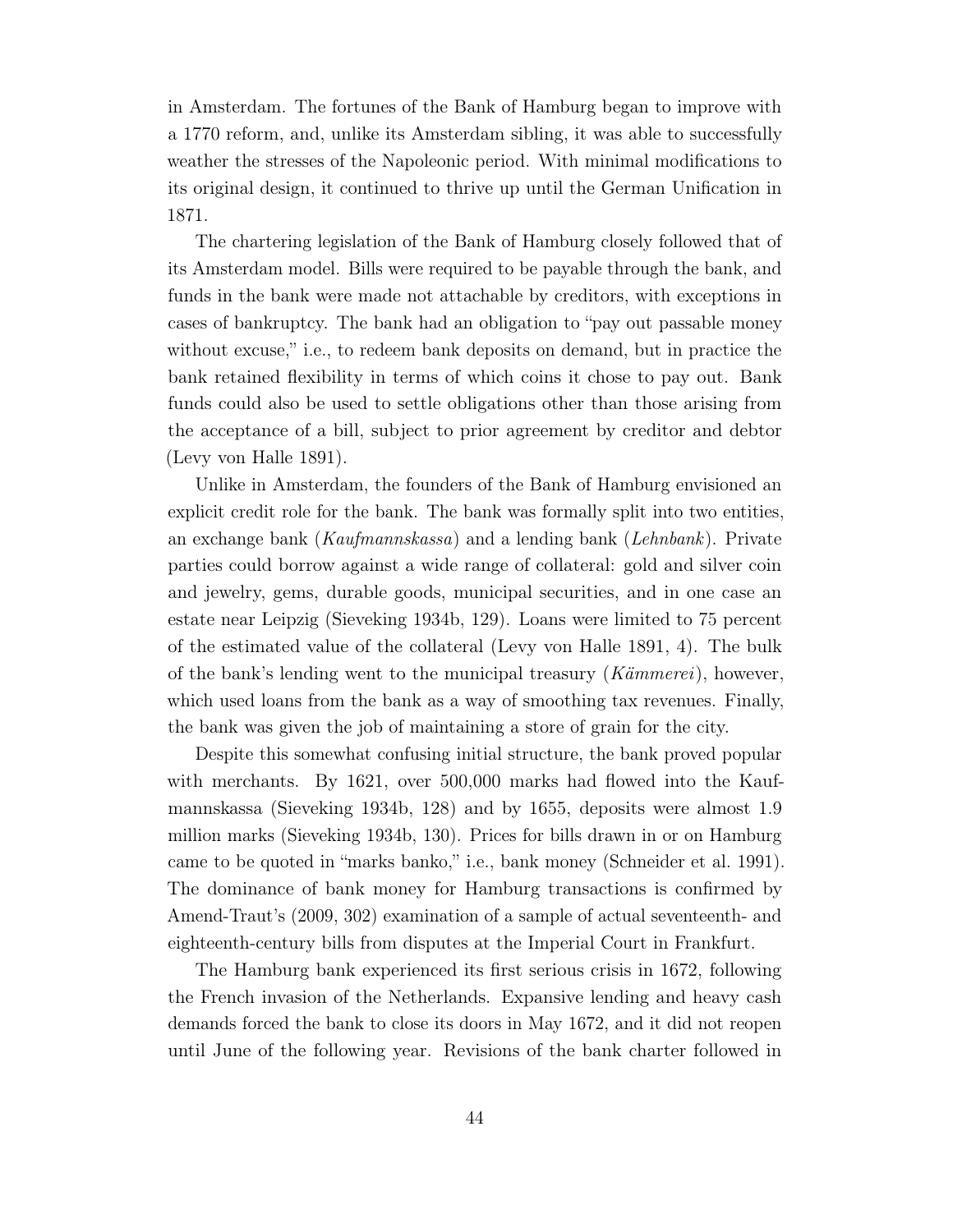1710 and 1719; the most important change was to restrict eligible collateral for loans to gold, silver, and copper [\(Sieveking 1934b\)](#page-90-2).

As in Amsterdam, bank money in Hamburg circulated at a premium over current money (Figure [6\)](#page-43-0). As current money continued to depreciate for much of the seventeenth and eighteenth centuries, this agio tended to be both large and unstable. By 1718 the "disagio" on current money had risen to 34 percent [\(Schneider et al. 1991\)](#page-90-3). Pressure from merchants led to the creation of a "current money bank" in 1726, temporarily stabilizing the disagio at 16 percent, but the current money bank had to be closed in 1737 following an influx of low-quality coins from Denmark, which threatened its liquidity [\(Sieveking](#page-90-2) [1934b,](#page-90-2) 145).

The period of the Seven Years' War was a time of instability for the Bank. Liquidity pressures forced the bank to close again in 1755. The bank was not fully reopened until 1761, and this was only possible after the bank curtailed loans against metal and called in existing loans [\(Sieveking 1934b,](#page-90-2) 140). Following the 1763 panic (originating in Amsterdam but affecting many merchants in Hamburg), lending practices were again liberalized, ultimately leading to a partial closure (suspension of withdrawals) of the bank from 1766 until 1768 [\(Levy von Halle 1891,](#page-87-3) 6).

Beginning in 1770 the bank attempted to address the instability of the agio by making silver bullion rather than coin the basis for deposits [\(Sieveking](#page-90-2) [1934b,](#page-90-2) 150). The city council reluctantly agreed to this, and then only after the bank offered a two-million-mark loan on favorable terms. Under its new policy, the bank stood ready to buy at 27.625 marks/ mark fine silver and sell at 27.75 marks/ mark fine, prices only slightly above the original 1619 value of bank money (25–27 marks/ mark fine, depending on the coin). This form of "virtual coin" proved extremely popular with merchants, so much so that in 1790 the bank ended its use of coin in favor of silver bullion. Money in bank ledgers became known as the "pure silver currency" (Reinsilberwährung). Deposits and turnover at the bank increased sharply with the decline of the Bank of Amsterdam in the 1790s.

The bank was closed briefly during the Napoleonic Wars but resumed business soon afterwards. The success of the Bank of England prompted calls for the Hamburg bank to begin discounting bills and issuing notes. Proposals to this effect were floated in 1799 and 1845, but were rejected out of fear that banknotes would lead to inflation and financial instability [\(Soetbeer 1855\)](#page-91-5).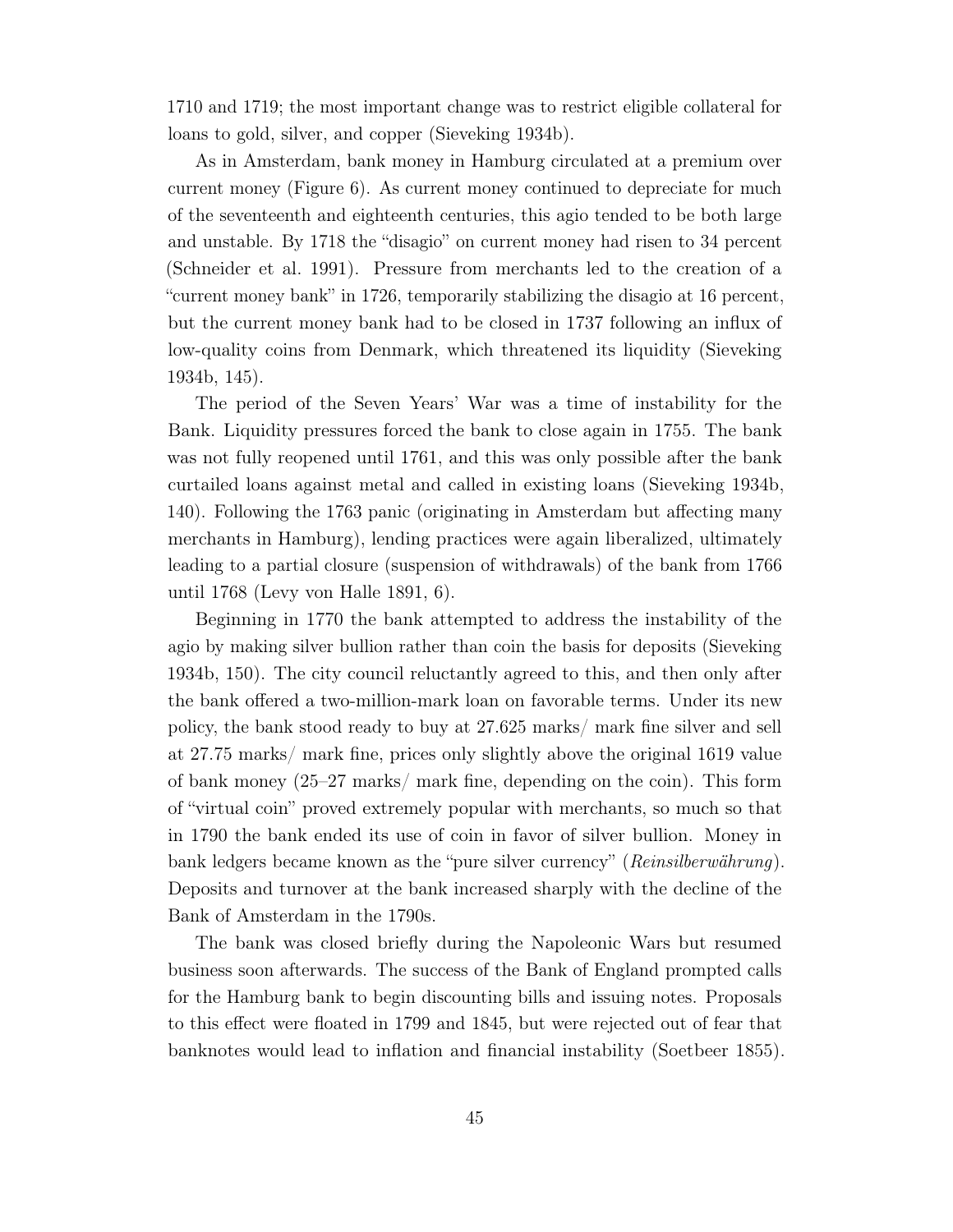The only substantial policy change during this period occurred during the 1847–48 downturn, when the bank initiated a facility to make emergency loans against coin rather than bullion. This was the exact reverse of the Bank of Amsterdam's 1763 intervention, which monetized bullion rather than coin.

Confidence in the bank was tested during the panic of 1857. As in the 1763 Amsterdam crisis, the proximate cause of the panic was a loss of confidence in bills issued under acceptance credit schemes. After trying a number of largely ineffective measures, in December 1857 the city set up an emergency municipal discount facility. The latter was funded by a loan of 10 million marks from the Austrian National Bank, arriving in the city in highly visible fashion on the famous silver train or *Silberzug* [\(Soetbeer 1867,](#page-91-6) 36). Market confidence was quickly restored, funds flowed into the Bank of Hamburg, and the Austrian loan was fully repaid with 6 percent interest by the end of 1858 [\(Wirth 1890,](#page-92-2) 403).

The 1857 experience left the bank intact, but weakened political support for the traditional "exchange bank" central banking model. Nonetheless the bank remained in existence for another fifteen years. Only following the Unification of 1871 did the final transformation take place: deposits were converted to Prussian currency (gold thaler) units in 1873 [\(Levy von Halle 1891,](#page-87-3) 62–70) and the bank was liquidated in December 1875 [\(Levy von Halle 1891,](#page-87-3) 80–81).

An enduring legacy of the Hamburger Bank was was its giro payment system, which served as a model for the nationwide giro system introduced by the Reichsbank (central bank of the German Empire) in 1876, and in turn for similar payment systems in other countries [\(Levy von Halle 1891,](#page-87-3) 78–79).

## 8 Nuremberg (1621–1836)

The Public Bank of Nuremberg (Nürnberger Banco Publico) was founded by the city of Nuremberg in  $1621<sup>22</sup>$  $1621<sup>22</sup>$  $1621<sup>22</sup>$  The Bank was founded in an attempt to exclude the debased coinage of the *Kipper- und Wipperzeit* (1619–23) from circulating within the city. At that time, Nuremberg merchants had extensive trading relationships with their counterparts in the "banking cities" of Amsterdam, Hamburg, and Venice, so the founding of a municipal exchange bank was

<span id="page-46-0"></span> $22$ This section presents a summary of the recent monograph by [Denzel](#page-86-2) [\(2012\)](#page-86-2).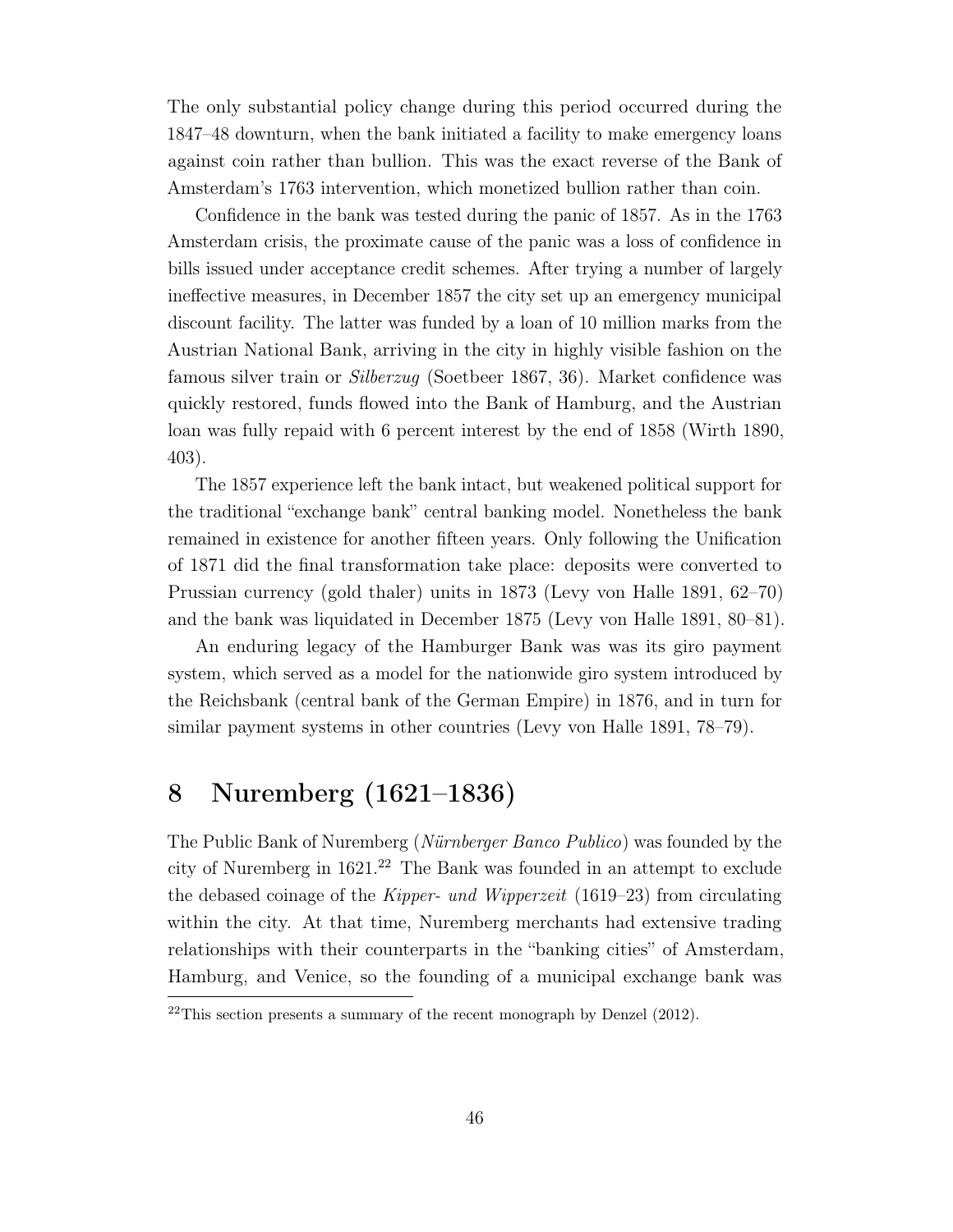widely viewed as a reasonable solution to the problem of payment in debased coinage.

The initial design of the bank closely followed the Amsterdam model. Merchants were to deposit full-weight coins in the exchange bank, and commercial obligations were to be discharged through giro transfer. The Public Bank was not allowed to extend credit, but was to finance itself by charging a 0.1% fee on each giro transfer. Legal compulsions to pay in bank money (known collectively as the Bancozwang) were more extreme than in other banking cities. The bank's charter required all debts in excess of 200 guilders/ 100 Reichsthalers (not just bills) to be payable exclusively through the Public Bank, and made any payments outside the bank subject to a fine equal to ten percent of the payment in question. Assignment of bills of exchange was limited to a single endorsement. Finally, an additional incentive for use of bank money was provided in 1622, when the city council imposed the death penalty for anyone caught trading in debased coinage [\(White 2012,](#page-92-3) 13).

Due in part to the severity of these ordinances, and in part to the general distaste for debased coinage, the Public Bank enjoyed an initial run of success. Deposits by the public (the Hauptkasse) sometimes reached 600,000 guilders in 1622 and 1623 [\(Denzel 2012,](#page-86-2) 119). However, the popularity of the bank was soon undermined by two factors. The first was a 1623 monetary reform agreed to by neighboring states (Franconia, Swabia, and Bavaria) that effectively ended the inflation of the Kipper and Wipper period, making the use of bank money less attractive relative to coin (which did not carry transfer fees). The second was the ongoing exploitation of the bank by the Nuremberg city council, which had succumbed to the temptation to borrow funds from the bank "according to its best judgement." Fiscal demands on the city increased sharply after it agreed to pay war contributions to Sweden in 1631, and by 1634 the debt of the city to the bank had risen to the level of deposits at the bank, now totaling only 85,000 guilders [\(Denzel 2012,](#page-86-2) 122). The reduction in deposits and loss of transaction fees caused the bank to be unable to pay its expenses, and it was forced to reorganize.

In 1635 the city came up with a plan to repay its debt to the bank in relatively short order–in 55 weekly installments–and some deposits flowed back in. The bank was unable to regain the degree of trust it had enjoyed in its early days, however. Deposits generally remained under 200,000 guilders [\(Denzel 2012,](#page-86-2) 130–2), and fell further after a revised 1654 bank ordinance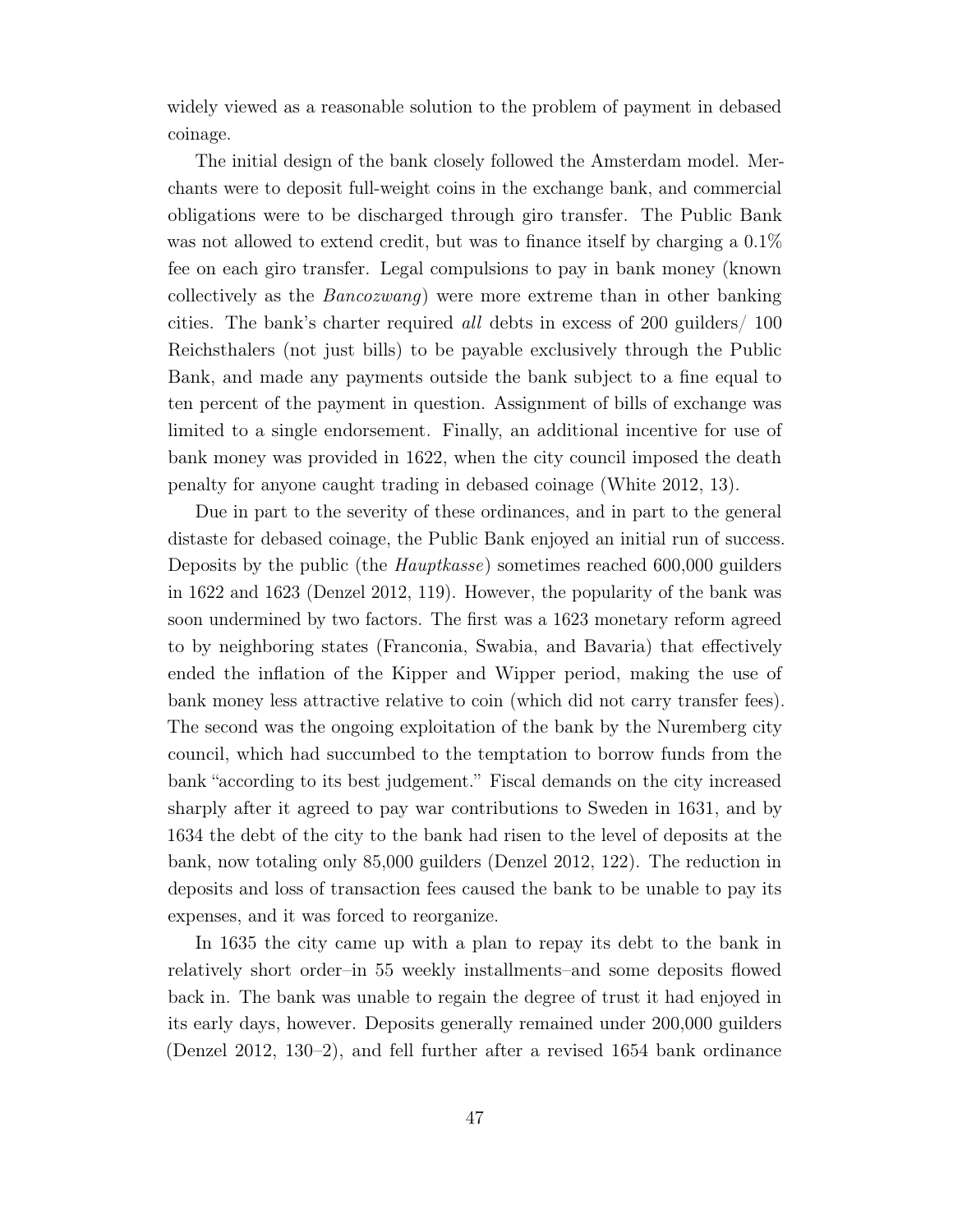allowed some commercial payments to be made outside the bank. After 1660, renewed pressure from coinage debasements in neighboring states led to a further contraction of deposits, as heavy coin was increasingly worth more outside the bank than inside. A 1675 ordinance sought to address this problem by limiting the convertibility of bank balances, prohibiting bank payments to foreigners, and specifying that withdrawals (when allowed) could only be made in the lightest available types of coin. The ordinance was ineffective, and subsequent years saw a continued outflow of bank balances and increasingly widespread evasion of the *Bancozwang*. In the meantime much of Nuremberg's bill business moved to the nearby city of Augsburg.

Ultimately the Public Bank (unlike its more successful contemporaries in Amsterdam and Hamburg) was unable to maintain a firm connection between its ledger-money and full-weight silver coins. After convertibility restrictions were eased in 1682, depositors rushed to withdraw heavy coin, causing balances to contract further (to 26,000 guilders) and plunging the bank into an existential crisis. In a bid to recover its business, the bank after 1691 allowed for currentmoney payments in its accounts, and from 1695 most accounts were kept in current money. Transaction fees were halved to 0.05% for all but Jewish depositors, and restrictions on the type of coin that could be deposited were steadily liberalized. This led to a partial recovery in bank balances, to 150,000 guilders by 1700, but by 1725 the bank fell into increasing disuse.

In 1765 the city adopted a new, more stable coinage standard, based on the coins of the 1753 Austria-Bavaria monetary treaty. Paralelling the experience of the smaller Dutch cities, the ensuing stability of current money made payment through the bank largely superfluous. The bank continued to see some use from existing depositors, however, and it was not liquidated until 1831.

#### 9 Conclusion

The banks surveyed in this chapter were founded between the early fifteenth and the mid-seventeenth century. A number of characteristics distinguish them from those surveyed in the next chapter. These "first-generation" public banks were created in city-states (for the Italian, Dutch, and German banks) or municipalities with strong autonomy (the Catalonian banks, which withered after the loss of that autonomy in 1714). There were almost all owned by the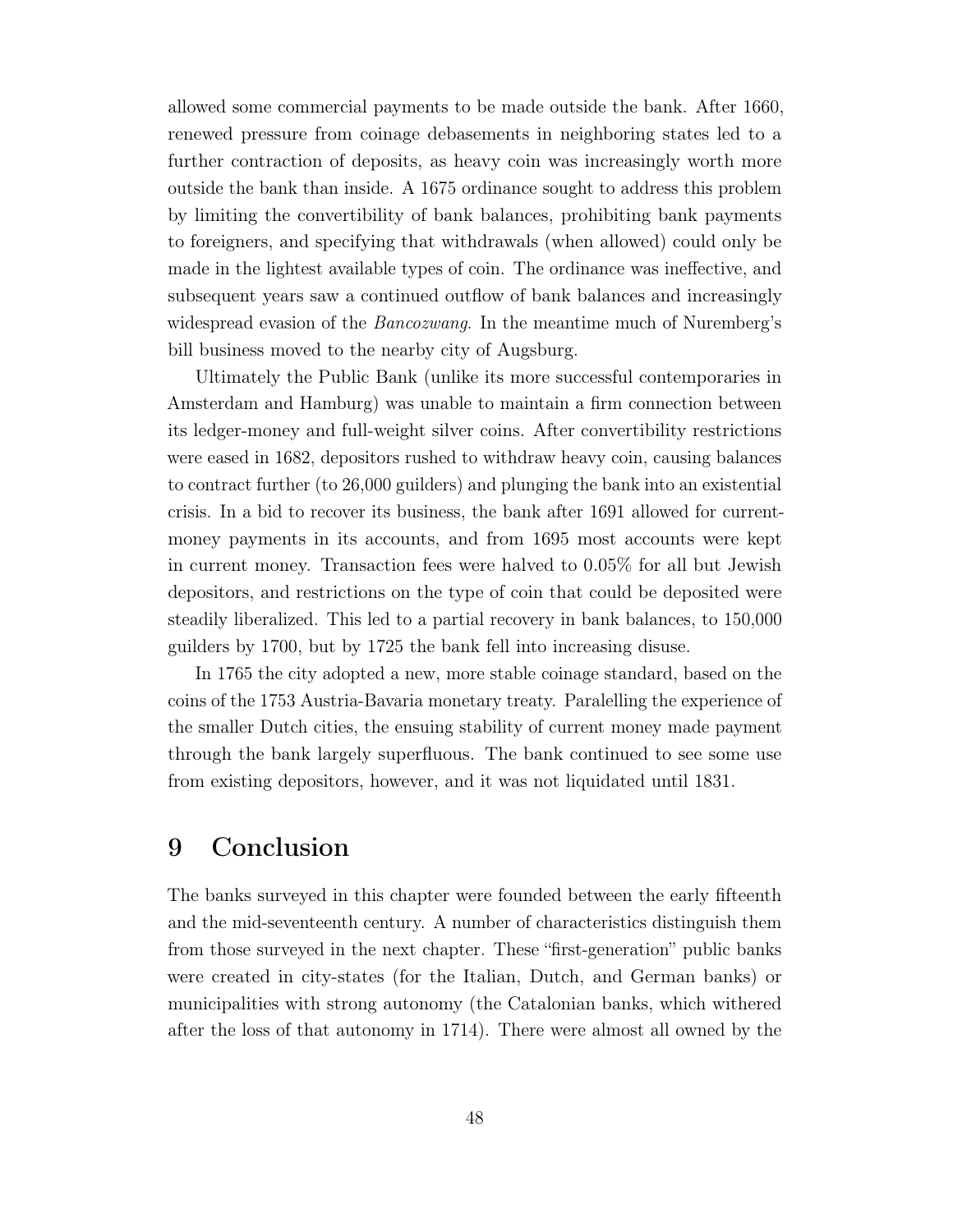sponsoring city, Genoa's bank being owned by the association of state creditors. Their liabilities were essentially book entries, and many (but not all) were required to maintain full backing in metal.

The motivations for their creation varied. One goal was to provide a stable means of payment to remedy coinage disorders (Genoa, Amsterdam, Hamburg) or private sector banking weaknesses (Venice). The emergence and general use of "banco" units of account in these cities attests their broad success, but that required active management and a long learning process. The best example remains Amsterdam's success in maintaining the stable value of what had become a fiduciary currency.

Another motivation was to make government debt more liquid (Barcelona, Venice). Even when public finance was not clearly the motivation, the course of time and the inevitable occurrences of wartime emergencies often compelled the banks to lend to their owners. Success in surviving such pressures varied, and recovery was often a drawn-out process; Amsterdam avoided them altogether for a long period of time.

Most of these early banks survived long enough to co-exist with the public banks created after 1650. This date is nevertheless an appropriate break-point for this chapter because (as we will see) the next generation of banks presented substantial differences.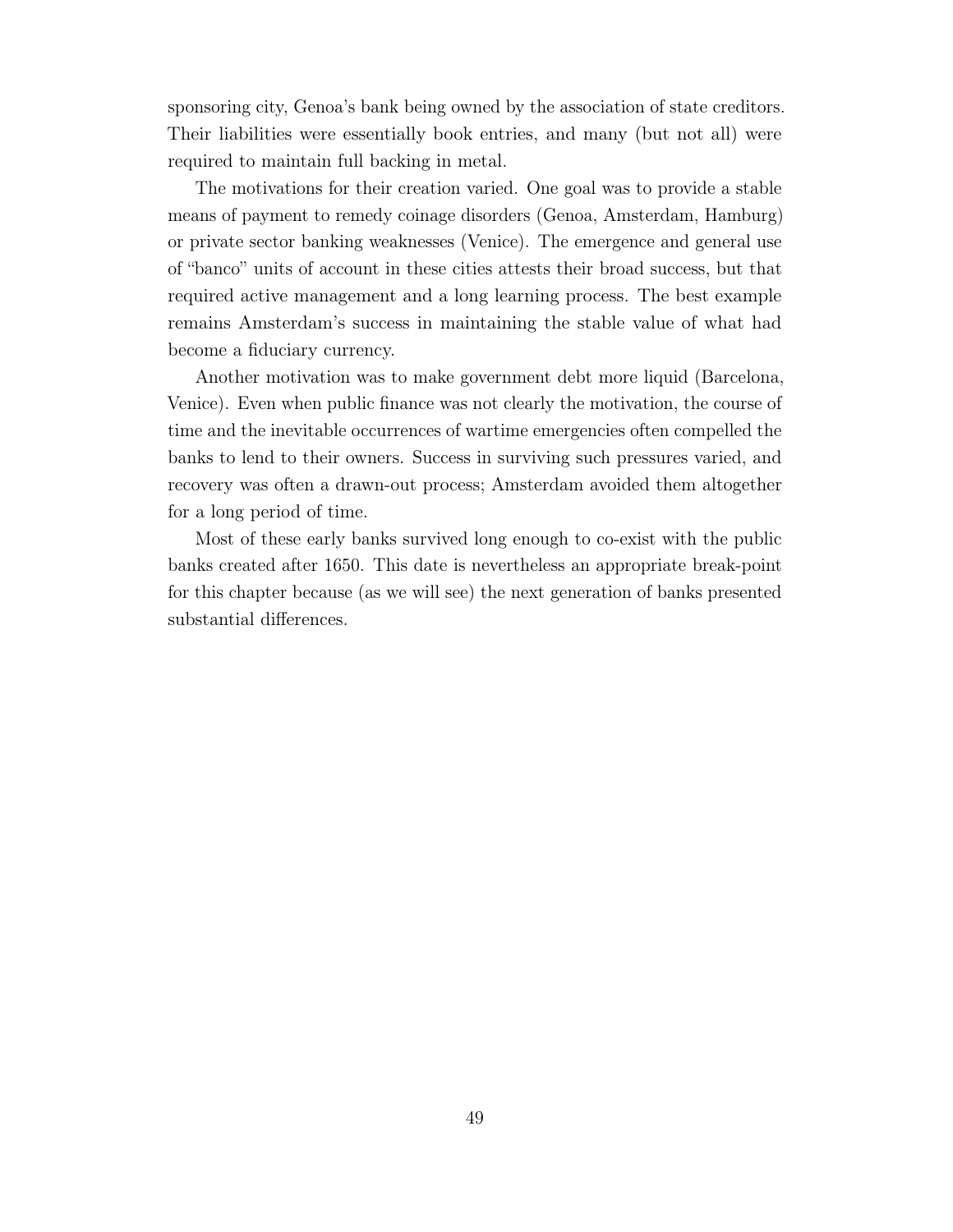Early Public Banks II: Banks of Issue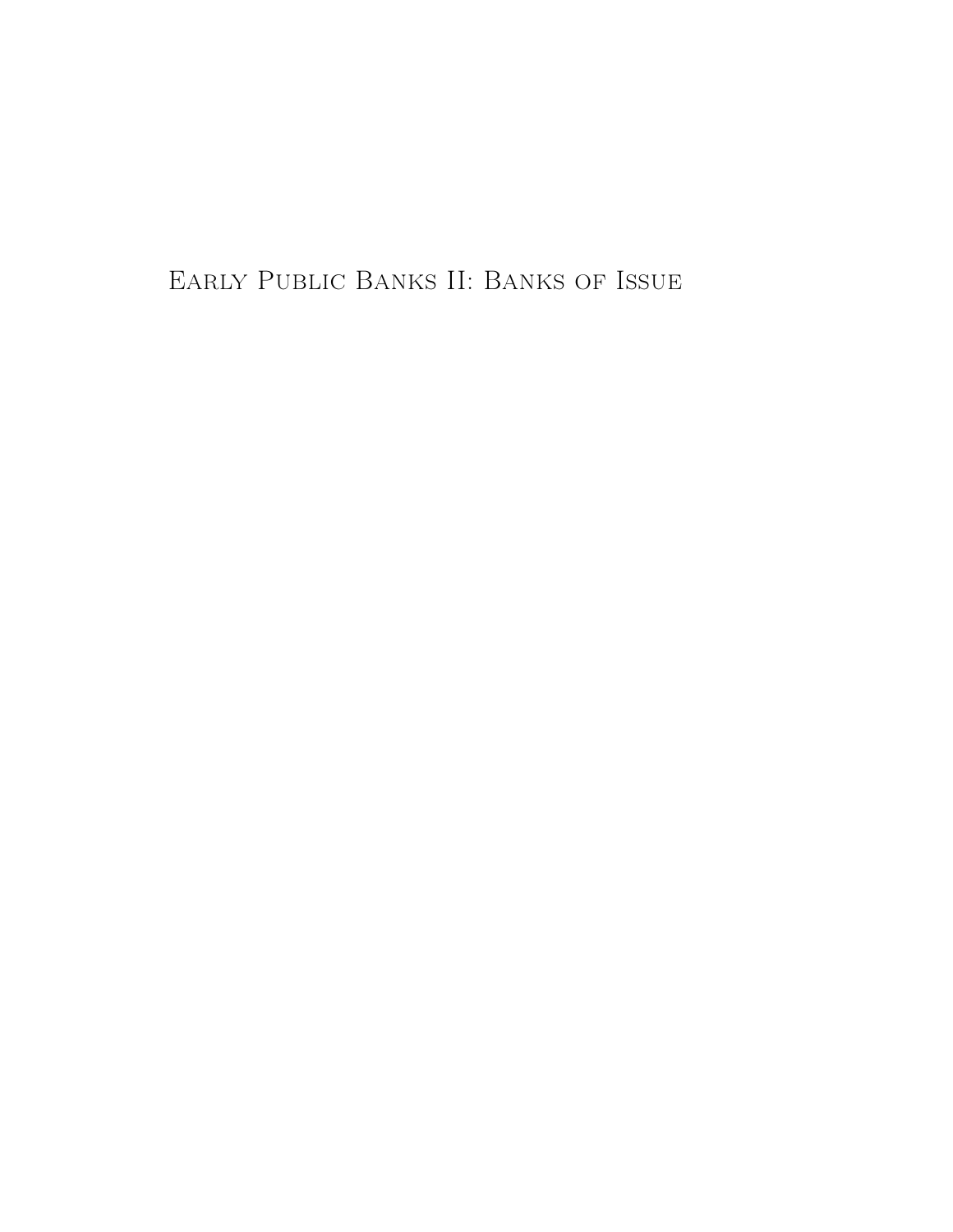### 10 Sweden (1657- )

The early history of public banks in Sweden is unusual in at least two respects.<sup>[23](#page-51-0)</sup>

The first is that one of Sweden's early public banks, the Sveriges Riksbank, survives today as a central bank, in fact the oldest central bank presently in existence. The second is the importance of circulating banknotes, which already by the mid-eighteenth century became an essential if not predominant component of the Swedish monetary environment.

Plausible explanations for the widespread use of banknotes are not hard to find. One hypothesis is that for much of the period under consideration, Sweden made copper, an abundant local resource, the basis of its coinage standard (in particular, for the years 1643–65, 1675–81, 1709–16, and 1719–45; see [Edvinsson](#page-87-4) [\(2010c,](#page-87-4) 43–44). The weight of copper coins made them unwieldy for most commercial transactions, increasing the appeal of notes as a medium of exchange. A second hypothesis is that frequent shifts in monetary standards created confusion about the valuation of coinage, leading to the emergence of multiple units of account (in particular, Sweden experimented with a silver standard during 1665–74, 1681–1709, and 1777–1809). Fluctuations in the price of coinage may have again increased the attractiveness of notes as transactions medium. A final hypothesis is that during our period of study, Sweden experienced three episodes of significant inflation and subsequent intervals during which metallic standards were suspended (1716–19, 1745–77, 1809–34). In other words, by the early nineteenth century, Sweden had ample experience with fiat money regimes. This may have led to some greater familiarity with and acceptance of notes than in other countries at the time.

The history of Swedish central banking begins in 1657, when a banking charter was granted to a proprietor named Johan Palmstruch, in return for a pledge to send half the bank's profits to the crown. The design of Palmstruch's bank, the Stockholms Banco, was supposedly derived from the examples of the public banks in Amsterdam and Hamburg. As was the case with many other contemporary public banks, the Stockholms Banco was formally divided into two institutions, an exchange bank and a lending bank. From the beginning,

<span id="page-51-0"></span><sup>&</sup>lt;sup>23</sup>This section is based exclusively on English-language sources, primarily the classic study by [Heckscher](#page-87-5) [\(1934\)](#page-87-5), augmented by the recent monograph of [Fregert](#page-87-6) [\(2012\)](#page-87-6), which as of this writing is available only in draft form. Data on Swedish coinage and exchange rates are from [Edvinsson](#page-86-3) [\(2010a,](#page-86-3)[c,](#page-87-4)[b\)](#page-86-4).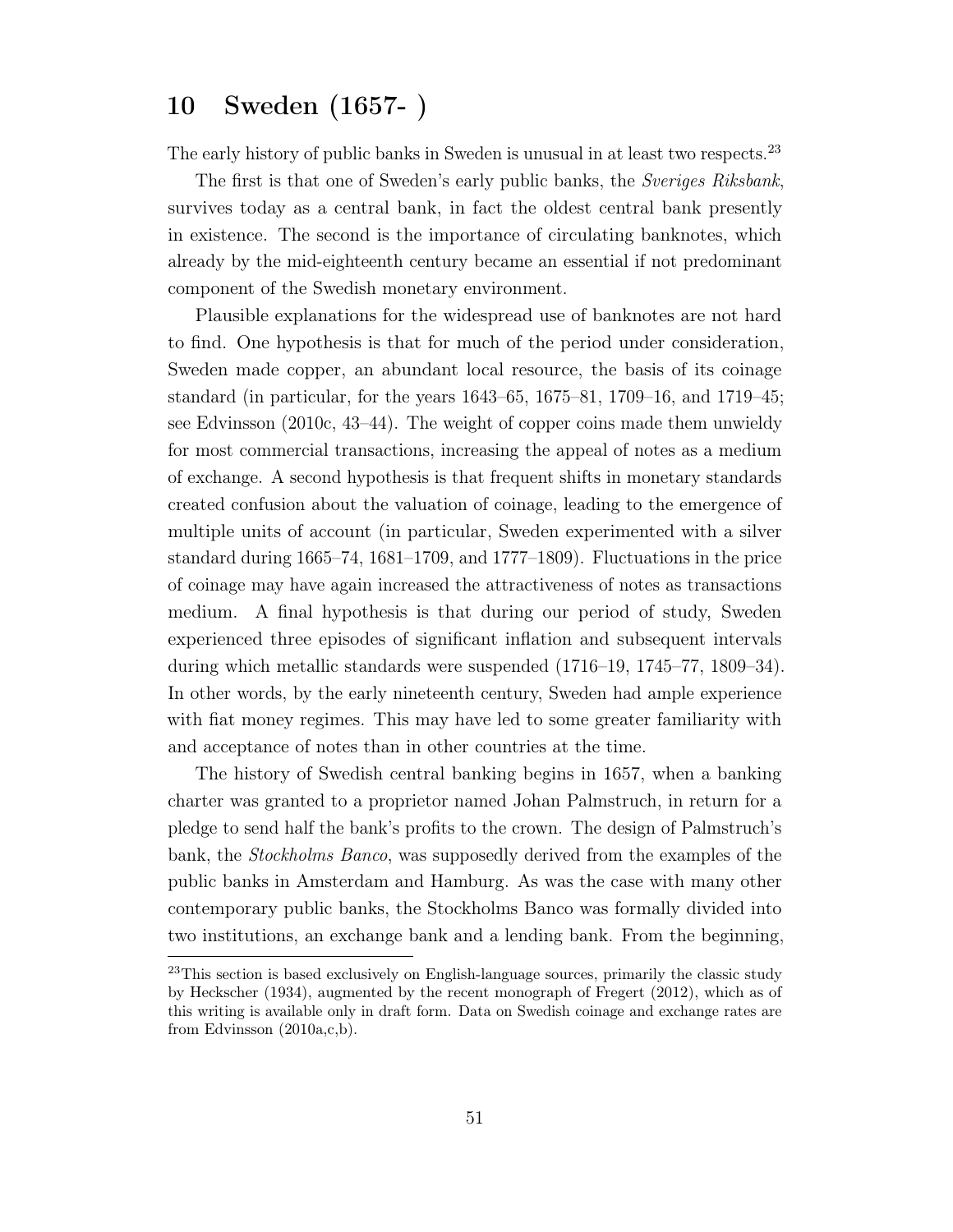however, the exchange bank saw relatively little use, as Palmstruch's main interest was in the profits that could be had through operations of the lending bank.

Credits from the lending bank were not granted as bank balances, but in the innovative form of banknotes (*Kreditivsedlar*), bearer instruments that were pre-printed in round denominations and payable on demand. The sources do not mention that these notes enjoyed any legal privileges, but they did enjoy an initial run of success, perhaps due to the impracticality of the prevalent copper standard. By 1664, however, the bank had become overextended and was closed when it could no longer redeem its notes.

In 1668 a new, publicly owned bank was chartered, the Bank of the Parliament (Riksens Ständers Bank). Fearing the bank's exploitation by the crown, the new bank was operated by a governing board appointed by the Parliament. After the experience with Stockholms Banco, new bank was prohibited from note issue. Formally, the Bank of the Parliament retained the dual structure of an exchange bank and a lending bank. As with the Stockholms Banco, however, the exchange bank was of secondary importance, and the main activity of the new bank was lending. Separate accounts were maintained for deposits in copper and silver coins, meaning that Sweden's 1675 return to a copper standard had no major impact on the bank's operations.

The bulk of the bank's assets consisted of loans to the private sector [\(Fregert](#page-87-6) [2012,](#page-87-6) 25). Loans were of indefinite maturity, at interest rates that could vary between six to eight percent, and these were automatically rolled over every six months at the discretion of the borrower. The main form of acceptable collateral was agricultural land, which in practice meant that most borrowers were members of the nobility. Deposits were renewed every six months at the discretion of the depositor. Deposits at the exchange bank did not bear interest, but deposits at the lending bank bore interest at rates between four and five percent.

The maturity mismatch inherent in these arrangements left the bank open to liquidity and credit risks. These risks were amplified by the fact that the bank had been endowed with no capital, and that, contrary to its charter, the bank used deposits at the exchange bank to fund the lending bank. Moreover, the bank could not control its risk exposures by varying the interest rates on deposits or loans. Consequently, the bank often resorted to placing restrictions on deposit inflows and outflows. During 1683–85 and 1691–99, lack of profitable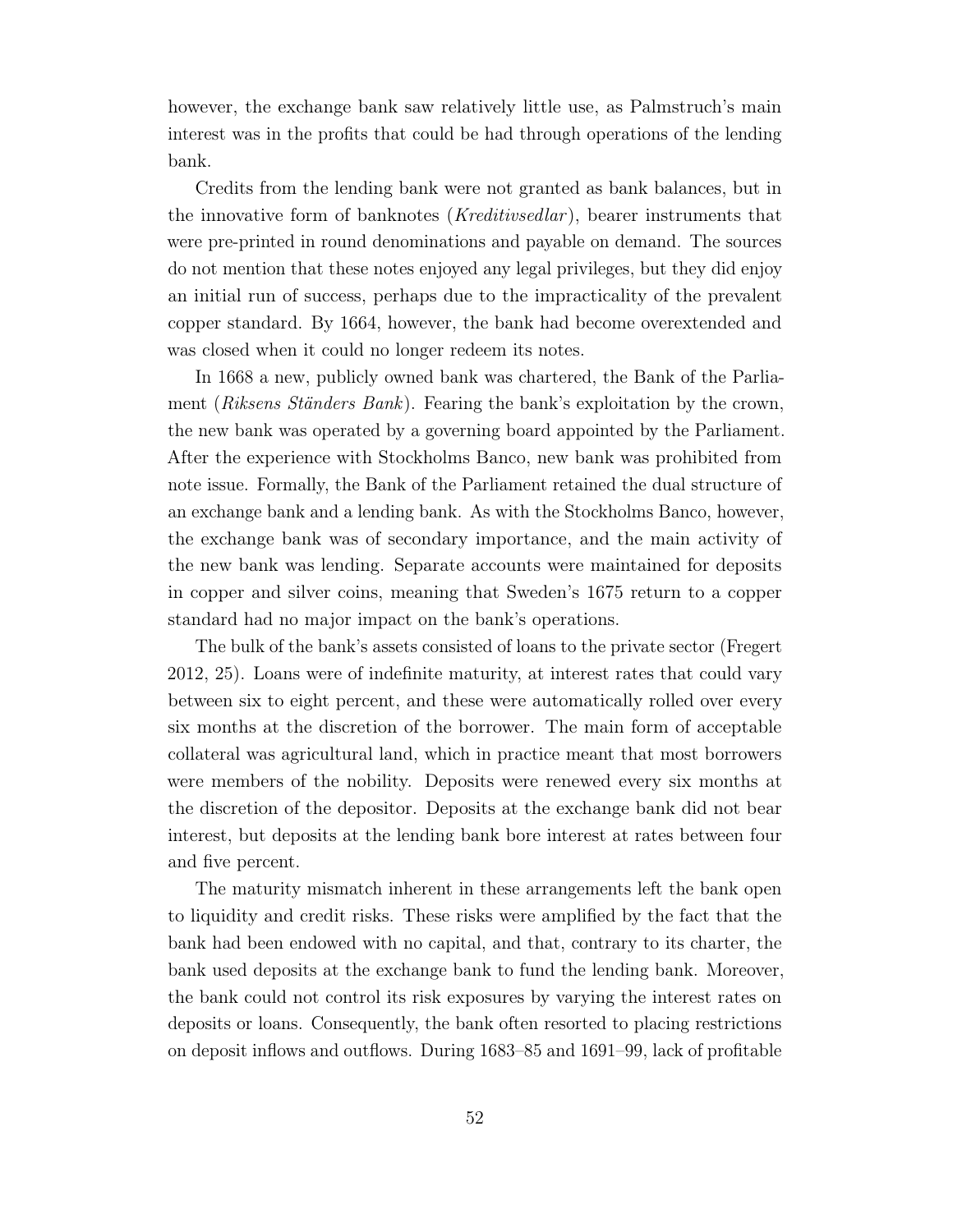lending opportunities caused the bank to be closed for new private deposits. Monetary instability during this period was also increased by the 1681 shift back to a silver standard.

Beginning in 1701 the bank began to issue banknotes, in the form of "transport notes" or Transportsedlar [\(Edvinsson 2010b,](#page-86-4) 179), despite legal prohibitions on this activity. At first the notes could only be transferred via endorsement, but were later treated as bearer instruments. The transport notes do not appear to have had any privileged legal status, at least not initially; they however were redeemable on demand in copper coin. The notes were apparently little used at first.

The fiscal demands of the Great Nordic War (1700–18) caused the bank to venture into the realm of government finance [\(Fregert 2012,](#page-87-6) 25). From 1700 to 1709, the bank's lending to the government caused its deposits to approximately double, from 4.6 million dsm (dollars silver money) to 9 million dsm [\(Heckscher 1934,](#page-87-5) 195).<sup>[24](#page-53-0)</sup> Faced with a drain on its metal reserves, the bank suspended withdrawals of private deposits in 1710. The government reintroduced the copper standard in 1709, but suspended it again from 1716 to 1719. Other than bank deposits, the main form of money in use during the latter period was token copper coins.

From 1720 to 1740, the bank attempted to repair its balance sheet through a number of defensive strategies. The lending bank was closed to new loans, and deposits remained inconvertible, although interest was paid in metal (copper). Transport notes became increasingly popular after 1726, when they were allowed for tax payments in all public offices. Convertibility of deposits was restored about 1735 [\(Fregert 2012,](#page-87-6) 37).

The year 1740 saw the outbreak of war with Russia, which was largely financed via the issue of transport notes. By 1743 the outstanding stock of notes hit 9.9 million dsm versus 5.5 dsm in 1740. The first consequences of this inflationary policy were relatively benign: a silver drain and a 25 percent depreciation of Swedish money against the silver-based currencies of Amsterdam and Hamburg. By 1745, however, a copper drain was in full progress and the bank was forced to suspend convertibility of deposits and

<span id="page-53-0"></span><sup>&</sup>lt;sup>24</sup>Monetary figures cited for Sweden before 1777 can be confusing due to the existence of multiple units of account. Following [Heckscher](#page-87-5) [\(1934\)](#page-87-5), figures for this period are given in "dollars silver money" (daler silvermynt, abbreviated dsm). This is a unit of account that does not necessarily correspond to the actual value of silver coin in circulation.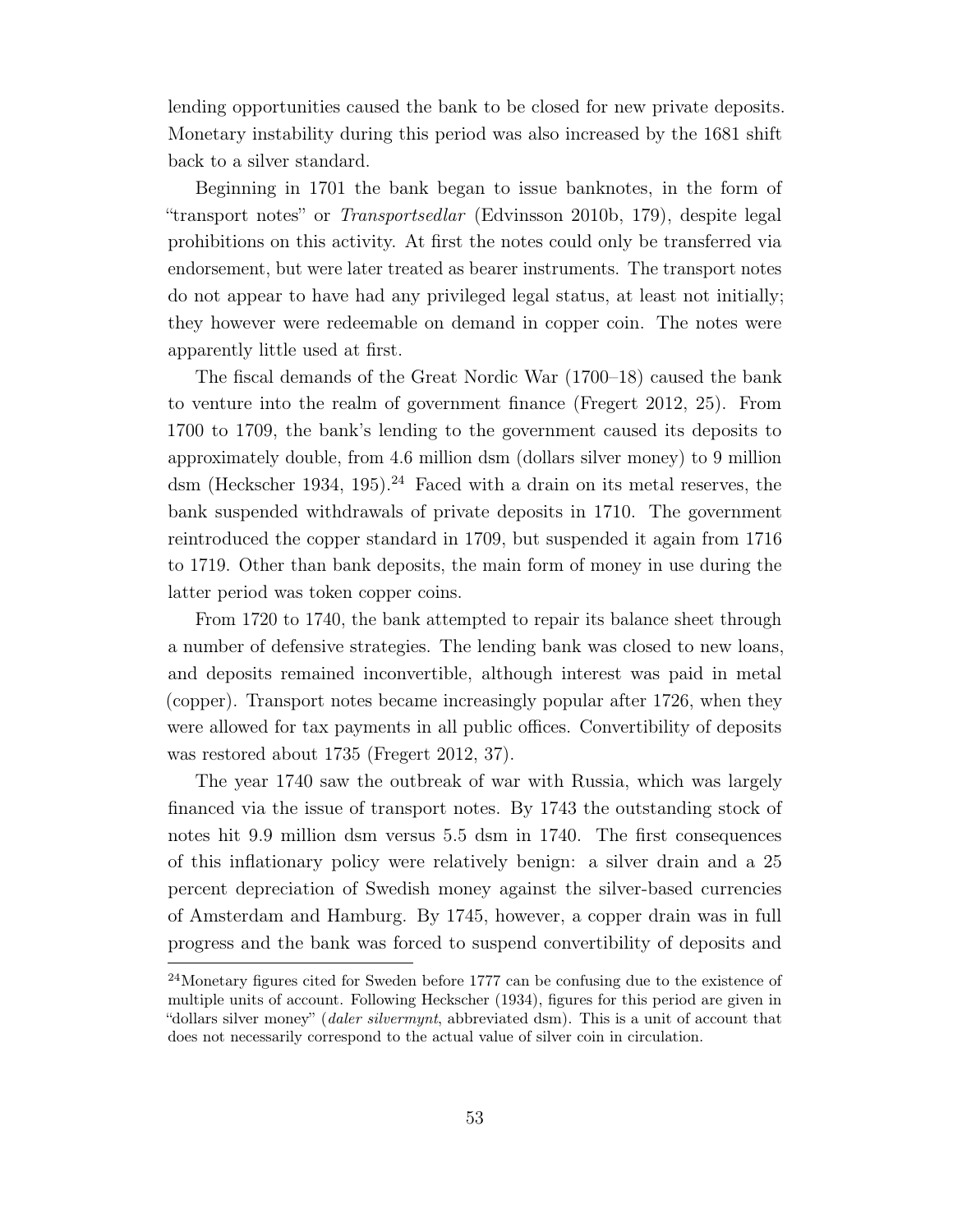notes. Circulating money was reduced to banknotes and token copper coinage.

Inflationary pressures on the bank only increased following suspension, and peaked during the Seven Years' War (1757–63). In addition to financing the government's activities, the bank was expected to continue providing mortgage credit on generous terms, on instructions from Parliament. In 1754 it even reduced the interest rate on mortgages from six to four percent [\(Fregert 2012,](#page-87-6) 41), perhaps the first documented episode of a central bank fueling a real estate bubble. Note issue by the bank peaked at 45 million dsm in 1762 [\(Heckscher 1934,](#page-87-5) 197). Not surprisingly, this was a profitable period for the bank, due to the interest spread between loans extended by the bank and their primary source of funding, non-interest bearing notes. By 1763 the bank had accumulated 22 million dsm capital through retained earnings [\(Fregert 2012,](#page-87-6) 35).

The ongoing paper-money inflation caused a collapse in the external value of Swedish money. In 1736, one Swedish dollar silver money would buy one mark (banco) at the Bank of Hamburg; by 1762, it took 2.4 dsm to buy a Hamburg mark banco.<sup>[25](#page-54-0)</sup> It is known that for much of this period, the Bank of the Parliament attempted to smooth fluctuations in the exchange rate via open market operations. These operations were contracted out to groups of private merchants (*Växelkontor*). The private merchants were funded in part through their own borrowing, and in part through interest-free loans made by the Bank of the Parliament. Unfortunately no quantitative record of this activity has been preserved.

The conclusion of the Seven Years' War gave rise to policies designed to contract the bank's balance sheet. The first of these came in 1762 with a halt to new loans and the imposition of a 4 percent per year amortization requirement for both government and private credits. In 1765 this was followed by the development of a covert plan to gradually (over a five year period) restore the currency to its prewar parity with the Hamburger mark banco, to be accomplished through open market purchases of notes. The plan was supposed to be carried out in utmost secrecy, but the public soon got wind of it, and began hoarding transport notes in expectation of their appreciation. The result was a sudden, massive deflation: from 1766 to 1768, the exchange

<span id="page-54-0"></span> $^{25}$ Exchange rates cited by [Edvinsson](#page-87-4) [\(2010c,](#page-87-4) 281) are marks copper money against reichsthaler banco. These are converted at  $1 \text{ dsm} = 12 \text{ marks copper money and one reichsthaler banco}$  $=$  3 marks banco.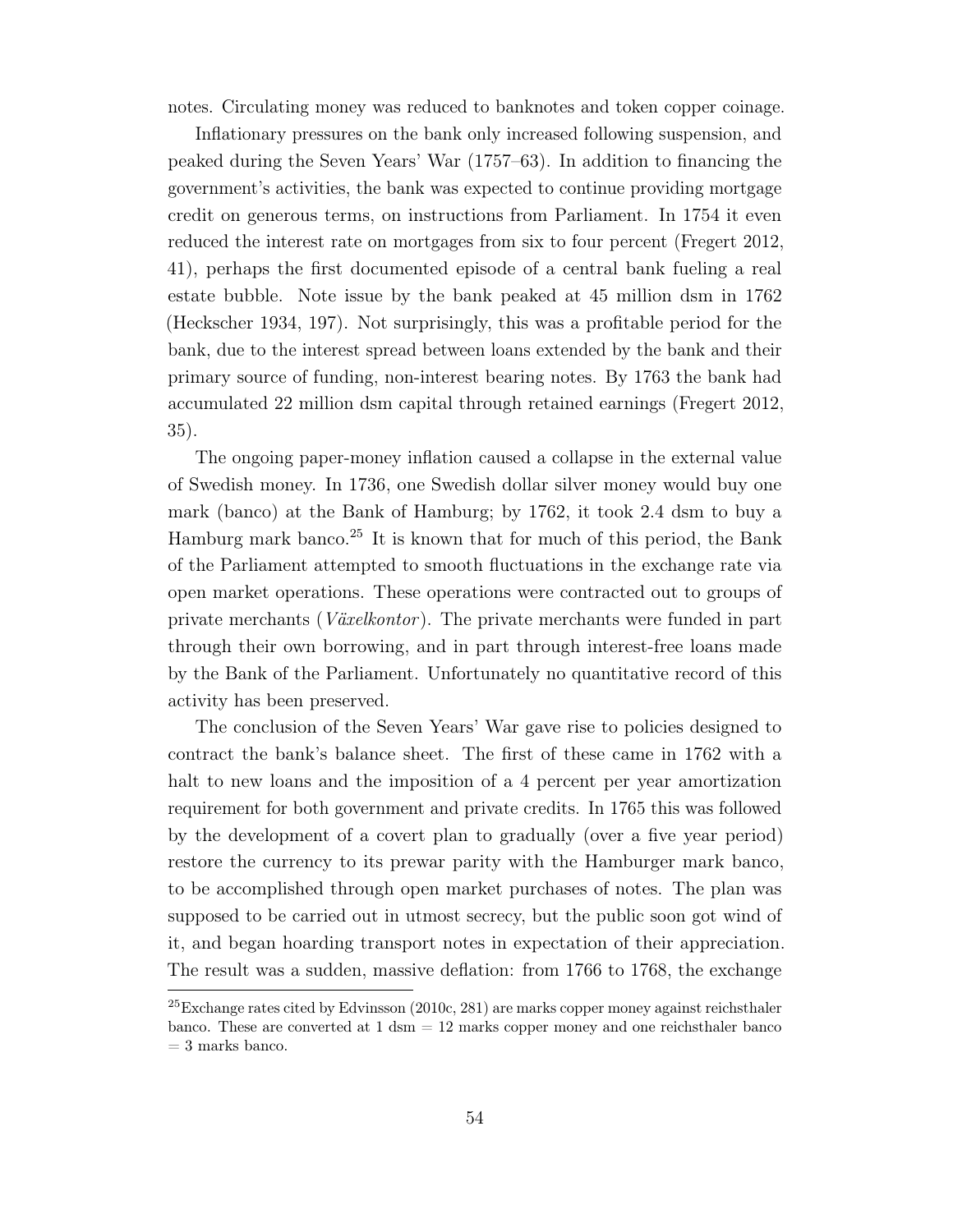rate of the Swedish dollar silver money appreciated from 2 dsm/ Hamburg mark banco to 1.2 dsm/ Hamburg mark banco [\(Edvinsson 2010a,](#page-86-3) 282). Over the same two-year period, [Heckscher](#page-87-5) [\(1934,](#page-87-5) 182) estimates that the general level of domestic prices contracted by about fifty percent.

After King Gustav III seized power from the Parliament in 1772, the decision was made to stabilize the value of the Swedish currency at a lower value than prewar parity. More open market operations were undertaken, this time by one of the bank's officers, Samuel Söderling, who was authorized to trade for the bank on his own account [\(Fregert 2012,](#page-87-6) 46). Söderling eventually succeeded in stabilizing the value of a dollar silver money to a level of 1.94 Hamburger marks banco [\(Edvinsson 2010a,](#page-86-3) 282). In 1777, a monetary reform restored the silver standard and introduced a new, single unit of account, the Riksdaler, which was now equal to six dollars silver money at the official rate. The bank's transport notes (originally payable in copper) were made payable in silver at a rate corresponding to 1.94 dsm/ Hamburger mark banco, a devaluation of almost fifty percent relative to their prewar "par" value.

The new regime also required the bank to write off its holdings of government debt, a move that eliminated virtually all of the bank's capital. The bank responded by halting new loans to the private sector, requiring mortgages to be amortized at a rate of two percent annually, and contracting the stock of notes in circulation. These policies were to be kept in place until the bank's metallic reserve had reached 75 percent of the value of notes outstanding [\(Fregert 2012,](#page-87-6) 52–53).

War with Russia in 1788–90 led to renewed demands on the bank to finance the government's military expenditures. When the bank resisted, Parliament responded by creating a parallel currency, "treasury notes" (Riksgäldssedlar). These new notes were issued by a governmental agency created specifically for the purpose of inflationary finance. Treasury notes were inconvertible from the beginning, but as they were accepted for tax payments, they soon displaced the bank's transport notes in circulation [\(Fregert 2012,](#page-87-6) 52–55). Contrary to the intent of the 1777 reform, the flood of treasury notes led to the emergence of a parallel unit of account, the "treasury dollar" (Riksdaler riksgäld), which applied to transactions in treasury notes, as opposed to the "bank dollar" (*Riksdaler banco*), which applied to transactions in bank money and specie. The bank dollar traded at a premium over the inconvertible treasury dollar. By 1800, over 18 million (treasury) dollars in treasury notes had been issued,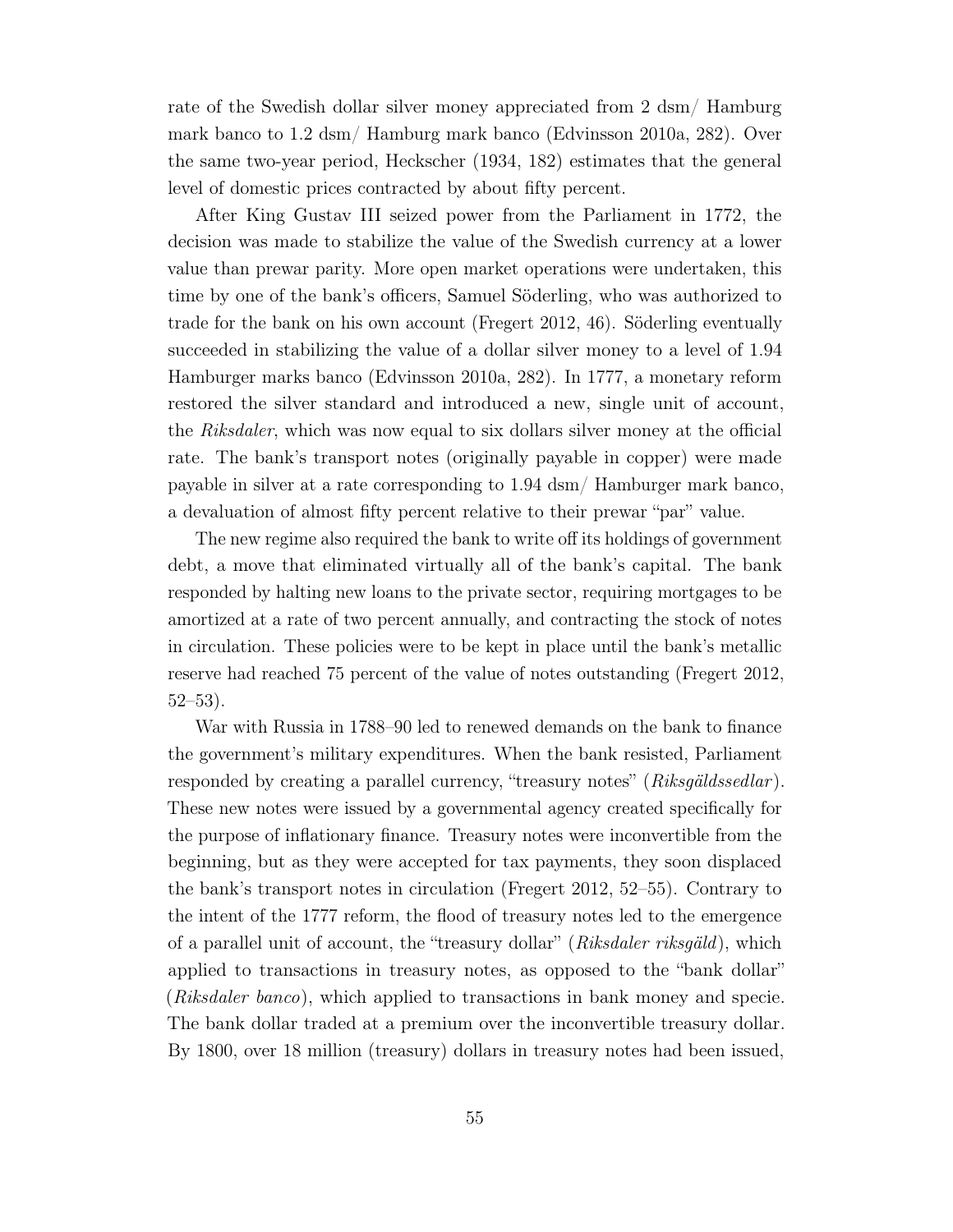as compared to the remain stock of approximately one million (bank) dollars of notes issued by the bank. At the same time, agio on the bank dollar reached 50 percent [\(Edvinsson 2010b,](#page-86-4) 187).

In 1803 the government attempted another monetary reform. The bulk of the treasury notes were made convertible to bank notes at an official ratio of 1.5 to 1. To enable the bank to maintain convertibility, the Swedish government sold off its colony in Pomerania and used the proceeds to augment the capital of the bank. However, progress towards monetary stability came to a halt with the resumption of war with Russia in 1808. Called upon once again to help finance the war effort, the bank responded this time with the issue of almost 15 million (bank) dollars in new notes. Convertibility was suspended in 1809, leading to the emergence of three parallel units of account: the specie dollar (applied to silver coins), the bank dollar (applied to the now inconvertible bank money), and the treasury dollar (applied to the treasury notes remaining in circulation); see [Edvinsson](#page-86-4) [\(2010b,](#page-86-4) 187).

The weak state of government finances at the conclusion of the Napoleonic era meant that a definitive monetary reform was not possible until 1834. This reform reestablished the silver standard and the Riksdaler as the sole unit of account. The bank's notes were declared convertible to silver at  $\frac{3}{8}$  of their face value, while the outstanding treasury notes were made convertible at  $\frac{1}{4}$ of their face value. This regime remained in place until Sweden's transition to the gold standard in 1873. The bank received its current name, Sveriges Riksbank, following a change in government in 1865 [\(Fregert 2012,](#page-87-6) 7).

#### 11 England to 1821

An examination of the first few decades of the Bank's history, when compared to the other institutions reviewed in this chapter. cannot but evoke a sense of wonder and puzzlement.<sup>[26](#page-56-0)</sup> As is well known, the Bank after a century became the paragon of a central bank, a model envied everywhere and imitated in many places. Its beginnings were far from auspicious and its survival, let alone its success, becomes mysterious when one manages to forget its later history.

The Bank was founded in precarious circumstances. The English government had just undergone a momentous revolution, with the forcible expulsion

<span id="page-56-0"></span> $^{26}$ This section mostly follows [Clapham](#page-86-5) [\(1945\)](#page-86-5).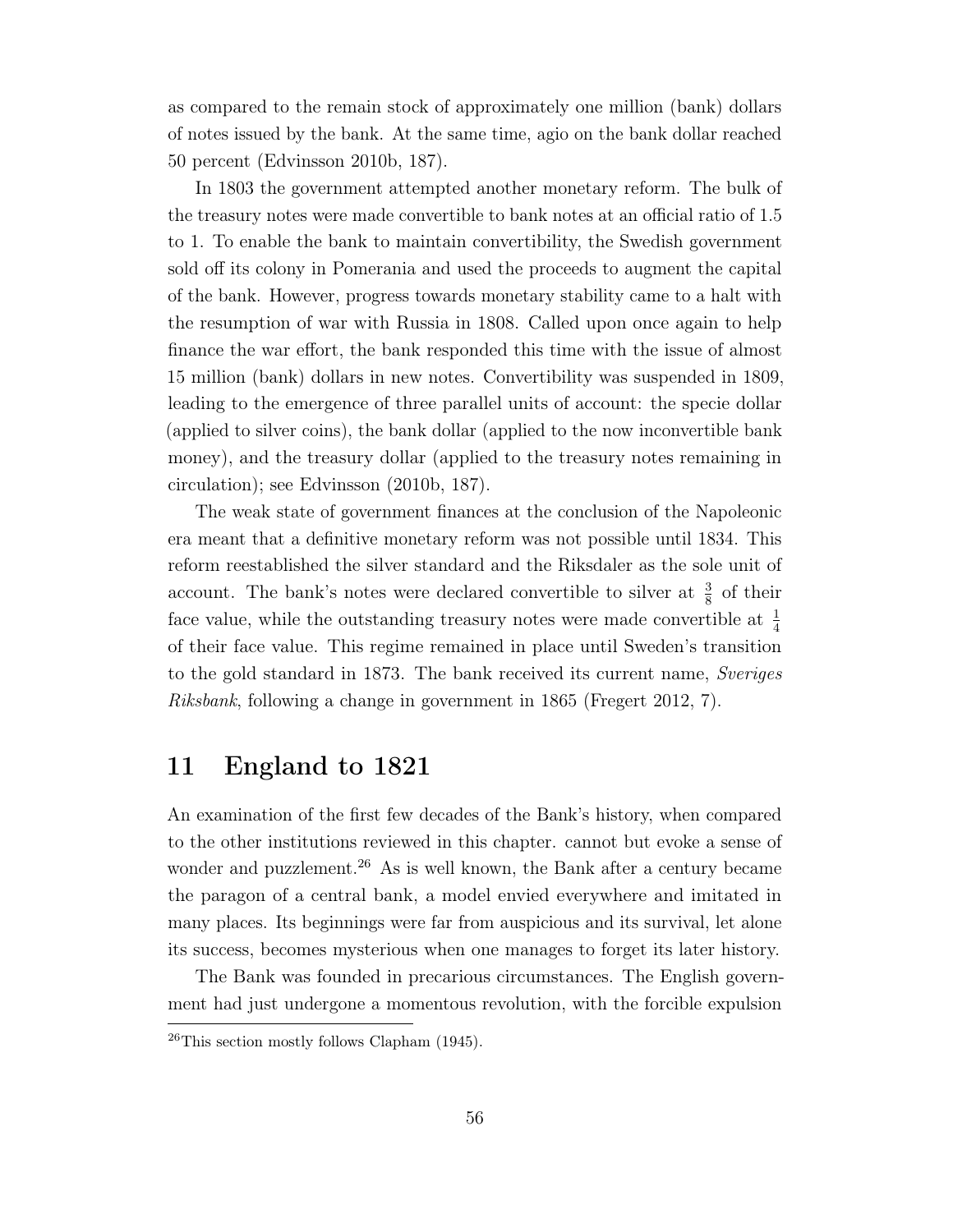of the legitimate ruler James II by an invading force led by his nephew and son-in-law William of Orange at the behest of a faction of Parliament. A perfectly illegal convention bestowed on William and his consort the crown of England in exchange for a contract, the Bill of Rights, placing a number of restrictions on the executive's powers. England and its new government was immediately involved in a European-wide conflict with the Netherlands and the German Empire against France, which conflict included military attempts at restoring James II on his throne. This government was soon forced to seek funding for an expensive conflict and met great difficulties. The foundation of the Bank took the form of a large loan of  $\pounds$ 1.2m, in exchange for which the Crown granted an annuity at 8% and a banking license to the incorporated shareholders.

The bank could not trade anything except bills of exchange, bullion, and goods pawned with it; it could lend to the crown with parliamentary consent. It received deposits and either kept accounts or issued receipts or bearer notes; it also issued sealed bills bearing 3% or 4.5% interest accruing daily, which circulated for large payments to the Treasury or in place of inland bills. With time, the use of sealed bills gradually ceased, and the main liabilities of the Bank were its bearer notes and deposits.

The wartime circumstances made the first years of the Bank particularly difficult. Aside from the initial loan, the Bank was immediately pressed by the government to provide further assistance, for example in providing foreign exchange for the payment of troops in Flanders. The great recoinage of 1695, in which the Bank was not directly involved, put pressure on its bearer notes, as the lack of circulating coinage induced heavy demands for conversion of the notes into coin. By May 1696 the Bank was forced to suspend payments, and the notes went at a discount that reached 17% by November of that year. To replenish reserves the Bank did not pay any dividend and made a capital call on its shareholders. The following year, the government again made demands on the Bank. It asked for a variant of the operation that started the Bank, namely a conversion of heavily-discounted existing Exchequer tallies (medium-term government bonds) into capital of the Bank, on which the government promised the same 8% rate. In exchange, the Bank bargained for an extension of the charter by another four years, a promise by Parliament not to charter another Bank, and the protection of its notes from forgery with the same penalties as for the royal coinage. Another government request was for help in circulating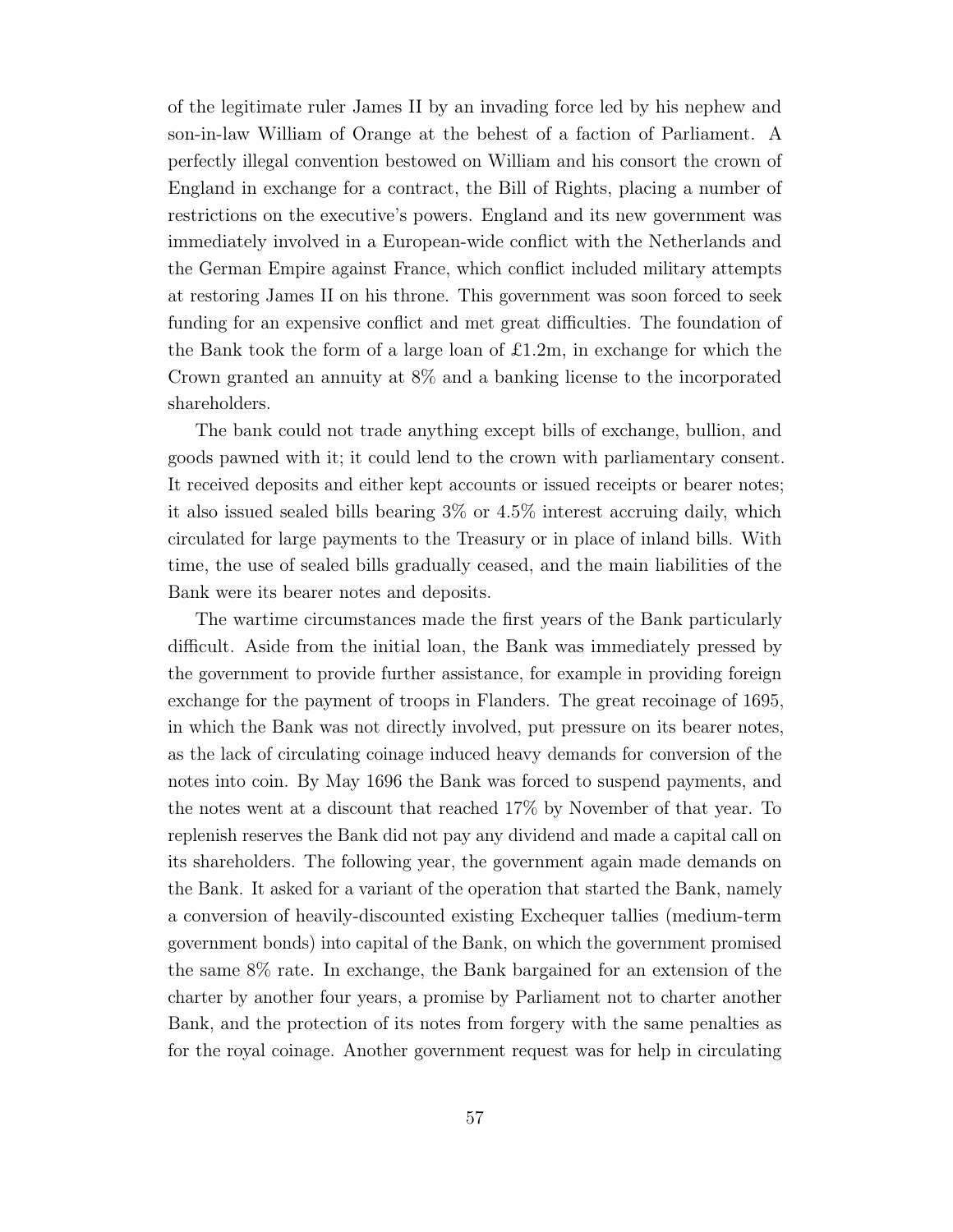a new form of bearer liabilities payable on demand, the Exchequer bills, issued by the government itself in small and large-denominations and bearing interest; a request which the Bank's shareholders initially refused to meet.

The end of the war in 1697 ended the pressure on the Bank for a few years. When England went to war again in 1702 the Treasury was more adept at raising funds on its own and placed fewer demands on the Bank, who nevertheless was induced to circulate the Exchequer bills in 1708 and a few years later set up a fund that would stand ready to buy them at par. The approaching expiration of the charter required negotiations over renewal, setting a pattern that would continue throughout the 18th century at 21-year intervals [\(Broz and Grossman](#page-85-1) [2004\)](#page-85-1). Amid some polemical writing questioning the Bank's usefulness the Bank and the government would negotiate in private; a settlement would be promptly passed through Parliament with little discussion, whereby the Bank received an extension and the government received in exchange a cheap loan. Occasionally an opposition politician might query whether the government had sufficiently extracted from the Bank's franchise value. Importantly the charter renewal in 1709 included a monopoly on note issue, specifically the prohibition (in England and Wales) on all other corporations or partnerships of more than six from issuing bank notes. This monopoly would remain unaltered until 1826.

The War of Spanish Succession left Britain with a heavy burden of longterm debt and unfunded short-term debt. Walpole proceeded to take advantage of falling interest rates to refinance or lower the interest cost on what portion of the debt he could, including the Bank's loan. The South Sea Company's proposal in 1720 was to allow the government to refinance the unredeemable debt by offering a conversion into rapidly-rising stock rather than cash, thereby inducing the bondholders with the promise of capital gains. The operation failed spectacularly, and the Bank of England survived the episode unscathed, but not for want of trying to get involved. In early 1720 it felt compelled to compete with the South Sea company for the privilege of attempting this debt conversion, but had the good fortune to lose out. Aside from imprudently lending on the security of its shares (which led to a brief suspension of discounting) the Bank remained mostly aloof from the bubble of 1720, resisting pressures to assist the South Sea company when the speculation unraveled. In the aftermath a plan to ingraft South Sea stock (like the tallies of 1697) was considered but dropped, instead the Bank was able to do the same thing but on its own terms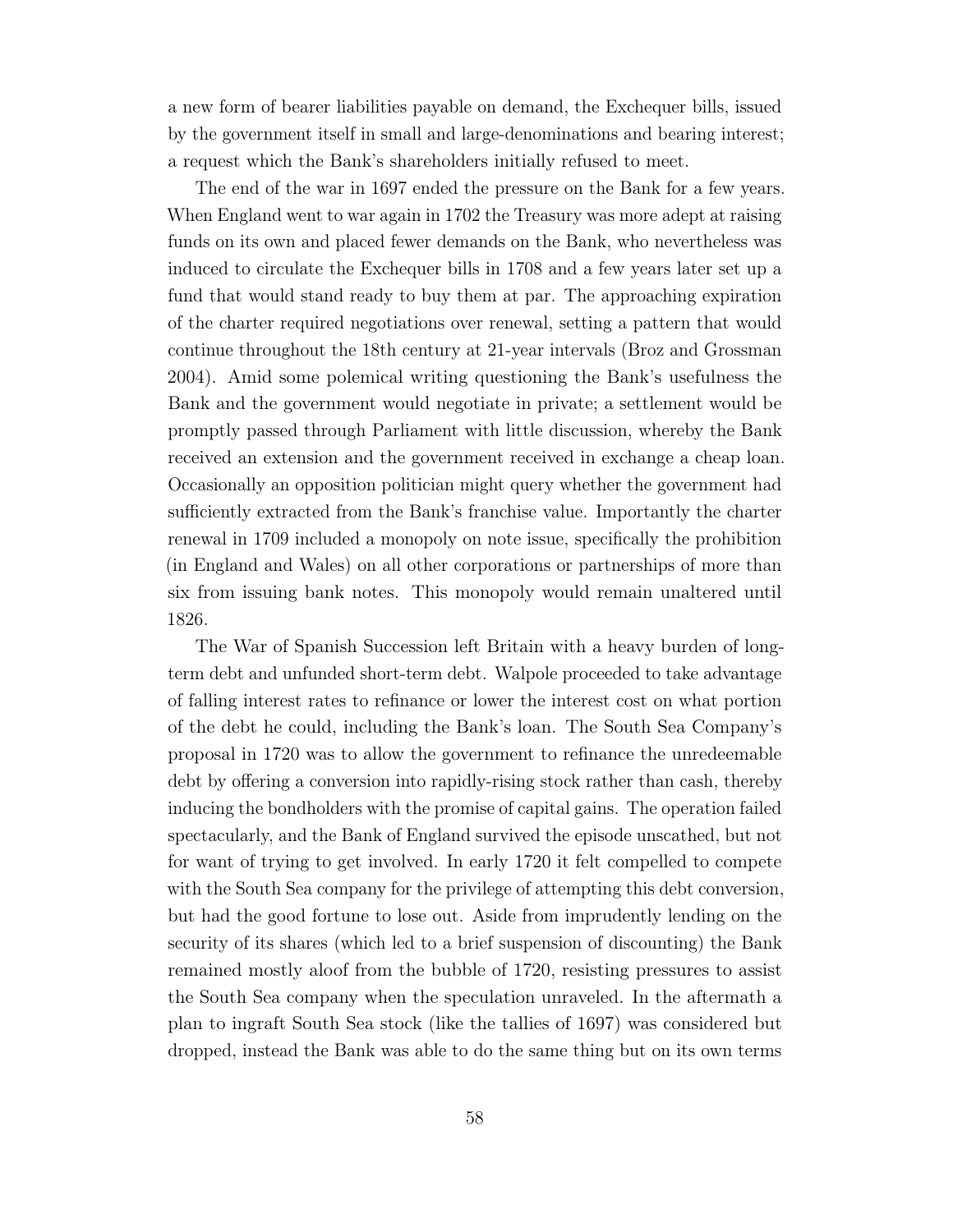by issuing stock to buy a little over 10% of the South Sea stock (effectively a form of government debt).

The Bank increased its holdings of long-term government debt again in 1728–29 and 1746 to replace Exchequer bills in its portfolio; it also accepted reductions in interest in 1717, 1727, 1742 (through an interest-free loan) and 1750, roughly in step with like reductions on publicly held debt. Other than in these operations, the Bank's relations with the government had ceased to involve funding of long-term debt; rather, the Bank was the government's bank, holding the deposits of various treasurers and officials, "circulating" the government's short-term debt, and handling the service of the debt. The rest of the 18th century was relatively uneventful; the liquidity crises of 1763 (originating in Hamburg), 1772, 1783, and 1793 were handled defensively by rationing discounts rather than changing the discount rate, but otherwise mark the first instances of a lender-of-last-resort behavior [\(Lovell 1957\)](#page-88-1).

In effect the government issued claims (Exchequer bills, which were theoretically backed by tax revenues, and navy and supply bills which weren't) that it knew the Bank would honor. The volume of these claims typically increased during wartime and fell once the floating debt was converted to long-term debt. This arrangement was strained after 1793 as the government's demands grew rapidly. In 1796 France's paper currency collapsed and precious metal flowed with the subsequent remonetization; the subsequent drain on the Bank of England's reserves forced a suspension of convertibility of the Bank's notes in February 1797. The emergency measure, approved after the fact by Parliament, was initially temporary but within months it was extended for the duration of the ongoing war. The peace of Amiens in 1802 was too short-lived to allow a resumption of payments, and the so-called Restriction was extended until six months after the ratification of a definitive treaty of peace.

The role of the Bank of England in wartime finance was rather subtle, giving the government "critical flexibility in short-term finance and debt management" [\(Bordo and White 1991,](#page-85-2) 311). The Bank of England's principal business had always been turning the government's short-term debt into a circulating medium of exchange, and it continued to do so, only freed from the constraint of maintaining its gold value. Quantitatively this role was not large: public debt held by the Bank of England (all of it short-term) never amounted to more than 5% of the total public debt, and remained around half of outstanding short-term debt during the period of suspension, if anything less than what it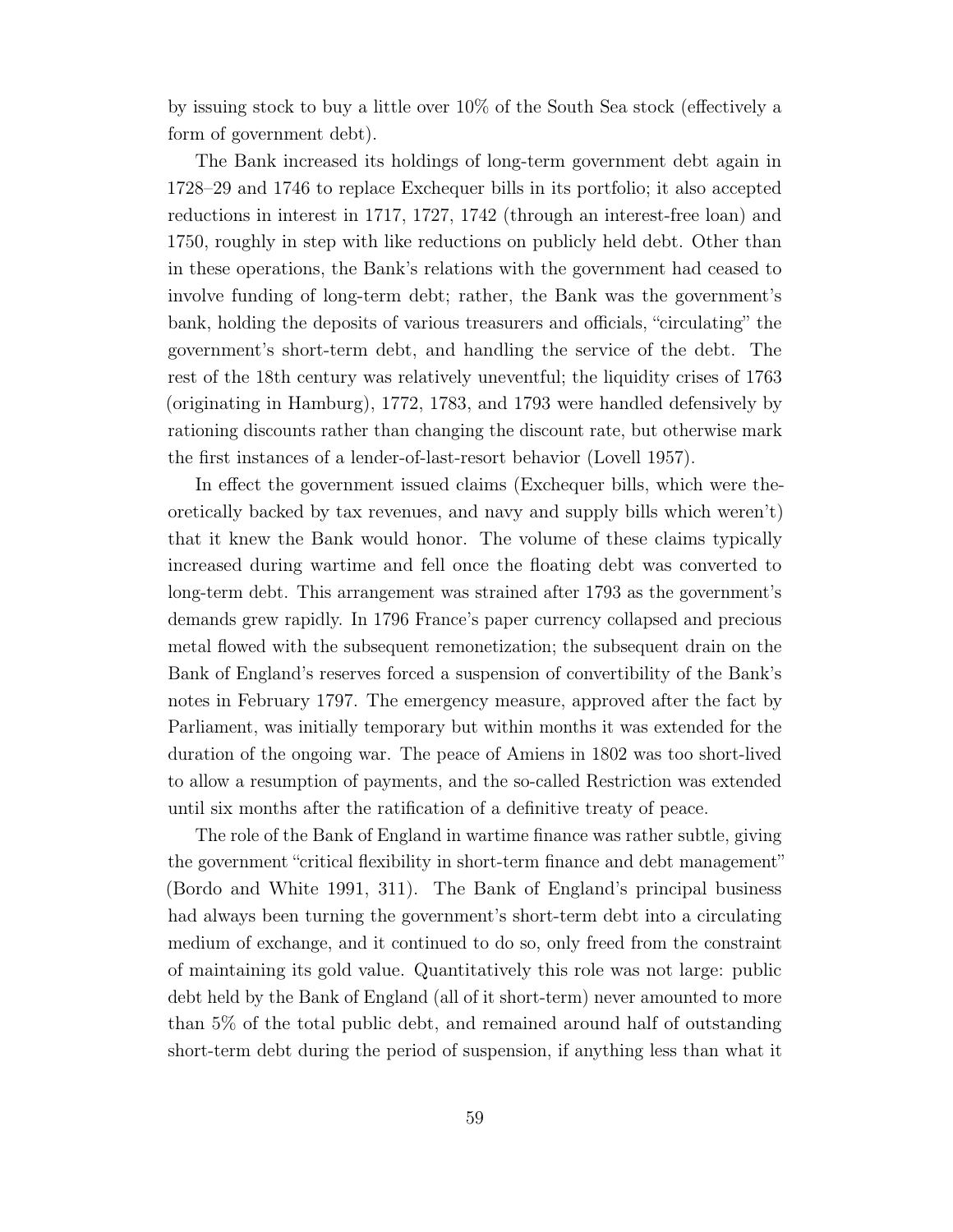had been in the late 18th century. Likewise, the share of public securities in the Bank of England's portfolio was if anything smaller during suspension, albeit never less than 40%. Nor did seigniorage play much of a role in government finance, since a large part of it accrued to the Bank's shareholders as profits. The Restriction did allow an increase of the Bank's balance sheet by a factor of 2.5 at its peak in 1814. Two distinct factors account for this growth: the Bank felt duty-bound to purchase government debt to support the war effort, but it also continued to discount private securities as before, regulating the demand not by the discount rate (which remained at the 5% legal ceiling) but by discretionary rationing. Both factors were at play. Indeed, the first of the two peaks of balance-sheet expansion in August 1810 is due to the Bank's accommodation of a commercial expansion while the second in August 1814 is due to war finance.

The money supply expanded substantially as a result. The Bank's note circulation peaked at £28m in 1814, more than the gold coined during the recoinage of 1773–79. In addition, the Bank was allowed to issue notes in smaller denominations  $(£1$  and  $2$ , the equivalent of the gold guinea), which reached a third of the Bank's circulation. Country banks (not subject to the Bank's monopoly on note-issue) also contributed to the increase in papermoney, possibly as much as the Bank itself. At the same time the currency depreciated, whether measured by foreign exchange rates, the domestic price of gold bullion, or overall prices. Although the currency was never declared legal tender outright, an act passed in 1811 (51 Geo III c. 127) made it illegal in Great Britain to exchange notes for coin at a premium or coin for notes at a discount. The following year penalties of imprisonment were added, Bank of England notes were declared "good payment" for any court-ordered payment, and the provisions were extended to Ireland (52 Geo III c. 50). Under these provisions, which remained in force for the duration of the Restriction, a creditor was not forced to accept notes (that would have made them legal tender) but he was deprived of the means to collect anything else. Bank of England notes were explicitly made legal tender in England in 1834 (3 & 4 Will IV c. 98).

Restriction and the Bank of England's policy were suspected by many of being at the root of this depreciation, with some believing that the Bank's management utterly failed to understand how management of an effectively fiduciary currency differed from a convertible one. However many other factors,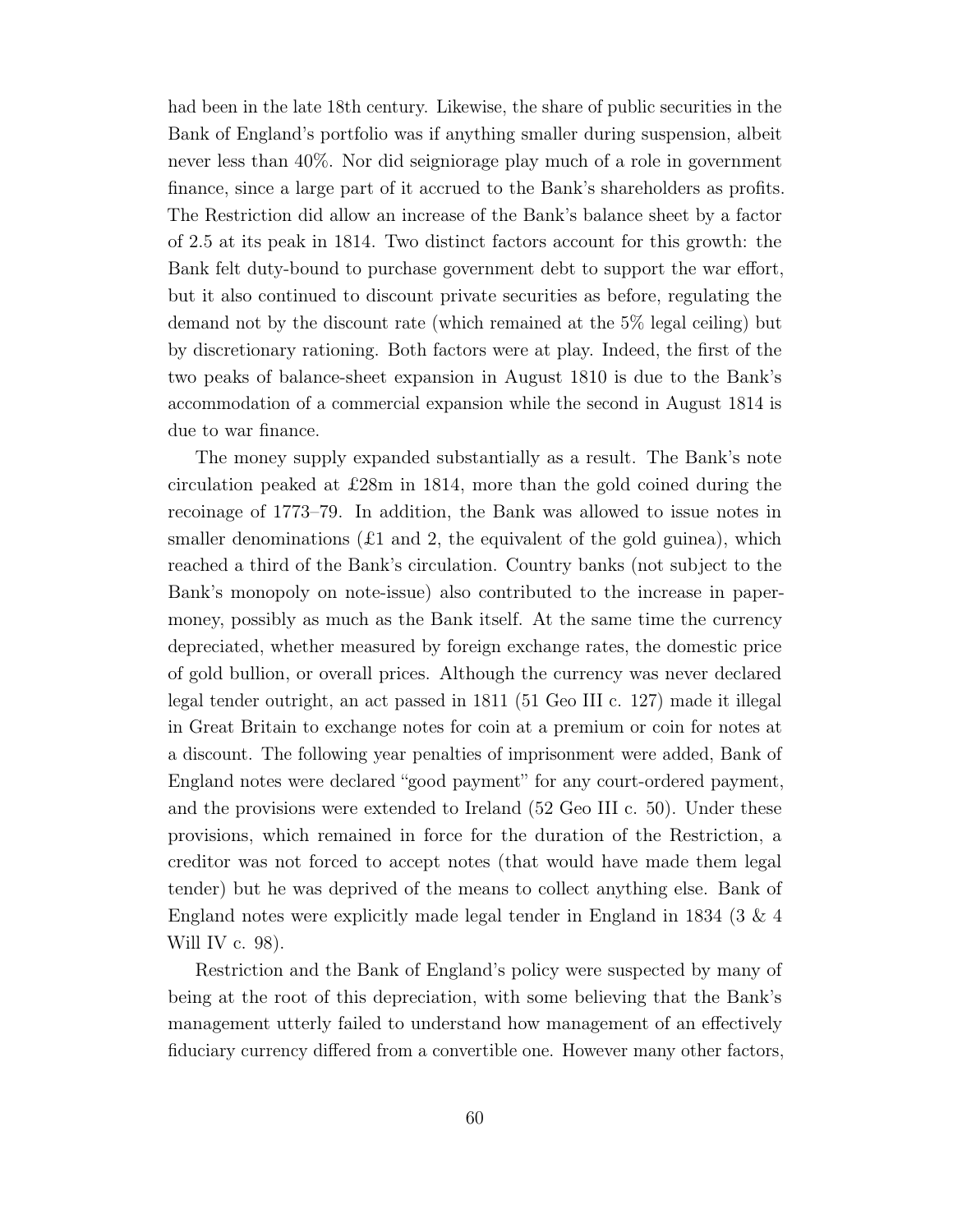such as war expenditures on the order of 15% of GDP (mostly abroad) and lasting disruptions to trade could be cited by the Bank and its defenders. Parliament's inquiry into the high price of bullion in 1810 created a forum for this debate and marked an important moment in the history of economic thought, but it did not alter much the Bank's conduct. The Bank's directors probably understood the situation better than their evasive answers to Parliament suggested, and while aware of the relation between note issue and depreciation treated the Restriction period as one long emergency, both commercial and national [\(Duffy 1982\)](#page-86-6).

The "definitive treaty of peace" that was to end the Restriction was signed in June 1815 at the Vienna Congress. During the commercial downturn that followed the end of hostilities and the reopening of European trade, the Bank shrank its balance sheet and built up its cash reserves, partly in preparation of a resumption of payments and perhaps wary to avoid an embarrassing monetary expansion as in 1810. Government, however, was stymied by Parliament's refusal to extend the wartime income tax and needed several years to redeem its debt to the Bank. Progressively, small notes were replaced by the newly issued gold sovereign (now sole legal tender) and the Bank's notes finally became convertible on demand in May 1821. The United Kingdom was now on a gold standard with a still-private but increasingly regulated bank of issue whose transformation into a central bank would continue for decades.

#### 12 France

#### John Law's Bank (1716–20)

John Law's bank was founded not long after, and partly inspired by, the Bank of England, but its fate was very different.<sup>[27](#page-61-0)</sup> Law, an itinerant Scotsman who had been proposing banking schemes throughout Europe (in England probably, in Scotland, and in Piedmont), arrived in Paris in late 1713. The War of Spanish Succession was coming to an end (France and Great Britain were at peace but fighting against the German Emperor continued into 1714). The war had led France to a partial default on its long-term debt in 1710–13 and several

<span id="page-61-0"></span><sup>&</sup>lt;sup>27</sup>Classic references include [Faure](#page-87-7) [\(1977\)](#page-87-7), [Neal](#page-89-2) [\(1990\)](#page-89-2), [Murphy](#page-89-3) [\(1997\)](#page-89-3); see also [Velde](#page-92-4) [\(2007,](#page-92-4) [2008a,](#page-92-5)[b\)](#page-92-6).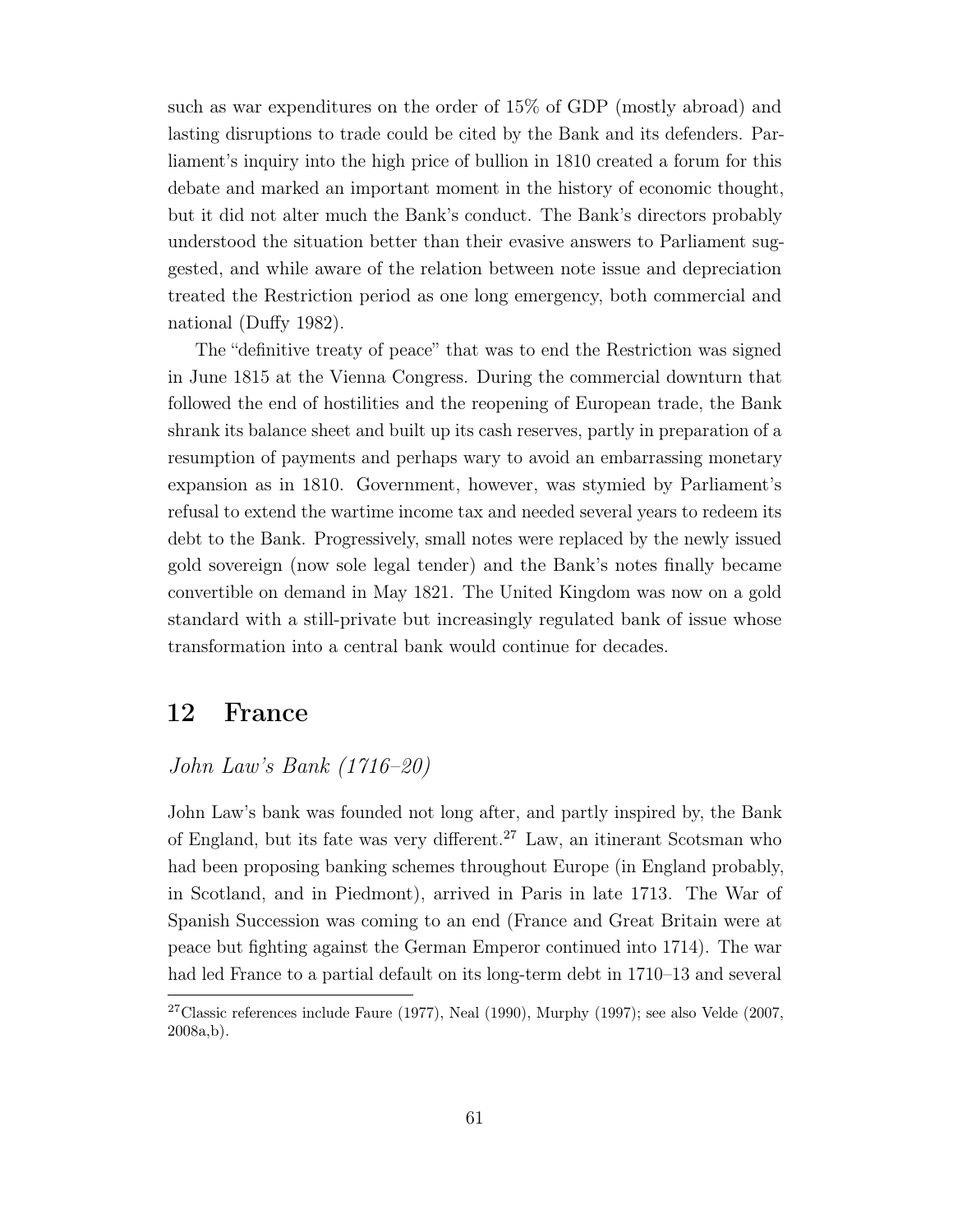failed attempts at circulating government-backed notes. With the peace the government faced large amounts of unfunded short-term debt, exhausted fiscal revenues, and an economic slump due in part to revaluations of the metallic currency. Law was introduced to the duke of Orléans, Louis XIV's nephew, who put him in touch with government officials. Law's bank proposal was being considered when the King died. The duke became Regent and supported the proposal but had to submit it to the regency council. Law's proposed State-owned bank was intended to replace the specie remitted in payment of taxes with notes, the bank serving as the government's fiscal agent. The notes were to be backed, at least initially, with the specie, although the ultimate goal was to improve credit conditions and increase the money supply. The proposal was rejected by the regency council in October 1715 as premature. The government turned instead to drastic measures to stabilize the financial situation, including a devaluation and conversion of the floating debt into 4% bonds without redemption date. A few months later, in May 1716, Law was instead granted a charter to open a purely private bank, the Banque générale.

The bank was presented as a way to reduce the outstanding floating debt. It was set up as a shareholding company: shares were issued in exchange for the 4% bonds. Thus, in contrast to the Bank of England which was designed to attract new capital in the middle of a war, the Banque was created to enhance the value of a small proportion (3%) of existing bonds. It otherwise closely followed the model of the Bank of England. The bank's assets and liabilities were restricted, like the Bank of England's. On the asset side, it could only hold bills of exchange and commercial bills, coin and bullion. On the liabilities side, aside from shares it could only issue demandable notes and sight deposits. It was specifically prohibited from trading merchandise or selling insurance, and from issuing bonds.

The bank's only advantage was the ability to issue bearer notes, because it was specifically excluded from a prohibition on letters and bills payable to bearer issued in the same month. In the following two years, the bank prospered in part with the help of the government, which made the bank's notes redeemable on demand at the offices of tax collectors and receivers throughout France, and later made them legal tender in payment of taxes. Tax collection was at the time in private hands: the government in effect made the Bank's notes into bills drawable not only on the Bank in Paris but on any of a large number of private bankers; at the same time, the government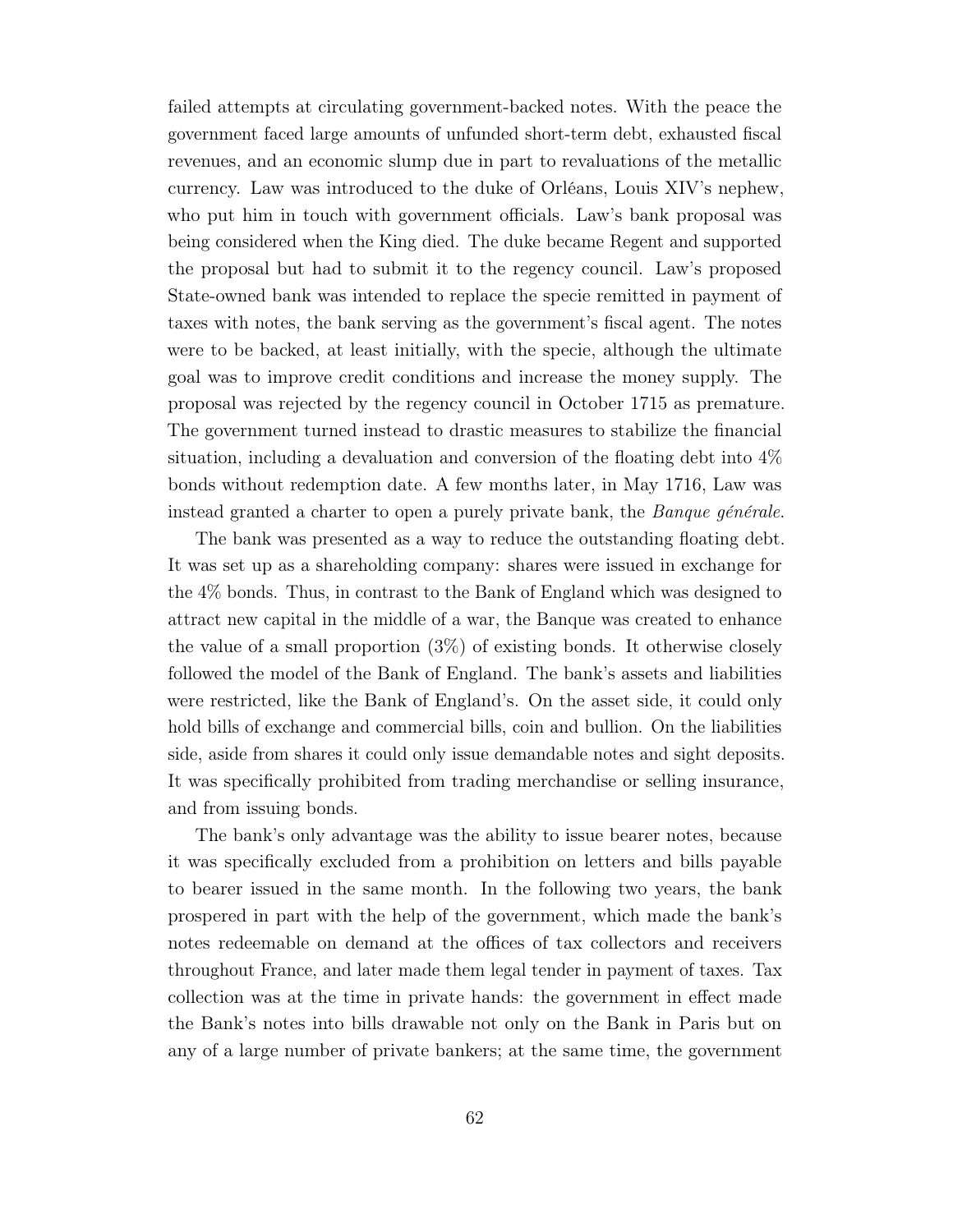accepted the notes in discharge of the tax receivers' obligations. Finally all tax collectors and receivers were required to use the bank's notes, thus achieving Law's original plan.

The notes had the interesting feature that they were denominated and payable on demand in silver coins of a specific weight, rather than in units of account. It was at the time fairly common for the government to change the specie equivalent of the unit of account, either by changing the value of an existing coin or by issuing a new coin. At first sight this gave the note-holders limited protection against monetary manipulations, but only to a limited extent as became apparent in May 1718 when the silver coin worth 5 livres was demonetized and replaced with a new coin containing 20% less silver and worth 6 livres. The mint took the old coins at their nominal value of 5 livres in the purchase of new coins, but the government instructed the mint to redeem the notes in new coins at a 20% premium, in effect waving part of the seigniorage tax for note-holders. This not only boosted the demand for notes instead of specie; it also supported the notion that denominating the notes in units of account (imaginary money) would be a better protection.

Law also moved the bank toward his original model by bringing it formally under government control. By mid-1718 the king of France owned 90% of the shares, and in December 1718 the nationalization of the bank was announced, all shares having been bought at par value. The bank became the Banque royale and its profits turned over to the royal treasury. Interestingly bank's deposits were given the privilege from seizure that was common in other European banks.

At that point the Bank had been a marked success: its notes were generally accepted at par and the institution had improved credit conditions and facilitated payments throughout France and abroad. The note circulation in early 1719, around 40 million livres, was about the same size as the Bank of England's. During the next two years the Bank would open branches in twenty French cities.

The political situation had also changed. The Regent had progressively asserted his power and changed his cabinet in January 1718. Law's influence was becoming stronger, particularly in matters of public finance and monetary policy. The devaluation of May 1718 provoked a strong response from the courts, to which the Regent reacted forcefully. At the same time a war broke out with Spain, in which France was allied with Great Britain to enforce the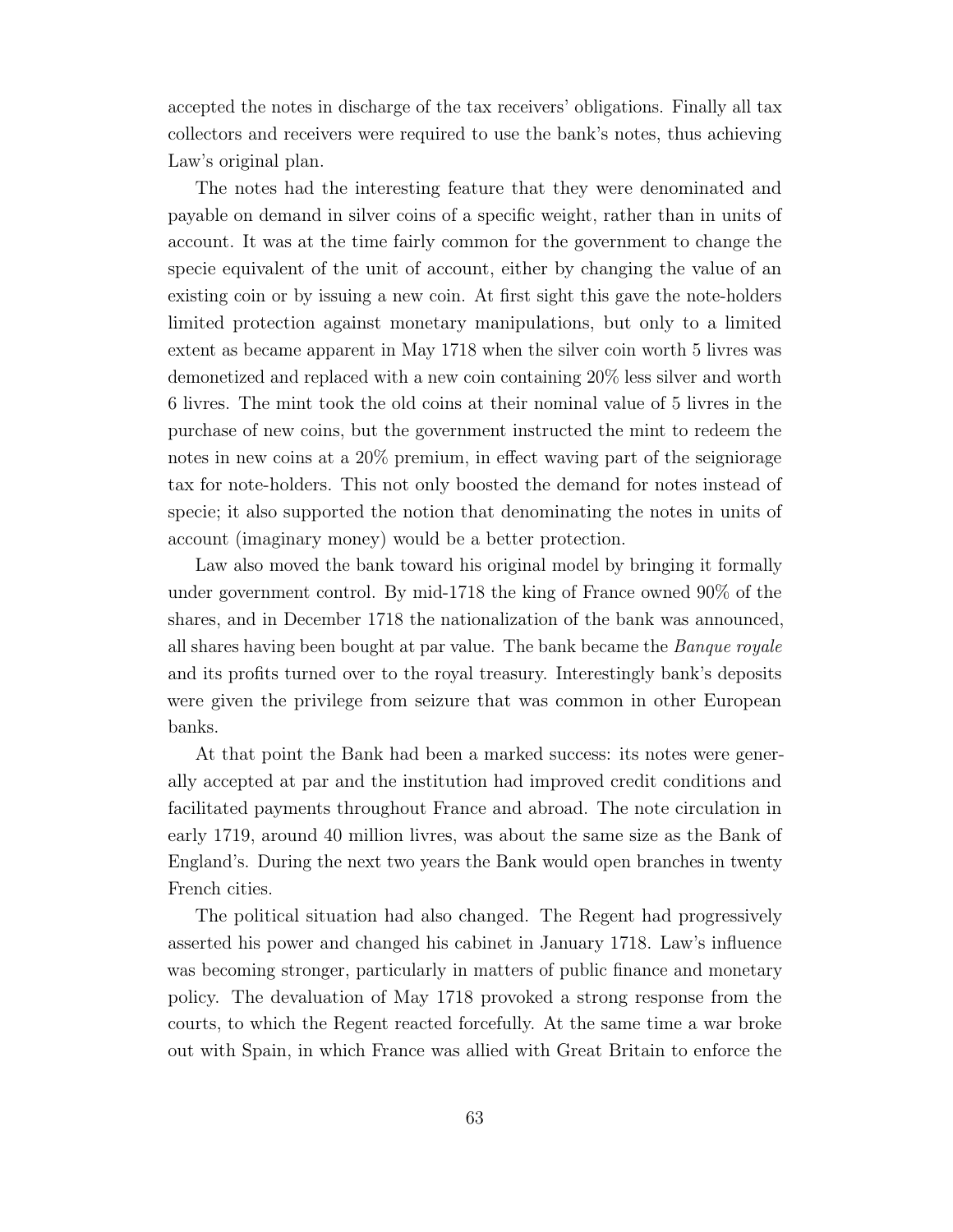terms of the peace treaties of 1713–14. The Regent needed to finance this war (which was concluded fairly quickly) and he had the authority to implement what Law proposed.

During the year 1719 events unfolded quickly. The bank started issuing notes denominated in units of account in January, and ceased to issue notes denominated in coin in April, citing lack of demand. It also issued smaller denominations, down to 10 livres (about half of a pound sterling). At the same time the legal status of notes changed: a series of laws deprived gold and silver of legal tender and even of any monetary use for all but small amounts, while notes became the sole monetary instrument. By early 1720 the note issue had increased by a factor of ten and a new monetary system was in place, with silver pieces for small transactions and paper for everything else; the possession of gold and silver above a certain amount was illegal and (as would happen in the United States in 1934) all precious metal had to be exchanged for paper. At that point, however, the bank had become part of a much larger scheme.

In 1717 Law had founded a trading company, the Company of the West, to develop the colony of Louisiana. It was not a shell company or one based on extremely dubious prospects like the British South Sea Company. Louisiana was a secure French possession with vast potential, but no one had managed to turn a profit from it in 40 years. The subscription for the Company was on the same model but on a much larger scale, and it languished for a long time until the Company secure other sources of revenues through a sequence of take-overs. The fact that many monopolies were farmed out or owned by poorly performing companies allowed Law to outbid or take over a number of more lucrative activities: tobacco, trade with North and West Africa, with the East Indies, the mints, and finally (in August 1719) the collection of all direct and indirect taxes. in late August 1719, the Company now called The Indies Company launched its biggest venture: refinancing the whole national debt at 3%. Here Law was imitating the South Sea company, which had refinanced part of the British national debt, but on a much grander scale. The company obviously didn't have the cash to lend, but it financed the venture as it had its previous acquisitions, with shares. The summer of 1719 had seen surging prices for the Indies Company's shares, and the high market price allowed Law to offer bondholders an enticingly high nominal price for their bonds. The key weakness of the plan was that Law's offer came in the form of options: subscribers paid by installments, which they could decline to pursue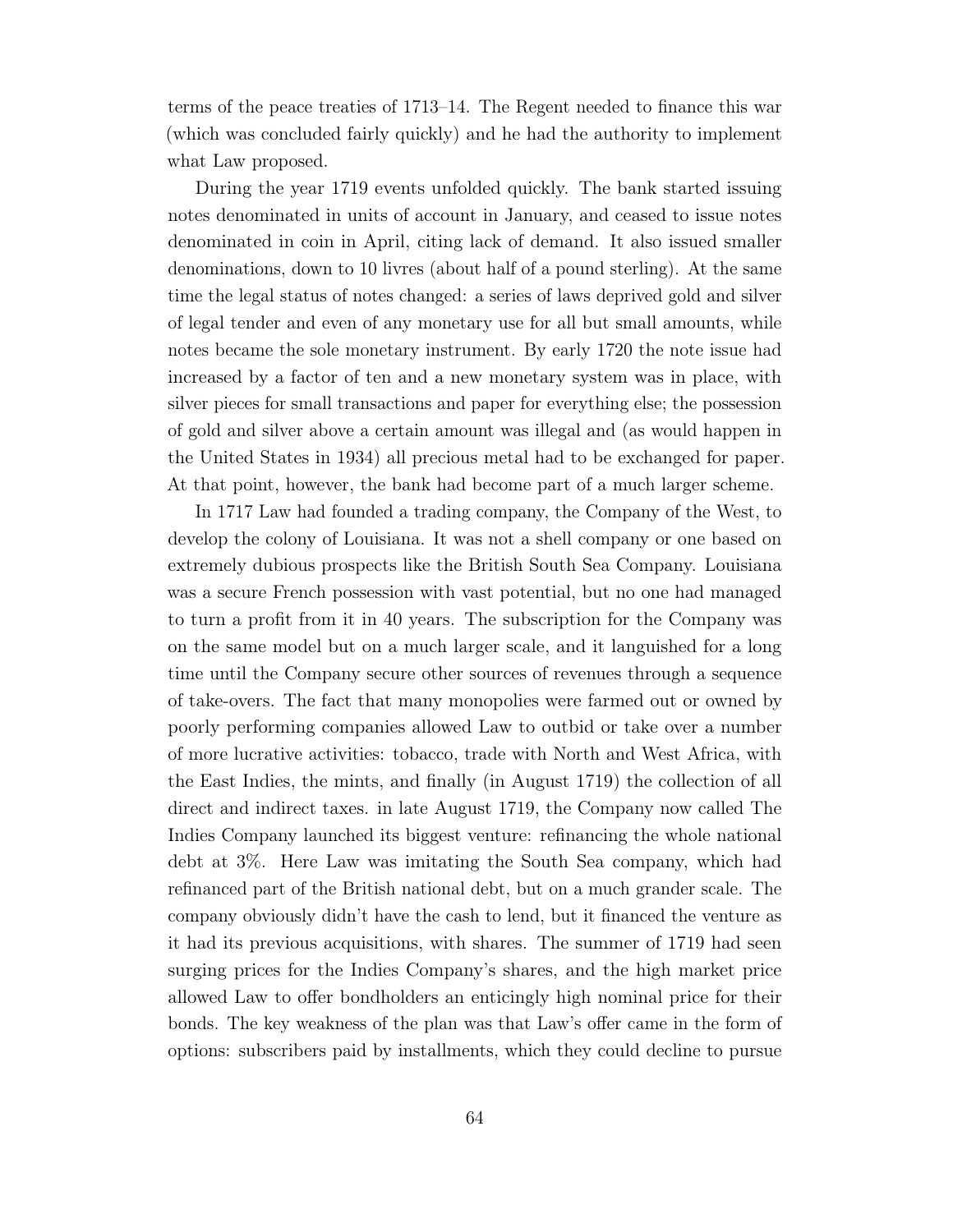(the national debt was callable, but on cash only - an exchange of bonds for shares could not be compulsory). To induce the bondholders to complete the exchange, Law needed to guarantee high returns on the shares.

This he did with the Bank, which he controlled and merged in February 1720 with the Indies Company. By that time he had become minister of finances and controlled all levers of government. His company collected all tax revenues in France, from which he deducted the interest the by the State on the refinanced national debt. The former bondholders were now owners of the residual tax revenues. profiting from any increase over the fixed promised payment to the State: in effect, they were now shareholders in the French State. But to maintain the high value of shares, he pegged their value in banknotes. The pegged price was too high and shareholders massively converted their holdings into freshly printed notes. Inflation and exchange rate depreciation ensued, threatening the whole edifice.

In May 1720 Law made a fateful decision: to reduce the nominal mass of money, he decided to reduce the face value of notes. Panic followed, with a run on the Bank. Law was dismissed from his position as minister, but effectively reinstated after a few days as no one else could propose an alternative. From June to September 1720 fought to rescue his System. The only hope was to reduce the monetary mass: to that effect he reversed the debt conversion, restored gold and silver coinage, and sold Company bonds and shares. Another outlet for notes were bank balances: taking inspiration from the Bank of Amsterdam, he made the use of ledger money mandatory for foreign exchange and large transactions. The efforts were unavailing, and the notes continued to lose value against gold; repeated changes of the valuation in livres of coinage failed to stem the decline. During the last months of 1720 the notes were progressively demonetized.

With the Indies Company was insolvent and the Treasury depleted, Law was asked to leave France in mid-December 1720. The Indies Company was deprived of all its fiscal activities and the prior system of private tax collectors and farmers was restored. What was to be done with the liabilities of the Indies Company (which included the Bank)? The option of letting it go bankrupt was rejected; it was put into receivership, from which it emerged again with its commercial privileges in 1725. Its liabilities other than equity (notes, bonds, bank accounts) were taken over by the State and converted into government bonds. The notes were widely held (over 500,000 claims were submitted) in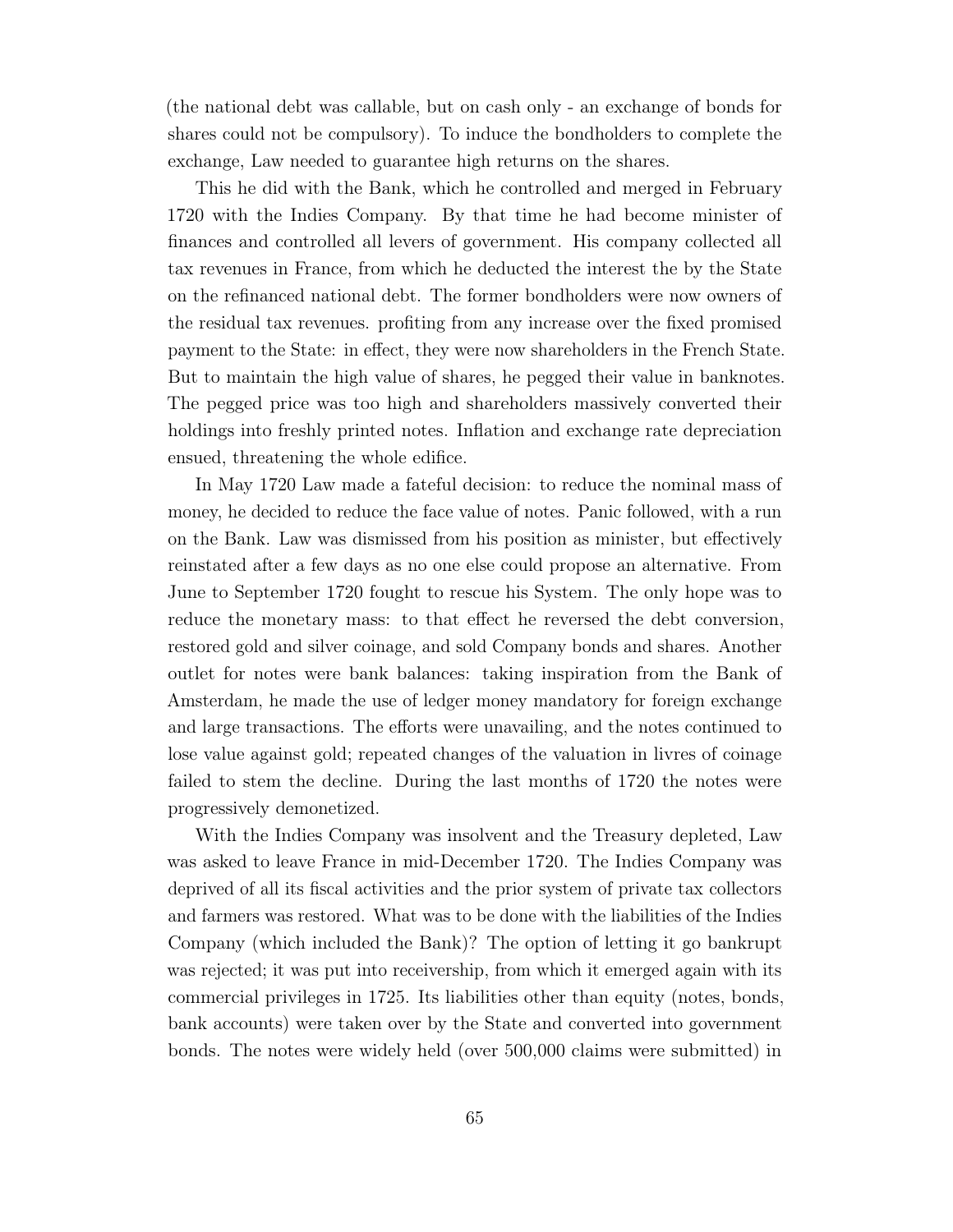part because their legal tender status had allowed many debtors to repay longstanding debts. An attempt was made, at enormous cost, to mitigate the distributional effects of the paper's depreciation by adjusting the claims depending on the manner in which the claimants had acquired the paper that they submitted for conversion. By 1726 public finances were in balance and the metallic currency was restored on a standard that stayed unchanged for decades. No bank was chartered for the next half-century.

#### The Caisse d'Escompte (1776–93)

The Caisse d'Escompte, or Discounting Bank established in 1776, was not the first entity of that name. $^{28}$  $^{28}$  $^{28}$  It seems that, between 1727 and 1759, the French Indies Company ran some kind of discounting operation, although little is known about it. A company with the same name existed from 1767 to 1769, but under complete government control and providing the same services as the "Court Banker" (short-term loans and foreign exchange operations funded through short-term bills).

The Bank of 1776 was created under the following circumstances. The Seven Years War, concluded in 1763, had left government finance in chaos. The government restored order from 1770 to 1774 through a combination of tax increases, conversion of floating debt into long-term debt, and imposed reduction on annuities. When the economist Turgot was appointed finance minister by the new king in 1774, the budget was close to balance but the weight of the debt was still heavy. The belief that the Paris capital market would benefit from a note-issuing bank and the consequent fall in interest rates would allow cheaper funding of the government debt convinced Turgot to accept the proposal brought to him by Isaac Panchaud, a banker born in London of Genevan father and Dutch mother, and Thomas Sutton, an Irish émigré who had served as shareholders' representative in the Indies Company.

The link to the Indies Company is significant. One consequence of the last war had been the expulsion of France from India and North America, depriving the Indies Company of much of its revenues. While its survival was debated in 1769, Panchaud proposed turning it into a bank, but the government decided in

<span id="page-66-0"></span> $^{28}$ This section follows [Laffon-Ladébat](#page-87-8) [\(1807\)](#page-87-8), [Bigo](#page-85-3) [\(1927\)](#page-85-3), Lüthy [\(1959–1961,](#page-88-2) 2:420–63).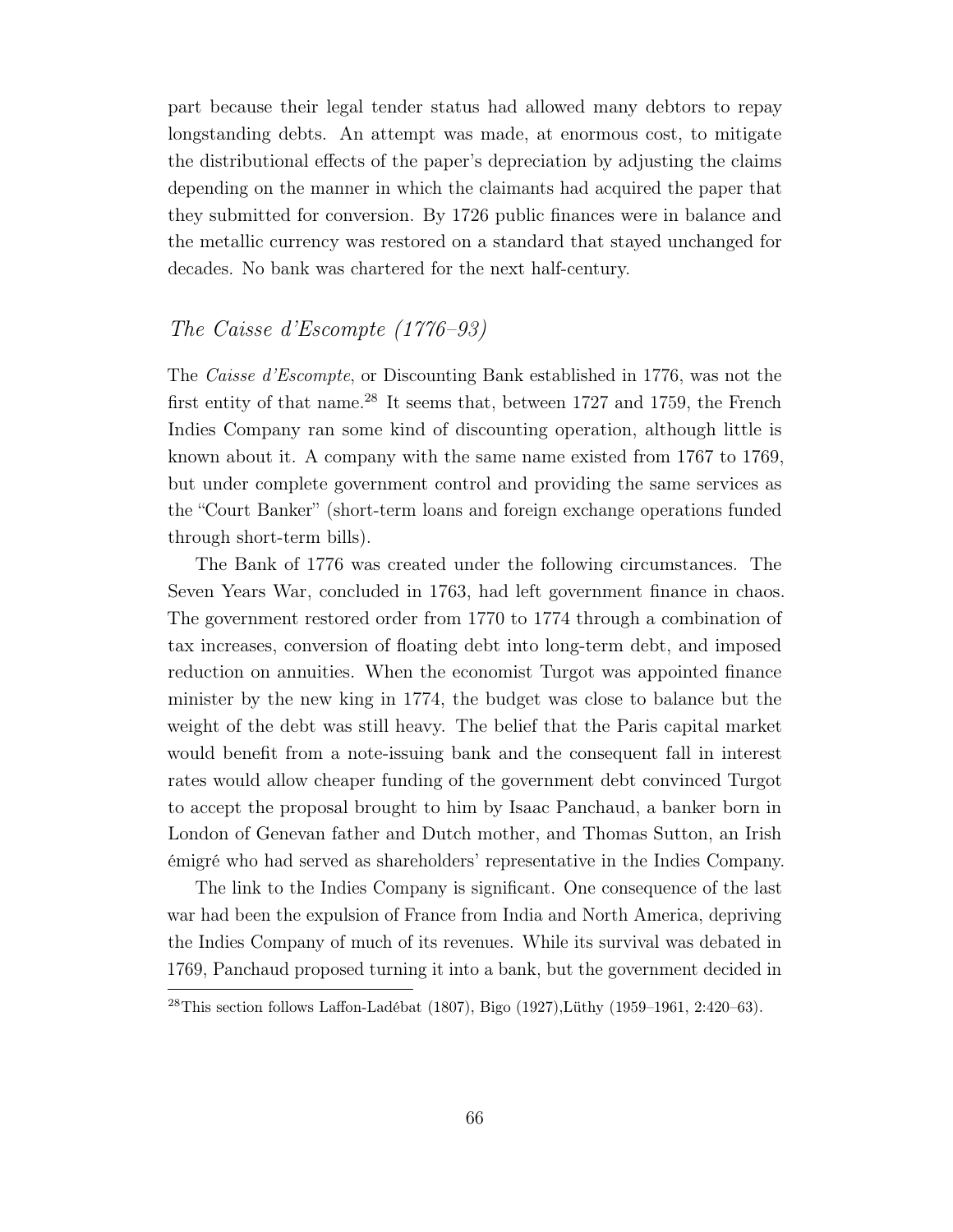the end to take over the company's assets and convert the shares into perpetual annuities.

The new bank, authorized by a decree of March 1776, was a technically a limited partnership but ownership was vested in bearer shares. It held no privilege or monopoly; on the contrary, the decree listed what it could and could not do. It could only issue demandable liabilities, it could not engage in merchandise trade or insurance, and its activities were limited to bullion trade, discounting of securities, and serving as cashier for individuals without fee. The ability to issue notes was implicit.<sup>[29](#page-67-0)</sup> On paper, the company was largely independent: the definition of the securities eligible for discounting was entirely to the management, itself chosen by the shareholders. The decree, however, put a ceiling on the discount rate of 4%, later raised to 4.5% in wartime; this constraint was partly remedied by adjusting the maturity of eligible securities.

The roster of the first directors (mostly foreign bankers recently established in Paris) suggests that, initially at least, the bank financed long-distance trade which, through the demise of the Indies Company, was now open to competition. With the onset of war with Britain in 1778 and the advent of the banker Necker to the finance ministry, the bank became a bankers' bank, its board enlarged to include the major banking houses of Paris. Necker himself supported the bank by requiring tax collectors to accept its notes, and by depositing government funds with the bank. The bank increasingly discounted government paper, thus supporting the banking houses that were placing the huge loans issued to finance the war. After Necker's fall in 1781 the board began to include financiers (tax collectors and treasurers of the state).

Over the course of its short life, the bank became increasingly entangled with the government. At its foundation the government had requested two thirds of the initial capital as an immediate loan, described as a form of bond money. But as capital was subscribed slowly at first, the requirement was lifted a few months later. A second episode occurred in September 1783, after a change of finance minister. The incoming official asked for a secret loan from the bank. Word got out and note redemption increased, but the bank held very little coin, most of its cash was in the form of bullion waiting to be minted. The government was asked to pay back the loan: instead it offered the bank power to suspend convertibility. The bank hurriedly declined and

<span id="page-67-0"></span> $29$ There was no regulation of the denomination of notes. From 1784 they ranged from 200 to 10,000 livres, roughly £8 to 400.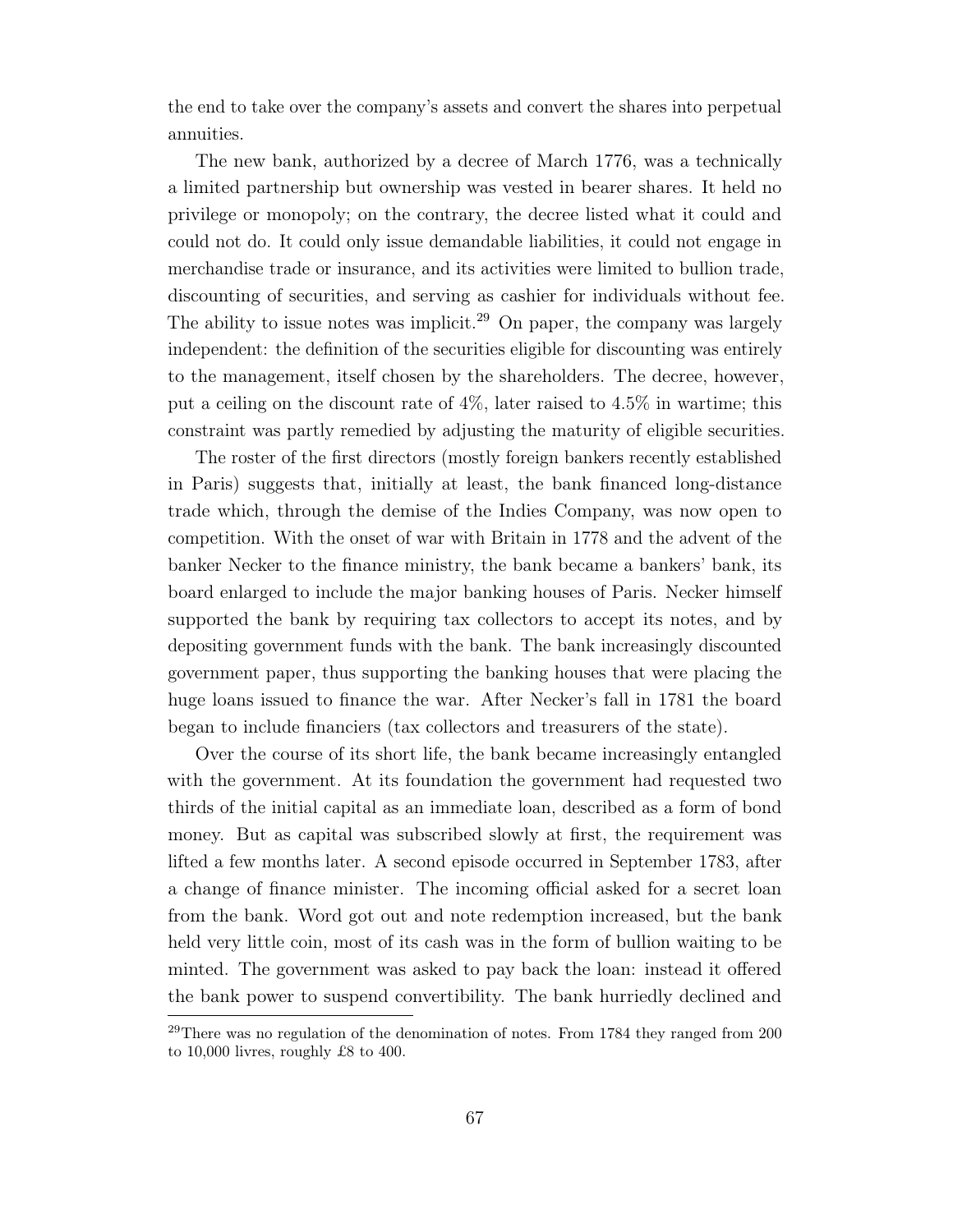published its balance sheet. The incompetent finance minister soon lost his position, convertibility was maintained, and a general assembly of shareholders reformed the by-laws, providing for a retention of earnings above a certain level, an issue of new shares, and mandating a cover ratio between 1/4 and 1/3: if the ratio fell before the upper limit, discounting was to be slowed, and halted if it fell to the lower limit.

The autonomy of the bank came into question again in January 1785, after the shares of the bank had become the object of much speculation, and the fixing of the next dividend became contentious. The government decreed that dividends should be based on the current semester's profits, and also voided all futures contracts. The finance minister wrote a sternly worded letter to the bank, reserving for himself the right to supervise the bank's activities, and claiming that the bank's credit depended on that supervision. Mirabeau and others published a pamphlet to justify this position, arguing that the bank belonged to the shareholders but, as a socially useful institution, it had no right to bankrupt itself.

The next few years were prosperous, but the State's inability to increase the primary surplus led to mounting financial difficulties. In 1787 the government requested a sizeable loan from the bank. August 1788 the government stopped paying its obligations and authorized the bank to pay its notes from its portfolio of bills, a power it had not requested and avoided using as much as possible. As the Revolution began, loans from the bank were the only resource of the State. In the fall of 1789 Necker, returned as finance minister, proposed to turn it into a national bank. The National Assembly faced a dilemma: a bank too closely tied to the State would have little credit and no usefulness. A bank too independent would enjoy good credit but acquire too much power. To escape the dilemma, the assembly availed itself of another resource, nationalized church lands, to back a new currency issued by the State.

In July 1790 the bank was fully reimbursed by the State and resumed full payment on its notes, albeit in the new currency. But its return to private life did not last; the outbreak of the war in 1792 perturbed business completely and the radicalization of the Revolution led to the closure of the bank in August 1793.

There is, however, a striking continuity. After the revolution's paper currency collapsed in hyperinflation in June 1796, a private bank emerged, the *Caisse des comptes courants*, founded in November 1796 with similar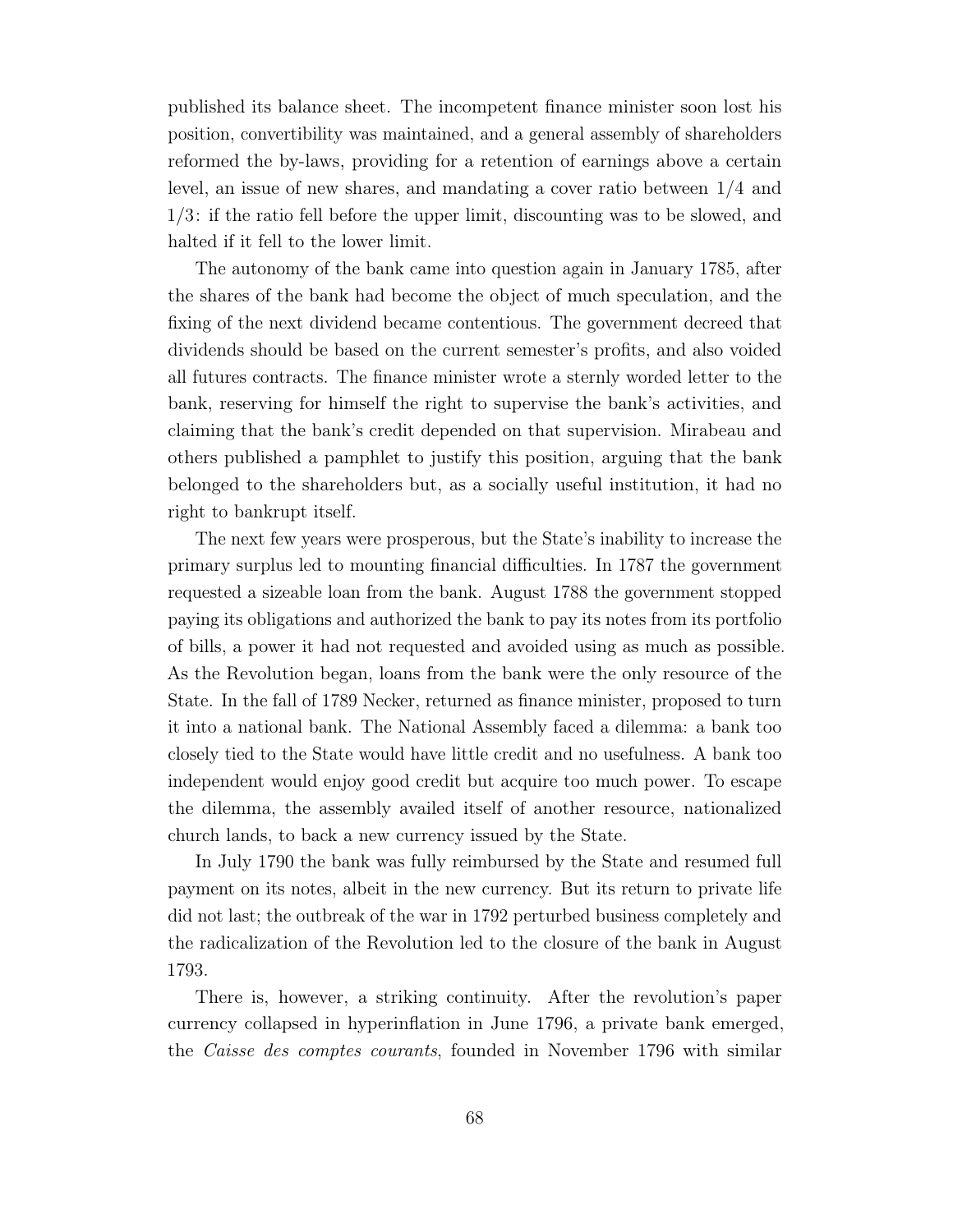activities and some of the same personnel, among both shareholders and employees. Created as a partnership with unlimited liability, its brief life was marked by the disappearance of its director general in 1798, which led to a crisis of confidence and limitation on redemption. The establishment was dissolved and recreated with a smaller capital base, and its operations remained limited in scope; discounts were rationed and restricted to one-month paper. After Bonaparte's coup in November 1800 a broad coalition of major bankers, including shareholders of the Caisse, organizes the foundation of the Banque de France in February 1800 with the full support of the new regime, and quickly merge with the Caisse [\(Marion 1934,](#page-88-3) [Leclercq 2010\)](#page-88-4). The Caisse d'Escompte can thus be seen as the grandparent of the Banque de France [\(Plessis 1989,](#page-89-4) 1014).

## 13 Vienna (1703–1818)

Austria's first attempt to found a public bank came in 1703 with the chartering of the Banco del Giro under Emperor Leopold I.<sup>[30](#page-69-0)</sup> The chief motivation was the poor state of Austrian public finance. Pressure on the treasury (*Hofkammer*) increased with the outbreak of the War of Spanish Succession in 1701. The debt of the state was trading at 60 percent of face value and many payments were in arrears. To finance its military operations, Austria turned to private bankers such as Samuel Oppenheimer in Vienna. Fiscal pressures became acute in 1703 with the death of Oppenheimer and subsequent collapse of his firm [\(Fuchs 1998,](#page-87-9) 24).

As with its Venetian namesake, the envisioned role of the Banco del Giro was to increase the value of government debt by increasing its liquidity. The bank was to take over management of the debt from the treasury, as well as take deposits from private parties. To encourage use of the bank, deposits were given many advantages, including freedom from taxation and attachment, with some exceptions. As with other giro banks, there was a legal requirement for Viennese merchants to settle bills through the bank.

This initial attempt at a public bank was not successful. The bank assumed some debt from the treasury and in return was promised dedicated revenues from the state, but these promises did not inspire market confidence. Instead

<span id="page-69-0"></span><sup>30</sup>This section draws from [\(Bidermann 1859\)](#page-85-4) unless otherwise noted.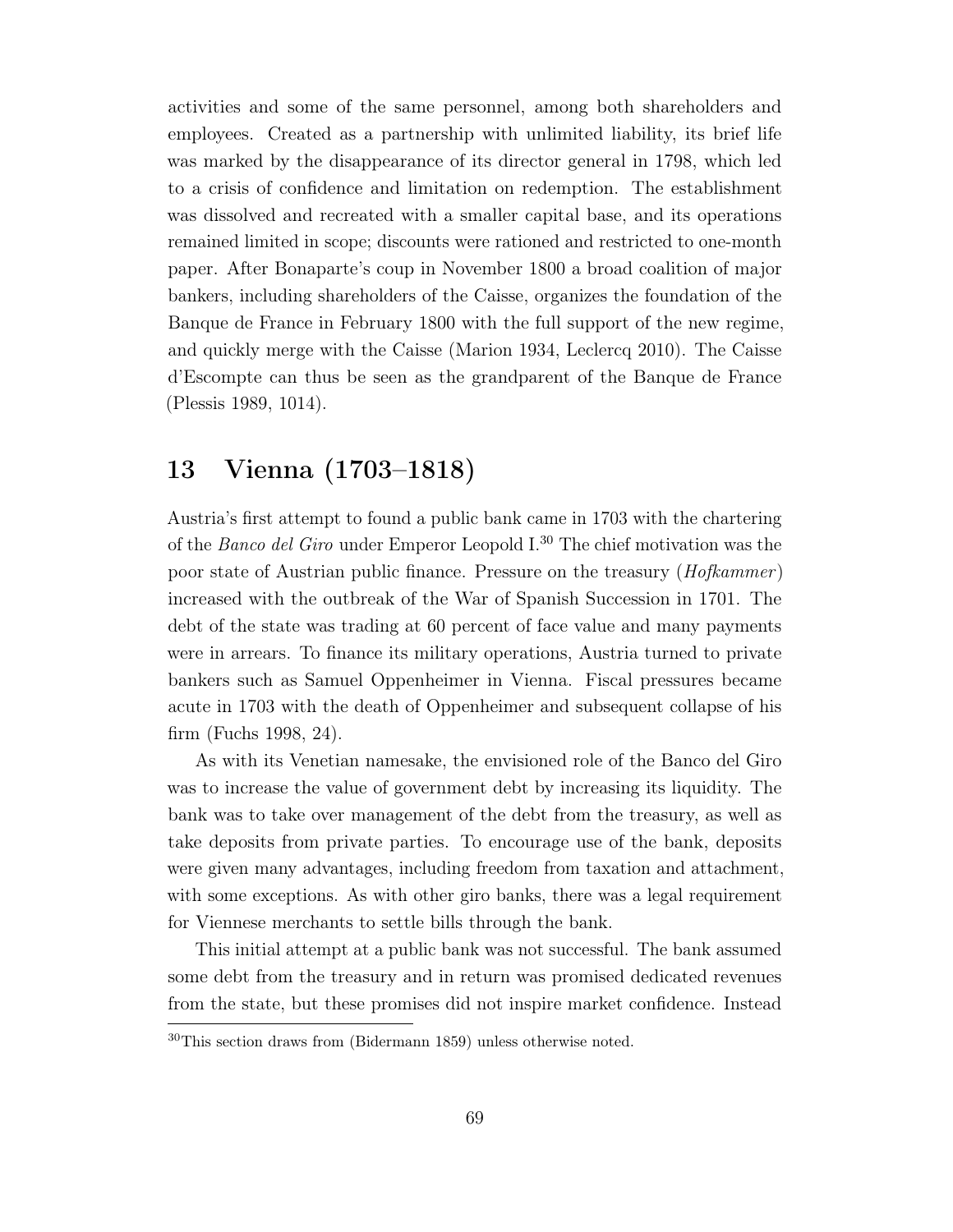there arose a widespread suspicion that the bank was simply being used as a device to delay payment to some creditors while favoring others, Oppenheimer's counterparties in particular. When the promised state revenues did not materialize, the leaders of the bank resigned, resulting in closure of the bank in 1705.

The bank was then resurrected as the Viennese Municipal Bank (Wiener Stadtbank ). The concept of the new bank was essentially the same as that of the Banco del Giro, only the ownership was turned over to the city, which enjoyed a higher market reputation than did the Austrian state. To reinforce the impression of independence, the bank was housed in the Vienna city hall. There was a nominally independent management board, headed however by two "co-directors" with close connections to the crown. The legal requirement to settle through the bank was removed, although funds in bank accounts continued to enjoy special privileges (e.g., freedom from attachment). A key aspect of the agreement between the city and the state was that for every 100 florins of debt to be taken over by the Municipal Bank, the state would provide a stream of dedicated "rents" of at least 10 florins. In return, the bank was to amortize the debt over a 15 year period, paying an interest rate that was officially capped at five percent. In practice the rents provided were highly variable and often of questionable quality: tolls, taxes on a cattle market, "tolerance monies" paid by the Viennese Jewish community, seigniorage rights, and income from various industrial enterprises.

In addition to taking over certain state debts, the Municipal Bank was also required to take over the outstanding debt of the Banco del Giro, which by 1706 was trading at less than 40 percent of par. Despite this burden, the Municipal Bank initially proved able to make more regular payments to creditors than had either the treasury or the Banco del Giro. Private deposits flowed into the Municipal Bank, partly due to its apparent reliability and perceived independence, but also due to offered interest rates as high as nine percent, in violation of the bank's charter [\(Fuchs 1998,](#page-87-9) 49–51). Most of these were time deposits, which allowed for predictable liquidity demands. However, the bank remained under pressure to generate income sufficient to cover its scheduled interest payments, as well as to amortize the existing stock of debt over the promised fifteen-year horizon. In 1708 the bank, with the agreement of the treasury, forced many of its creditors to accept a three-year prolongation, in return for a one-percent increase in the interest rate [\(Fuchs 1998,](#page-87-9) 54). Reflecting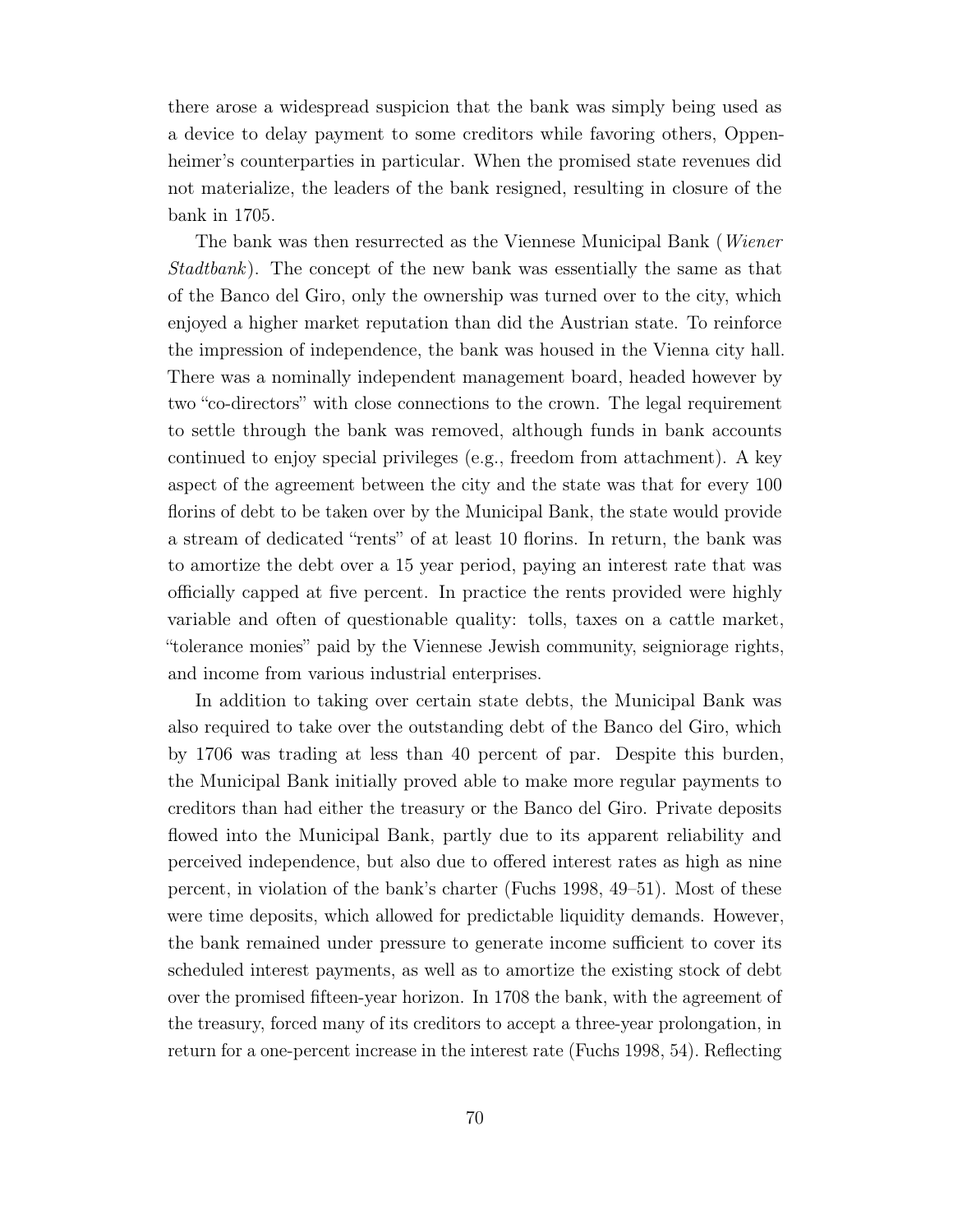perhaps an absence of alternative investment opportunities, private depositors were not too upset by this development, and deposits continued to flow in.

The biggest threat to the bank's existence was the ongoing hostility of the imperial treasury, which resented the intrusion of a municipal institution into state finances. In 1714 the treasury persuaded emperor Karl VI to charter a rival public bank, the Universal Bank (Universal-Bankalität) that was designed to accomplish many of the same functions as the Municipal Bank, while remaining under direct state control [\(Fuchs 1998,](#page-87-9) 120). The Universal Bank could not attract deposits, however, and quickly suffered the same fate as had the earlier Banco del Giro. It was de facto liquidated in 1720, leaving 25 million florins in obligations to be taken over by the Municipal Bank [\(Fuchs](#page-87-9) [1998,](#page-87-9) 71). Because they lacked the customary ten percent revenue cover, these additional debts weighed heavily on the Municipal Bank, even after aggressive rescheduling.

Unfavorable rumors about the Municipal Bank circulated in 1723, 1727, and 1733, leading to the withdrawal of some deposits. Thanks to its assumption of the Universal Bank's obligations and to a general pattern of fiscal exploitation, the Municipal Bank was confronted with an increasingly unsustainable debt load. By 1733, the level of underfunded obligations had reached 27 million florins and the bank was essentially operating as a Ponzi scheme, with interest payments and required amortizations apparently being funded from new deposits and from secret, high-interest loans obtained from private moneylenders.<sup>[31](#page-71-0)</sup>

The Municipal Bank did not collapse, however, and it continued to meet its obligations. Moreover, the bank was successful in its broad mission of reducing the average interest rates on state debt, from a range of 12–20 percent before the bank's inception, to a 6–8 percent range afterwards [\(Fuchs 1998,](#page-87-9) 133). The bank's reputation with the public was such that it was allowed to continue to operate, despite entrenched resentment by the treasury and by other elements of the imperial government. From 1759, however, the bank was drawn ever closer to the state through a succession of organizational changes. Any pretense of independence had vanished by 1782 when the bank was formally merged into the treasury [\(Fuchs 1998,](#page-87-9) 108–9).

<span id="page-71-0"></span><sup>31</sup>Surviving records are incomplete, but [Fuchs](#page-87-9) [\(1998,](#page-87-9) 90) estimates that from 1721 through 1748, the municipal bank assumed a total of 77 million florins in debt, against an average annual income of 2.5–3 million florins.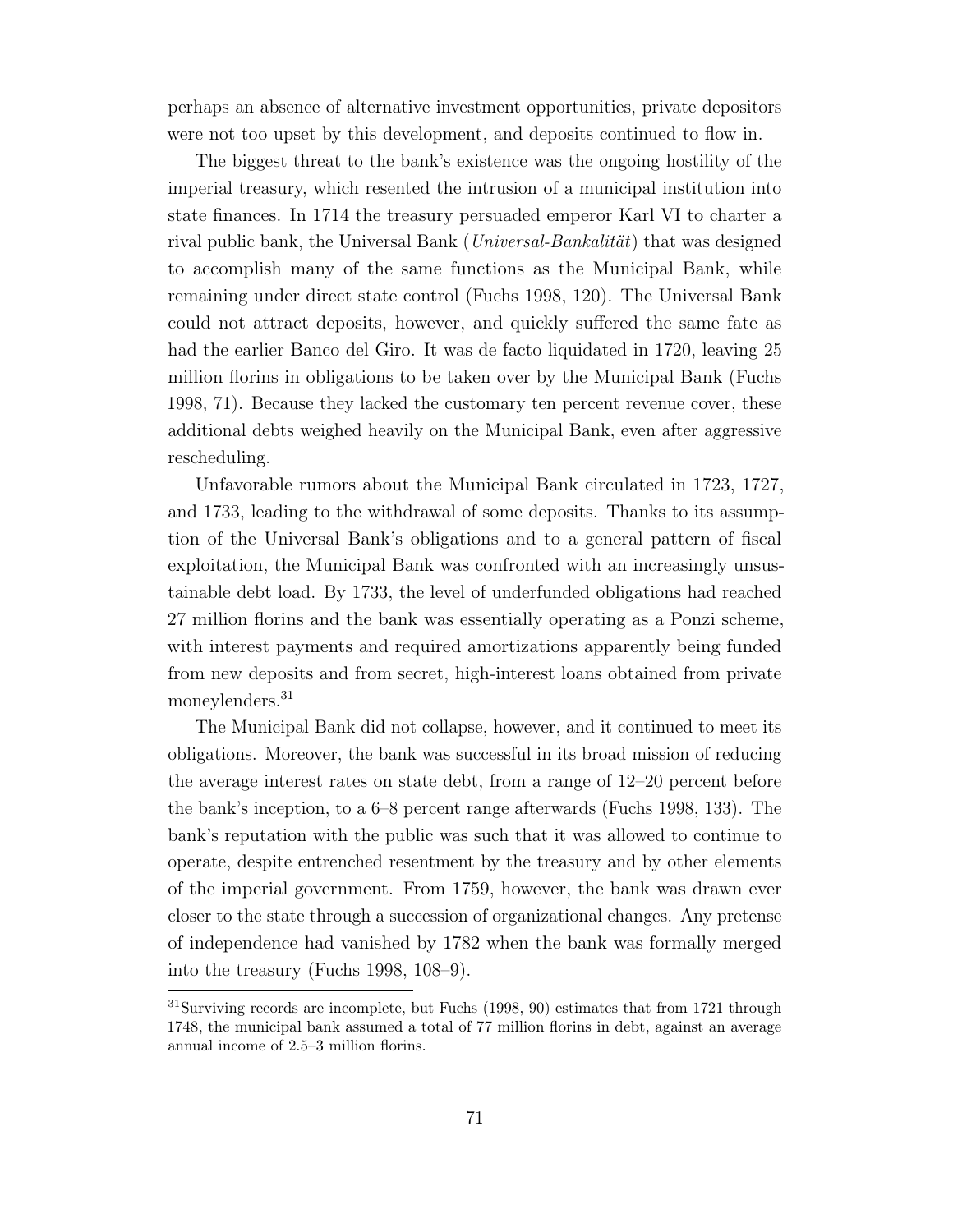Responding to the financial demands of the Seven Years' War (1756–63), the Municipal Bank experimented with its first issue of banknotes (*Bancozettel*) in 1762. The amount of the first emission, fully backed by coin, was a relatively modest 12 million florins.<sup>[32](#page-72-0)</sup> To calm fears of possible inflation, the amount of the issue was announced to the public in advance. The notes did not have legal tender status but had certain advantageous features: they could be used to pay up to one-half of tax obligations at face value, and could be used to purchase interest-bearing obligations of the Municipal Bank at a favorable price. Through these channels, the notes were retired relatively quickly and were almost entirely out of circulation by 1770. The retired notes were burned in a public ceremony, in an attempt to further assuage public fears of a paper money inflation. Unfortunately, these fears were to be borne out in subsequent events.

The success of the Municipal Bank's initial note issue led to further experimentation. In 1770 and 1785 there were two more relatively modest and uncontroversial emissions of 12 million and 20 million florins, respectively. The rate of money creation accelerated sharply, however, with the outbreak of the Napoleonic Wars, and by 1796 the stock of banknotes outstanding had reached 44 million florins [\(Raudnitz 1917,](#page-90-0) 9). Demand for the ever-increasing stock of banknotes was reinforced by decrees, in 1797 and 1800, giving the banknotes legal tender status in all public and private transactions [\(Raudnitz](#page-90-0) [1917,](#page-90-0) 19–26). The ability to exchange notes for coin was limited and then abolished.

In the meantime, Austria's financing needs increased as a result of numerous military setbacks. Throughout much of the Napoleonic period, virtually all of the state's budget was financed through the emission of *Bancozettel*, most other sources of revenue having been exhausted. By 1811, the stock of circulating banknotes had reached 1 billion florins [\(Raudnitz 1917,](#page-90-0) 86), implying an average annual rate of increase of 23.6 percent over a 15-year period. The only effective restraints on monetary creation seem to have been technological ones. The inflationary wave generated by the Bancozettel swept all forms of coinage from circulation: gold, silver, and eventually even copper. An absence of money for everyday transactions necessitated the printing of large numbers of small-denomination banknotes, as well as the minting of new, token copper

<span id="page-72-0"></span><sup>32</sup>As compared to a total war cost of 260 million florins, 21 million florins of which was financed by the Municipal Bank [\(Fuchs 1998,](#page-87-0) 114).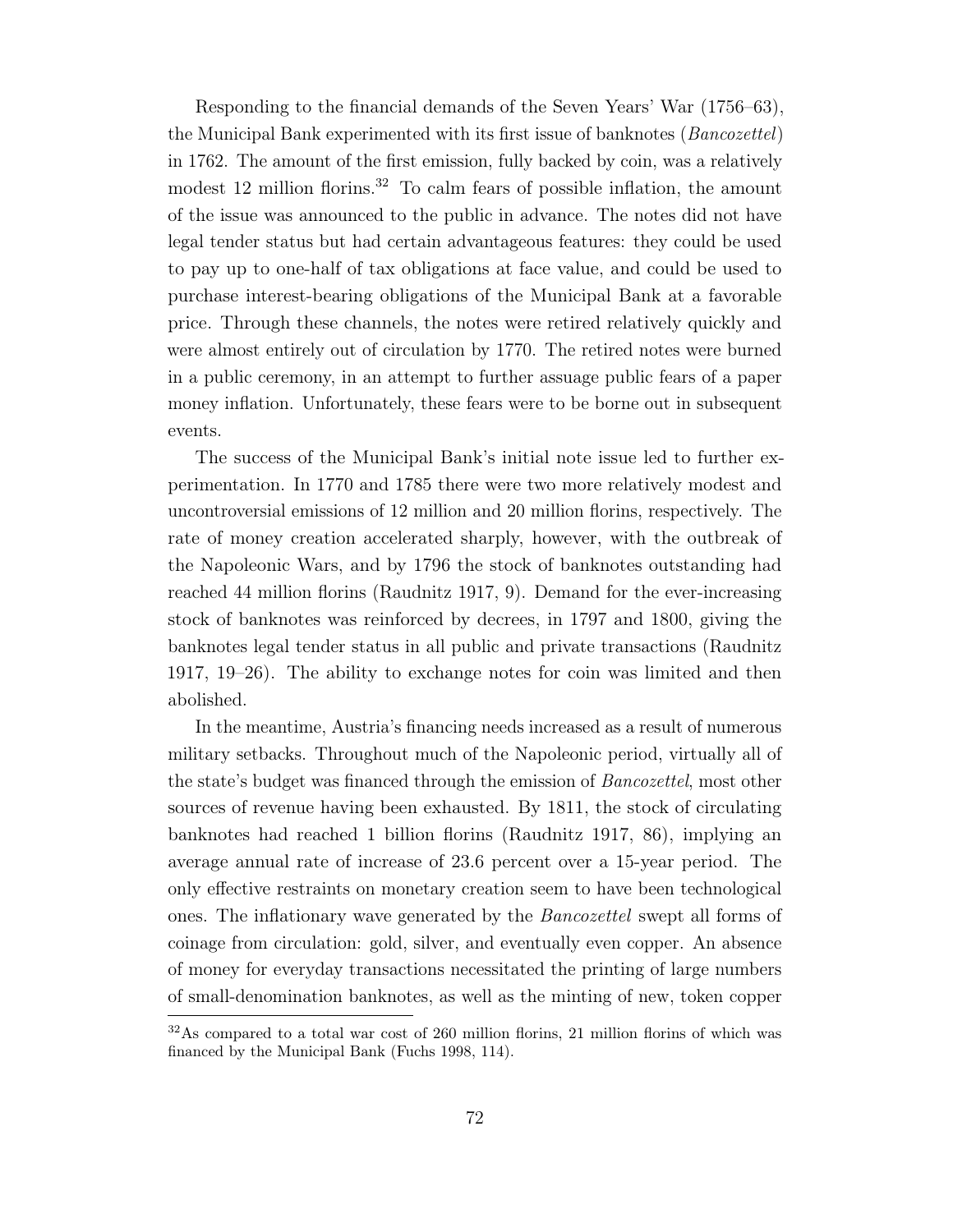coinage with a lower metal content relative to its nominal value [\(Raudnitz](#page-90-0) [1917,](#page-90-0) 47–48). Banknote production was hampered by a need to keep printing facilities out of the reach of Napoleon's armies, necessitating a move at first to Pest (Hungary) and later to Oradea (in modern-day Romania).

By 1810, Austria's monetary situation had reached a crisis state. The public had come to believe that the Municipal Bank's notes would never be redeemed at anything close to face value, and the Bancozettel traded at a discount of 85–90 percent relative to prewar silver coins known as Konventionsmünzen [\(Schneider et al. 1991,](#page-90-1) 254). In early 1811, the government attempted the first of a series of monetary reforms. A decree required all outstanding Bancozettel to be exchanged at one-fifth of their face value for "redemption certificates" (Einlösungsscheine). The latter were to constitute a new monetary unit, the "Viennese currency" (Wiener Währung) the stock of which would eventually be amortized through tax revenues [\(Raudnitz 1917,](#page-90-0) 86–87). The basic idea behind the reform was to reduce the future redemption burden for the *Bancozettel* to what treasury officials viewed as a more realistic level. This did little to improve the reputation of the notes with the public, and contemporary accounts invariably refer to the 1811 devaluation as a " national bankruptcy."

Ultimately even this extreme devaluation could not restore confidence. Efforts at redemption of the Viennese currency had to be abandoned in 1813 with the resumption of military campaigns against Napoleon. Over 400 million florins in new notes were issued between 1813 and 1816 [\(Raudnitz 1917,](#page-90-0) 106), bringing the total outstanding to 678 million florins by 1816, despite the 80 percent writeoff achieved by the 1811 devaluation. The government again promised that the notes would eventually be amortized through tax revenues, and the post-1813 notes were optimistically termed "anticipation certificates" (Antizipationsscheine).

The conclusion of the Napoleonic Wars allowed for the creation of a new state-controlled (though privately capitalized) bank, the " Privileged Austrian National Bank" (*Privilegierte Österreichische Nationalbank*) in 1816. The first task of the National Bank was to attempt yet another monetary reform, this one intended to permanently retire the Viennese currency circulating as redemption certificates and anticipation certificates. To this end, in July 1816 the National Bank offered to purchase all outstanding Viennese currency with its own obligations, in fixed proportions of two-sevenths of the proffered amount in banknotes and five-sevenths in interest-bearing bonds. The National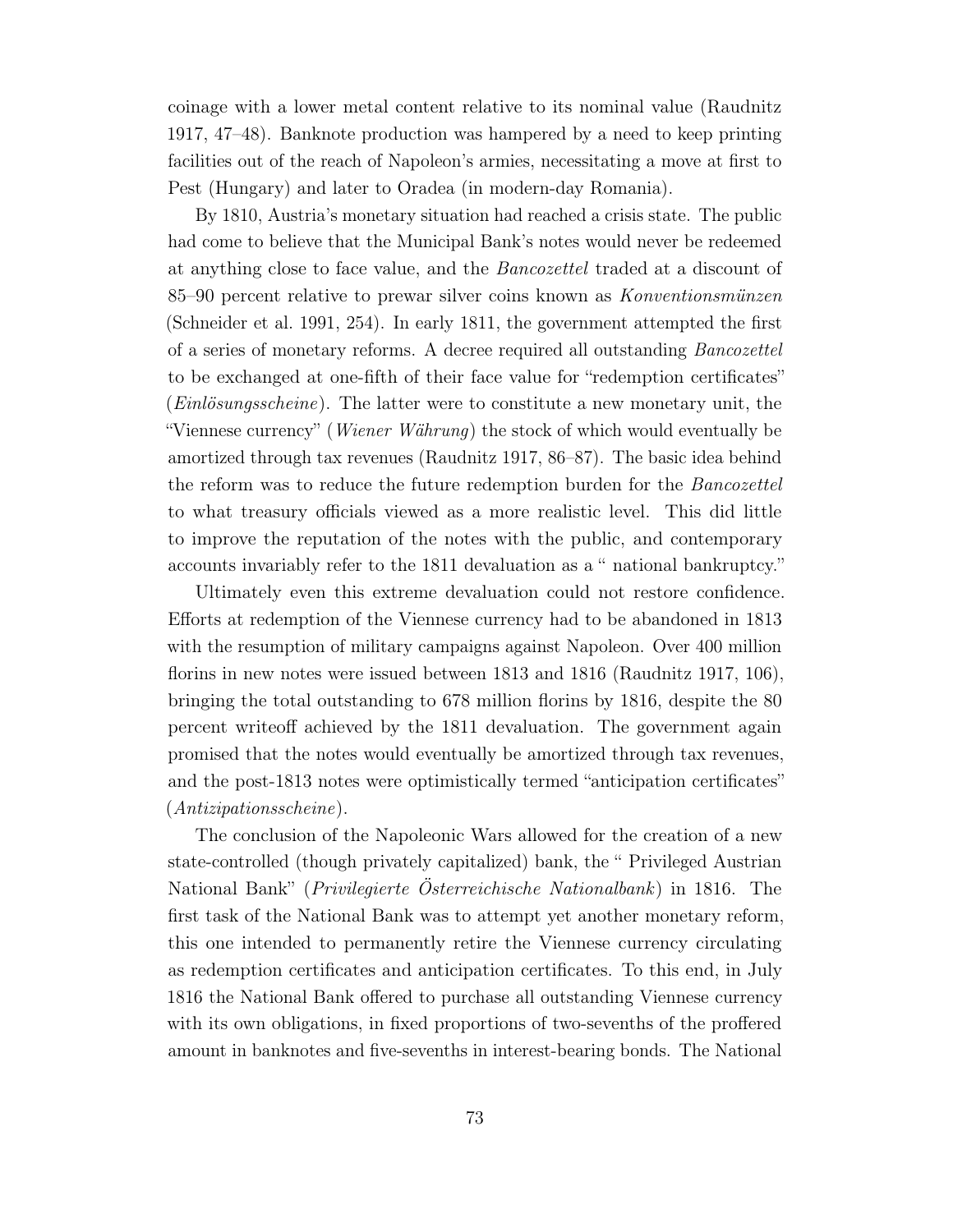Bank's notes, unlike those of the depreciated Viennese currency, were to be redeemable in Konventionsmünzen. Simultaneously, the legal tender status of the Viennese currency (and indeed all forms of paper money) was abolished [\(Raudnitz 1917,](#page-90-0) 148).

Initially things did not go well for the National Bank. The government had underestimated the public's distaste for the Viennese currency, and the military had to be called out to control the long lines forming in front of the bank. Redeemability of the National Bank's notes had to be suspended indefinitely. The National Bank then began a program of open market purchases of Viennese currency, which lasted through early 1817 [\(Raudnitz 1917,](#page-90-0) 167). Additional quantities of Viennese currency were then absorbed by the offering of time deposits and through the issue of additional equity shares in the National Bank. By early 1820, approximately one-third of the Viennese currency had been removed from circulation and its market price had stabilized at 20 percent of a florin, the official level of the 1811 devaluation. The National Bank was able to resume redemption of its notes later that year [\(Raudnitz 1917,](#page-90-0) 201).

The Viennese Municipal Bank was formally abolished in 1818 [\(Fuchs](#page-87-0) [1998,](#page-87-0) 118), but its notes continued to circulate to some extent. By 1830, however, the great majority of these (about 620 million florins, or 91 percent of the total outstanding in 1816) had been redeemed by the National Bank in Konventionsmünzen or the equivalent [\(Raudnitz 1917,](#page-90-0) 254).

# 14 Prussia (1765–1847)

Berlin offers an interesting case history in the development of public banks. A state bank operating in Berlin, the Königliche Hauptbank (Royal Main Bank) was initially modeled on the Bank of Hamburg, but was completely ineffective in this role. Over time it transformed itself into a more successful institution, first into a a state-sponsored savings bank, and later on a note-issuing bank on the English model.[33](#page-74-0)

Frederick the Great's (1712–86) interest in forming a public bank was awakened by the success of the Bank of England (founded 1694), whose operation demonstrated that a public bank could be compatible with monarchical rule. Frederick believed that a public bank could help ensure a stable currency, while

<span id="page-74-0"></span><sup>33</sup>This section is drawn from [Niebuhr](#page-89-0) [\(1854\)](#page-89-0) unless otherwise noted.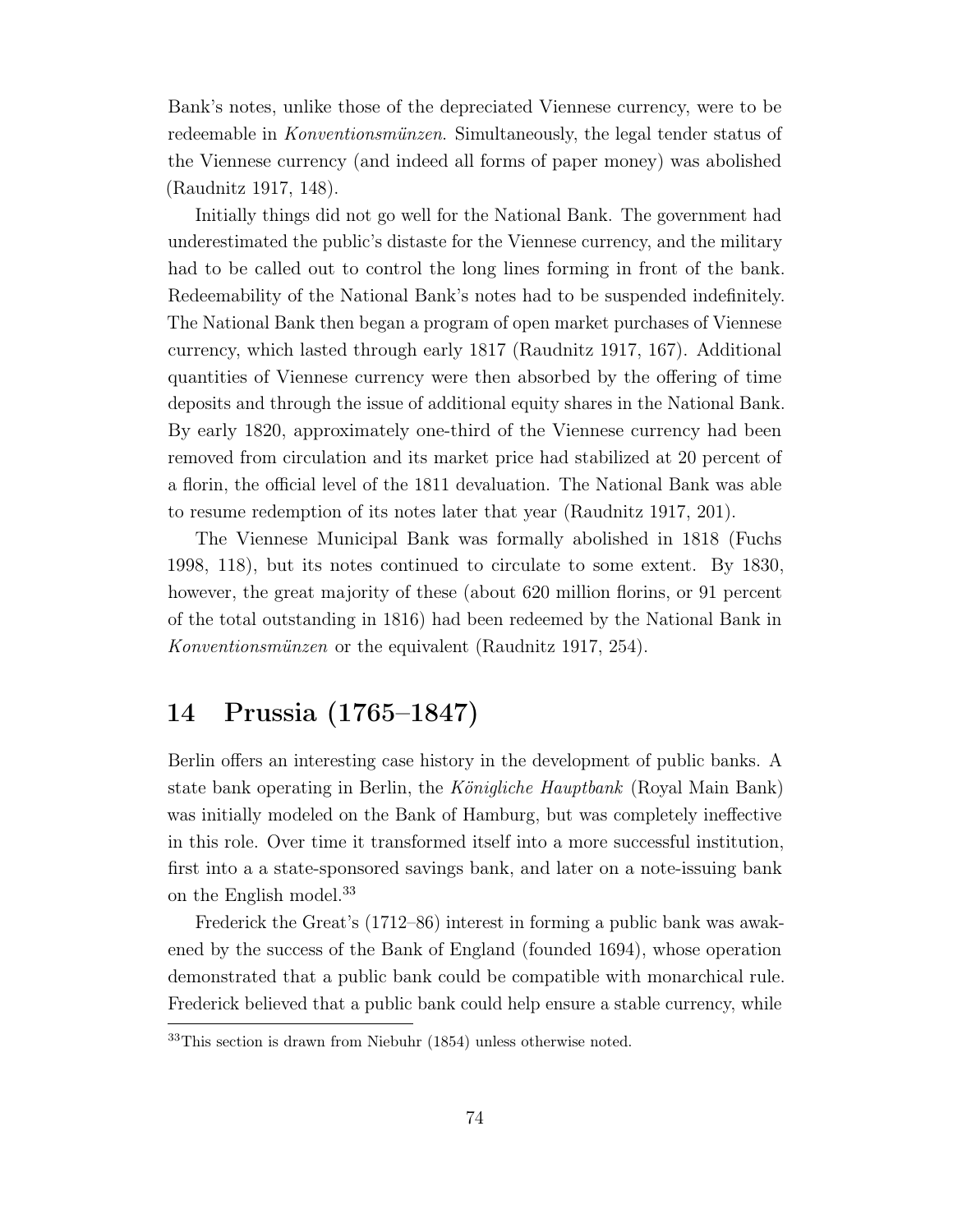simultaneously providing the state with a ready source of profit. The instability of the Bank of Hamburg around this time (mid-18th century) reinforced Frederick's desire to form a separate bank that would be under his control [\(Sieveking 1934b\)](#page-90-2).

A number of designs were considered. In 1753 Prussian finance minister Graumann proposed combining an exchange bank, a lending bank, and a noteissuing bank into one institution. An even more ambitious plan was floated in 1764 by the Italian financier Gian Antonio de Calzabigi, one of Frederick's financial advisors. Salzabigi proposed to merge a note-issuing bank with a state insurance company and official trading monopolies. In the end, Frederick opted for a more cautious and modest design: following the Hamburg example, the state bank would not issue notes, but would combine exchange (giro) and lending operations.

The Royal Main Bank began operations in June 1765 with a 400,000 thaler capital from the Prussian state. The bank was chartered as a state agency under nominally independent management. As with other exchange banks, all bills drawn on Berlin were now required to be payable through the bank. The lending bank was split into two parts: a discount window that granted credits against short-term paper (and a few other instruments), and a Lombard facility which was to grant loans against nonperishable goods. Branches of the Lombard facility were to operate throughout Prussia.

The bank in its initial conception suffered from a serious design flaw, which was the decision to tie the value of bank money to Prussian gold coinage (Friedrich d'Or), in an attempt to shore up the market value of the latter. This meant that bank funds had from the beginning an uncertain value against the more widely circulating silver current money. This was in direct contradiction to the central idea of successful exchange banks, to provide merchants with the means to settle in a stable unit of account.

The management of the Royal Main Bank was also plagued by corruption. The bank's capital was quickly dissipated in loans to insiders and to the State Tobacco Monopoly, where many of the insiders had financial interests. Payments had to be suspended in October 1765 and there were no new deposits. These circumstances led to a reorganization of the bank in 1766.

The new charter of the bank restricted its discounting activity to endorsed bills, but also moved the bank in the direction of the English model, by allowing for the issue of a limited quantity of banknotes. These were guaranteed to be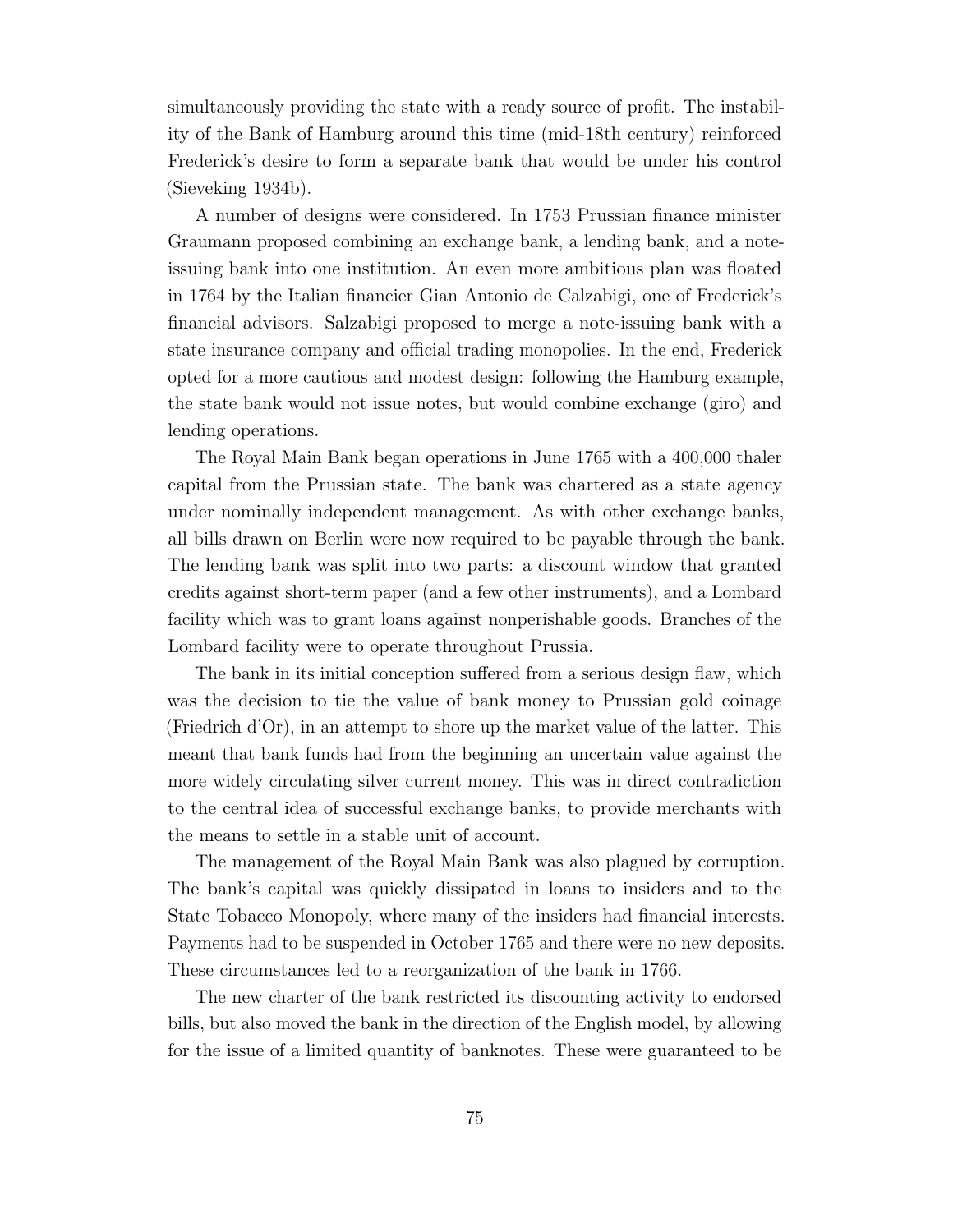accepted at "par" (at a fixed agio above current money) at all state institutions. The new charter confidently proclaimed that the reconstituted bank would " promote the circulation of money, support trade through credit advances, and prevent usury."

Despite this show of confidence, the reconstituted bank was managed in a conservative fashion. A trial emission of 200,000 thalers of notes was circulated in late 1766 and early 1767. Frederick's distrust of the bank's management was such that it was at first not allowed to buy or sell precious metal; this task was delegated to a Dutch banker, Phillipp Clement, who was commissioned to trade for the bank in Hamburg and Amsterdam. Clement's activity proved unprofitable, however, and the bank was soon unable to redeem its notes. In 1767 the relationship with Clement was dissolved and the bank shored up its liquidity position by borrowing from the State Lottery and the Fund for Disabled Veterans. Redemptions of notes resumed in January 1768.

Eventually, the credibility of the bank was restored and its business picked up. Additional notes were issued, but more importantly there was a strong inflow of funds from private and state sources, including the Royal War Funds, which from 1770 were deposited at the Bank. Additional branches were opened throughout Prussia.

The character of the bank also evolved. Instead of acting primarily as a giro or note issuing institution, it evolved into a type of savings bank; most of its liabilities were interest-bearing deposits. Simultaneously the bank became seen less and less as a quasi-independent operation, and more and more as simply another branch of government. In addition to its commercial lending, the bank ventured into loans to various governmental entities and loans against long-term mortgages. Its liabilities remained essentially "sight" (redeemable within one week), however, with the resulting maturity mismatch creating the potential for illiquidity and insolvency.

The risks of the bank's business model became apparent with the outbreak of the Napoleonic Wars. During the latter phase of this period (1806–13) economic activity ground to a halt in the wake of Prussian military setbacks; many deposits were withdrawn and mortgage payments were interrupted. Over much of this period, the Main Bank's role as a central bank was taken over by a rival state-controlled institution, the Royal Maritime Enterprise (Königliche Seehandlung).

The Maritime Enterprise had been founded by Frederick the Great in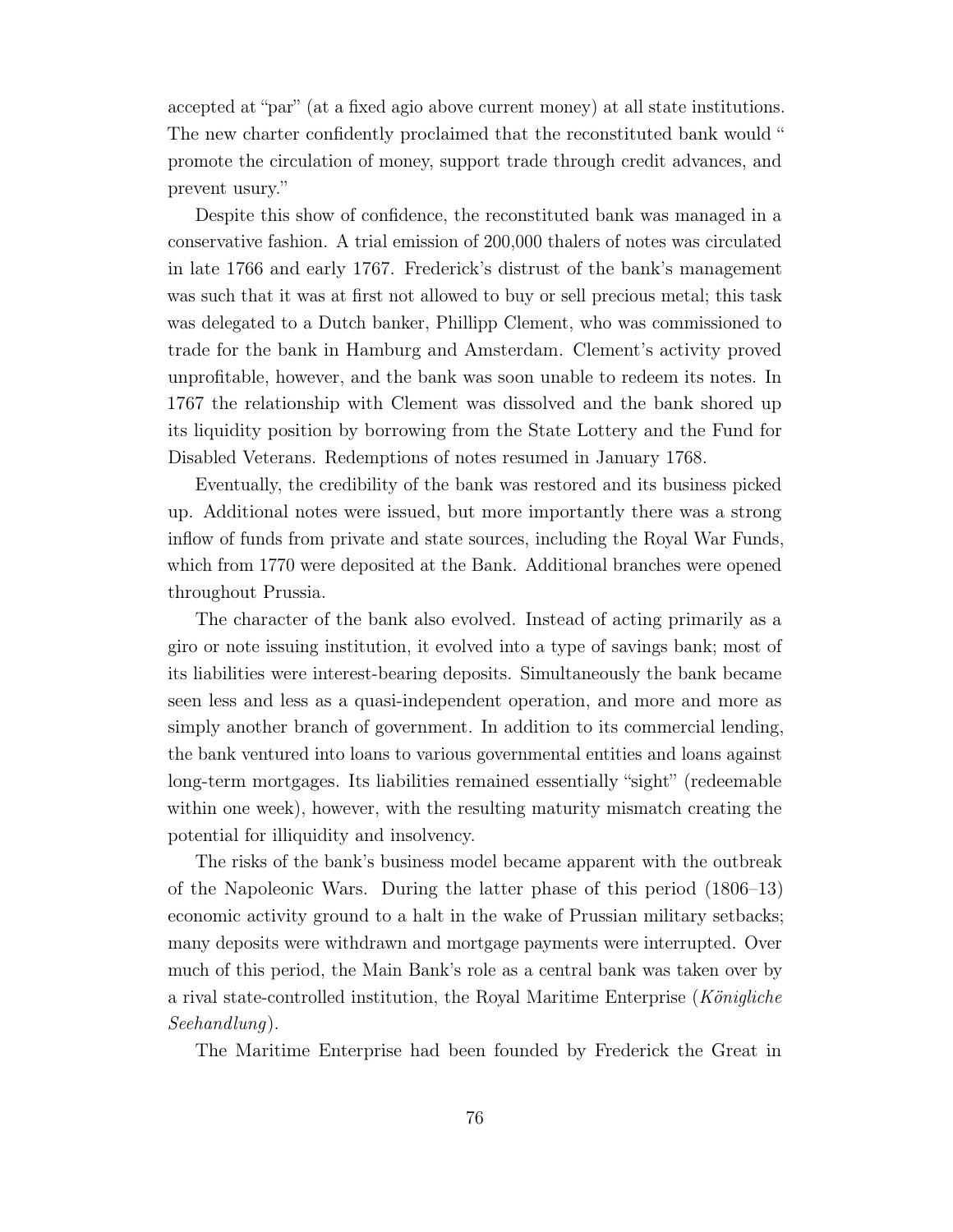1772, to manage certain trade monopolies and to extend credit to fledgling industries. The bulk of the initial capital for the Maritime Enterprise was provided by the Landschaft (credit cooperative) of the Province of Brandenburg. Additionally, some "shares" (functionally more like preferred stock) were sold to the public, with a 5 percent dividend guaranteed by the Brandenburg Landschaft [\(Schleutker 1920,](#page-90-3) 7); additional guarantees of interest and principal were later provided [\(Schleutker 1920,](#page-90-3) 32). Fiscal demands brought on by the Napoleonic Wars led the Maritime Enterprise into the business of government finance. Additional shares were issued, which were used to purchase government obligations. The Enterprise's balance sheet ballooned from about 3 million thalers in 1795 to over 20 million in 1805 [\(Schleutker 1920,](#page-90-3) 39). Because of their attached gurarantees, shares issued by the Enterprise remained quite popular with domestic investors.

Fiscal pressures became acute with the military losses of 1806 and subsequent demands by France for war reparations. This led to an emergency issue of circulating banknotes ("treasury certificates" or Tresorscheine). Interestingly, the government chose to issue these not through the treasury or through the Main Bank, but under the auspices of the Enterprise, which was perceived as the strongest credit of the three. The February 1806 edict authorizing the issue of the certificates promised that the government would exchange them on demand for the equivalent value in silver money, and required private parties to do the same [\(Schleutker 1920,](#page-90-3) 99). In practice both provisions proved untenable: convertibility of the certificates was quickly abandoned and the certificates traded at substantial discounts. [Schwarz](#page-90-4) [\(1904,](#page-90-4) 8) puts the size of the initial issue of certificates at 5 million thalers, and by mid-1808, the market value of these had fallen to 23 percent of par [\(Conrad et al. 1901,](#page-86-0) 30). From this low point, gradual improvement in Prussia's fiscal outlook led to a recovery of the market value of certificates, to 90 percent of par by 1810 [\(Conrad et al.](#page-86-0) [1901,](#page-86-0) 30). However, additional issues in 1812 (one million thalers) and 1813 (eight million thalers) led to another collapse in the certificates' market values, to 24 percent by mid-1813 [\(Conrad et al. 1901,](#page-86-0) 30).

Extensive monetary reforms were enacted at the conclusion of the Napoleonic Wars. One third of the Main Bank's assets, 7 1/2 million thalers of mostly mortgages, had to be completely written off. Bank operations resumed in 1817, and the balance sheet was slowly repaired through profits obtained through resumption of lending activity. Earlier banknote issues continued to circulate,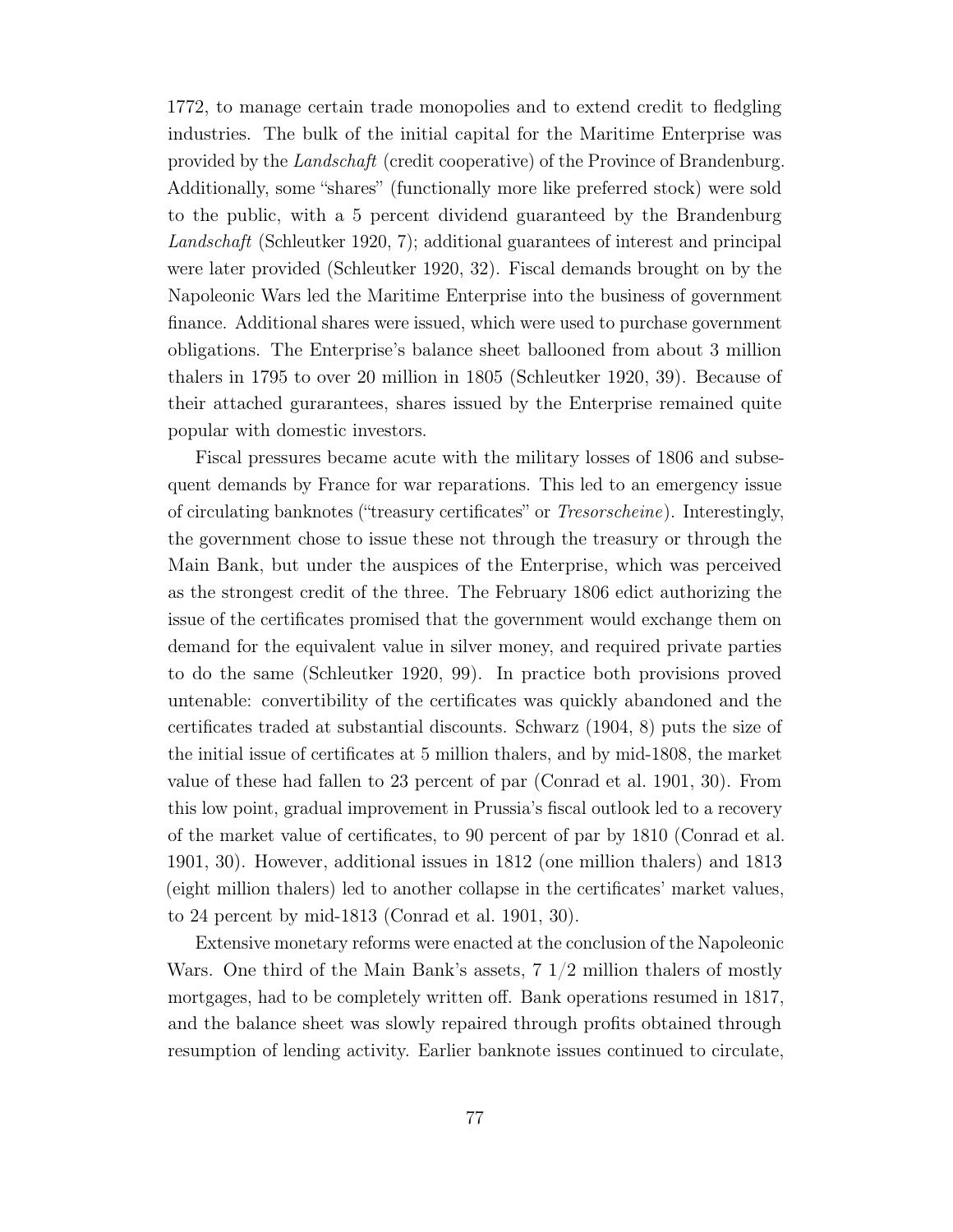but to safeguard the bank's fragile reputation, new issues of notes were limited to "bank cash certificates" (Bankkassenscheine) that were fully backed by coin or precious metal [\(Lichter 1999,](#page-88-0) 26). Convertibility of the Maritime Enterprise's treasury certificates was resumed in 1818 [\(Conrad et al. 1901,](#page-86-0) 30), and beginning in 1824 the treasury certificates were retired from circulation and replaced by another type of fully backed note, known as "cash orders" or Kassenanweisungen [\(Schwarz 1904,](#page-90-4) 41). This effectively marked the end of the Maritime Enterprise's involvement in central banking activity.

In 1847 the Royal Main Bank was restructured as a national institution, the Royal Prussian Bank (Königlich-Preussische Bank). The new bank was recapitalized partly by the state, but principally through the public offering of 10 million thalers of stock shares, although control of the bank remained in the hands of the Crown [\(Lichter 1999,](#page-88-0) 100). Banknote issue expanded with a limited emission of 12 million thalers, gradually rising to 20 million by 1855. In 1856 the bank gained the freedom to issue unlimited amounts of banknotes, subject to requirements to maintain convertibility and one-third metal backing. The use of " foreign" banknotes (those from neighboring German states) was simultaneously outlawed, and the note circulation of the bank increased to 60 million thalers by 1857. A major beneficiary of this expansion was the Prussian treasury, whose bonds constituted the bulk of the backing assets [\(Lichter 1999,](#page-88-0) 179–81). In 1876 the Royal Prussian Bank was merged into the Reichsbank.

## 15 Conclusion

#### Comparisons across time and space

Before offering some final remarks, we provide some quantitative comparisons for some of the banks we surveyed in Tables [1](#page-81-0) and [2,](#page-82-0) as well as Figures [7](#page-79-0) and [8.](#page-80-0) The dates at which the banks are compared in the tables and the common currency were dictated by data availability. The size of first-generation banks is measured by balance sheet, while second-generation banks are compared by their note circulation and deposits. To facilitate comparisons over long periods of time estimates of city populations were used to compute per capita balances in Table [1.](#page-81-0)

Figure [7](#page-79-0) shows that, after 1640, the Bank of Amsterdam was clearly in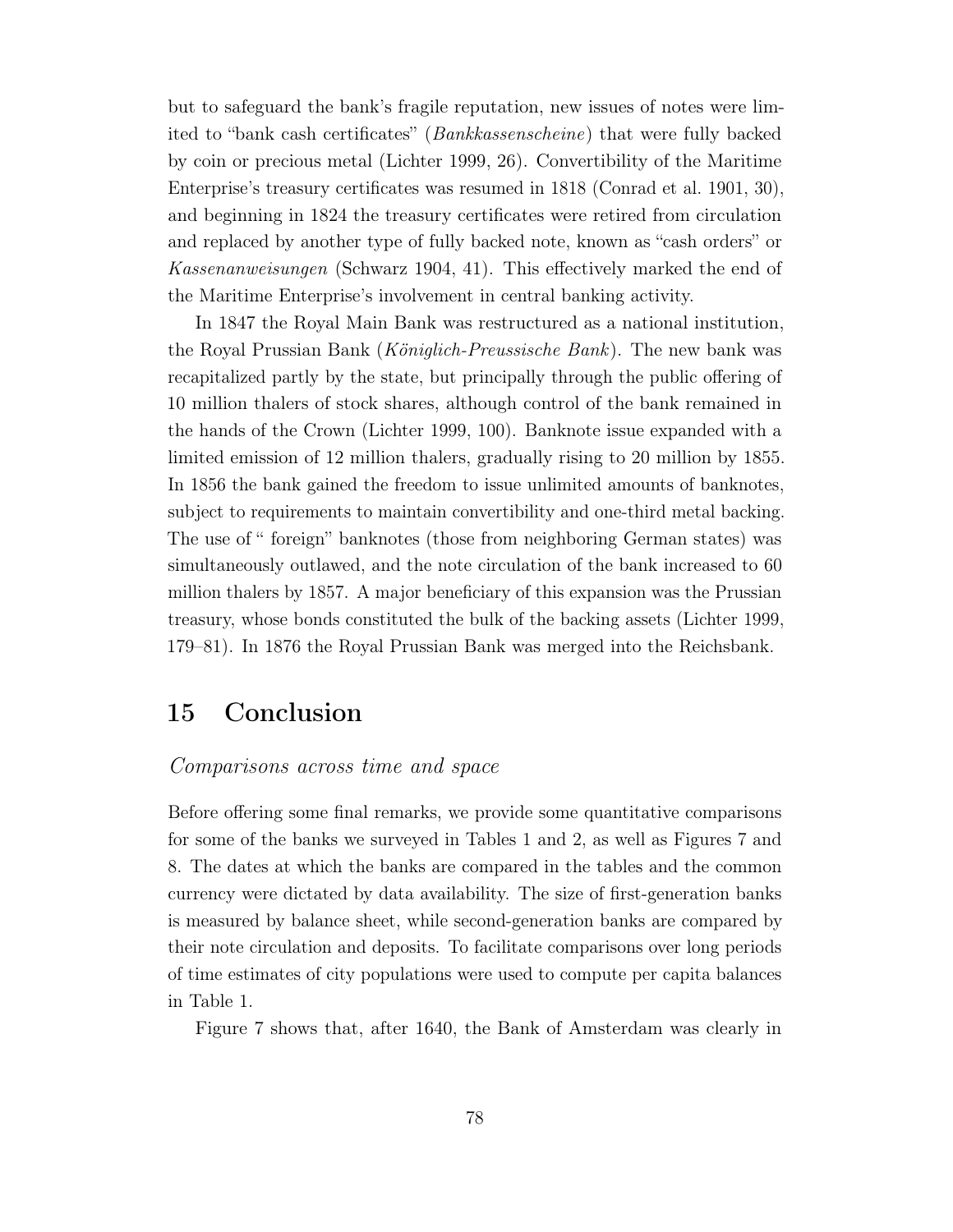a league of its own, not only being quite larger but also growing until the early 18th century, while Hamburg and Venice remained remarkably similar in size to the end, stable but not growing. The size of the Neapolitan banks is striking: far from a negligible phenomenon, these banks were collectively as large if not larger than Amsterdam (admittedly, the population of Naples was several times larger).

Figure [8](#page-80-0) covers two distinct periods, the eighteenth century and the wars of 1792–1815. The first period shows the steady rise of the Bank of England after 1720 when it breaks away from the Bank of Amsterdam. The second period allows a comparison of Austria and England: the note circulation (in real terms) is similar, but as we saw the price consequences were very different. Noteworthy is the Caisse d'Escompte: its success, far from negligible in comparison with a much more advanced Bank of England, was cut short by the Revolution. Its successor the Banque de France remained comparatively modest in its early years, but played no role in public finance.



<span id="page-79-0"></span>Figure 7: Bank balances of various banks, converted at Dutch guilder at current exchange rates (1591–1800). Sources: see Table [1.](#page-81-0)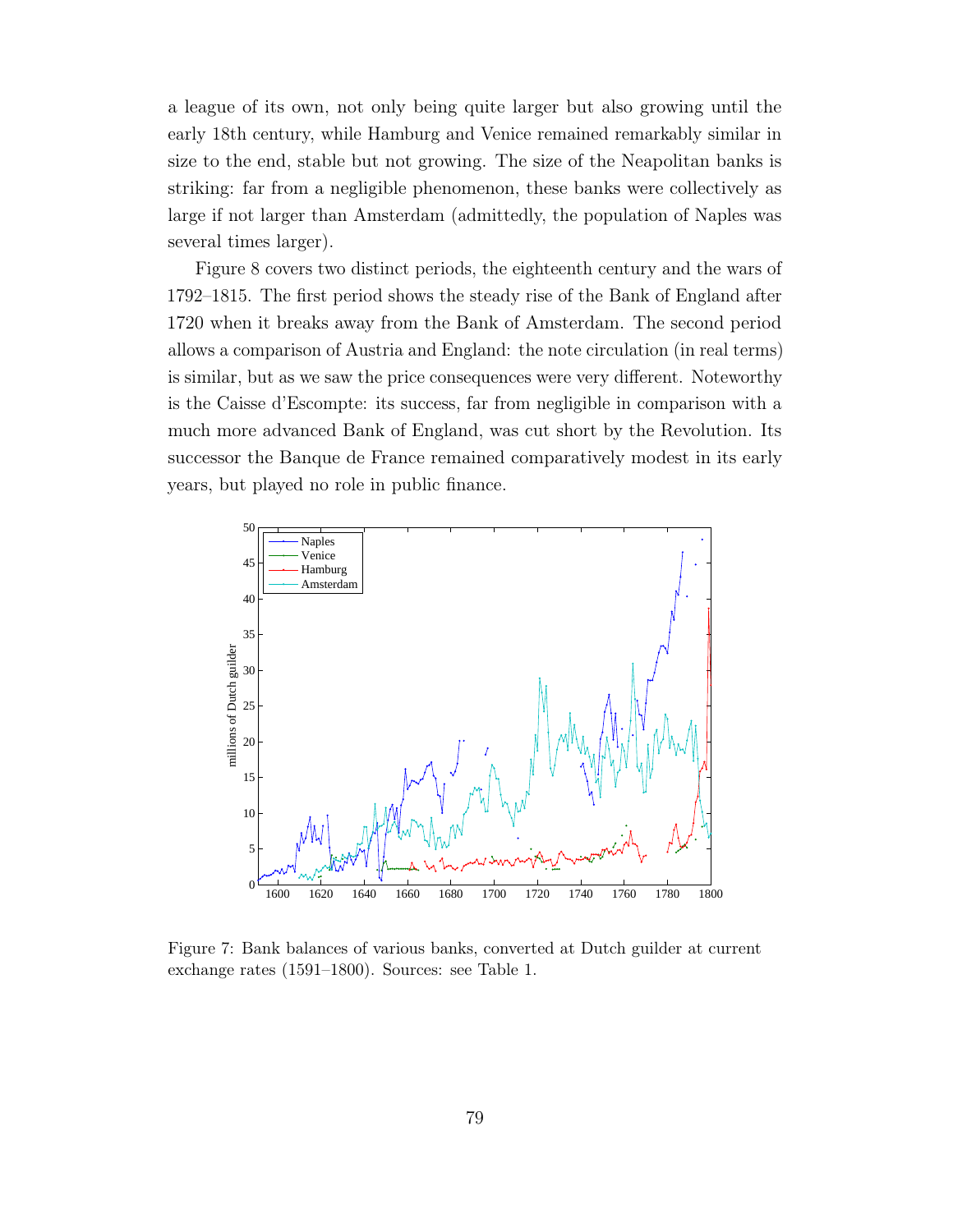

<span id="page-80-0"></span>Figure 8: Note circulation of various banks, converted into Hamburg marcs banco at current exchange rates (1700–1821). The balance sheet of the Amsterdam Wisselbank is plotted for comparison purposes. Paris consists of the Caisse d'Escompte (1776–93) and the Banque de France (from 1800). Sources: [UK](#page-91-0) [Parliament](#page-91-0) [\(1832,](#page-91-0) App. 74–6) (England) and the sources cited in Table [2.](#page-82-0)

### Banks and Governments

The banks surveyed in this chapter are distinguished not only by their date of birth (after 1650) but also by one of their liabilities and by the political nature of their sponsoring entities.

The note-issuing banks were all founded in monarchies, and observers at the time wondered whether public banks could survive outside of a republic. The nature of the monarchical regimes varied, as did the form of ownership. Sweden's bank was owned by parliament in a regime that oscillated between absolutist and parliamentary tendencies. Law's bank was initially private but was soon bought by the king; by contrast, the Caisse d'Escompte was purely private and, during its brief existence, managed to maintain an arms' length relation with the government to whom it owed no privilege. Government attempts at meddling with the bank's management were ultimately successful with its successor, the Banque de France, which was also privately owned but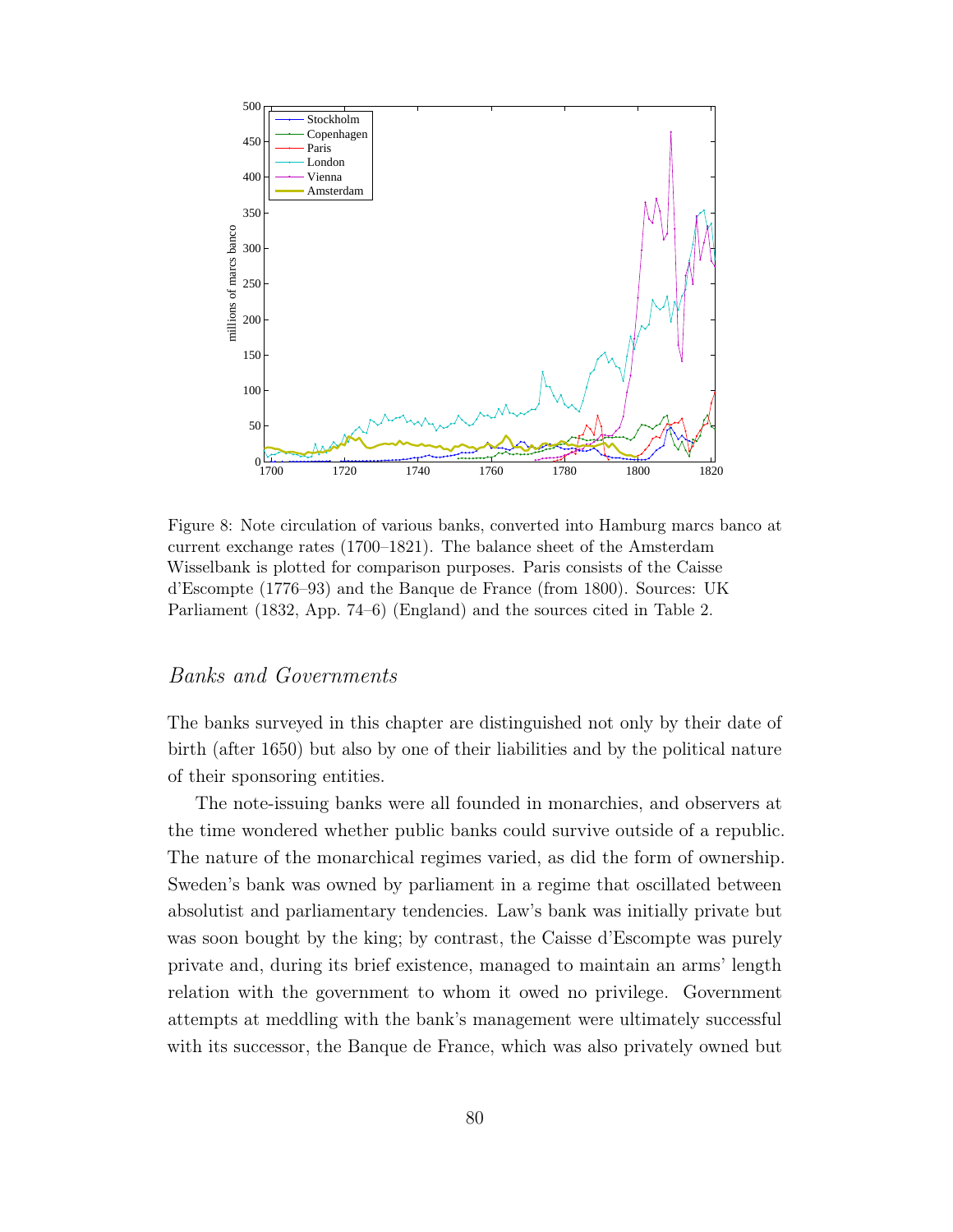|                           | year | '000 ducats | ducats/cap     |
|---------------------------|------|-------------|----------------|
| Barcelona                 | 1433 | 477         | 13             |
| Naples                    | 1597 | 611         | $\overline{2}$ |
| Venice                    | 1597 | 950         | 6              |
| Genoa, c. oro             | 1586 | 179         | 3              |
| Hamburg                   | 1621 | 339         | 8              |
| Amsterdam                 | 1631 | 1,646       | 30             |
| Nuremberg                 | 1631 | 462         | 11             |
| Venice                    | 1631 | 1,462       | 15             |
| <b>Naples</b>             | 1631 | 1,450       | 5              |
| Venice                    | 1666 | 876         | 6              |
| Genoa, c. moneta corrente | 1675 | 967         | 15             |
| Amsterdam                 | 1675 | 2,731       | 13             |
| <b>Naples</b>             | 1675 | 5,147       | 17             |
| Venice                    | 1721 | 1,722       | 12             |
| Genoa, c. banco           | 1721 | 7,531       | 116            |
| Amsterdam                 | 1721 | 13,610      | 68             |
| Naples                    | 1721 | 4,298       | 14             |
| London                    | 1719 | 46,545      | 72             |

<span id="page-81-0"></span>Table 1: Balance sheets of various public banks. The amounts are converted to Venetian ducats (a gold coin containing about 3.5g) at current exchange rates taken from [Spufford](#page-91-1) [\(1986,](#page-91-1) 145) and [Denzel](#page-86-1) [\(2010\)](#page-86-1). The figure for London excludes the exchequer bills circulated by the Bank. Sources: [Balletta](#page-85-0) [\(2009,](#page-85-0) 286–9) (Naples); [Tucci](#page-91-2) [\(1973,](#page-91-2) 370) (Venice); [\(Sieveking 1934a,](#page-90-5) 29,33) (Genoa); [Sieveking](#page-90-2) [\(1934b,](#page-90-2) 131-2, 139-41, 152-3, 156) (Hamburg); [Van Dillen](#page-91-3) [\(1934a,](#page-91-3) 117–23) (Amsterdam); Bank of England archives General Ledger 6, f. 665, ADM7/8 (kindly communicated by Stephen Quinn); [Bairoch et al.](#page-85-1) [\(1988\)](#page-85-1) (population).

included government appointees in its management. In Austria the Venetian model of a city bank was implanted in a quite different context and under the pressures of the monarchy the bank was reduced to administering the state's fiat currency. The Neapolitan banks, surveyed in the first chapter, are interesting because they flourished in a monarchy, albeit one ruled from afar by the Spanish monarch until 1713.

The relation between bank and government is not only a matter of direct control but also of the balance sheet. The Bank of England was a private institution in an increasingly parliamentary monarchy, but it had to bargain for renewals of its charter with the government, and a cosy relationship evolved in which the bank primarily served held public assets, in return for sizeable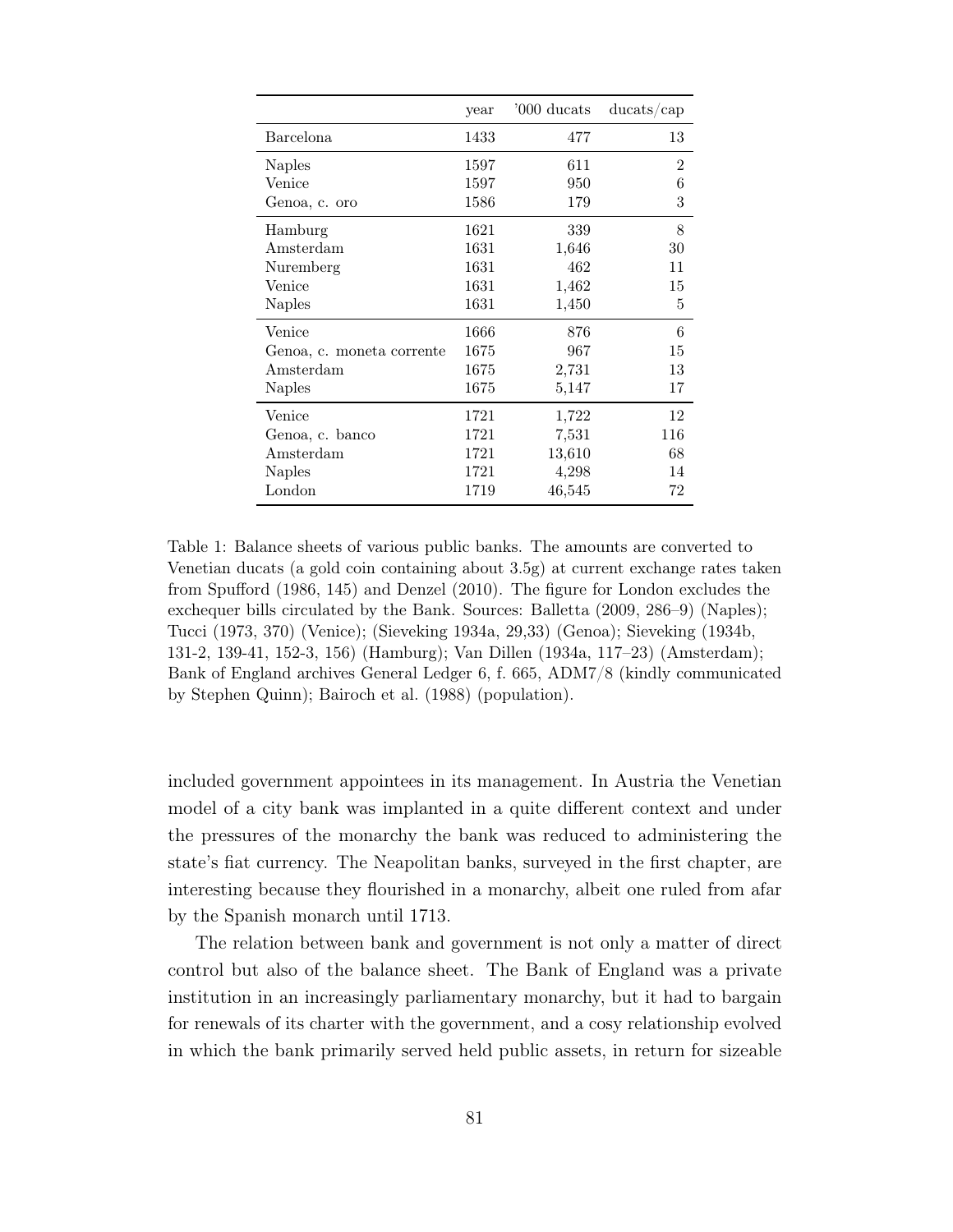|                          | Deposits<br>$'000$ M banco | <b>Notes</b> |
|--------------------------|----------------------------|--------------|
| Caisse d'Escompte, Paris | 3,435                      | 52,703       |
| Bank of England          | 30,649                     | 128,869      |
| Wisselbank, Amsterdam    | 21,166                     |              |
| Wisselbank, Hamburg      | 6,716                      |              |
| Banco del Giro, Venice   | 5,535                      |              |
| Wiener Stadtbank, Vienna |                            | 27,605       |
| Bank of Stockholm        | 4.926                      | 18,748       |

<span id="page-82-0"></span>Table 2: Deposits and note issue of various banks in 1788. The amounts are converted to marcs banco of Hamburg at current exchange rates. Sources: [Hauer](#page-87-1) [\(1848,](#page-87-1) 209–10) (Vienna), [Laffon-Ladébat](#page-87-2) [\(1807\)](#page-87-2) (Paris), [Clapham](#page-86-2) [\(1945,](#page-86-2) 1:297) (London) and the sources cited in Table [1.](#page-81-0)

profits (notably during the period of Restriction). Conversely, the French banks held virtually no government debt, but were capable of providing emergency assistance.

#### Money and the Law

A key tool to give the banks' liabilities an advantage over existing assets was the ability to bestow legal privileges. One of the most common privileges was the exemption of bank balances from seizure, sometimes with limitations. Another important tool was the requirement to settle foreign exchange transactions through the bank. The motivation for this requirement in Venice seems to have been a concern with the lack of final payment among private bankers, but Amsterdam and other states were quick to confer this privilege on their banks. Finally, legal tender was an important component. The finality of a payment with bank balances was a feature of private medieval banking which it seemed natural to extend to the first public banks, but as the public banks' liabilities progressively became the anchor for new units of account they became a natural legal tender.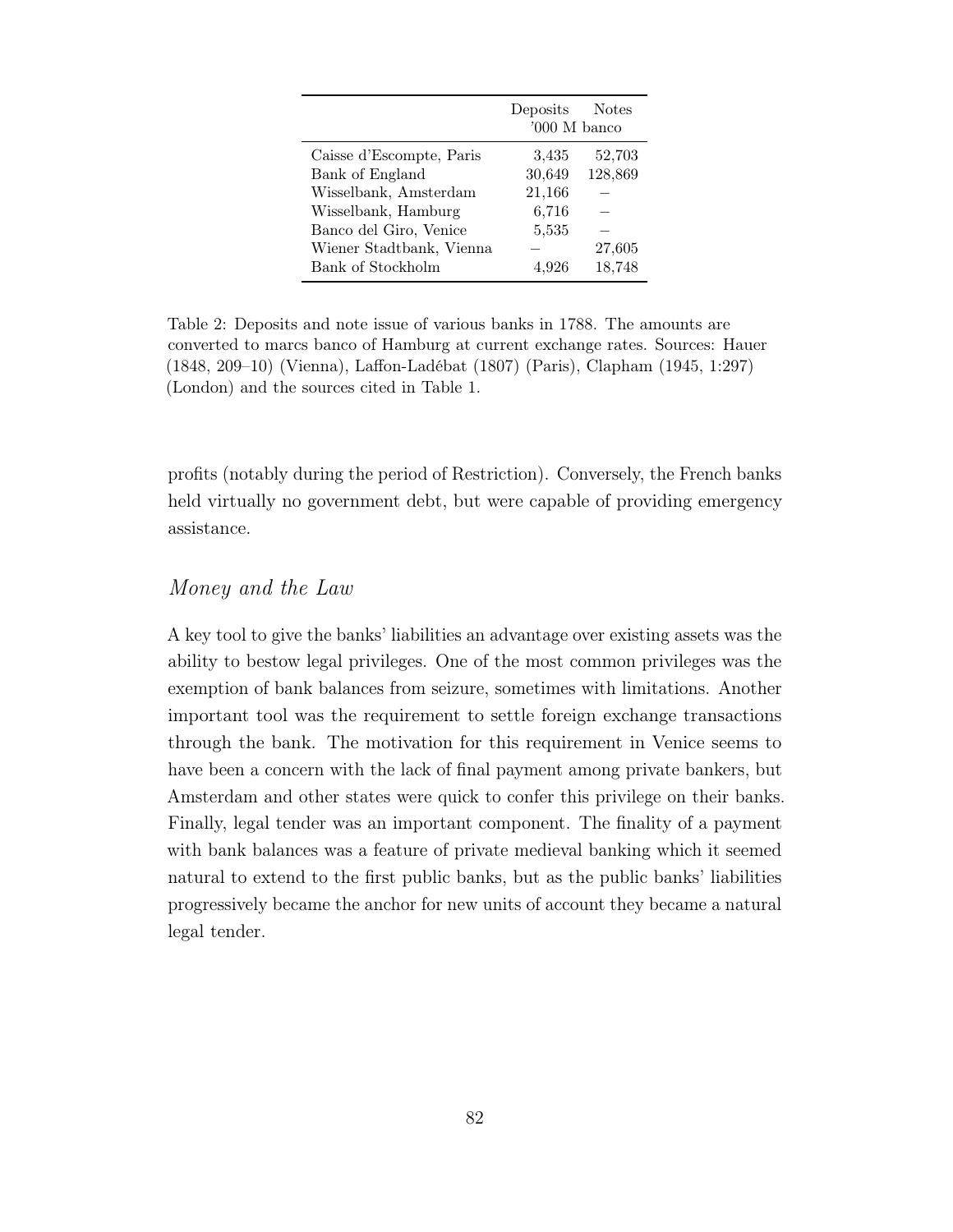#### Evolution

The structure of pre-Napoleonic public banks was marked by a great deal of experimentation. The top prize for ingenuity undoubtedly goes to Genoa (Section [1\)](#page-7-0), where equity-like shares in the public debt (luoghi) were already functioning as money by the mid-fifteenth century. Less innovative, but ultimately more popular were the seventeenth-century "exchange banks" of places such as Amsterdam and Hamburg (Sections [5](#page-33-0) and [7\)](#page-43-0) that sought to replace unreliable coinage with book-entry money, with the latter largely backed by metal.

The eighteenth and early nineteenth centuries saw many attempts to replicate the success of the exchange banks, with institutions that were principally backed by government obligations. The design of the Bank of England retained the core of the Genoese innovation, but the Bank was funded through bearer debt rather than the unwieldy luoghi. This feat of financial engineering brought with it the new solvency concerns, but these were handled through a combination of convertibility and monopoly privilege (Section [11\)](#page-56-0). Similar experiments with note issue were tried in other countries.

The upheavals of the Napoleonic Era posed great difficulties for the early public banks. During this period virtually all municipal banks succumbed to either wartime fiscal exploitation or postwar political irrelevance. A conspicuous exception was the Bank of Hamburg, which successfully resumed operations after 1814 but was later absorbed into the Reichsbank.<sup>[34](#page-83-0)</sup> In countries such as Austria, Prussia, and Sweden, finance of military operations resulted in significant inflations, and ultimately in either liquidation or extensive reorganization of those countries' banks. The exceptional case of England, which experienced only mild wartime inflation despite heavy banknote issue, is ironically the best remembered. The Bank of England's success at dealing with the temptations posed by banknote issue provided evident proof that a (largely) fiscally backed money was not only possible, but practicable.

Thus, we see that by 1814 the structure of the (still privately owned) Bank

<span id="page-83-0"></span><sup>34</sup>The city itself, as a political entity, fared better than Amsterdam, Genoa, or Venice. It survived a brief incorporation into the French empire to emerge as a full-fledged member of the German Bund, equal in international law to Prussia and Austria. In contrast Genoa became part of the kingdom of Piedmont and Venice an Austrian possession, while Amsterdam was under the rule of the authoritarian king Willem I. The Neapolitan banks survived unscathed and were later merged into the Banco di Napoli.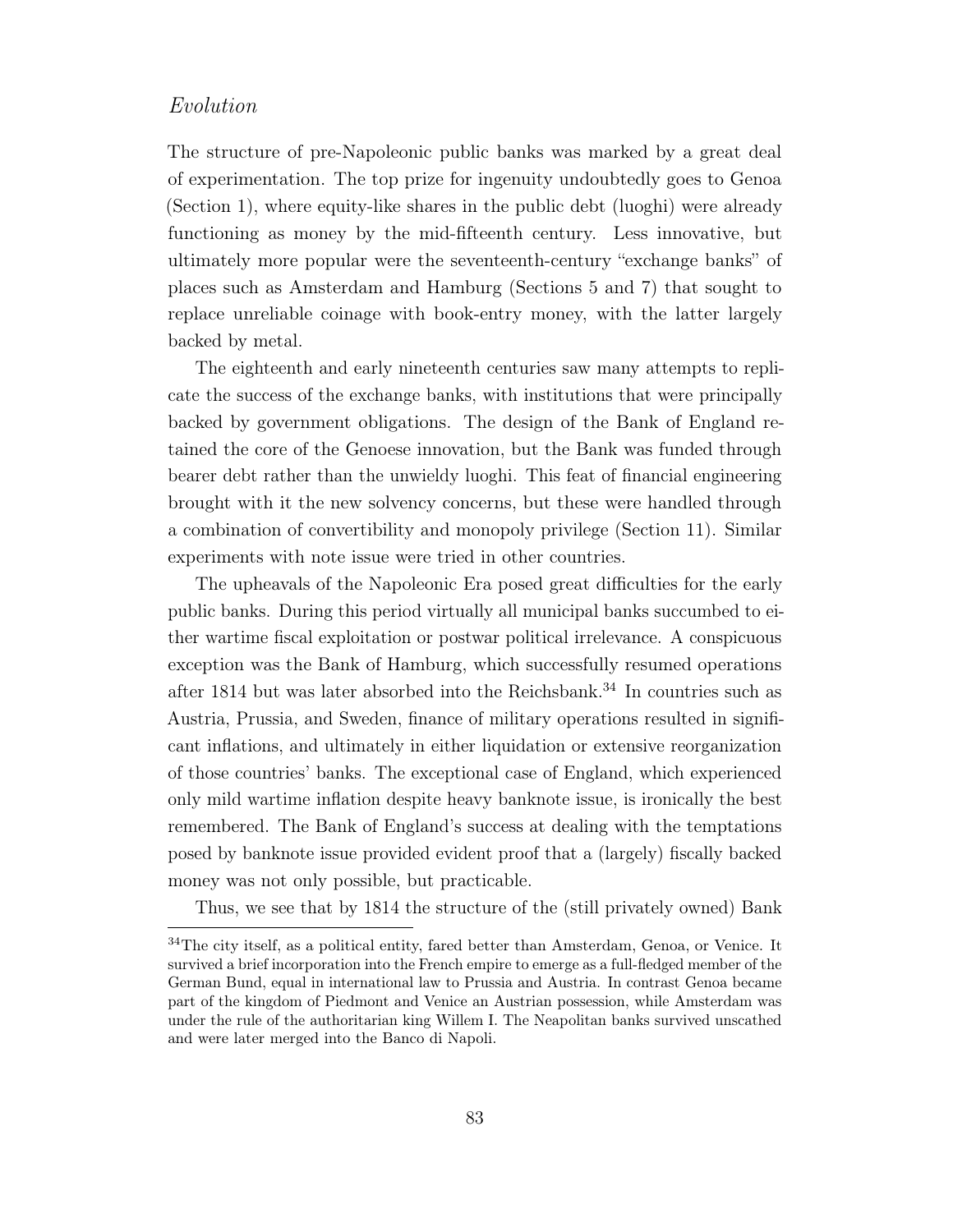of England contained many of the essential components of modern central banks. As should be clear from our survey, however, that by this time the Bank was itself the outcome of more than 400 years of institutional evolution. From the fifteenth to the nineteenth century, the idea of a public bank had developed from that of a narrowly specialized facility in a commercial city, to that of an essential component of a nation's financial architecture. This evolution was matched by a parallel shift in the popular conception of money, from something that was tangibly bound to precious metal, to something more abstract in nature, if still connected to metal in some fashion. In the words of one eighteenth-century observer [\(Broggia 1743,](#page-85-2) 2849):

Imaginary money is necessary in all states, for two essential reasons: one is to avoid the decrease in intrinsic content of specie, which, for all private and public reasons, reasons of state and reasons of commerce, must never be touched; the other is to maintain private contracts in a fair and immutable system.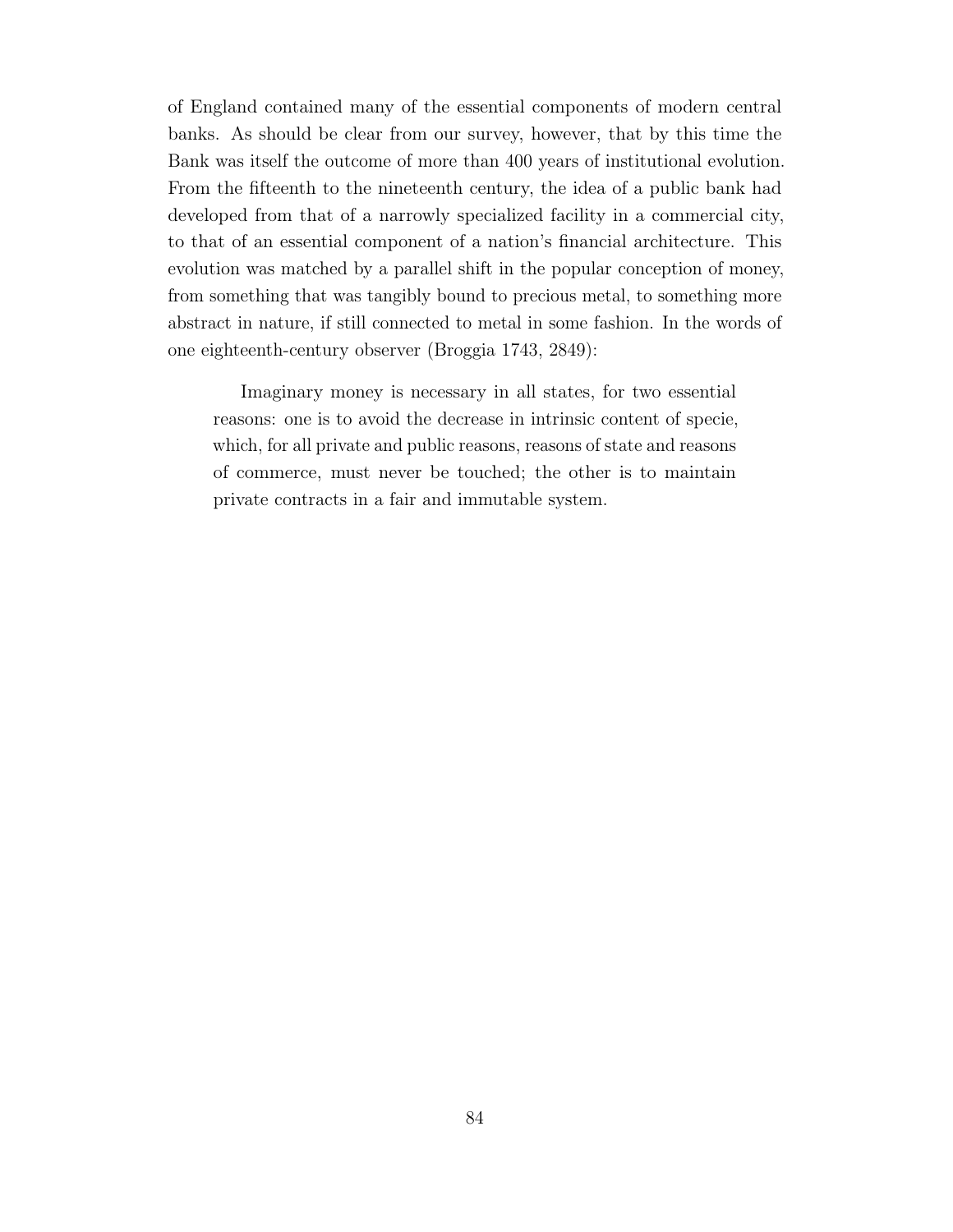### References

- Aerts, Erik, 2006. The European monetary famine of the late Middle Ages and the Bank of San Giorgio in Genoa. In Giuseppe Felloni (ed.) La Casa di San Giorgio: il potere del credito, pp. 27–62. Genoa: Brigati.
- Aerts, Erik, 2011. The absence of public exchange banks in medieval and early modern Flanders and Brabant (1400–1800): a historical anomaly to be explained. Financial History Review, 18(1):91–117.
- Amend-Traut, Anja, 2009. Wechselverbindlichkeiten vor dem Reichskammergericht: Praktiziertes Zivilrecht in der Frühen Neuzeit. Cologne: Böhlau Verlag.
- <span id="page-85-1"></span>Bairoch, Paul, Jean Batou, and Pierre Chèvre, 1988. The Population of European Cities, 800–1850 : Data Bank and Short Summary of Results. Geneva: Droz.
- Balestrieri, Lucio, 1969. Banche pubbliche e problemi monetari a Venezia nei secoli XVI e XVII. Venice: Tipografia Commerciale.
- <span id="page-85-0"></span>Balletta, Francesco, 2009. La circolazione della moneta fiduciaria a Napoli nel Seicento e nel Settecento (1587-1805). Edizioni Scientifiche Italiane.
- Bidermann, Herrmann Ignaz, 1859. Die Wiener Stadt-Bank. Vienna: Archiv für Kunde österreichischer Geschichtsquellen.
- Bigo, Robert, 1927. La Caisse d'escompte (1776–1793) et les Origines de la Banque de France. Paris: Presses universitaires de France.
- Bordo, Michael D. and Eugene N. White, 1991. A Tale of Two Currencies: British and French Finance During the Napoleonic Wars. Journal of Economic History, 51(2):303–316.
- <span id="page-85-2"></span>Broggia, Carlo Antonio, 1743. Tratatto de' Tributi, delle Monete, e del Governo Politico della Sanità. Naples: Pietro Palombo.
- Broz, J. Lawrence and Richard S. Grossman, 2004. Paying for privilege: the political economy of Bank of England charters, 1694–1844. Explorations in Economic History, 41(1):48–72.
- Carreres Zacarés, Salvador, 1957. La Taula de Cambis de Valencia 1408–1719. Valencia: Excmo. Ayuntamiento.
- Cessi, Roberto, 1937. Problemi monetari veneziani fino a tutto il secolo XIV. Documentari finanziari della Repubblica di Venezia, 4th ser., vol. 1. Padua: Casa editrice Dott. Antonio Milani.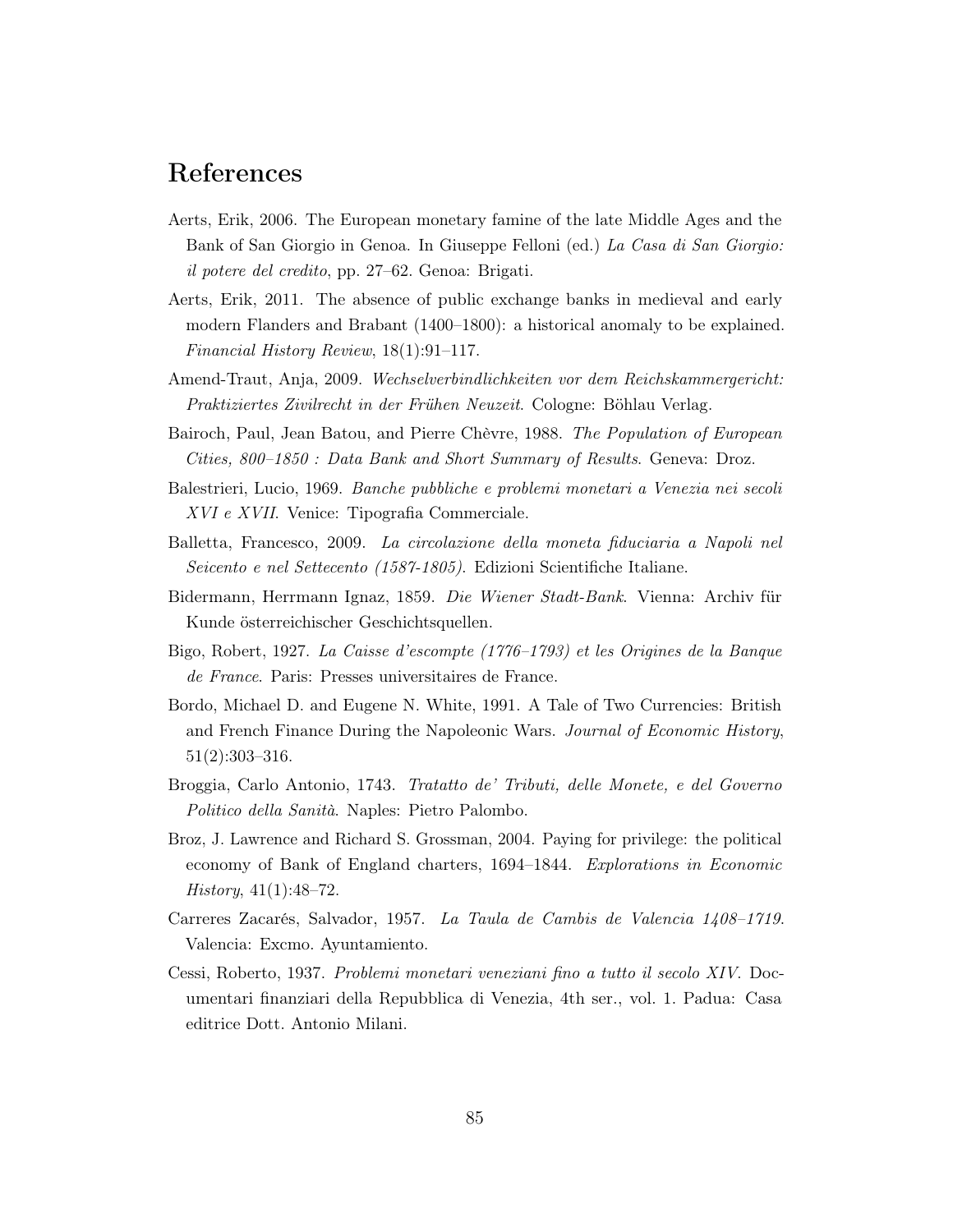- <span id="page-86-2"></span>Clapham, Sir John, 1945. The Bank of England: A history. Cambridge: Cambridge University Press.
- <span id="page-86-0"></span>Conrad, Johannes, Ludwig Elster, Wilhelm Lexis, and Edgar Loening, 1901. Handwörterbuch der Staatswissenschaften, vol. 6. Jena: Gustav Fischer.
- Cova, Alberto, 1991. Banchi e Monti pubblici a Milano nei Secoli XVI e XVII. In Banchi pubblici, banchi privati e monti di pietà nell'Europa preindustriale, Atti della Società Ligure di Storia Patria, pp. 327–39. Genova. Atti del Convegno, Genova 1 - 6 ottobre 1990.
- Cowen, David Jack, 2000. The Origins and Economic Impact of the First Bank of the United States, 1791–1797. New York: Garland Publishing.
- De Roover, Raymond, 1946. Le contrat de change depuis la fin du treizième siècle jusqu'au début du dix-septième. Revue belge de philologie et d'histoire, 25(1–2):111– 128.
- Dehing, Pit and Marjolein 't Hart, 1997. Linking the fortunes, currency and banking, 1550-1800. In Marjolein 't Hart, Joost Jonker, and Jan Luiten van Zanden (eds.) A Financial History of the Netherlands, pp. 37–63. Cambridge: Camb.
- Demarco, Domenico, 2000a. Il banco di Napoli: Dalle Casse di Deposito alla Fioritura Settecentesca. Napoli: Edizioni Scientifiche Italiane.
- Demarco, Domenico, 2000b. Il banco di Napoli: L'Archivio Storico: La Grammatica delle Scritture. Napoli: Edizioni Scientifiche Italiane.
- <span id="page-86-1"></span>Denzel, Markus A., 2010. *Handbook of World Exchange Rates, 1590–1914*. Farnham: Ashgate Publishing Group.
- Denzel, Markus A, 2012. Der Nürnberger Banco Publico, seine Kaufleute und ihr Zahlungsverkehr (1621-1827). Stuttgart: Franz Steiner Verlag.
- Duffy, Ian P. H., 1982. The Discount Policy of the Bank of England during the Suspension of Cash Payments, 1797–1821. Economic History Review, 35(1):67–82.
- Dunbar, Charles F., 1892. The Bank of Venice. The Quarterly Journal of Economics, 6(3):308–335.
- Edvinsson, Rodney, 2010a. Foreign Exchange Rates in Sweden 1658–1803. In Rodney Edvinsson, Tor Jacobson, and Daniel Waldenström (eds.) Historical Monetary and Financial Statistics for Sweden: Exchange Rates, Prices, and Wages, 1277–2008, pp. 238–339. Stockholm: Ekerlids Förlag and Sveriges Riksbank.
- Edvinsson, Rodney, 2010b. The multiple currencies of Sweden-Finland 1534–1803. In Rodney Edvinsson, Tor Jacobson, and Daniel Waldenström (eds.) Historical Monetary and Financial Statistics for Sweden: Exchange Rates, Prices, and Wages, 1277–2008, pp. 133–237. Stockholm: Ekerlids Förlag and Sveriges Riksbank.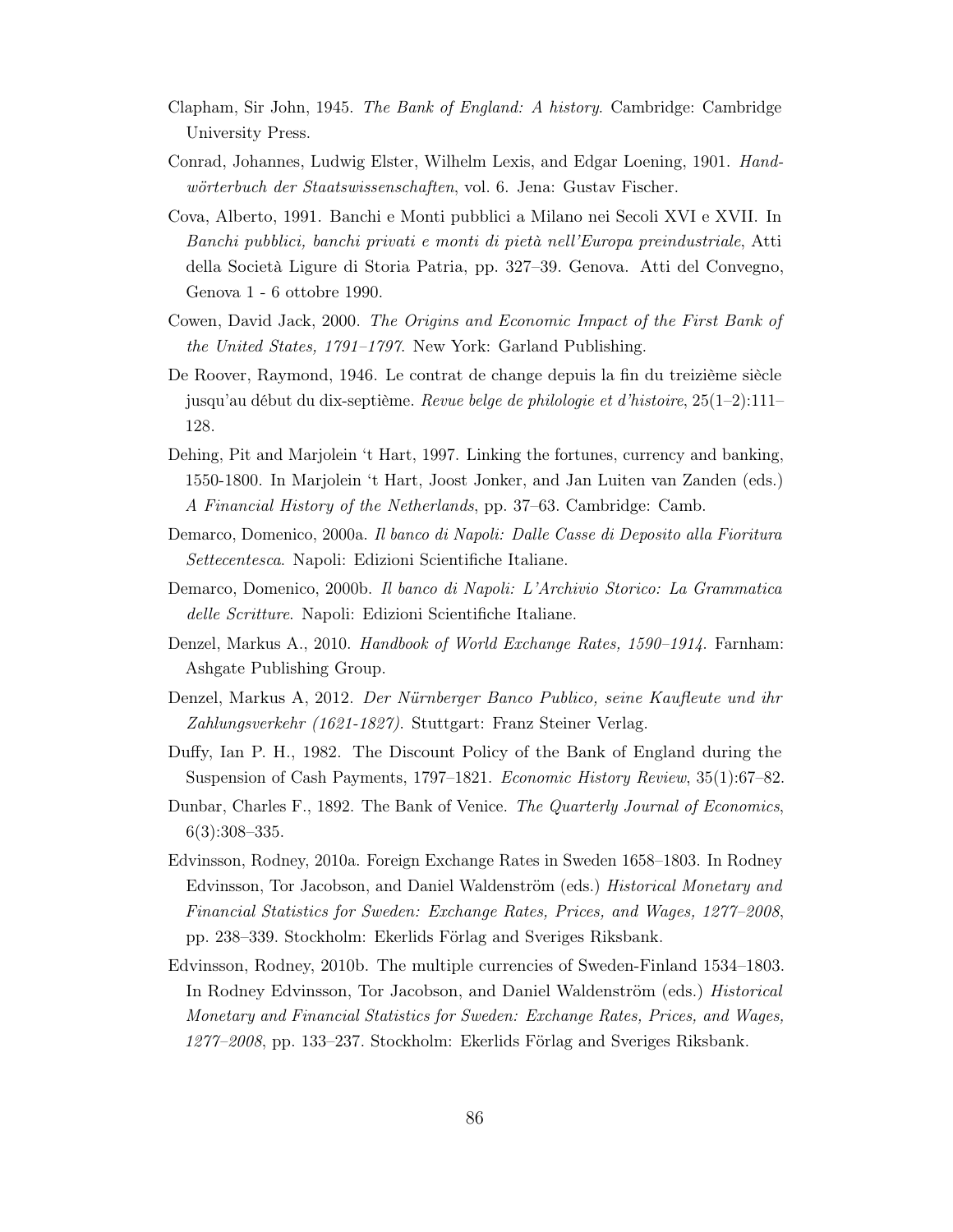- Edvinsson, Rodney, 2010c. Swedish monetary standards in a historical perspective. In Rodney Edvinsson, Tor Jacobson, and Daniel Waldenström (eds.) Historical Monetary and Financial Statistics for Sweden: Exchange Rates, Prices, and Wages, 1277–2008, pp. 26–66. Stockholm: Ekerlids Förlag and Sveriges Riksbank.
- Faure, Edgar, 1977. La Banqueroute de Law. Paris: Gallimard.
- Felloni, Giuseppe, 1984. Un Système monétaire atypique: la monaie de marc dans les foires de change génoises, 16e–18e siècles. In John Day (ed.) Études d'histoire monétaire, XIIe - XIXe siècles, pp. 249–260. Lille: Presses universitaires de Lille.
- Fratianni, Michele, 2006. Government Debt, Reputation and Creditors' Protections: The Tale of San Giorgio. Review of Finance, 10(4):487–506.
- Fregert, Klas, 2012. The Swedish Riskbank 1668-2010: a view from its balance sheet. Working paper, Lund University.
- <span id="page-87-0"></span>Fuchs, Rudolph, 1998. Die Wiener Stadtbank: ein Beitrag zur österreichischen Finanzgeschichte des 18. Jahrhunderts. Frankfurt-am-Main: Peter Lang.
- Gianelli, Giulio, 2006. La riforma monetaria genovese del 1671–75 e l'apertura del banco di moneta corrente. In Giuseppe Felloni (ed.) La Casa di San Giorgio: il potere del credito, pp. 121–141. Genoa: Brigati.
- Günther, Karl, 1932. Die städtischen Wechselbanken Deutschlands im Mittelalter und im 16. Jahrhundert. München: Höfling.
- Hallauer, Richard, 1904. Der Basler Stadtwechsel 1504–1746. Basel: Emil Birkhäuser.
- Levy von Halle, Ernst, 1891. Die Hamburger Giro-Bank und Ihr Ausgang. Berlin: Puttkammer und Mühlbrecht.
- 't Hart, Marjolein, 2009. Corporate Governance. In Marius van Nieuwkerk (ed.) The Bank of Amsterdam: on the Origins of Central Banking, pp. 144–155. Amsterdam: Sonsbeek Publishers.
- <span id="page-87-1"></span>Hauer, Joseph von, 1848. Beiträge zur Geschichte der österreichischen Finanzen. Vienna: Wallishauser.
- Heckscher, Eli F., 1934. The Bank of Sweden in its Connection with the Bank of Amsterdam. In Johannes Gerard van Dillen (ed.) History of the Principal Public Banks, pp. 161–99. The Hague: Martinus Nijhoff.
- Heers, Jacques, 1961. Gênes au XVe siècle : Activité économique et problèmes sociaux. Paris: S.E.V.P.E.N.
- Koudijs, Peter and Hans-Joachim Voth, 2011. Optimal delay: distressed trading in 18th c. Amsterdam.
- <span id="page-87-2"></span>Laffon-Ladébat, André-Daniel, 1807. Compte-rendu des opérations de la Caisse d'escompte. Paris: Antoine Bailleul.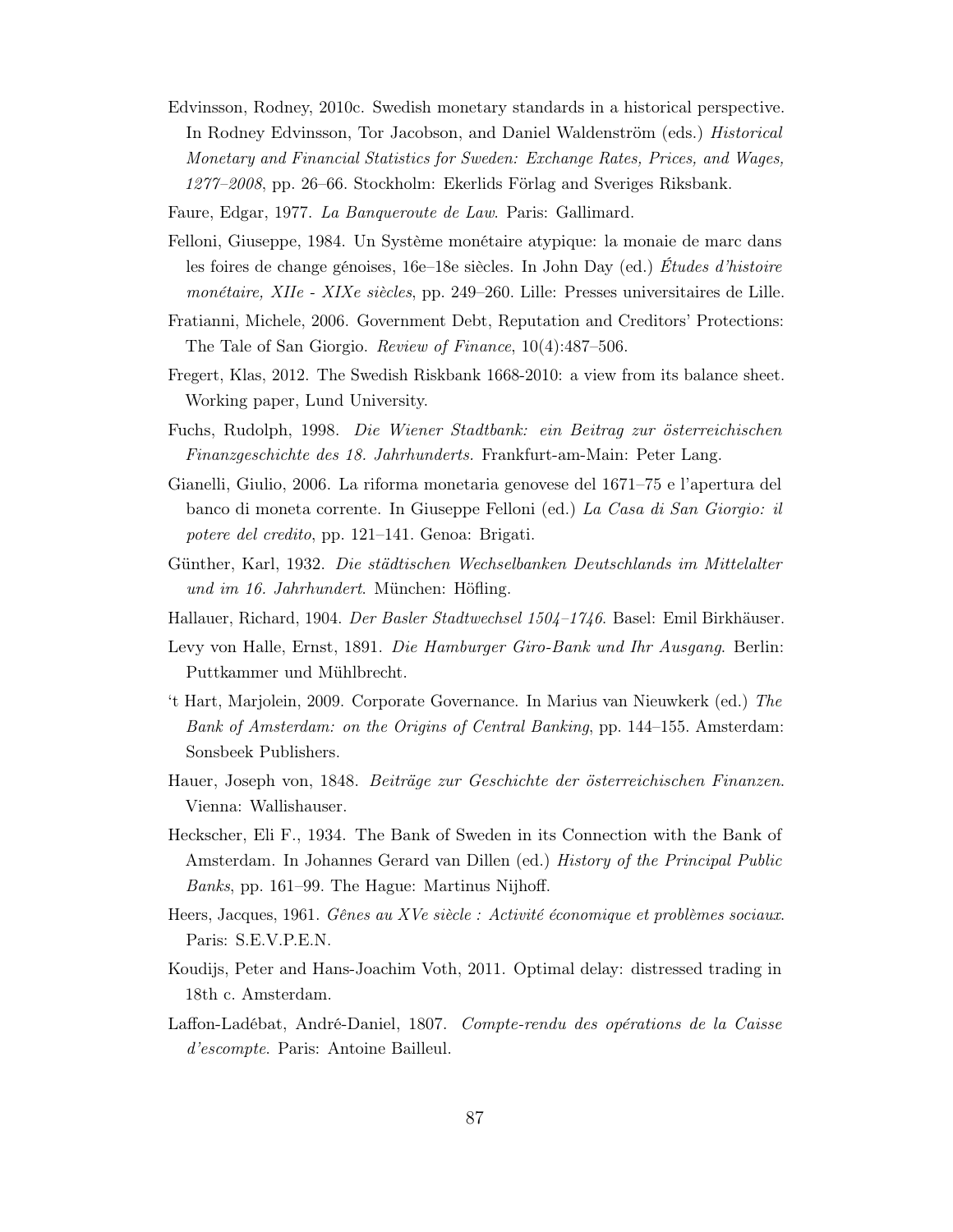- Lane, Frederic C., 1937. Venetian Bankers, 1496-1533: A Study in the Early Stages of Deposit Banking. Journal of Political Economy, 45(2):187–206.
- Lattes, Elia, 1869. La Libertà delle Banche a Venezia dal Secolo XIII al XVII. Milan: Valentiner e Mues.
- Leclercq, Yves, 2010. La banque supérieure. Paris: Classiques Garnier.
- <span id="page-88-0"></span>Lichter, Jörg, 1999. Preussiche Notenbankpolitik in der Formationsphase des Zentralbanksystems 1844 bis 1857. Berlin: Duncker und Humblot.
- Tedde de Lorca, Pedro, 1988. El Banco de San Carlos (1782–1829). Madrid: Alianza Editorial.
- Lovell, Michael C., 1957. The Role of the Bank of England as Lender of Last Resort in the Crises of the 18th Century. Explorations in Entrepreneurial History,  $10(1):8-20.$
- Lüthy, Herbert, 1959–1961. La Banque protestante en France de la révocation de l'Édit de Nantes à la Révolution. Paris: S.E.V.P.E.N.
- Luzzatto, Gino, 1934. Les Banques publiques de Venise (siècles XVI–XVIII). In Johannes Gerard van Dillen (ed.) History of the Principal Public Banks, pp. 39–78. The Hague: Martinus Nijhoff.
- Mandich, Giulio, 1957. Formule monetarie veneziane del periodo 1619–1650. Il Risparmio, 5(4):634–82. Also in Studi in onore di Armando Sapori, 1957, vol. II.
- Märcher, Michael, 2010. Danish Banking before and after the Napoleonic Wars: a Survey of Danish Banking, 1736–1857. In Tuukka Talvio, Cecilia von Heijne, and Michael Märcher (eds.) Monetary Boundaries in Transition : a North European Economic History and the Finnish War 1808–1809, pp. 127–143. Stockholm: Statens historika museum.
- Marengo, Emilio, Camillo Manfroni, and Giuseppe Pessagno, 1911. Il Banco di San Giorgio. Genoa: A. Donath.
- Marion, Marcel, 1934. La Fondation de la Banque de France et ses premières années (1800–14). In Johannes Gerard van Dillen (ed.) History of the Principal Public Banks, pp. 301–318. The Hague: Martinus Nijhoff.
- Mayordomo García-Chicote, Francisco, 2002. La Taula de Canvis: Aportación a la historia de la contabilidad valenciana (siglos XIII–XVII). Valencia: Universitat de València.
- Mees, Willem C., 1838. Proeve eener Geschiedenis van het Bankwezen in Nederland geduerende den Tijd der Republiek. Rotterdam: W. Messcuert.
- Modigliani, Franco and Merton H. Miller, 1958. The Cost of Capital, Corporation Finance and the Theory of Investment. The American Economic Review, 48(3):261–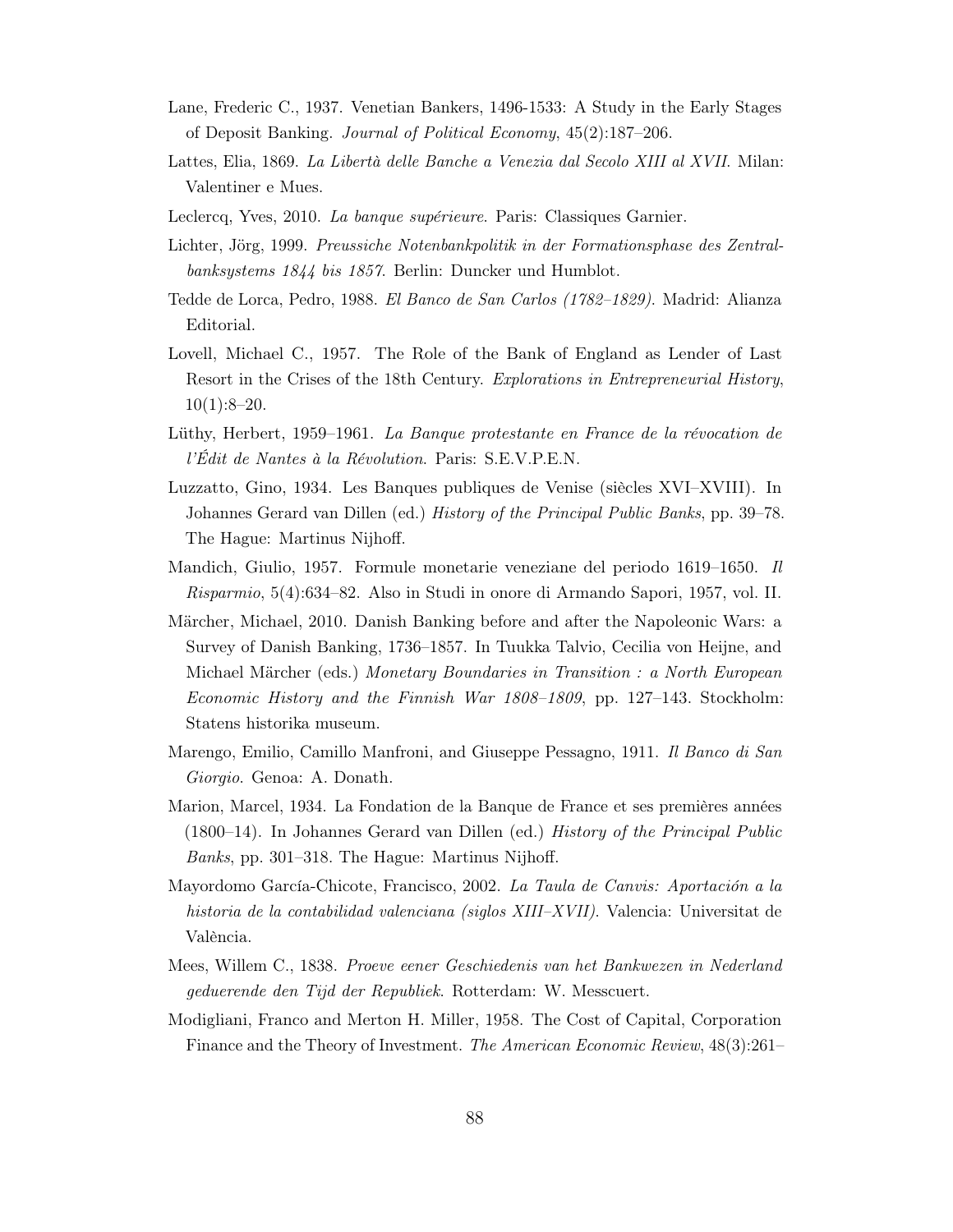297.

- Mueller, Reinhold C., 1979. The Role of Bank Money in Venice, 1300-1500. Studi Veneziani, n. s. III:49–96.
- Mueller, Reinhold C., 1997. The Venetian Money Market: Banks, Panics, and the Public Debt, 1200-1500. Baltimore, MD: The Johns Hopkins University Press.
- Murphy, Antoin E., 1997. John Law: Economic Theorist and Policy-Maker. Oxford: Clarendon Press.
- Neal, Larry, 1990. The Rise of Financial Capitalism: International Capital Markets in the Age of Reason. Cambridge: Cambridge University Press.
- <span id="page-89-0"></span>Niebuhr, Marcus, 1854. Geschichte der Königlichen Bank in Berlin. Berlin: Verlag der Deckerschen Geheimen Ober-Hofbuchdruckerei.
- Ortí Gost, Pere, 2007. Les finances municipals de la Barcelona dels segles XIV i XV: Del censal a la Taula de Canvi. Arxiu Històric de la Ciutat de Barcelona, quaderns d'història, 13:257–82.
- Padovan, Vincenzo, 1882. La Nummografia Veneziana: Sommario documentato. Venice: M. Visentini.
- Passola, Josep M., 1999. Els Orígens de la banca pública: les taules de canvi municipals. Sabadell: Ed. Ausa.
- Pesce, Giovanni and Giuseppe Felloni, 1975. Le Monete Genovesi: Storia, Arte ed Economia delle Monete di Genova dal 1139 al 1814. Genoa: Cassa di Risparmio di Genova e Imperia.
- Plessis, Alain, 1989. La Révolution et les banques en France : de la Caisse d'escompte à la Banque de France. *Revue économique*,  $40(6):1001-14$ .
- Polak, Menno, 1998a. Historiografie en Economie van de "Muntchaos',' Deel I. Tech. rep., NEHA, Amsterdam.
- Polak, Menno, 1998b. Historiografie en Economie van de "Muntchaos," Deel II: Bijlagen. Tech. rep., NEHA, Amsterdam.
- Quinn, Stephen and William Roberds, 2009. An Economic Explanation of the Early Bank of Amsterdam, Debasement, Bills of Exchange and the Emergence of the First Central Bank. In Jeremy Atack and Larry Neal (eds.) The Evolution of Financial Institutions from the Seventeenth to the Twentieth-First Century, pp. 32–70. Cambridge: . Cambridge University Press.
- Quinn, Stephen and William Roberds, 2010. How Amsterdam got Fiat Money. Working Paper 2010-17, Federal Reserve Bank of Atlanta.
- Quinn, Stephen and William Roberds, 2012. Responding to a Shadow Banking Crisis: the Lessons of 1763. Working Paper 2012-8, Federal Reserve Bank of Atlanta.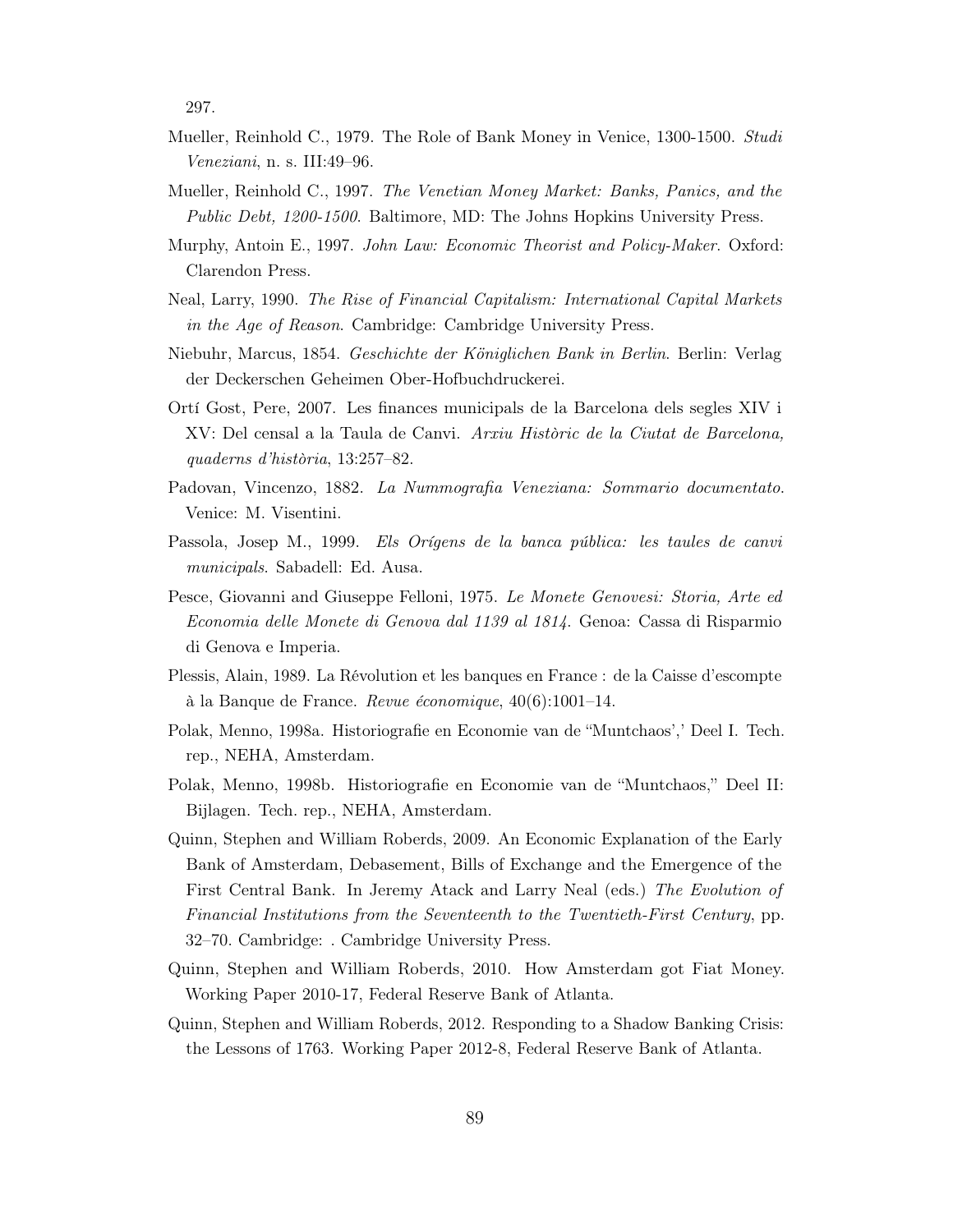- <span id="page-90-0"></span>Raudnitz, Josef, 1917. Das Österreichische Staatspapiergeld and die Privilegierte Nationalbank: erster Theil 1762 bis 1820. Vienna: Kaiserliche und königliche Staatsdruckerei.
- Riu, Manuel, 1979. Banking and Society in Late Medieval and Early Modern Aragon. In Fredi Chiappelli (ed.) The Dawn of Modern Banking, pp. 131–68. New Haven: Yale University Press.
- Sánchez Sarto, Manuel, 1934. Les Banques publiques en Espagne jusqu'à 1815. In Johannes Gerard van Dillen (ed.) History of the Principal Public Banks, pp. 1–14. The Hague: Martinus Nijhoff.
- Sargent, Thomas J. and François R. Velde, 2002. The Big Problem of Small Change. Princeton, NJ: Princeton University Press.
- Sayous, André-Émile, 1936. Les Méthodes commerciales de Barcelone au XVe siècle, d'après des documents inédits de ses archives : la bourse, le prêt et l'assurance maritimes, les sociétés commerciales, la lettre de change, une banque d'État. Paris: Librairie du Recueil Sirey.
- <span id="page-90-3"></span>Schleutker, Hermann, 1920. Das volkswirtschaftliche Bedeutung der Königlichen Seehandlung von 1772-1820. Paderborn: Ferdinand Schöningh.
- Schnabel, Isabel and Hyun Song Shin, 2004. Liquidity and Contagion: The Crisis of 1763. Journal of the European Economic Association, 2(6):929–968.
- Schnabel, Isabel and Hyun Song Shin, 2006. The 'Kipper- and Wipperzeit' and the Foundation of Public Deposit Banks.
- <span id="page-90-1"></span>Schneider, Jürgen, Oskar Schwarzer, and Petra Schnelzer, 1991. Historische Statistik von Deutschland. Band XII: Statistik der Geld- und Wechselkurse in Deutschland und im Ostseeraum (18. Und 19. Jahrhundert). St. Katharinen: Scripta-Mercuratae-Verlag.
- <span id="page-90-4"></span>Schwarz, Otto, 1904. Der Staatshaushalt und die Finanzen Preussens, vol. 3. Berlin: J. Guttentag.
- Sieveking, Heinrich, 1906. Studi sulle finanze genovesi nel medioevo e in particolare sulla casa di San Giorgio. In Atti della Società Ligure di Storia Patria. Genoa: Società Ligure di Storia Patria.
- <span id="page-90-5"></span>Sieveking, Heinrich, 1934a. Das Bankwesen in Genua und die Bank von S. Giorgio. In Johannes Gerard van Dillen (ed.) History of the Principal Public Banks, pp. 15–38. The Hague: Martinus Nijhoff.
- <span id="page-90-2"></span>Sieveking, Heinrich, 1934b. Die Hamburger Bank. In Johannes Gerard van Dillen (ed.) History of the Principal Public Banks, pp. 125–160. The Hague: Martinus Nijhoff.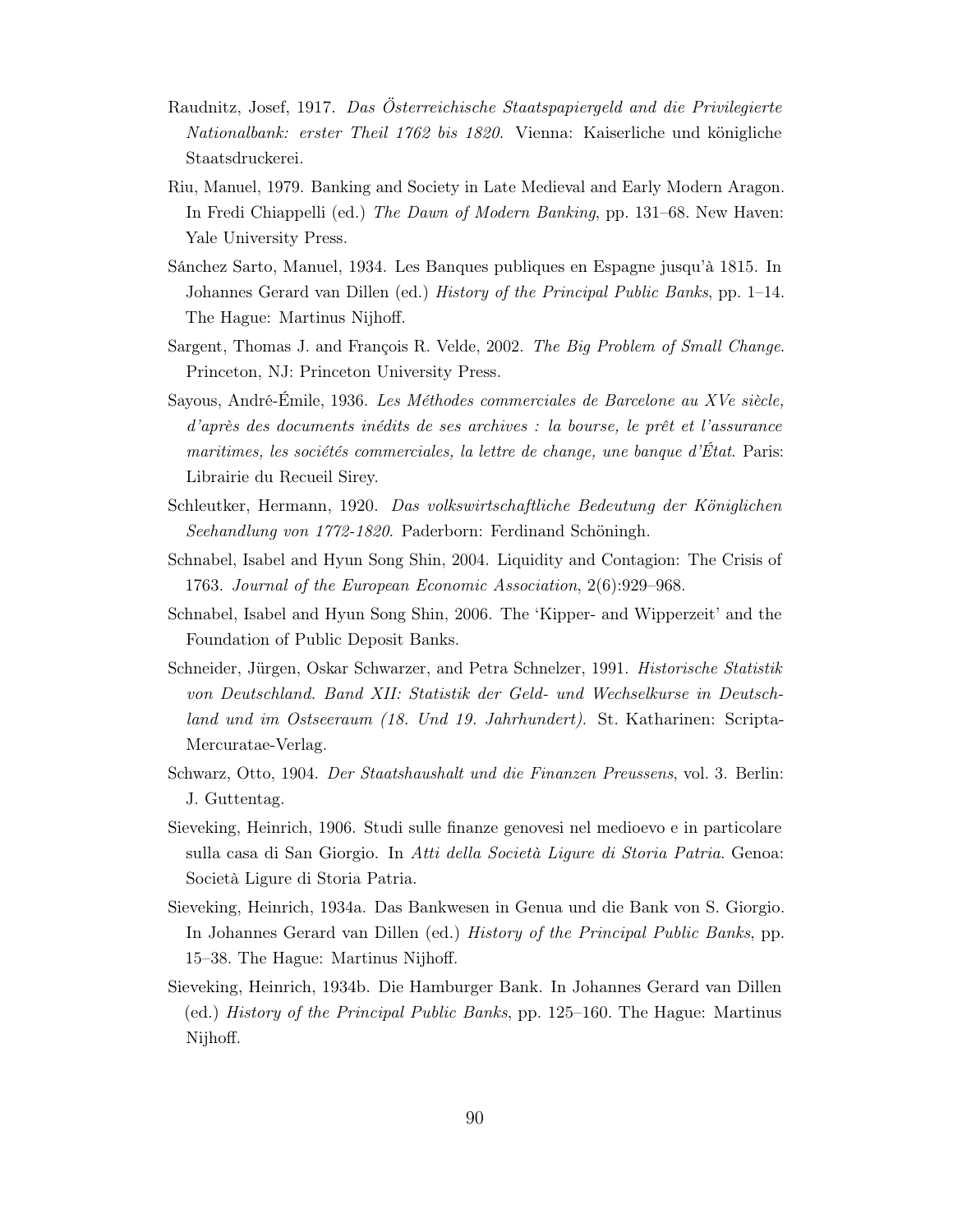- Sneller, Z. W., 1938a. De Rotterdamsche Wisselbank 1635–1812. De Economist, 87(1):685–716.
- Sneller, Z. W., 1938b. De Rotterdamsche Wisselbank 1635–1812 (Slot). De Economist, 87:882–902.
- Sneller, Z. W., 1938c. De Rotterdamsche Wisselbank 1635–1812 (Vervolg). De Economist, 87:818–840.
- Soetbeer, Adolf, 1855. Beiträge und Materialien zur Beurtheilung von Geld- und Bank-Fragen mit besonderer Rücksicht auf Hamburg. Hamburg: Herold'sche Buchhandlung.
- Soetbeer, Adolf, 1867. Die Hamburger Bank. 1619-1866. Eine geschichtliche Skizze (Zweite Hälfte). Vierteljahrschrift für Volkswirthschaft und Kulturgeschichte, 5(2):1– 53.
- Soresina, Amedeo, 1889. *Il Banco giro di Venezia*. Venice: Fratelli Visentini.
- <span id="page-91-1"></span>Spufford, Peter, 1986. Handbook of Medieval Exchange. London: Offices of the Royal Historical Society.
- <span id="page-91-2"></span>Tucci, Ugo, 1973. Convertibilità e copertura metallica della moneta del Banco Giro veneziano. Studi Veneziani, XV:349–448.
- Tucci, Ugo, 1981. Mercanti, Navi, Monete nel Cinquecento Veneziano, chap. Il Banco della Piazza di Rialto, prima banca pubblica veneziana, pp. 231–250. Il Mulino.
- Ugolini, Stefano, 2011. What Do We Really Know about the Long-Term Evolution of Central Banking? Evidence from the Past, Insights for the Present. working paper 2011-15, Norges Bank, Oslo.
- <span id="page-91-0"></span>UK Parliament, 1832. Report form the Committee of Secrecy on the Bank of England Charter. London: James and Luke G. Hansard & Sons.
- Usher, Abbott Payson, 1934. The Origins of Banking: The Primitive Bank of Deposit, 1200-1600. The Economic History Review, 4(4):399–428.
- Usher, Abbott Payson, 1943. The Early History of Deposit Banking in Mediterranean Europe. Cambridge: Harvard University Press.
- Van Dillen, Johannes Gerard, 1921. Een Boek van Phoonsen over de Amsterdamsche Wisselbank. Economisch-historish jaarboek, 7:1–146.
- Van Dillen, Johannes Gerard, 1925. Bronnen Tot de Geschiedenis der Wisselbanken. The Hague: Martinus Nijhoff.
- <span id="page-91-3"></span>Van Dillen, Johannes Gerard, 1934a. The Bank of Amsterdam. In Johannes Gerard van Dillen (ed.) History of the Principal Public Banks, pp. 79–123. The Hague: Martinus Nijhoff.